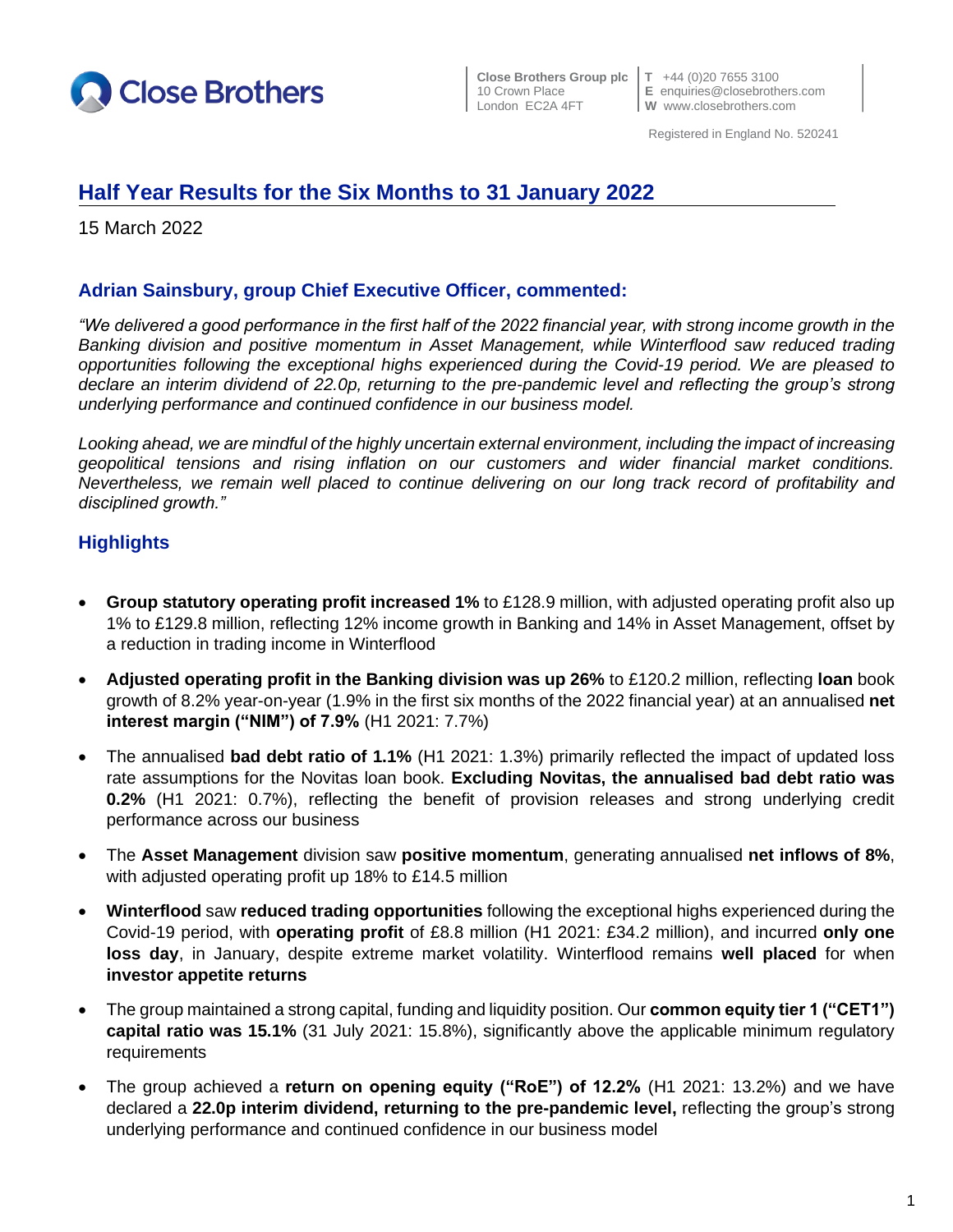|                                                 | <b>First half</b> | First half | Change |
|-------------------------------------------------|-------------------|------------|--------|
|                                                 | 2022              | 2021       | %      |
| Adjusted operating profit <sup>2</sup>          | £129.8m           | £128.5m    |        |
| <b>Operating profit before tax</b>              | £128.9m           | £127.0m    |        |
| Adjusted basic earnings per share <sup>3</sup>  | 64.0p             | 64.0p      |        |
| Basic earnings per share <sup>3</sup>           | 63.5p             | 63.2p      |        |
| Ordinary dividend per share                     | 22.0p             | 18.0p      | 22     |
| Return on opening equity                        | 12.2%             | 13.2%      |        |
| Return on average tangible equity               | 14.2%             | 15.7%      |        |
| Net interest margin <sup>4</sup>                | 7.9%              | $7.7\%$    |        |
| Bad debt ratio <sup>4</sup>                     | 1.1%              | 1.3%       |        |
|                                                 | 31 January        | 31 July    | Change |
|                                                 | 2022              | 2021       | %      |
| Loan book                                       | £8.6bn            | £8.4bn     | 1.9    |
| Total client assets                             | £17.2bn           | £17.0bn    | 1.1    |
| CET1 capital ratio (transitional) <sup>5</sup>  | 15.1%             | 15.8%      |        |
| Total capital ratio (transitional) <sup>5</sup> | 17.3%             | 18.3%      |        |

1 Please refer to definitions on pages 22 to 24.

2 Adjusted operating profit is stated before amortisation of intangible assets on acquisition of £0.9 million (H1 2021: £1.5 million).

3 Refer to Note 4 for the calculation of basic and adjusted earnings per share.

4 Net interest margin and bad debt ratio calculated on an annualised basis.

5 In line with the amended Capital Requirements Regulation ("CRR II"), effective on 23 December 2020, both the CET1 capital ratio and total capital ratio at 31 July 2021 included a c.50bps benefit related to software assets exempt from the deduction requirement for intangible assets from CET1. This benefit has been reversed with a corresponding reduction of the CET1 and total capital ratios upon implementation of PS17/21 on 1 January 2022.

### **Enquiries**

| Sophie Gillingham       | Close Brothers Group plc | 020 3857 6574 |
|-------------------------|--------------------------|---------------|
| Camila Sugimura         | Close Brothers Group plc | 020 3857 6577 |
| <b>Kimberley Taylor</b> | Close Brothers Group plc | 020 3857 6233 |
| Irene Galvan            | Close Brothers Group plc | 020 3857 6217 |
| Sam Cartwright          | Maitland                 | 07827 254 561 |

A virtual presentation to analysts and investors will be held today at 9.30 am GMT followed by a Q&A session. A webcast and dial-in facility will be available by registering at <https://webcasts.closebrothers.com/results/HalfYearResults2022>

### **Basis of Presentation**

Results are presented both on a statutory and an adjusted basis to aid comparability between periods. Adjusted measures are presented on a basis consistent with prior periods and exclude amortisation of intangible assets on acquisition, to present the performance of the group's acquired businesses consistent with its other businesses; and any exceptional and other adjusting items which do not reflect underlying trading performance.

### **About Close Brothers**

Close Brothers is a leading UK merchant banking group providing lending, deposit taking, wealth management services and securities trading. We employ over 3,700 people, principally in the UK. Close Brothers Group plc is listed on the London Stock Exchange and is a member of the FTSE 250.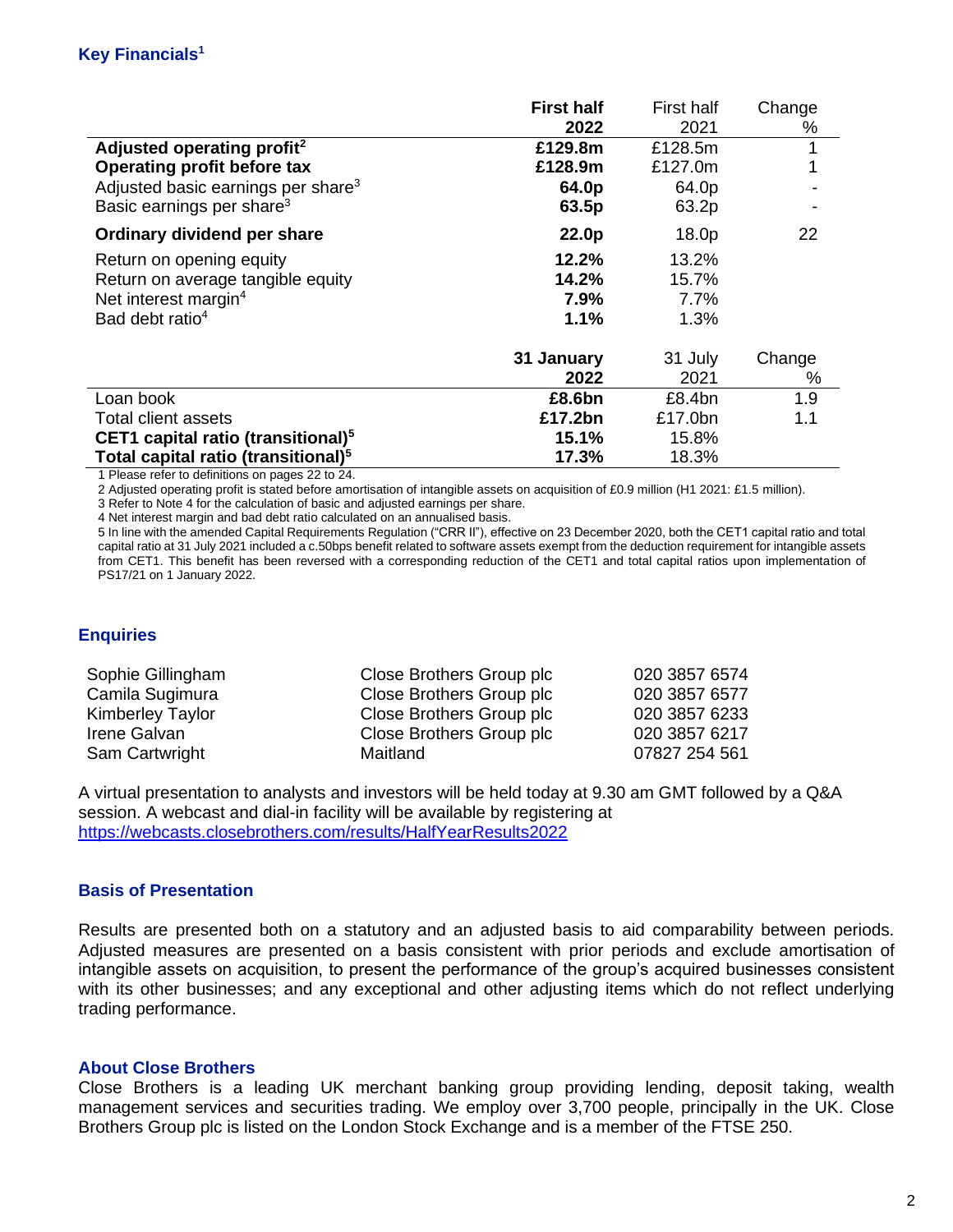### **CHIEF EXECUTIVE'S STATEMENT**

During the first six months of the financial year, as colleagues, customers and clients continued to navigate restrictions and disruptions caused by Covid-19, the successful vaccination programme in the UK saw the economy start to recover. This meant increased business confidence levels and customer activity in our lending business, continued growth in Asset Management ("CBAM"), as well as mixed market conditions and volatility in the segments where Winterflood operates. Against this backdrop, we have maintained support for our people and customers while continuing to make the most of the opportunities arising and are well positioned to continue to do so as the pandemic subsides.

While the current external environment is clearly volatile, directly impacting our market-facing businesses, CBAM and Winterflood, we are confident in the quality of our lending. Our Banking loan book is predominantly secured, prudently underwritten and diverse. Approximately 99% of our loan book exposure is to the UK, Republic of Ireland and Channel Islands, with the remaining exposure to Western European countries. We remain encouraged by both the short and medium-term growth opportunities across the group.

### **Financial Performance**

We delivered a good performance in the first half, with adjusted operating profit up 1% to £129.8 million (H1 2021: £128.5 million), corresponding to a return on opening equity of 12.2% (H1 2021: 13.2%). Our performance benefited from strong income growth in our lending business and positive momentum in Asset Management, offset by reduced trading opportunities in Winterflood following the exceptional highs experienced during the Covid-19 period.

The group's income was broadly stable at £471.6 million (H1 2021: £474.0 million). The Banking division achieved a 12% increase in income, reflecting good demand across our lending businesses, with loan book growth of 8.2% year-on-year, at an annualised net interest margin of 7.9% (H1 2021: 7.7%). Income grew 14% in Asset Management driven by favourable market conditions and strong net inflows, with managed assets up to £15.8 billion (31 July 2021: £15.6 billion). Winterflood saw a 49% reduction in income reflecting a moderation in retail trading activity and a change in the mix of trading volumes.

Costs were stable on the prior year period as investment across the Banking and Asset Management divisions was offset by a reduction in variable costs in Winterflood. In Banking, we delivered 2% positive operating leverage as income growth and rigorous control over business as usual ("BAU") costs more than offset continued investment to protect, grow and sustain the model. Asset Management also achieved positive operating leverage, with a 13% increase in costs, primarily reflecting higher staff costs and new hires to support the long-term growth strategy of the division.

The annualised bad debt ratio of 1.1% (H1 2021: 1.3%) primarily reflected impairment charges related to the Novitas Loans ("Novitas") loan book. Excluding those impairment charges, the bad debt ratio was 0.2% (H1 2021: 0.7%), benefiting from provision releases and reflecting a strong underlying credit performance across our business. As previously announced, in July 2021 the group decided to cease permanently the approval of lending to new customers across all of the products offered by Novitas and withdraw from the legal services financing market.

We have a prudent approach to funding and liquidity and maintained a strong balance sheet. Our business is highly capital generative and we have a significant headroom above the applicable minimum regulatory requirements, with a CET1 capital ratio of 15.1% at 31 January 2022 (31 July 2021: 15.8%, 15.3% excluding c.50bps benefit from software assets, which has now reversed).

We are pleased to declare an interim dividend of 22.0p per share, reflecting the group's strong underlying performance and continued confidence in our business model.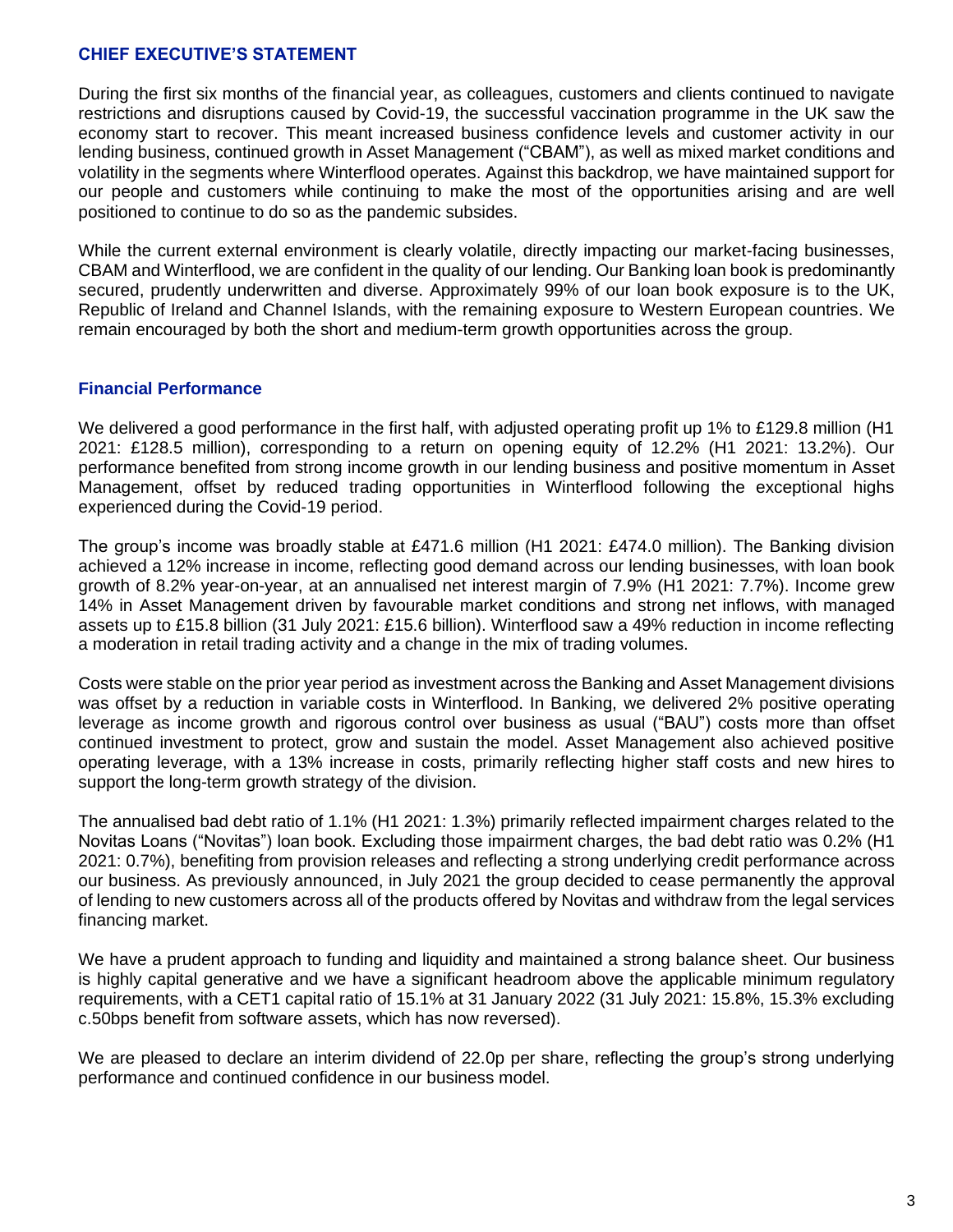# **Keeping Our Model Safe While Taking it Forward**

At our Investor Event in June 2021, we set out how we plan to build on the core strengths of our business and take it forward. We have made good progress against our strategic priorities to "Protect", "Grow" and "Sustain" our business model and continue to deliver on our purpose of *helping the people and businesses of Britain thrive over the long term*.

The disciplined application of our prudent underwriting and pricing of our lending is evidenced by our strong underlying credit performance and net interest margin.

We continued to invest to protect our business model and maintain our operational and financial resilience. Our multi-year investment programmes are progressing well and delivering tangible benefits across our businesses. This includes the successful extended product offering of our Savings franchise following our investment in the customer deposit platform. The total balance of our notice account product range is now at c.£1.2 billion, with Fixed Rate ISAs at c.£300 million, supporting lower cost of funds and funding diversification. I am also pleased with the benefits from our Motor Transformation programme, which has allowed us to maximise the opportunities in the second hand car market.

We remain focused on maximising the growth opportunities in each of our markets. In the first half of the year, we expanded our offering in Asset Finance with the addition of a specialist materials handling team. In Motor, we entered a new strategic partnership with AutoTrader, as we expand our routes to market. We also continue to grow income and client assets in Winterflood Business Services ("WBS").

We are also actively working to identify new opportunities to deliver disciplined growth, in line with the strategy set out at our Investor Event. I look forward to updating you on our progress in due course.

We would like to welcome Eddy Reynolds as the recently appointed chief executive of our Asset Management division. Eddy has over 30 years' experience in the fund and wealth management industries, bringing with him outstanding experience and knowledge, and will lead CBAM through the next stage of its development. On behalf of the executive committee and the board, I would like to thank Martin Andrew for his significant contribution to the group during his 16 years at CBAM.

### **Focus on the Long Term**

Our long-term approach defines the way we do business. It is reflected in how we invest for growth and also in how we operate our business and engage with our stakeholders. It is key to ensuring we can sustain and future-proof our business.

We have continued to make good progress on helping to address the social, economic and environmental challenges facing our business, employees and customers.

In particular, to support our ambition *to help people and businesses transition towards a lower carbon future*, we are currently undertaking an assessment of our indirect Scope 3 emissions, to provide us with a deeper understanding of the emissions impact of our supply chain and business activity. In the first half, we completed an initial assessment of the climate sensitivity of our loan book, incorporating scenario analysis for those parts of our business where we consider the impact to be most material and have plans to enhance further as data capabilities progress. Our risk standards and policies now have climate considerations embedded, which will be reviewed in line with business strategy and transition plans.

# **Outlook**

Looking ahead, we are mindful of the highly uncertain external environment, including the impact of increasing geopolitical tensions and rising inflation on our customers and wider financial market conditions. Nevertheless, we remain well placed to continue delivering on our long track record of profitability and disciplined growth.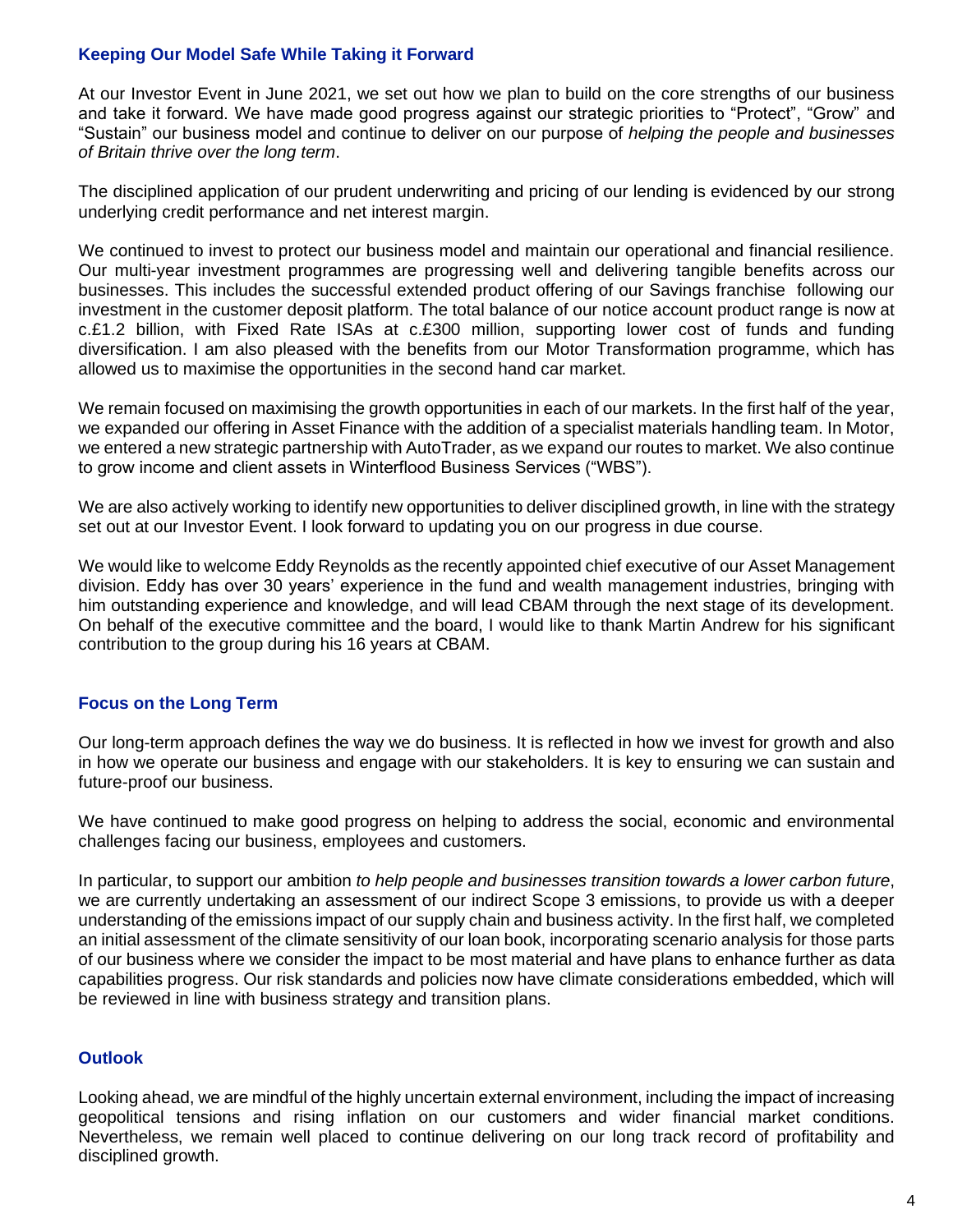In Banking, we remain focused on maximising opportunities in the current cycle and delivering continued growth at strong margins. We remain confident in the long-term growth prospects of our businesses and will continue to assess opportunities to deliver disciplined growth.

In Asset Management, we will continue to invest to support the long-term growth potential of the business. While CBAM is sensitive to financial market conditions, we remain committed to driving growth both organically and through the continued selective hiring of advisers and investment managers, and through infill acquisitions.

As a daily trading business, Winterflood is highly sensitive to changes in the market environment, but remains well positioned to continue trading profitably, taking advantage of returning investor appetite. We remain focused on developing WBS and expect an accelerating growth trajectory for WBS over the next 12 months.

Our proven and resilient model and strong balance sheet, combined with our deep experience in navigating a wide range of economic conditions, leave us well placed to continue supporting our colleagues, customers and clients over the long term.

**Adrian Sainsbury** Chief Executive 15 March 2022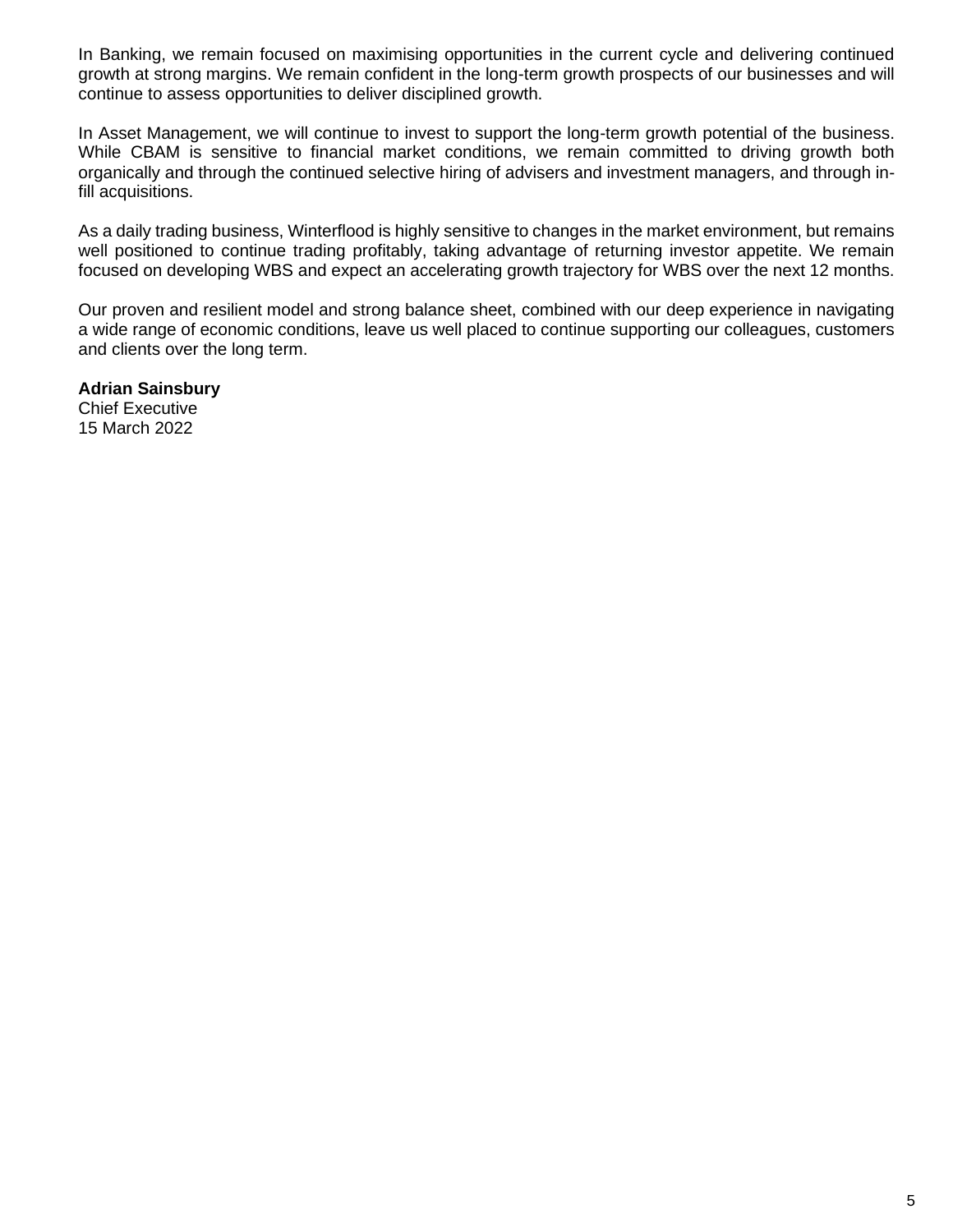### **OVERVIEW OF FINANCIAL PERFORMANCE**

### **GROUP INCOME STATEMENT<sup>1</sup>**

|                                                  | <b>First half</b> | <b>First half</b> | Change |
|--------------------------------------------------|-------------------|-------------------|--------|
|                                                  | 2022              | 2021              | %      |
|                                                  | £ million         | £ million         |        |
| Operating income                                 | 471.6             | 474.0             | (1)    |
| Adjusted operating expenses                      | (293.5)           | (292.7)           |        |
| Impairment losses on financial assets            | (48.3)            | (52.8)            | (9)    |
| <b>Adjusted operating profit</b>                 | 129.8             | 128.5             | 1      |
| <b>Banking</b>                                   | 120.2             | 95.1              | 26     |
| Commercial                                       | 37.7              | 27.4              | 38     |
| Retail                                           | 42.5              | 27.9              | 52     |
| Property                                         | 40.0              | 39.8              |        |
| <b>Asset Management</b>                          | 14.5              | 12.3              | 18     |
| Winterflood                                      | 8.8               | 34.2              | (74)   |
| Group                                            | (13.7)            | (13.1)            | 5      |
| Amortisation of intangible assets on acquisition | (0.9)             | (1.5)             | (40)   |
| Operating profit before tax                      | 128.9             | 127.0             |        |
| Tax                                              | (33.8)            | (32.2)            | 5      |
| Profit after tax                                 | 95.1              | 94.8              |        |
| Profit attributable to shareholders              | 95.1              | 94.8              |        |
|                                                  |                   |                   |        |
| Adjusted basic earnings per share <sup>2</sup>   | 64.0p             | 64.0p             |        |
| Basic earnings per share <sup>2</sup>            | 63.5p             | 63.2p             |        |
| Ordinary dividend per share                      | 22.0p             | 18.0p             | 22     |
| Return on opening equity                         | 12.2%             | 13.2%             |        |
| Return on average tangible equity                | 14.2%             | 15.7%             |        |

1 Adjusted measures are presented on a basis consistent with prior periods and exclude amortisation of intangible assets on acquisition, to present the performance of the group's acquired businesses consistent with its other businesses. Further detail on the reconciliation between operating and adjusted measures can be found in Note 2.

2 Refer to Note 4 for the calculation of basic and adjusted earnings per share.

### **Operating profit and returns**

Adjusted operating profit increased marginally to £129.8 million (H1 2021: £128.5 million), as higher adjusted operating profit in Banking and the Asset Management division were offset by a reduction in Winterflood. Statutory operating profit increased 1% to £128.9 million (H1 2021: £127.0 million). The group delivered a strong return on opening equity of 12.2% (H1 2021: 13.2%) and return on average tangible equity was 14.2% (H1 2021: 15.7%).

Adjusted operating profit in the Banking division increased 26% to £120.2 million (H1 2021: £95.1 million) reflecting strong income growth and reduced impairment charges, which more than offset higher investment. The Asset Management division achieved strong net inflows, with adjusted operating profit up 18% to £14.5 million (H1 2021: £12.3 million), with higher income more than offsetting a rise in expenses as we continue to invest to support the long-term growth potential of the business. Winterflood saw a reduction in trading income, resulting in a 74% reduction in operating profit to £8.8 million (H1 2021: £34.2 million). Group net expenses, which include the central functions such as finance, legal and compliance, risk and human resources, increased 5% on the prior year period to £13.7 million (H1 2021: £13.1 million) mainly reflecting increased staff costs and charges relating to share-based awards.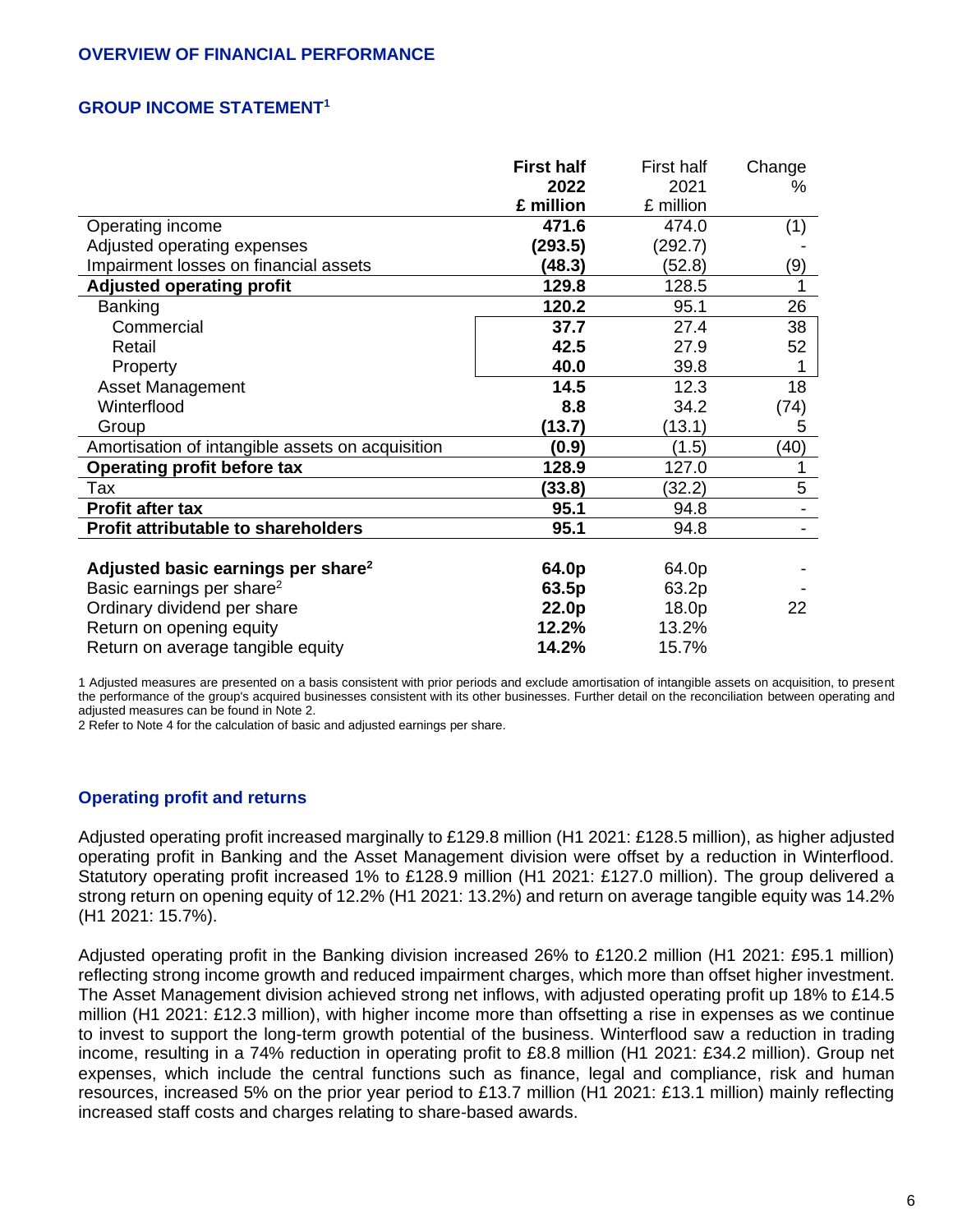# **Operating income**

Operating income reduced 1% to £471.6 million (H1 2021: £474.0 million), with strong growth in both Banking and Asset Management offset by a reduction in trading income in Winterflood. Income in the Banking division increased 12%, reflecting strong year-on-year growth of 8.2% in the loan book at a strong margin. Income in the Asset Management division rose by 14%, reflecting favourable market conditions and net inflows. Income in Winterflood reduced by 49%, driven by a moderation in activity and a change in the mix of trading volumes.

# **Adjusted operating expenses**

Adjusted operating expenses were broadly flat on the prior year period at £293.5 million (H1 2021: £292.7 million) as increased investment across the Banking and Asset Management divisions was offset by a reduction in variable costs in Winterflood. In Banking, costs increased 10% as we continued to invest in key strategic programmes and incurred higher BAU costs, primarily reflecting an increase in performance-driven compensation and regulatory spend, as well as headcount growth. Costs increased 13% in Asset Management primarily reflecting higher staff costs and new hires as we invest in growing the business. Winterflood costs reduced 36% to reflect lower variable compensation. Overall, the group's expense/income ratio was in line with the prior year period at 62% (H1 2021: 62%) and the group's compensation ratio reduced to 37% (H1 2021: 39%).

### **Impairment charges and IFRS 9 provisioning**

Impairment charges were £48.3 million (H1 2021: £52.8 million), corresponding to an annualised bad debt ratio of 1.1% (H1 2021: 1.3%). This primarily reflected the impact of updated assumptions for the Novitas loan book, informed by experience of credit performance, which resulted in £39.2 million (H1 2021: £24.0 million) of impairment charges related to this business. Excluding Novitas, the annualised bad debt ratio was 0.2% (H1 2021: 0.7%), reflecting the benefit of provision releases and strong underlying credit performance across our business.

Overall, there was a marginal increase in provision coverage to 3.4% (31 July 2021: 3.2%). Excluding provisions of £116.7 million (31 July 2021: £89.3 million) related to the Novitas loan book, the coverage ratio reduced slightly to 2.2% (31 July 2021: 2.3%), primarily reflecting provision releases driven by reduced forborne balances and improved macroeconomic scenarios and weightings.

Since the previous financial year end, we have updated the macroeconomic scenarios and the weightings assigned to them. At 31 January 2022, there was a 40% weighting to the baseline scenario, 30% to the upside and 30% to the downside scenarios, reflecting the improved but still uncertain outlook for the UK economy at the time (31 July 2021: 40% baseline, 20% upside, 40% downside).

We are mindful of the highly uncertain external environment, including the impact of increasing geopolitical tensions and rising inflation on our customers and credit performance. Nevertheless, we remain confident in the quality of our loan book, which is predominantly secured, prudently underwritten and diverse. Approximately 99% of our loan book exposure is to the UK, Republic of Ireland and Channel Islands, with the remaining exposure to Western European countries. We remain encouraged by both the short and mediumterm growth opportunities across the group.

# **Tax expense**

The tax expense in the first half of the year was £33.8 million (H1 2021: £32.2 million), which corresponded to an effective tax rate of 26.2% (H1 2021: 25.4%), with the increase primarily reflecting a higher proportion of the group's profits being subject to the banking surcharge.

This reflects the UK corporate tax rate of 19% and headline banking surcharge of 8% (which applies to a large proportion of our group profits, resulting in c.7% banking surcharge) at 31 January 2022.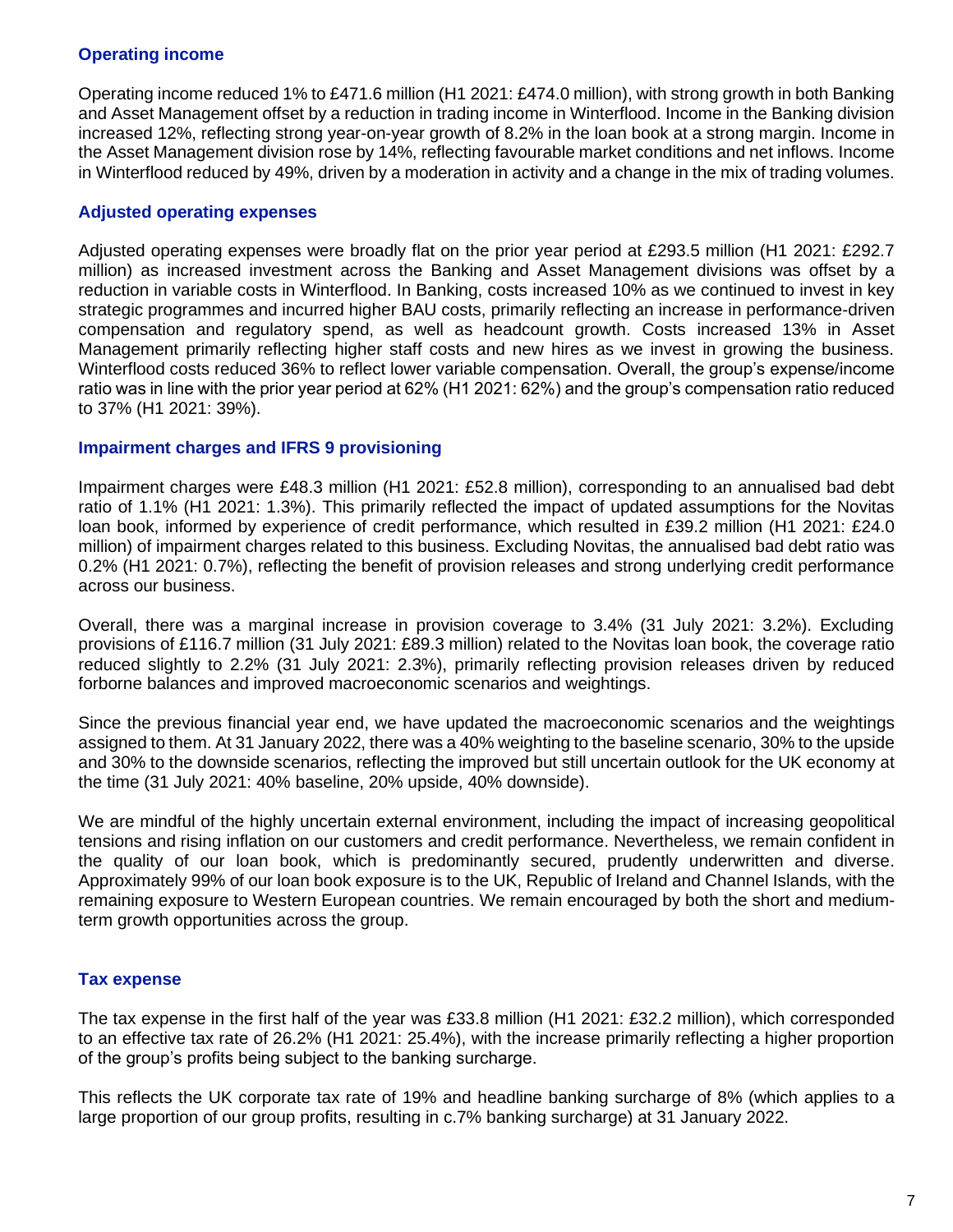The UK Government's October 2021 budget announced its intention to decrease the rate of banking surcharge from 8% to 3% with effect from 1 April 2023. This rate change was substantively enacted on 2 February 2022 and its impact is therefore not included in these half year results. Had this change been enacted before 31 January 2022, the group's deferred tax asset balance at 31 January 2022 would have decreased by approximately £6 million, with a corresponding tax expense recognised in the income statement, net of a smaller credit to other comprehensive income.

### **Earnings per share**

Profit attributable to shareholders was stable on the prior year period at £95.1 million (H1 2021: £94.8 million). As a result, adjusted basic earnings per share ("EPS") was 64.0p (H1 2021: 64.0p) and basic EPS was 63.5p (H1 2021: 63.2p).

### **Dividend**

The interim dividend of 22.0p (H1 2021: 18.0p) returned to the pre-pandemic level, reflecting the group's strong underlying performance and continued confidence in our business model. The interim dividend is due to be paid on 27 April 2022 to shareholders on the register at 25 March 2022.

While dividend decisions in the 2020 and 2021 financial years have reflected the unprecedented uncertainty caused by Covid-19, we aim to return to delivering long-term, progressive and sustainable dividend growth in the future, in line with our policy.

### **GROUP BALANCE SHEET**

|                                        | <b>31 January 2022</b> | 31 July 2021 |
|----------------------------------------|------------------------|--------------|
|                                        | £ million              | £ million    |
| Loans and advances to customers        | 8,605.9                | 8,444.5      |
| Treasury assets <sup>1</sup>           | 1,705.4                | 1,788.2      |
| Market-making assets <sup>2</sup>      | 1,024.0                | 801.6        |
| Other assets                           | 1,204.5                | 1,000.2      |
| <b>Total assets</b>                    | 12,539.8               | 12,034.5     |
| Deposits by customers                  | 6,755.4                | 6,634.8      |
| <b>Borrowings</b>                      | 2,758.6                | 2,600.9      |
| Market-making liabilities <sup>2</sup> | 921.7                  | 690.6        |
| Other liabilities                      | 495.9                  | 538.9        |
| <b>Total liabilities</b>               | 10,931.6               | 10,465.2     |
| <b>Equity</b>                          | 1,608.2                | 1,569.3      |
| <b>Total liabilities and equity</b>    | 12,539.8               | 12,034.5     |

1 Treasury assets comprise cash and balances at central banks, and debt securities held to support lending in the Banking division.

2 Market-making assets and liabilities comprise settlement balances, long and short trading positions and loans to or from money brokers.

The group maintained a strong balance sheet and its prudent approach to managing financial resources. The fundamental structure of the balance sheet remains unchanged, with most of the assets and liabilities relating to our Banking activities. Loans and advances make up the majority of assets. Other items on the balance sheet include treasury assets held for liquidity purposes, and settlement balances in Winterflood. Intangibles, property, plant and equipment, and prepayments are included as other assets. Liabilities are predominantly made up of customer deposits and both secured and unsecured borrowings to fund the loan book.

Total assets increased by 4% to £12.5 billion (31 July 2021: £12.0 billion). This reflects growth in the loan book and an increase in market-making assets. Total liabilities were also up 4% to £10.9 billion (31 July 2021: £10.5 billion) driven mainly by higher customer deposits and increased borrowings under the Term Funding Scheme with additional incentives for SMEs ("TFSME"). Both market-making assets and liabilities related to trading activity at Winterflood were up, reflecting elevated volumes and asset prices at the end of the period when settlement balances are calculated.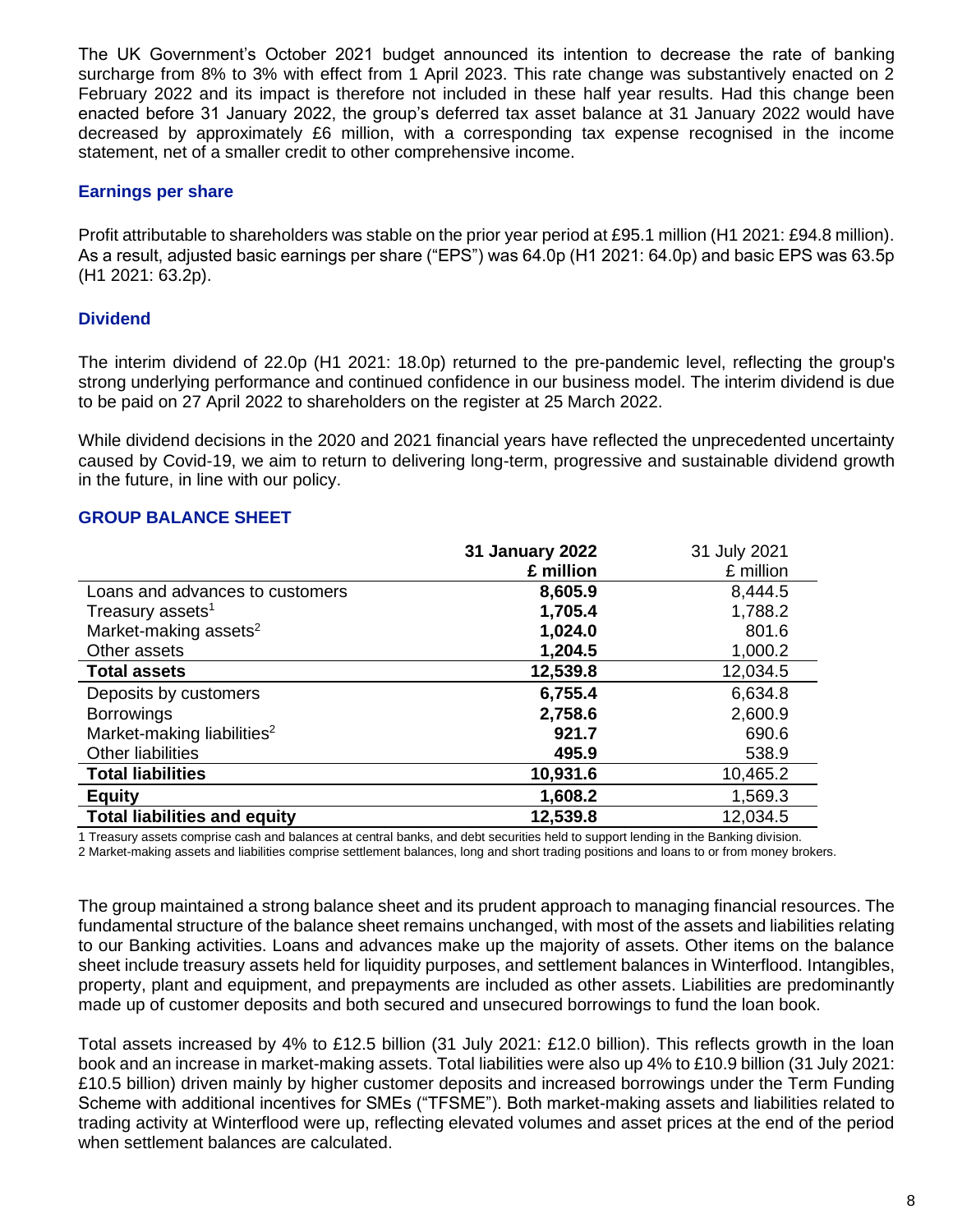Total equity increased £38.9 million to £1.6 billion (31 July 2021: £1.6 billion), with profit in the first half of the year partially offset by dividend payments of £62.7 million (31 January 2021: £59.8 million). The group's return on assets was stable at 1.5% (H1 2021: 1.5%).

### **GROUP CAPITAL**

|                                                      | <b>31 January 2022</b> | 31 July 2021 <sup>1</sup> |
|------------------------------------------------------|------------------------|---------------------------|
|                                                      | £ million              | £ million                 |
| Common equity tier 1 capital                         | 1,405.7                | 1,439.3                   |
| <b>Total capital</b>                                 | 1,605.7                | 1,662.7                   |
| Risk weighted assets                                 | 9,306.3                | 9,105.3                   |
| Common equity tier 1 capital ratio<br>(transitional) | 15.1%                  | 15.8%                     |
| Tier 1 capital ratio (transitional)                  | 15.1%                  | 15.8%                     |
| Total capital ratio (transitional)                   | 17.3%                  | 18.3%                     |
| Leverage ratio <sup>2</sup>                          | 12.2%                  | 11.8%                     |

1 In line with the amended CRR II, effective on 23 December 2020, both the CET1, tier 1 and total capital ratios at 31 July 2021 included a c.50bps benefit related to software assets exempt from the deduction requirement for intangible assets from CET1. This benefit has been reversed with a corresponding reduction of the CET1 and total capital ratios upon implementation of PS17/21 on 1 January 2022.

2 The leverage ratio is calculated as tier 1 capital as a percentage of total balance sheet assets excluding central bank claims, adjusting for certain capital deductions, including intangible assets, and off balance sheet exposures, in line with the UK Leverage Framework outlined in PS21/21. At 31 July 2021, the leverage ratio was calculated under the CRR framework and included central bank claims.

### **Strong capital position**

The prudent management of capital is a core part of our business model. During periods of uncertainty, our strong capital position enables the group to continue supporting customers, clients and colleagues. Our business is also highly capital generative and our regulatory capital is significantly above the minimum applicable requirements.

### **Movements in capital and other regulatory metrics in the period**

The CET1 capital ratio reduced from 15.8% to 15.1% primarily reflecting a change in the regulatory treatment of software assets, as well as the partial unwind of IFRS 9 transitional arrangements. These regulatory impacts accounted for c.50bps and c.25bps of the overall impact on the ratios, respectively. Excluding the impact of the software assets treatment and the transitional arrangements, the CET1 ratio remained stable in the first half at 14.2% (31 July 2021: 14.2%).

In the first half, CET1 capital decreased 2% to £1,405.7 million (31 July 2021: £1,439.3 million) primarily reflecting the regulatory change in the treatment of software assets, which increased the intangible assets deducted from CET1 capital by £50.2 million, and a decrease in the transitional IFRS 9 add back to capital of £20.5 million. This was partially offset by the capital generation through profit net of the regulatory deduction of dividends paid and foreseen of £48.9 million. Total capital decreased 3% to £1,605.7 million (31 July 2021: £1,662.7 million), also reflecting the regulatory change in the treatment of software assets and a small repayment of our subordinated debt.

Risk weighted assets ("RWAs") increased 2% to £9.3 billion (31 July 2021: £9.1 billion), mainly driven by an increase in the loan book and risk weighted assets related to derivatives held for hedging purposes, partly offset by the regulatory change in treatment of software assets.

As a result, CET1, tier 1 and total capital ratios were 15.1% (31 July 2021: 15.8%), 15.1% (31 July 2021: 15.8%) and 17.3% (31 July 2021: 18.3%), respectively.

At 31 January 2022, the applicable minimum CET1, tier 1 and total capital ratio requirements, excluding any applicable Prudential Regulation Authority ("PRA") buffer, were 7.6%, 9.3% and 11.5%, respectively. Accordingly, we continue to have headroom above the applicable minimum regulatory requirements of 750bps in the CET1 capital ratio, 580bps in the tier 1 capital ratio and 580bps in the total capital ratio.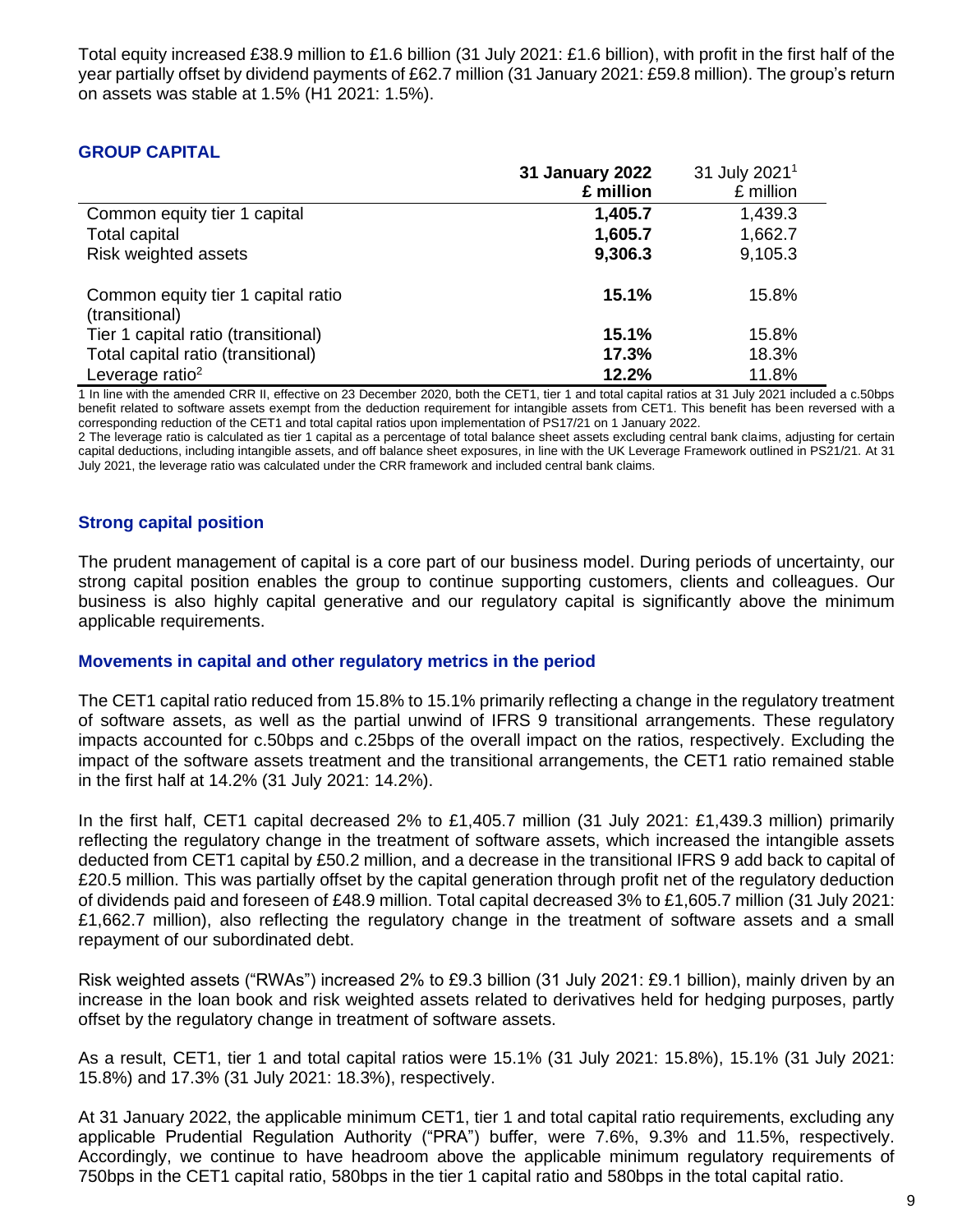In line with the amended CRR II, the CET1, tier 1 and total capital ratios at 31 July 2021 included a c.50bps benefit related to software assets exempt from the deduction requirement for intangible assets from CET1. This benefit has been reversed, with a corresponding reduction of the group's capital ratios on 1 January 2022.

The group applies IFRS 9 regulatory transitional arrangements which allows banks to add back to their capital base a proportion of the IFRS 9 impairment charges during the transitional period. Our capital ratios are presented on a transitional basis after the application of these arrangements. On a fully loaded basis, without their application, the CET1, tier 1 and total capital ratios would be 14.2%, 14.2% and 16.4%, respectively.

The leverage ratio, which is a transparent measure of capital strength, not affected by risk weightings, remains strong at 12.2% (31 July 2021: 11.8%). The leverage ratio increased on the position at the end of the 2021 financial year, due to a change in calculation under the UK leverage framework to exclude central banks reserves, partly offset by an increase in on-balance sheet assets.

We continue to make good progress on our preparations for a transition to the IRB approach. Following the submission of our initial application to the PRA in December 2020, we are progressing through the first phase of the PRA application process and are awaiting feedback from the PRA before moving to Phase 2. Our Motor Finance, Property Finance and Energy portfolios, where the use of models is most mature, have been submitted with our initial application, with other businesses to follow in future years.

# **GROUP FUNDING<sup>1</sup>**

|                                               | 31 January | 31 July   |
|-----------------------------------------------|------------|-----------|
|                                               | 2022       | 2021      |
|                                               | £ million  | £ million |
| Customer deposits                             | 6,755.4    | 6,634.8   |
| Secured funding                               | 1,441.1    | 1,333.7   |
| Unsecured funding <sup>2</sup>                | 1,540.4    | 1,539.5   |
| Equity                                        | 1,608.2    | 1,569.3   |
| <b>Total available funding</b>                | 11,345.1   | 11,077.3  |
| Total funding as % of loan book               | 132%       | 131%      |
| Average maturity of funding allocated to loan |            |           |
| book <sup>3</sup>                             | 23 months  | 24 months |

1 Numbers relate to core funding and exclude working capital facilities at the business level.

2 Unsecured funding excludes £72.1 million (31 July 2021: £22.7 million) of non-facility overdrafts included in borrowings and includes £295.0 million (31 July 2021: £295.0 million) of undrawn facilities.

3 Average maturity of total funding excluding equity and funding held for liquidity purposes.

The primary purpose of our treasury function is to manage funding and liquidity to support the funding of the Banking businesses and manage interest rate risk. Our conservative approach to funding is based on the principle of "borrow long, lend short", with a spread of maturities over the medium and longer term, comfortably ahead of a shorter average loan book maturity. It is also diverse, drawing on a wide range of wholesale and deposit markets including several public debt securities at both group and operating company level as well as a number of securitisations.

We increased total funding in the first half of the year to £11.3 billion (31 July 2021: £11.1 billion) which accounted for 132% (31 July 2021: 131%) of the loan book at the balance sheet date. The average cost of funding reduced to 1.1% (H1 2021: 1.5%) mainly driven by a reduction in market rates and re-pricing of customer deposits.

Customer deposits increased 2% to £6.8 billion (31 July 2021: £6.6 billion), with non-retail deposits stable at £3.9 billion (31 July 2021: £3.9 billion) and retail deposits increasing 6% to £2.8 billion (31 July 2021: £2.7 billion).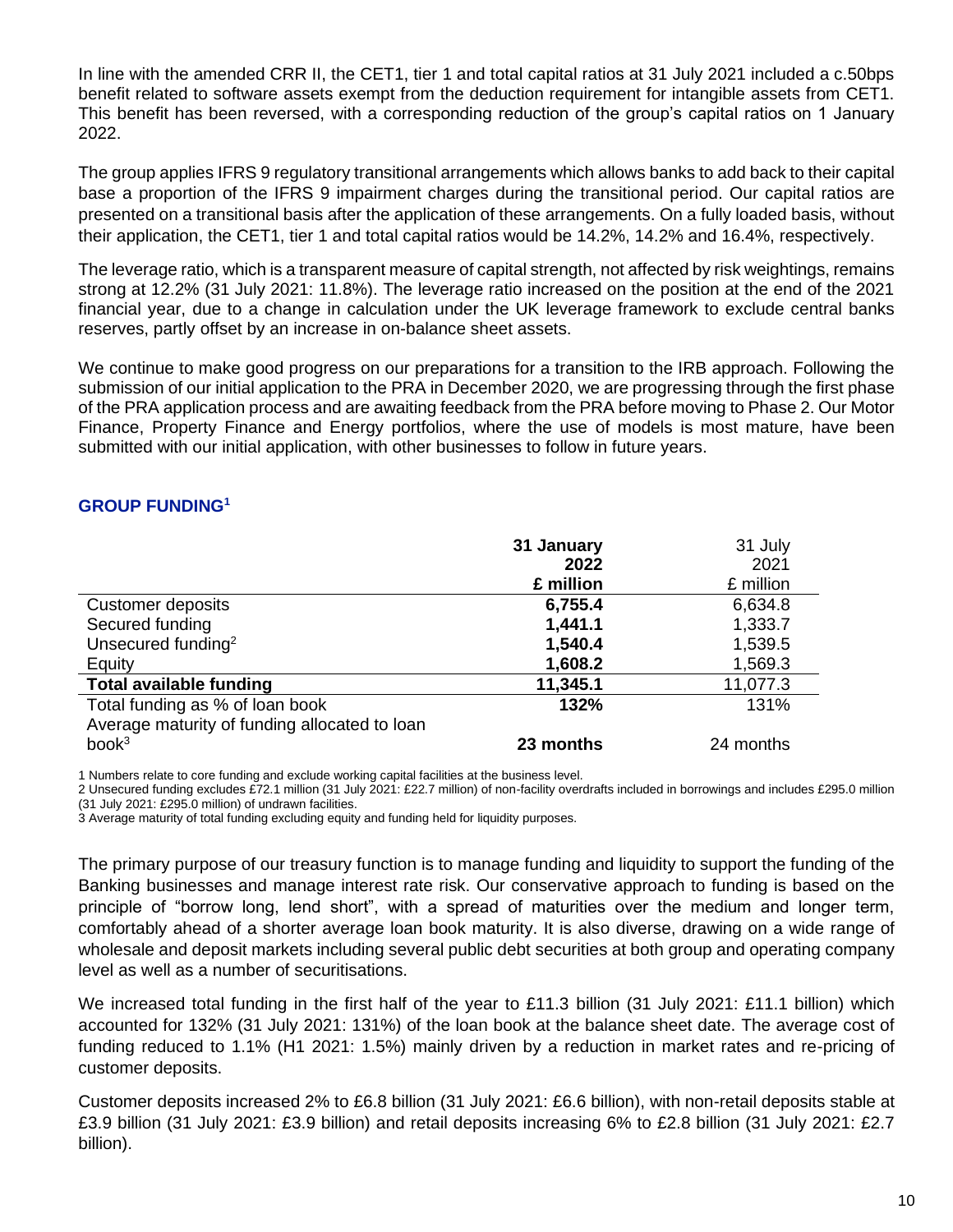The investment in our customer deposit platform continues to drive benefits as we receive positive customer feedback and broaden our offering, and we now have around 50% of our retail customer base registered for our online portal. As part of our enhanced Savings proposition, our expanded Notice Account product range continues to see good demand and following the successful launch of Fixed Rate Cash Individual Savings Accounts ("ISAs") in December 2020, Fixed Rate ISA balances grew to c.£300 million. We remain focused on continuing to extend the deposit product range, which will support us in growing and diversifying our retail deposit base and further optimise our cost of funding and maturity profile.

Secured funding increased 8% to £1.4 billion (31 July 2021: £1.3 billion) as we increased our current drawings under the TFSME to £600 million (31 July 2021: £490 million). Our range of secured funding also includes securitisation of elements of our Premium and Motor Finance loan books.

Unsecured funding, which includes senior unsecured and subordinated bonds and undrawn committed revolving credit facilities, remained stable at £1.5 billion (31 July 2021: £1.5 billion).

We have maintained a prudent maturity profile. The average maturity of funding allocated to the loan book remained ahead of the loan book at 23 months (31 July 2021: 24 months), with the average loan book maturity at 17 months (31 July 2021: 17 months).

Our strong credit ratings remain unchanged with Moody's Investors Services ("Moody's") rating Close Brothers Group ''A2/P1'' and Close Brothers Limited ''Aa3/P1'' with a ''negative'' outlook, and Fitch Ratings ("Fitch") rating both Close Brothers Group and Close Brothers Limited ''A-/F2'', with a ''stable'' outlook.

# **GROUP LIQUIDITY**

|                                              | 31 January 2022<br>£ million | 31 July 2021<br>£ million |
|----------------------------------------------|------------------------------|---------------------------|
| Cash and balances at central                 | 1,178.2                      | 1,331.0                   |
| banks                                        |                              |                           |
| Sovereign and central bank debt <sup>1</sup> | 227.6                        | 192.5                     |
| Certificates of deposit                      | 299.6                        | 264.7                     |
| <b>Treasury assets</b>                       | 1,705.4                      | 1,788.2                   |

1 Included in sovereign and central bank debt is £141.9 million encumbered UK Gilts (31 July 2021: £90.2 million).

The group continues to adopt a conservative stance on liquidity, ensuring it is comfortably ahead of both internal risk appetite and regulatory requirements.

Treasury assets, predominantly held on deposit with the Bank of England, reduced 5% to £1.7 billion (31 July 2021: £1.8 billion). Nevertheless, in light of the uncertain UK economic outlook, our liquidity levels remain elevated on the pre-Covid position to provide additional flexibility whilst enabling us to maximise any opportunities available.

We regularly assess and stress test the group's liquidity requirements and continue to meet the Liquidity coverage ratio ("LCR") regulatory requirements, with a 12-month average to 31 January 2022 LCR of 943% (12-month average to 31 July 2021: 1,003%). In addition to internal measures, we monitor funding risk based on the CRR II rules for the net stable funding ratio ("NSFR") which became effective on 1 January 2022. The NSFR as at 31 January 2022 was 117.3%.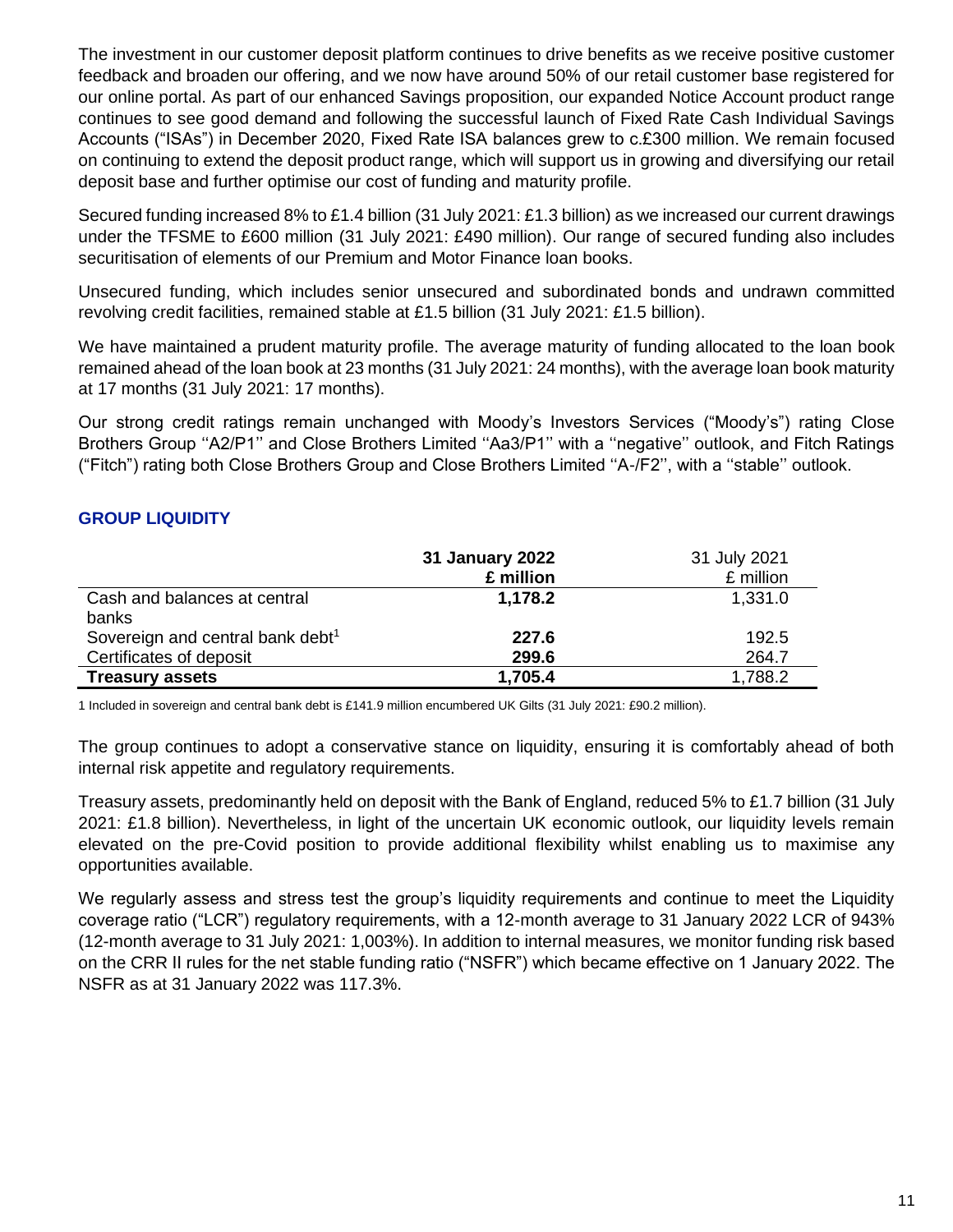### **BANKING**

### **Key Financials**

|                                                                                                                      | <b>First half</b><br>2022<br>£ million | First half<br>2021<br>£ million      | Change<br>%     |
|----------------------------------------------------------------------------------------------------------------------|----------------------------------------|--------------------------------------|-----------------|
| Operating income                                                                                                     | 345.7                                  | 309.0                                | 12 <sub>2</sub> |
| Adjusted operating expenses <sup>1</sup>                                                                             | (177.2)                                | (161.0)                              | 10              |
| Impairment losses on loans and advances                                                                              | (48.3)                                 | (52.9)                               | (9)             |
| <b>Adjusted operating profit</b>                                                                                     | 120.2                                  | 95.1                                 | 26              |
| Net interest margin<br>Expense/income ratio<br>Bad debt ratio<br>Return on net loan book<br>Return on opening equity | 7.9%<br>51%<br>1.1%<br>2.7%<br>13.6%   | 7.7%<br>52%<br>1.3%<br>2.4%<br>11.7% |                 |
| <b>Closing loan book</b>                                                                                             | 8,605.9                                | 7,953.5                              | 8               |
| Average loan book and operating lease                                                                                |                                        |                                      |                 |
| assets                                                                                                               | 8,751.6                                | 8,004.9                              | 9               |

1 Related ongoing costs resulting from investment projects are recategorised from investment costs to BAU costs after one year. For comparison purposes, £2.1 million has been recategorised from investment costs to BAU costs in H1 of the 2021 financial year to adjust for investment projects' ongoing costs that commenced prior to the 2022 financial year.

### **Disciplined loan book growth at strong margins**

Banking adjusted operating profit increased 26% to £120.2 million (H1 2021: £95.1 million), reflecting strong income growth of 12% and lower impairment charges, more than offsetting continued investment, with the business delivering positive operating leverage. Statutory operating profit increased 28% to £120.1 million (H1 2021: £94.1 million).

The loan book grew 8.2% year-on-year to £8.6 billion (31 January 2021: £8.0 billion, 31 July 2021: £8.4 billion) as we experienced good new business levels in both Asset Finance and Motor Finance, as well as increased utilisations and sales volumes in Invoice Finance. This was partly offset by high repayments in Property, despite strong new business volumes. The return on net loan book increased to 2.7% (H1 2021: 2.4%).

The net interest margin of 7.9% increased on the prior year period (H1 2021: 7.7%), reflecting our continued focus on pricing discipline and a reduction in our cost of funds. Our specialist, relationship-driven model and consistent, disciplined pricing approach position us well to maintain a strong net interest margin for the remainder of the year, although we expect a slight negative impact from rising interest rates.

Operating income increased 12% to £345.7 million (H1 2021: £309.0 million), reflecting loan book growth at an increased net interest margin.

Adjusted operating expenses in Banking increased 10% to £177.2 million (H1 2021: £161.0 million) as we continued to invest to protect, grow and sustain the business model, whilst exercising rigorous control over our BAU costs. Investment costs increased 39% to £41.2 million (H1 2021: £29.7 million) as we progressed our strategic investment programmes and incurred related depreciation charges. BAU costs grew 4% to £136.0 million (H1 2021: £131.3 million), primarily reflecting an increase in performance-driven compensation and regulatory spend, as well as headcount growth.

We are seeing these programmes deliver tangible benefits across our businesses including lower cost of funds through our customer deposit platform and expanded product offering. Following the deployment of a new underwriting platform in our Motor business, we have seen an increased customer acceptance rate from 54% to 56% and, most importantly, at our existing underwriting criteria and risk appetite.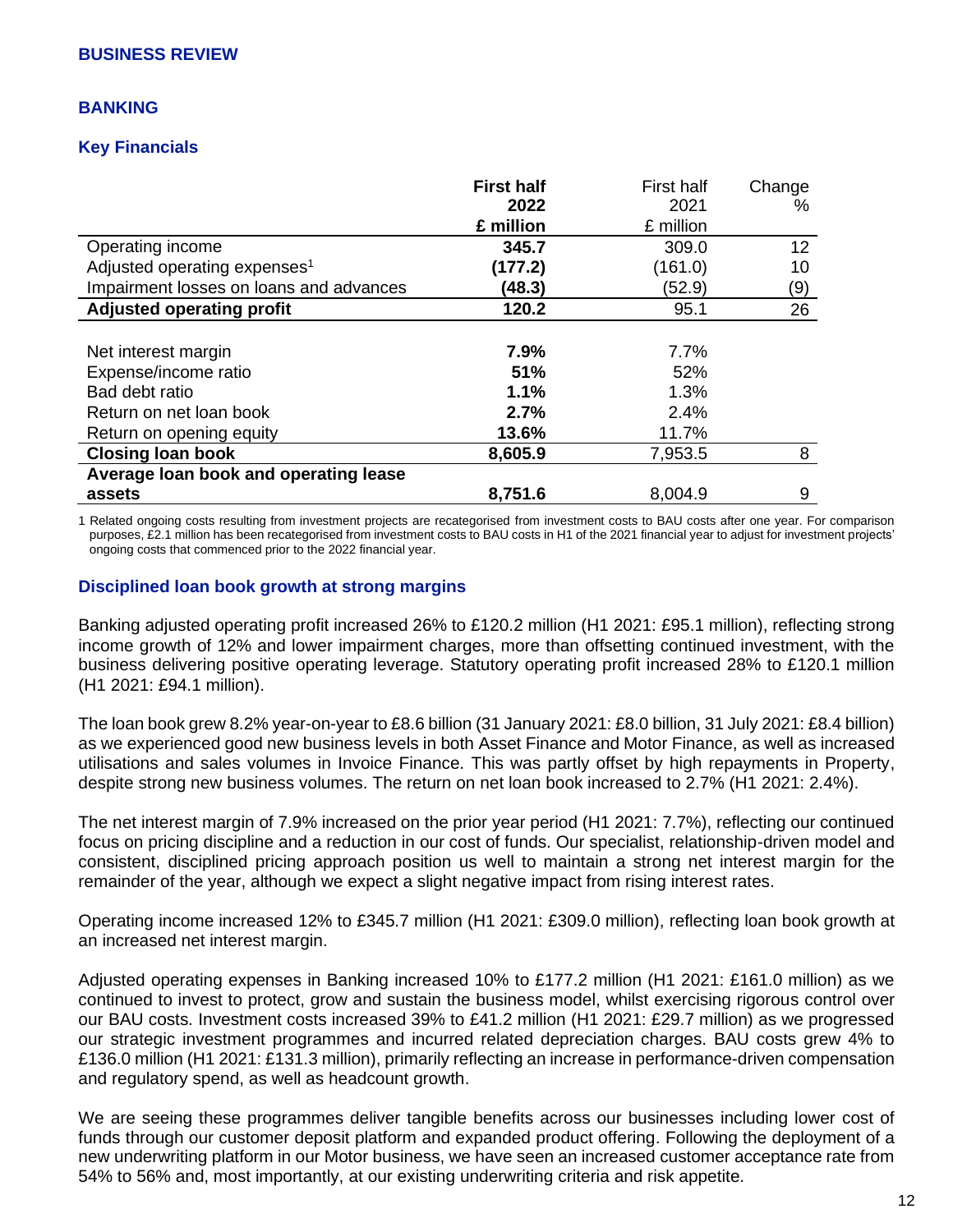Although we achieved positive operating leverage in the period, we expect costs in the second half of the year to be c.5-7% higher than in the first half, reflecting planned spend on certain strategic investment programmes and depreciation, as well as wage inflation. We remain focused on delivering sustainable positive operating leverage in the medium term.

Overall, the compensation ratio reduced marginally to 29% (H1 2021: 30%) and the expense/income ratio reduced to 51% (H1 2021: 52%).

Impairment charges were £48.3 million (H1 2021: £52.9 million), corresponding to an annualised bad debt ratio of 1.1% (H1 2021: 1.3%). This primarily reflected the impact of updated assumptions for the Novitas loan book, informed by experience of credit performance, which resulted in £39.2 million (H1 2021: £24.0 million) of impairment charges related to this business. Excluding Novitas, the annualised bad debt ratio was 0.2% (H1 2021: 0.7%), substantially below our long-term average bad debt ratio of 1.0%, reflecting the benefit of provision releases and strong underlying credit performance across our business.

Overall, there was a marginal increase in provision coverage to 3.4% (31 July 2021: 3.2%). Excluding provisions related to the Novitas loan book, the coverage ratio reduced slightly to 2.2% (31 July 2021: 2.3%), primarily reflecting provision releases, driven by reduced forborne balances and improved macroeconomic scenarios and weightings.

Notwithstanding the highly uncertain external environment, we remain confident in the quality of our loan book, which is predominantly secured, prudently underwritten, diverse, and supported by the deep expertise of our people.

Return on opening equity in the Banking division increased to 13.6% (H1 2021: 11.7%).

# **Loan Book Analysis**

|                                             | 31 January | 31 July   |        |
|---------------------------------------------|------------|-----------|--------|
|                                             | 2022       | 2021      | Change |
|                                             | £ million  | £ million | %      |
| <b>Commercial</b>                           | 4,128.4    | 3,968.1   | 4.0    |
| <b>Asset Finance</b>                        | 2,964.2    | 2,844.6   | 4.2    |
| Invoice and Speciality Finance <sup>1</sup> | 1,164.2    | 1,123.5   | 3.6    |
| <b>Retail</b>                               | 3,026.5    | 2,974.3   | 1.8    |
| <b>Motor Finance</b>                        | 2,001.5    | 1,924.4   | 4.0    |
| <b>Premium Finance</b>                      | 1,025.0    | 1,049.9   | (2.4)  |
| <b>Property</b>                             | 1,451.0    | 1,502.1   | (3.4)  |
| <b>Closing loan book</b>                    | 8,605.9    | 8,444.5   | 1.9    |
| Operating lease assets <sup>2</sup>         | 229.9      | 222.9     | 3.1    |
| <b>Closing loan book and operating</b>      |            |           |        |
| lease assets                                | 8,835.8    | 8,667.4   | 1.9    |

1 The Invoice and Speciality Finance loan book includes the Novitas net loan book, which was £162.1 million at 31 January 2022 (31 July 2021: £181.5 million).

2 Operating lease assets of £1.0 million (31 July 2021: £1.3 million) relate to Asset Finance and £228.9 million (31 July 2021: £221.6 million) to Invoice and Speciality Finance.

The loan book increased 8.2% year-on-year and 1.9% in the first half to £8.6 billion (31 January 2021: £8.0 billion, 31 July 2021: £8.4 billion), reflecting good growth in our Commercial and Motor Finance businesses, partly offset by a contraction in the Premium Finance and Property businesses.

The Commercial loan book increased 4% to £4.1 billion (31 July 2021: £4.0 billion), driven by 4% growth in Asset Finance, reflecting good demand and new business volumes, particularly in our Transport, Contract Hire and Energy businesses. Invoice and Speciality Finance also grew 4% as we saw strong sales volumes, increased utilisation and higher SME customer numbers.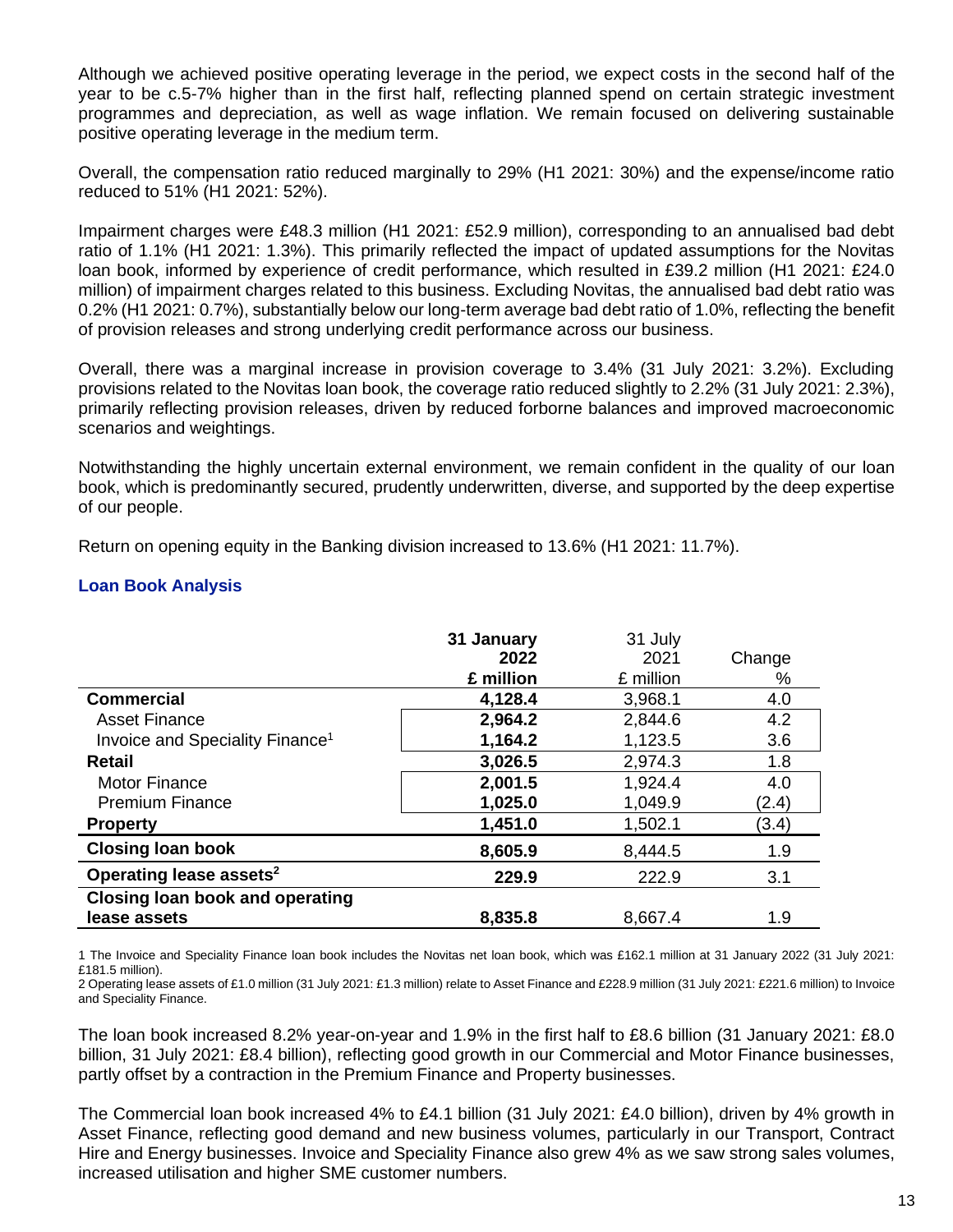The Retail loan book increased 2% to £3.0 billion (31 July 2021: £3.0 billion), with 4% growth in Motor Finance reflecting strong new business levels and benefits from investment in the Motor Finance transformation programme. This was partly offset by a seasonal decline in the Premium Finance book, as well as continued subdued demand for the funding of insurance policies from consumers.

Despite strong new business volumes in Property, the loan book reduced 3% to £1.5 billion (31 July 2021: £1.5 billion), with high repayment levels more than offsetting drawdowns, as the UK property market remained buoyant with heightened house sales volumes.

# **Well positioned to retain market position and deliver disciplined growth**

We remain confident in the growth outlook for the loan book over both the short and medium term.

The Asset Finance business is well positioned to capitalise on continued demand for asset financing. Current growth initiatives include those aligned with the increasing focus on the renewable energy sector and electric car fleets and we have also recently hired a specialist materials handling team.

For Invoice Finance, we expect the growth trajectory to follow the economic recovery. We continue to tap the opportunities in the Asset Backed Lending ("ABL") space, raising the visibility of our offering via Private Equity sponsors, and the wider intermediary community. In Brewery Rentals, our direct-to-outlet container rental product, EkegPlus, has seen customer numbers doubling in the last three months, allowing the business to operate in a market segment previously unavailable to us.

In Motor Finance, we continue to see strong fundamentals in the second-hand car market and are exploring opportunities for growth through the shift to Alternatively Fuelled Vehicles. Our investment in the Motor Finance transformation programme has enabled us to further develop our proposition, providing unique data insights to dealers, and take advantage of heightened demand for used cars. We have also entered a new strategic partnership with AutoTrader as we expand our routes to market.

For Premium Finance, we would expect demand for the funding of motor insurance policies to recover following the removal of Covid-19 restrictions.

In Property, our pipeline of undrawn commitments remains strong, surpassing £1 billion in February. We continue to progress with our initiatives including a focus on identifying the next generation of developers, as well as expanding our regional presence and bridging finance offering.

We are also actively working to identify new growth opportunities, in line with the strategy set out at our Investor Event in June 2021.

Loan book growth continues to be an output of our business model, as we focus on delivering disciplined growth whilst continuing to prioritise our margins and credit quality.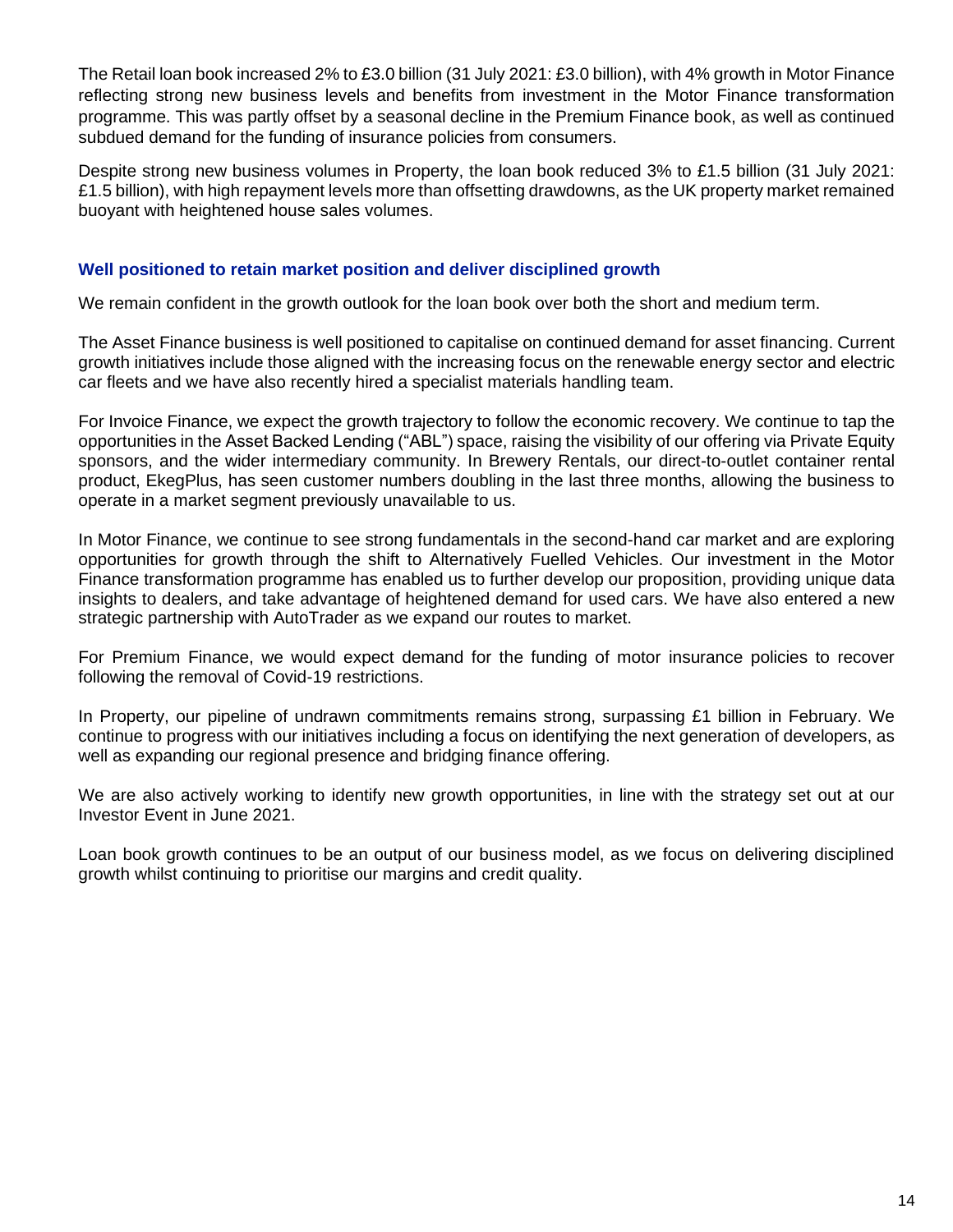# **Banking: Commercial**

|                                  | <b>First half</b> | First half | Change |
|----------------------------------|-------------------|------------|--------|
|                                  | 2022              | 2021       | %      |
|                                  | £ million         | £ million  |        |
| Operating income                 | 167.8             | 136.6      | 23     |
| Adjusted operating expenses      | (89.1)            | (76.2)     | 17     |
| Impairment losses on financial   | (41.0)            | (33.0)     | 24     |
| assets                           |                   |            |        |
| <b>Adjusted operating profit</b> | 37.7              | 27.4       | 38     |
|                                  |                   |            |        |
| Net interest margin              | 7.9%              | 7.8%       |        |
| Expense/income ratio             | 53%               | 56%        |        |
| Bad debt ratio                   | 1.9%              | 1.9%       |        |
| <b>Closing loan book</b>         | 4,128.4           | 3,509.4    | 18     |
| Average loan book and operating  |                   |            |        |
| lease assets                     | 4,274.7           | 3,498.5    | 22     |

The Commercial businesses provide specialist, predominantly secured lending principally to the SME market and include Asset Finance and Invoice and Speciality Finance. We finance a diverse range of sectors, with Asset Finance offering commercial asset financing, hire purchase and leasing solutions across a broad range of assets including commercial vehicles, machine tools, contractors' plant, printing equipment, company car fleets, energy project finance, and aircraft and marine vessels. The Invoice and Speciality Finance business provides debt factoring, invoice discounting and asset-based lending, as well as covering our specialist businesses such as Brewery Rentals, Vehicle Hire and Novitas.

Adjusted operating profit in Commercial increased 38% to £37.7 million (H1 2021: £27.4 million), with higher income more than offsetting growth in costs and impairment charges. Statutory operating profit was £37.6 million (H1 2021: £26.5 million).

Operating income was up 23% to £167.8 million (H1 2021: £136.6 million), driven primarily by growth in the loan book, with the net interest margin increasing marginally to 7.9% (H1 2021: 7.8%) primarily reflecting the lower cost of funds.

Adjusted operating expenses increased 17% to £89.1 million (H1 2021: £76.2 million), reflecting costs in relation to the group's withdrawal from the legal services financing market and higher performance-driven compensation. It also reflected investment in the Asset Finance transformation programme and associated depreciation, which has enabled better insight and reporting tools and enhanced decision making*.* The expense/income ratio decreased to 53% (H1 2021: 56%) as growth in operating income more than offset the cost increase.

Impairment charges increased 24% to £41.0 million (H1 2021: £33.0 million), corresponding to a stable bad debt ratio of 1.9% (H1 2021: 1.9%). This primarily reflected a £39.2 million impairment charge related to the Novitas loan book (H1 2021: £24.0 million). Excluding Novitas, impairment charges were £1.8 million (H1 2021: £9.0 million), equating to a bad debt ratio of 0.1%, which is significantly below historical levels. This reflected the benefit of provision releases and a strong underlying credit performance of the Commercial loan book.

The provision coverage ratio increased to 4.5% (31 July 2021: 4.2%) as the increase in provisions against the Novitas loan book more than offset the reduction in provisions primarily associated with the reducing forborne balances. Excluding Novitas, the provision coverage ratio for the Commercial loan book was 1.9% (31 July 2021: 2.1%).

The Commercial loan book increased 4% in the first half of the year to £4.1 billion (31 July 2021: £4.0 billion). The Asset Finance book grew 4% to £3.0 billion (31 July 2021: £2.8 billion) reflecting good new business volumes across the businesses. The Invoice and Speciality Finance loan book also increased 4% to £1.2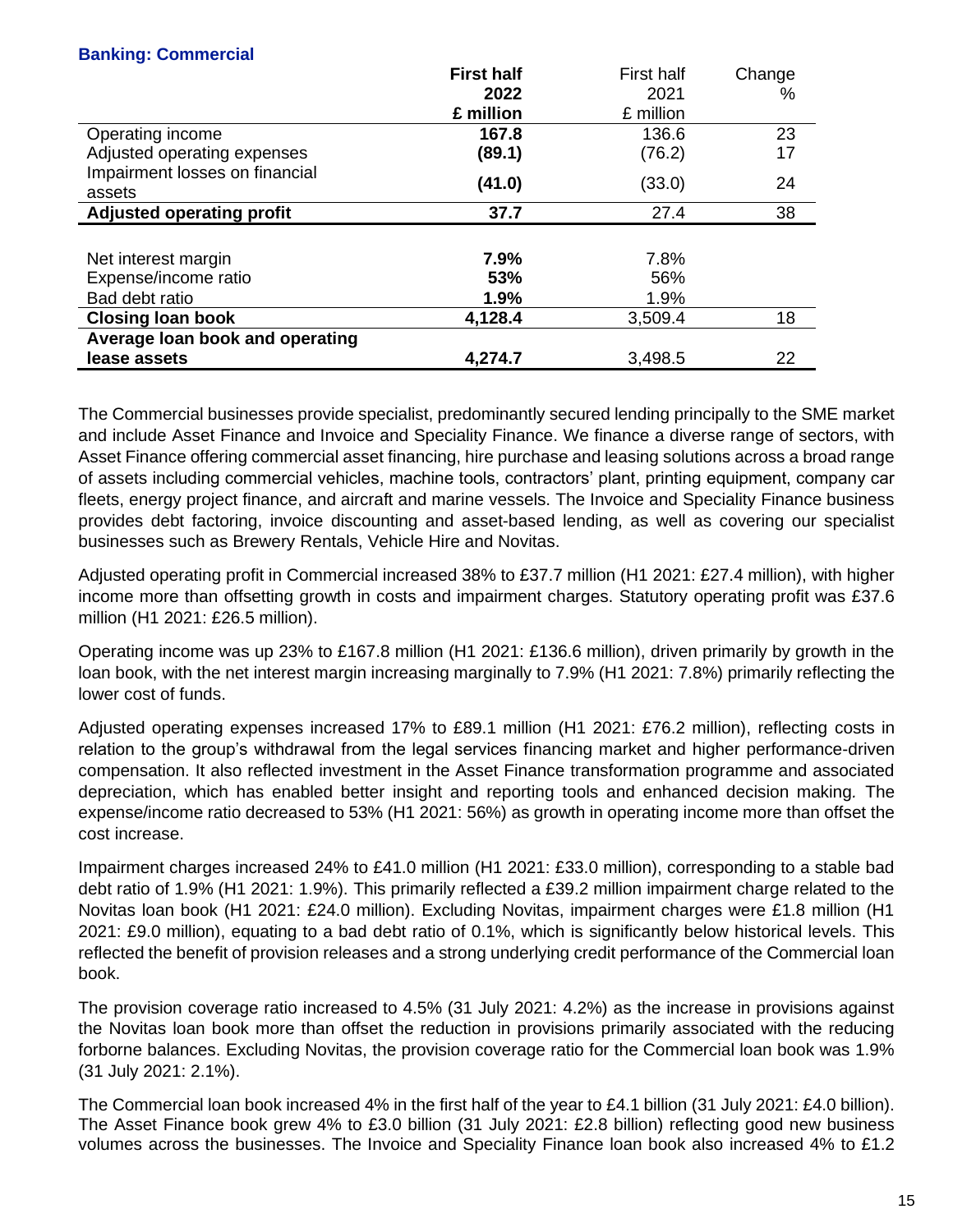billion (31 July 2021: £1.1 billion), reflecting strong sales volumes, increased SME customer numbers and improved utilisation, although this continued to track below pre-Covid-19 levels.

The Commercial loan book is predominantly secured and our loans are conservatively underwritten with prudent LTVs, supported by our specialist expertise in the underlying assets and long-standing industry relationships.

### **Banking: Retail**

|                                  | <b>First half</b> | <b>First half</b> | Change |
|----------------------------------|-------------------|-------------------|--------|
|                                  | 2022              | 2021              | ℅      |
|                                  | £ million         | £ million         |        |
| Operating income                 | 119.7             | 112.1             |        |
| Adjusted operating expenses      | (71.9)            | (67.8)            | 6      |
| Impairment losses on financial   | (5.3)             | (16.4)            | (68)   |
| assets                           |                   |                   |        |
| <b>Adjusted operating profit</b> | 42.5              | 27.9              | 52     |
|                                  |                   |                   |        |
| Net interest margin              | 8.0%              | 7.9%              |        |
| Expense/income ratio             | 60%               | 60%               |        |
| Bad debt ratio                   | 0.4%              | 1.2%              |        |
| <b>Closing loan book</b>         | 3,026.5           | 2,843.8           | 6      |
| Average loan book                | 3,000.4           | 2,839.2           | 6      |

The Retail businesses provide intermediated finance, principally to individuals and small businesses, through motor dealers and insurance brokers.

Adjusted operating profit for Retail increased 52% to £42.5 million (H1 2021: £27.9 million), with higher income and a significant reduction in impairment charges. Statutory operating profit was up 53% to £42.5 million (H1 2021: £27.8 million).

Operating income increased 7% to £119.7 million (H1 2021: £112.1 million), reflecting an increase in the loan book. The net interest margin rose marginally to 8.0% (H1 2021: 7.9%) driven by reduced cost of funds, partly offset by lower margin in Premium Finance, as a result of broker consolidation in the insurance sector and a change in mix of product lines, with the lower margin commercial portfolio growing more strongly.

Adjusted operating expenses increased 6% to £71.9 million (H1 2021: £67.8 million) mainly driven by ongoing investment programmes and the associated depreciation, as well as regulatory compliance costs. The expense/income ratio remained stable at 60% (H1 2021: 60%).

Impairment charges decreased 68% to £5.3 million (H1 2021: £16.4 million) with an annualised bad debt ratio reducing to 0.4% (H1 2021: 1.2%). This reflected a reduction in provisions associated with the reducing forborne balances and an improved macroeconomic outlook, which more than offset the impact of the cessation of the UK Government's Covid-19 job retention scheme and rising inflation on credit performance.

The provision coverage ratio remained stable at 2.2% (31 July 2021: 2.2%) reflecting loan book growth and movements in staging and coverage to reflect the performance of the forborne loan book.

The Retail loan book increased 2% in the first half of the year to £3.0 billion (31 July 2021: £3.0 billion). The Motor Finance book grew 4% to £2.0 billion (31 July 2021: £1.9 billion) with strong new business levels reflecting ongoing demand and rising prices in the used car market, and benefiting from investment in the Motor Finance transformation programme. The Republic of Ireland Motor Finance business accounted for 19% of the Motor Finance loan book (31 July 2021: 21%) and 4% of the Banking loan book (31 July 2021: 5%). From 30 June 2022, we will no longer write new business under our current partnership in the Republic of Ireland. We remain committed to the Irish market and are considering our long-term options.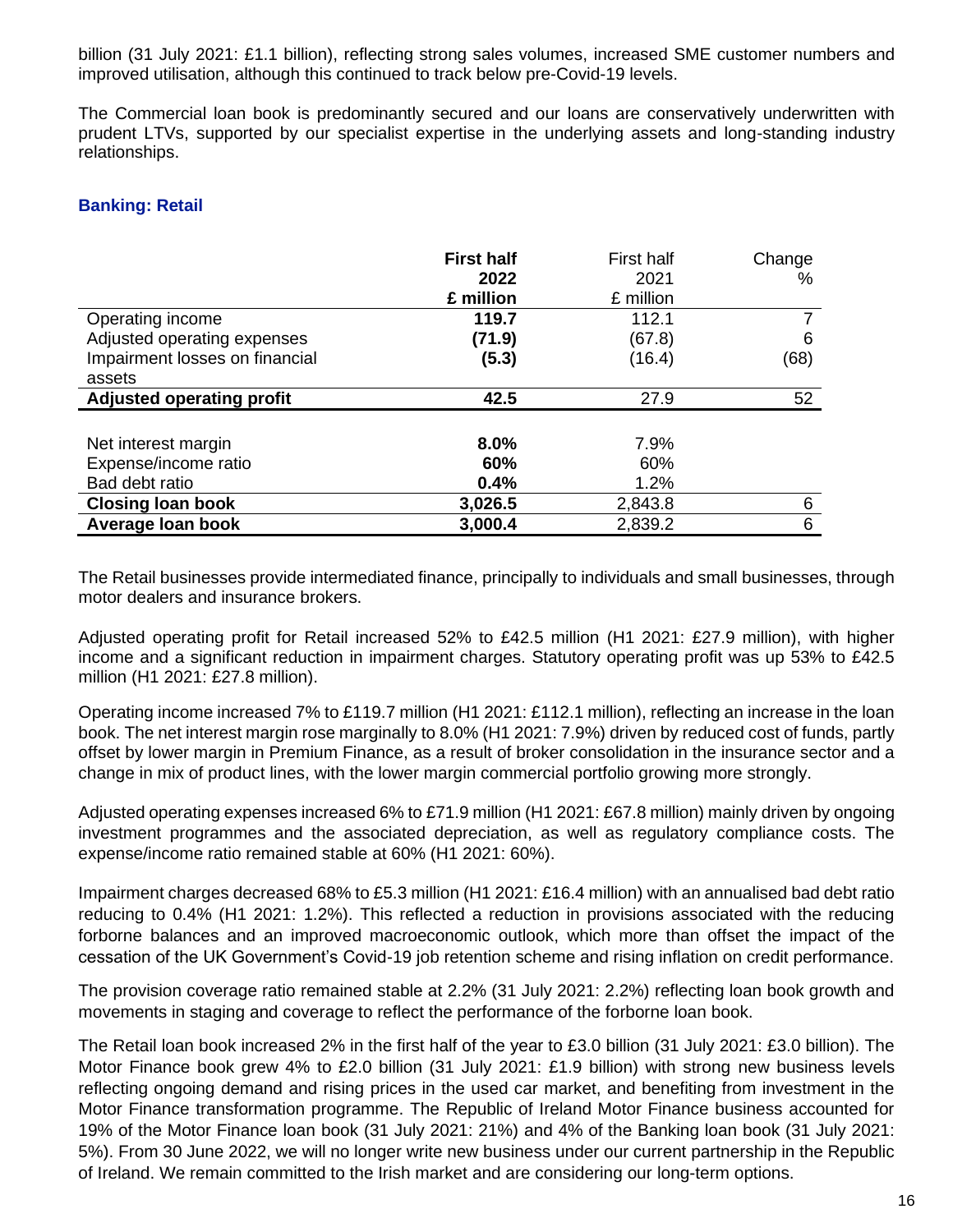The Premium Finance book declined 2% to £1.0 billion (31 July 2021: £1.0 billion), driven by seasonality in the business, as well as continued subdued activity in the consumer market. However, we have seen strong new business volumes as customers look to ease cash flow in the commercial market.

We remain confident in the credit quality of the Retail loan book. The Motor Finance loan book is predominantly secured on second-hand vehicles which are less exposed to depreciation or significant declines in value than new cars. Our core Motor Finance product remains hire-purchase contracts, with less exposure to residual value risk associated with Personal Contract Plans ("PCP"), which accounted for only c.11% of the Motor Finance loan book at 31 January 2022. The Premium Finance loan book benefits from various forms of structural protection including premium refundability and, in most cases, broker recourse for the personal lines product.

### **Banking: Property**

|                                | <b>First half</b> | <b>First half</b> | Change |
|--------------------------------|-------------------|-------------------|--------|
|                                | 2022              | 2021              | ℅      |
|                                | £ million         | £ million         |        |
| Operating income               | 58.2              | 60.3              | (3)    |
| Operating expenses             | (16.2)            | (17.0)            | (5)    |
| Impairment losses on financial | (2.0)             | (3.5)             | (43)   |
| assets                         |                   |                   |        |
| <b>Operating profit</b>        | 40.0              | 39.8              |        |
|                                |                   |                   |        |
| Net interest margin            | 7.9%              | 7.2%              |        |
| Expense/income ratio           | 28%               | 28%               |        |
| Bad debt ratio                 | 0.3%              | 0.4%              |        |
| <b>Closing loan book</b>       | 1,451.0           | 1,600.3           | (9)    |
| Average Ioan book              | 1,476.6           | 1,667.3           | (11)   |

Property comprises Property Finance and Commercial Acceptances. The Property Finance business is focused on specialist residential development finance to established professional developers in the UK. Commercial Acceptances provides bridging loans and loans for refurbishment projects. We do not lend to the buy-to-let sector or provide residential or commercial mortgages.

Operating profit in Property increased marginally on the prior year period at £40.0 million (H1 2021: £39.8 million), as lower income was offset by reduced costs and impairment charges.

Operating income reduced 3% to £58.2 million (H1 2021: £60.3 million) reflecting the reduction in the loan book, although the net interest margin increased to 7.9% (H1 2021: 7.2%), driven by lower costs of funds and an accounting reclassification.

Operating expenses decreased by 5% to £16.2 million (H1 2021: £17.0 million) as we maintained our rigorous focus on cost management. The expense/income ratio remained stable at 28% (H1 2021: 28%), with the reduction in income offset by lower costs.

Impairment charges reduced to £2.0 million (H1 2021: £3.5 million), resulting in an annualised bad debt ratio of 0.3% (H1 2021: 0.4%). The provision coverage ratio increased to 2.8% (31 July 2021: 2.6%) following a review of coverage across the portfolio.

Despite strong new business levels, the Property loan book reduced by £51.1 million to £1.5 billion (31 July 2021: £1.5 billion), with high repayment levels more than offsetting drawdowns, as the UK property market remained buoyant following a period of significant government support, resulting in heightened sales of units by developers. Our pipeline of undrawn commitments stood at £939 million at 31 January 2022 (31 July 2021: £933 million) and surpassed £1 billion in February. We also continue to see success from our regional initiative, with the regional loan book currently making up around 50% of the Property Finance portfolio.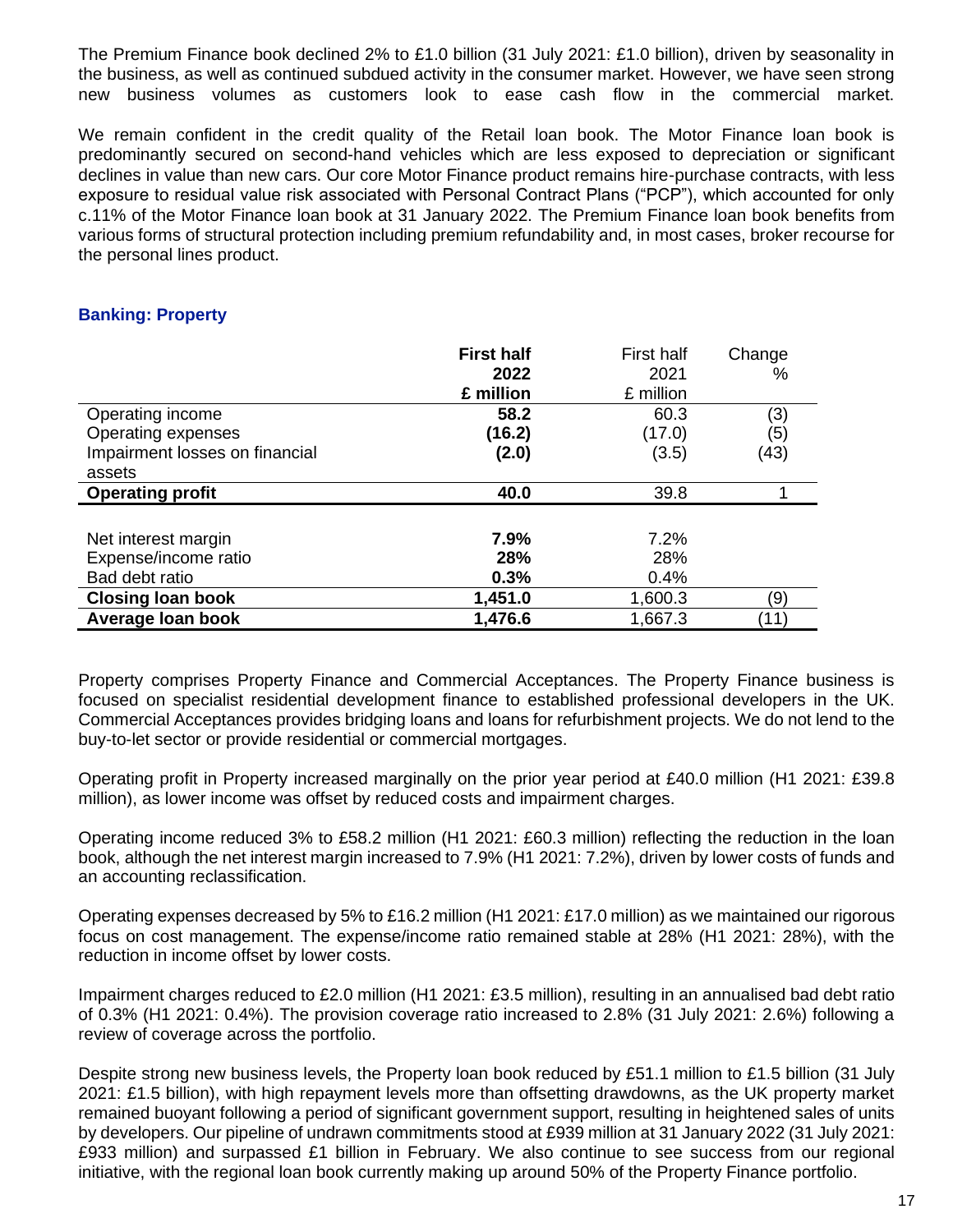The Property loan book is conservatively underwritten with a maximum LTV of 60% at origination on residential development finance, which accounts for the vast majority of the loan book. We work with experienced, professional developers, with a focus on mid-priced family housing, and have minimal exposure to the prime central London market. Our long track record, expertise and quality of service ensure the business remains resilient to competition and continues to generate high levels of repeat business.

# **ASSET MANAGEMENT**

# **Key Financials**

|                                        | <b>First half</b> | First half | Change |
|----------------------------------------|-------------------|------------|--------|
|                                        | 2022              | 2021       | %      |
|                                        | £ million         | £ million  |        |
| Investment management                  | 57.4              | 49.3       | 16     |
| Advice and other services <sup>1</sup> | 19.0              | 17.7       |        |
| Other income <sup>2</sup>              | 0.2               | 0.1        | 100    |
| <b>Operating income</b>                | 76.6              | 67.1       | 14     |
| Adjusted operating expenses            | (62.1)            | (54.8)     | 13     |
| <b>Adjusted operating profit</b>       | 14.5              | 12.3       | 18     |
|                                        |                   |            |        |
| Revenue margin (bps)                   | 89                | 94         |        |
| Operating margin                       | 19%               | 18%        |        |
| Return on opening equity               | 38.3%             | 32.5%      |        |

1 Income from advice and self-directed services, excluding investment management income.

2 Other income includes net interest income and expense, income on principal investments and other income.

### **Continued positive momentum**

Close Brothers Asset Management provides financial advice and investment management services to private clients in the UK, including full bespoke management, managed portfolios and funds, distributed both directly via our own advisers and investment managers, and through third party financial advisers.

Adjusted operating profit in CBAM increased 18% to £14.5 million (H1 2021: £12.3 million), achieving positive operating leverage as growth in operating income more than offset the cost of continued investment to support the long-term growth potential of the business. Operating margin increased marginally to 19% (H1 2021: 18%), mainly driven by higher income from rising markets. Statutory operating profit before tax also increased to £13.7 million (H1 2021: £11.8 million).

Total operating income grew 14% to £76.6 million (H1 2021: £67.1 million), due to favourable market conditions and higher investment management income from growth in both managed and advised assets. The revenue margin reduced to 89bps (H1 2021: 94bps) driven by a higher level of flows into our investmentonly products and lower initial advice and dealing fees.

Adjusted operating expenses increased 13% to £62.1 million (H1 2021: £54.8 million), primarily reflecting higher staff costs as we continued to invest in new hires to support the long-term growth strategy, as well as an increase in performance-related compensation. The expense/income ratio decreased marginally to 81% (H1 2021: 82%) and the compensation ratio reduced to 56% (H1 2021: 57%).

As we continue to invest in the business to deliver growth and scale, the cost trajectory will depend on the rate of hiring, with investment in technology projects expected to continue, as well as the impact from rising wage inflation.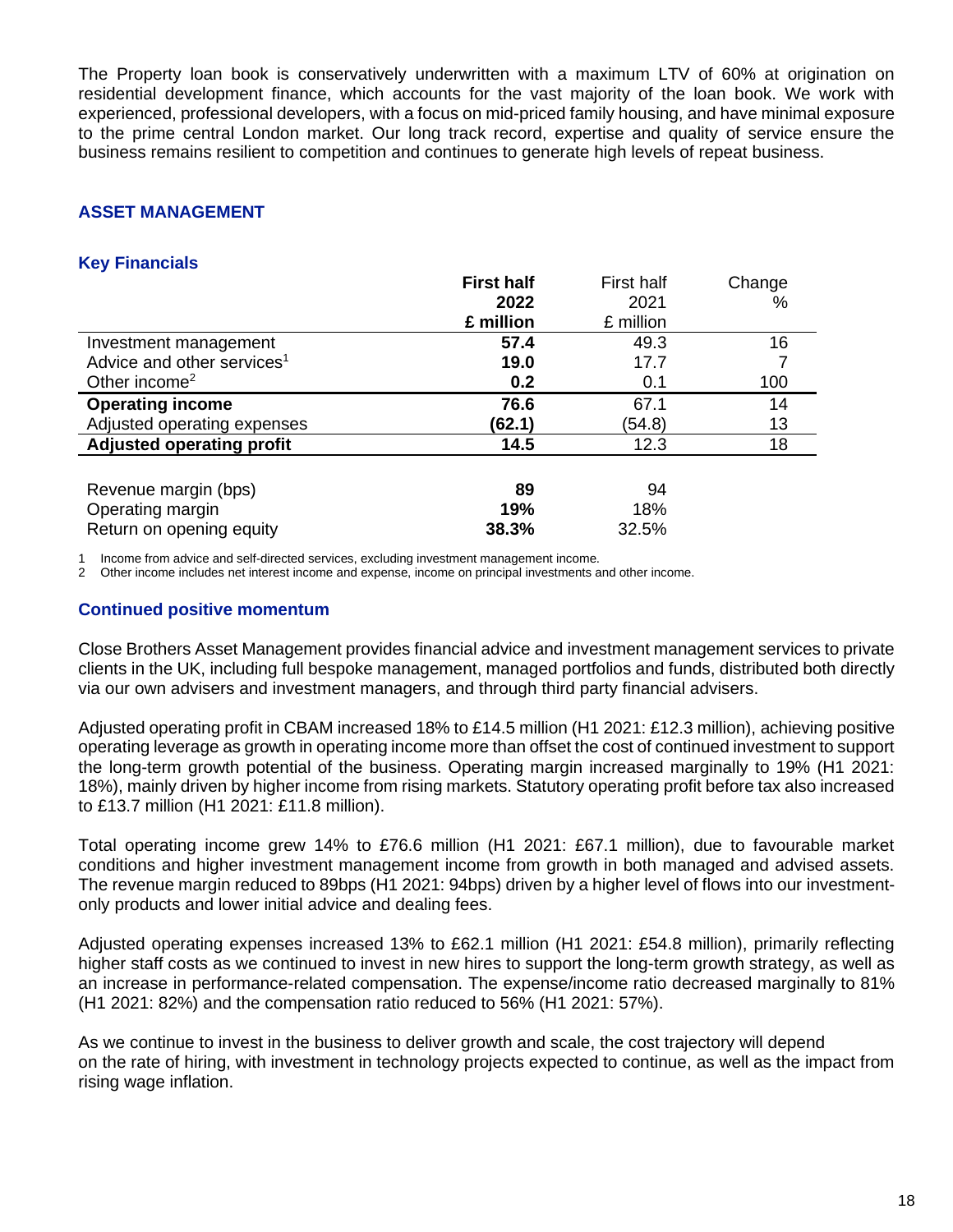# **Strong net inflows**

Equity markets have experienced a mixed performance during the first half of the year, with largely favourable conditions seen until the global equity market sell-off in January. Although the ongoing impact of Covid-19 continues to weigh on client sentiment and inflows across the industry, we maintained positive momentum with net inflows of £634 million (H1 2021: £267 million), delivering an annualised net inflow rate of 8% (H1 2021: 4%). This reflects higher investment-only inflows, including those from our recent portfolio manager hires and our financial advisers.

Total managed assets increased 1% to £15.8 billion (31 July 2021: £15.6 billion), as a result of strong net inflows, partially offset by negative market movements of £412 million, which came primarily during the global equity market declines seen in January. Total client assets increased 1% overall to £17.2 billion (31 July 2021: £17.0 billion).

|                                                          | <b>Six months</b> | 12 months | Six months |
|----------------------------------------------------------|-------------------|-----------|------------|
|                                                          | to                | to        | to         |
|                                                          | 31 January        | 31 July   | 31 January |
|                                                          | 2022              | 2021      | 2021       |
|                                                          | £ million         | £ million | £ million  |
| Opening managed assets                                   | 15,588            | 12,594    | 12,594     |
| <b>Inflows</b>                                           | 1,201             | 2,284     | 1,029      |
| <b>Outflows</b>                                          | (567)             | (1, 367)  | (762)      |
| Net inflows                                              | 634               | 917       | 267        |
| <b>Market movements</b>                                  | (412)             | 2,077     | 934        |
| <b>Total managed assets</b>                              | 15,810            | 15,588    | 13,795     |
| Advised only assets                                      | 1,403             | 1,435     | 1,132      |
| Total client assets <sup>1</sup>                         | 17,213            | 17,023    | 14,927     |
| Net flows as % of opening managed<br>assets <sup>2</sup> | 8%                | 7%        | 4%         |

### **Movement in Client Assets**

1 Total client assets include £5.9 billion of assets (31 July 2021: £6.0 billion) that are both advised and managed.

Net flows as % of opening managed assets calculated on an annualised basis.

# **Fund performance**

Our funds and segregated bespoke portfolios are designed to provide attractive risk-adjusted returns for our clients, consistent with their long-term goals and investment objectives. Fund performance has been mixed over the last year, reflecting volatile equity markets. Over the three-year period to 31 January 2022, four of our 12 multi-asset funds outperformed the relevant peer group average, with eight of the 12 funds outperforming over the five-year period to 31 January 2022. Our bespoke strategy composites continued to perform well, largely outperforming their respective peer groups over three and five years, demonstrating a strong track record.

### **Our Approach to ESG and Sustainability**

Responsible investing remains a key focus and we continue to broaden our range of sustainable investment propositions. Our sustainable funds (Close Sustainable Balanced Portfolio Fund and Close Sustainable Bond Portfolio Fund) are gaining further traction and we are considering more options for our clients to reflect their sustainable preferences in our segregated services. We have also enhanced our ESG research capabilities with the hire of a dedicated specialist.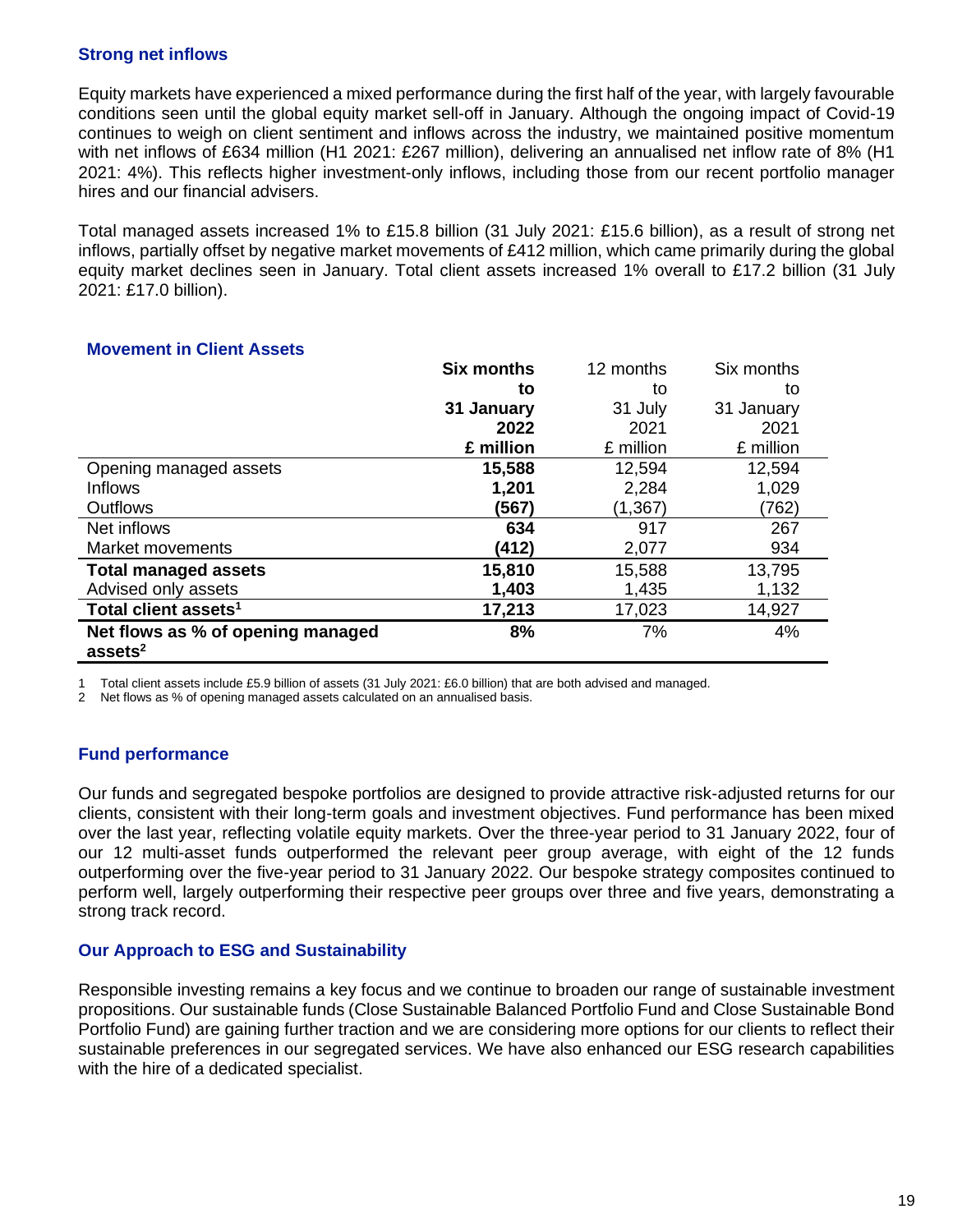# **Well positioned for future growth**

Our focus remains on providing excellent service to our clients whilst investing in new hires and technology to support the long-term growth potential of the business. We have continued to make good progress on enhancing and consolidating our technology platform, which will further improve operating efficiency and strengthen our systems, creating a more scalable and future-proof platform. This investment in our technology platform will also result in improved onboarding and enhanced digital functionality.

We remain confident that our vertically-integrated, multi-channel business model positions us well for ongoing demand for our services and the structural growth opportunity presented by the wealth management industry.

We will continue to invest to support the long-term growth potential of the business. While CBAM is sensitive to financial market conditions, we remain committed to driving growth both organically and through the continued selective hiring of advisers and investment managers, and through in-fill acquisitions. Our recently appointed new chief executive, Eddy Reynolds, will lead CBAM through the next stage of its development.

# **WINTERFLOOD**

# **Key Financials**

|                                       | <b>First half</b><br>2022 | First half<br>2021 | Change<br>℅ |
|---------------------------------------|---------------------------|--------------------|-------------|
|                                       | £ million                 | £ million          |             |
| Operating income                      | 49.5                      | 98.0               | (49)        |
| Operating expenses                    | (40.7)                    | (63.9)             | (36)        |
| Impairment losses on financial assets |                           | 0.1                |             |
| <b>Operating profit</b>               | 8.8                       | 34.2               | (74)        |
|                                       |                           |                    |             |
| Average bargains per day ('000)       | 83                        | 97                 |             |
| Operating margin                      | 18%                       | 35%                |             |
| Return on opening equity              | 14.0%                     | 69.3%              |             |

### **Reduced trading opportunities following the exceptional highs experienced in the Covid-19 period; well placed for when investor appetite returns**

Winterflood is a leading UK market maker, delivering high quality execution services to stockbrokers, wealth managers and institutional investors, as well as providing corporate advisory services to investment trusts and outsourced dealing and custody services via Winterflood Business Services ("WBS").

Since the start of the 2022 financial year, concerns in relation to inflation and interest rates, the emergence of the omicron variant, as well as global geopolitical events have negatively impacted market conditions and retail investor sentiment.

Following the exceptional performance delivered by Winterflood from the start of the pandemic, the moderation in activity seen towards the end of the 2021 financial year continued into 2022, with trading performance declining in the first half. As a result, operating profit reduced 74% to £8.8 million (H1 2021: £34.2 million).

Operating income decreased 49% to £49.5 million (H1 2021: £98.0 million), but remained ahead of prepandemic levels (H1 2020: £47.9 million). The reduction in income reflected a moderation in retail trading activity and a change in the mix of trading volumes, although WBS continued to generate increased levels of income, up 24% on the prior year period.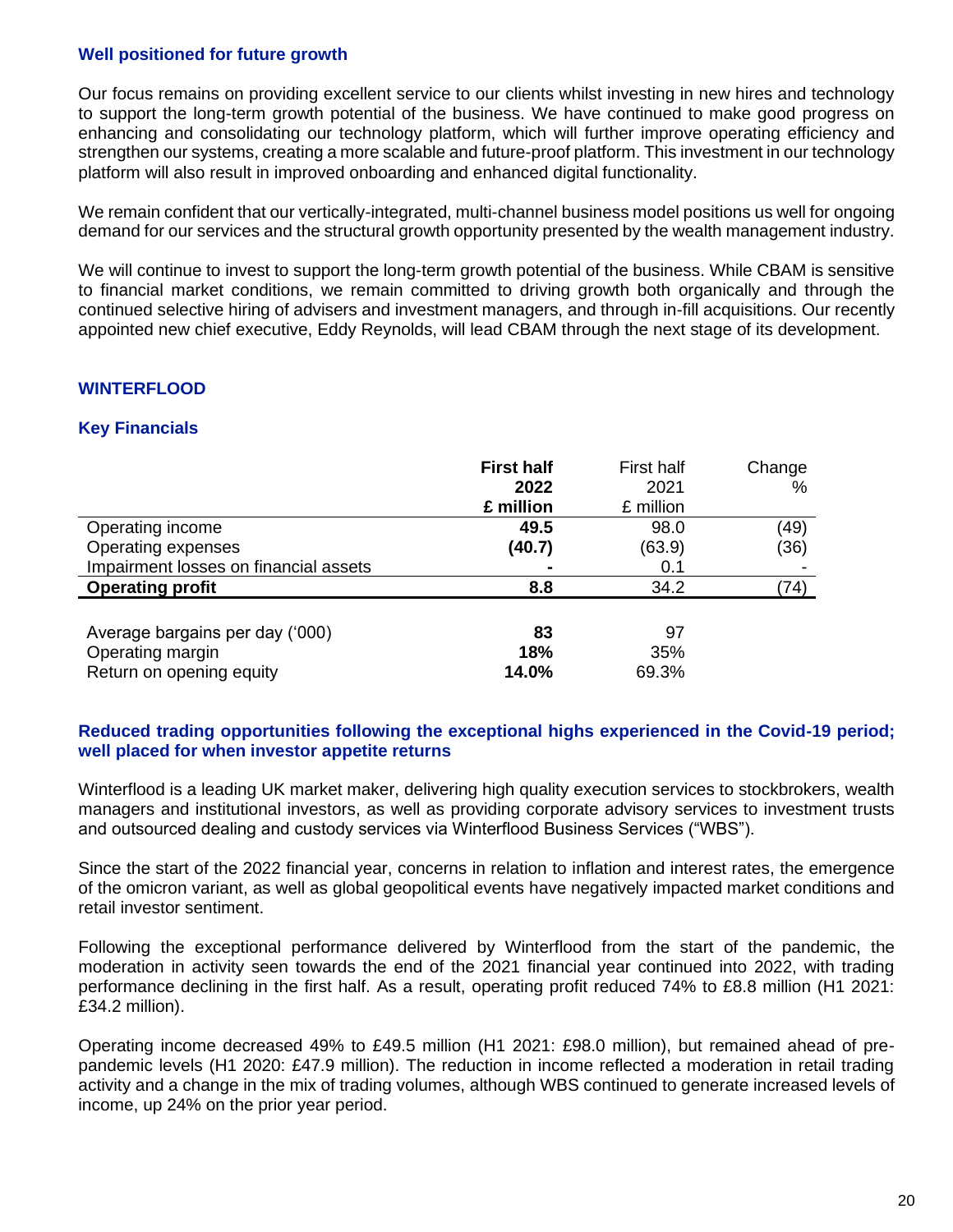Global equity markets have experienced substantial volatility in recent months, with the AIM index down 12.5% over the first half and January 2022 being the weakest January performance for the S&P since 2009, reflecting uncertainty in the external environment and concerns over slowing economic growth.

Although trading volumes have moderated, with average daily bargains at 83k (H1 2021: 97k), they remain elevated on pre-Covid levels (H1 2020: 57k). However, there has also been a change in the composition of trading volumes, with the higher margin sectors of AIM and Small Cap both down on the prior year, as investor appetite was subdued and retail-driven trading situations reduced.

Despite the extreme market volatility seen in the first half of the year, there was only one loss day, in January 2022 (H1 2021: no loss days), demonstrating the expertise of our traders and the strong focus on risk management.

Operating expenses decreased 36% to £40.7 million (H1 2021: £63.9 million) reflecting the variable nature of Winterflood's cost base, as the reduced revenue performance and trading volumes led to lower staff compensation. The expense/income ratio increased to 82% (H1 2021: 65%) as the reduction in income was not fully offset by the corresponding decrease in variable costs. The compensation ratio remained stable at 48% (H1 2021: 48%).

WBS, which provides outsourced dealing and custody services for asset managers and platforms, has delivered another strong performance, generating £5.1 million of income (H1 2021: £4.1 million, FY21: £9.1 million) and growing its assets under administration to £6.8 billion (31 January 2021: £5.0 billion, 31 July 2021: £6.2 billion). We are confident in accelerating the growth trajectory of WBS, with a good pipeline of clients expected to support further significant growth in assets under administration and income in this business.

As a daily trading business, Winterflood is highly sensitive to changes in the market environment, but remains well positioned to continue trading profitably, taking advantage of returning investor appetite. Winterflood continues to diversify its revenue streams and explore growth opportunities, balancing the cyclicality seen in the trading business.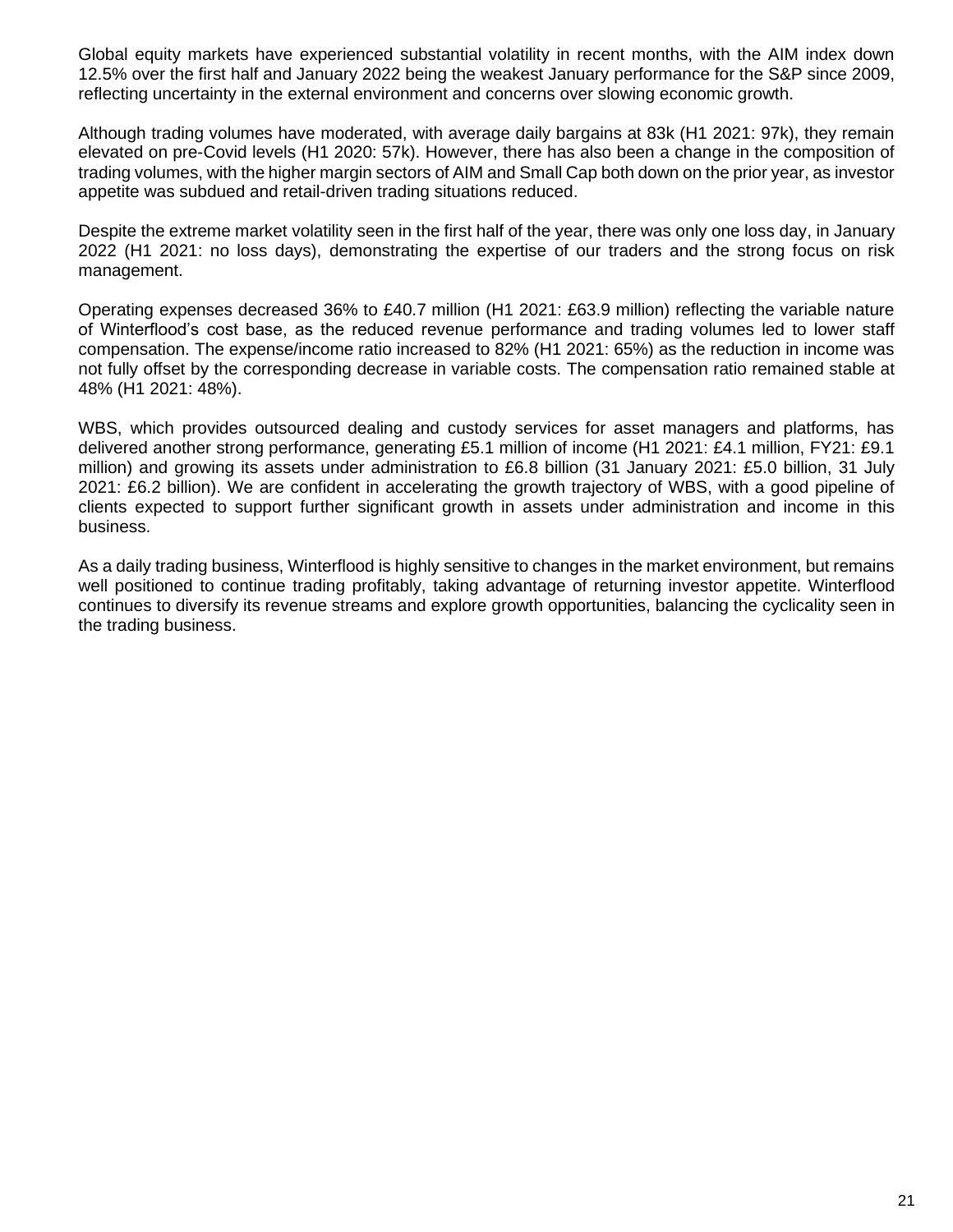# **DEFINITIONS**

**Adjusted**: Adjusted measures are presented on a basis consistent with prior periods and exclude amortisation of intangible assets on acquisition, to present the performance of the group's acquired businesses consistent with its other businesses; and any exceptional and other adjusting items which do not reflect underlying trading performance

**Assets under administration**: Total assets for which Winterflood Business Services provide custody and administrative services

**Bad debt ratio**: Impairment losses as a percentage of average net loans and advances to customers and operating lease assets

**Bargains per day**: Average daily number of Winterflood's trades with third parties

**Business as usual ("BAU") costs:** Operating expenses excluding depreciation and other costs related to investments

**Capital Requirements Regulation ("CRR"):** UK onshored provisions of EU regulation 575/2013

**CET1 capital ratio**: Measure of the group's CET1 capital as a percentage of risk weighted assets, as required by CRR

**Common equity tier 1 ("CET1") capital**: Measure of capital as defined by the CRR. CET1 capital consists of the highest quality capital including ordinary shares, share premium account, retained earnings and other reserves, less goodwill and certain intangible assets and other regulatory adjustments

**Compensation ratio**: Total staff costs as a percentage of adjusted operating income

**Cost of funds:** Interest expense incurred to support the lending activities divided by the average net loans and advances to customers and operating lease assets

**Dividend per share ("DPS")**: Comprises the final dividend proposed for the respective year, together with the interim dividend declared and paid in the year

**Earnings per share ("EPS")**: Profit attributable to shareholders divided by number of basic shares

**Effective tax rate**: Tax on operating profit/(loss) as a percentage of operating profit/(loss) on ordinary activities before tax

**Expected credit loss**: The unbiased probability-weighted average credit loss determined by evaluating a range of possible outcomes and future economic conditions

**Expense/income ratio**: Total adjusted operating expenses divided by operating income

**Funding allocated to loan book**: Total funding excluding equity and funding held for liquidity purposes

**Funding as % loan book**: Total funding divided by net loans and advances to customers

**Gross carrying amount**: Loan book before expected credit loss provision

**High quality liquid assets ("HQLAs")**: Assets which qualify for regulatory liquidity purposes, including Bank of England deposits and sovereign and central bank debt

**Independent financial adviser ("IFA")**: Professional offering independent, whole of market advice to clients including investments, pensions, protection and mortgages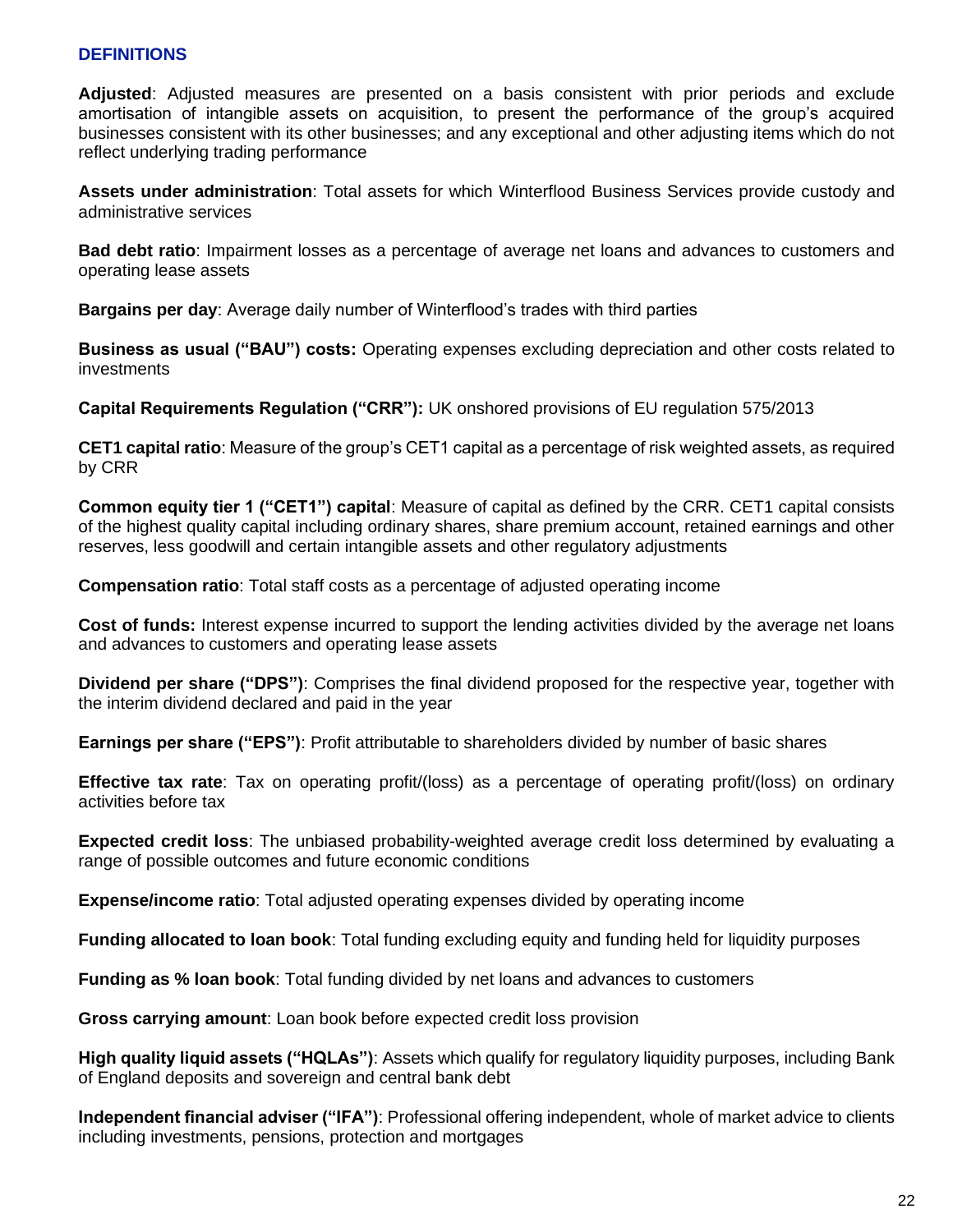**Internal ratings based ("IRB") approach**: A supervisor-approved method using internal models, rather than standardised risk weightings, to calculate regulatory capital requirements for credit risk

**Investment costs**: Includes depreciation and other costs related to investment in multi-year projects, new business initiatives and pilots and cyber resilience. Excludes IFRS 16 depreciation

**Leverage ratio**: Tier 1 capital as a percentage of total balance sheet assets, adjusted for certain capital deductions, including intangible assets, and off balance sheet exposures

**Liquidity coverage ratio ("LCR")**: Measure of the group's HQLAs as a percentage of expected net cash outflows over the next 30 days in a stressed scenario

**Loan to value ("LTV") ratio**: For a secured or structurally protected loan, the loan balance as a percentage of the total value of the asset

**Loss day:** Where aggregate gross trading book revenues are negative at the end of a trading day

**Managed assets or assets under management**: Total market value of assets which are managed by Close Brothers Asset Management in one of our investment solutions

**Modification losses**: Modification losses arise when the contractual terms of a financial asset are modified. An adjustment is required to the carrying value of the financial asset to reflect the present value of modified future cash flows discounted at the original effective interest rate

**Net carrying amount**: Loan book value after expected credit loss provision

**Net flows**: Net flows as a percentage of opening managed assets calculated on an annualised basis

**Net interest margin ("NIM")**: Operating income generated by lending activities, including interest income net of interest expense, fees and commissions income net of fees and commissions expense, and operating lease income net of operating lease expense, less depreciation on operating lease assets, divided by average net loans and advances to customers and operating lease assets

**Net stable funding ratio ("NSFR")**: Regulatory measure of the group's weighted funding as a percentage of weighted assets

**Net zero**: Target of completely negating the amount of greenhouse gases produced by reducing emissions or implementing methods for their removal

**Operating margin**: Adjusted operating profit divided by operating income

**Personal Contract Plan ("PCP")**: PCP is a form of vehicle finance where the customer defers a significant portion of credit to the final repayment at the end of the agreement, thereby lowering the monthly repayments compared to a standard hire-purchase arrangement. At the final repayment date, the customer has the option to: (a) pay the final payment and take the ownership of the vehicle; (b) return the vehicle and not pay the final repayment; or (c) part-exchange the vehicle with any equity being put towards the cost of a new vehicle

**Return on assets**: Adjusted operating profit attributable to shareholders divided by total closing assets at the balance sheet date

**Return on average tangible equity**: Adjusted operating profit attributable to shareholders divided by average total shareholder's equity, excluding intangible assets

**Return on net loan book**: Adjusted operating profit from lending activities divided by average net loans and advances to customers and operating lease assets

**Return on opening equity ("RoE")**: Adjusted operating profit attributable to shareholders divided by opening equity, excluding non-controlling interests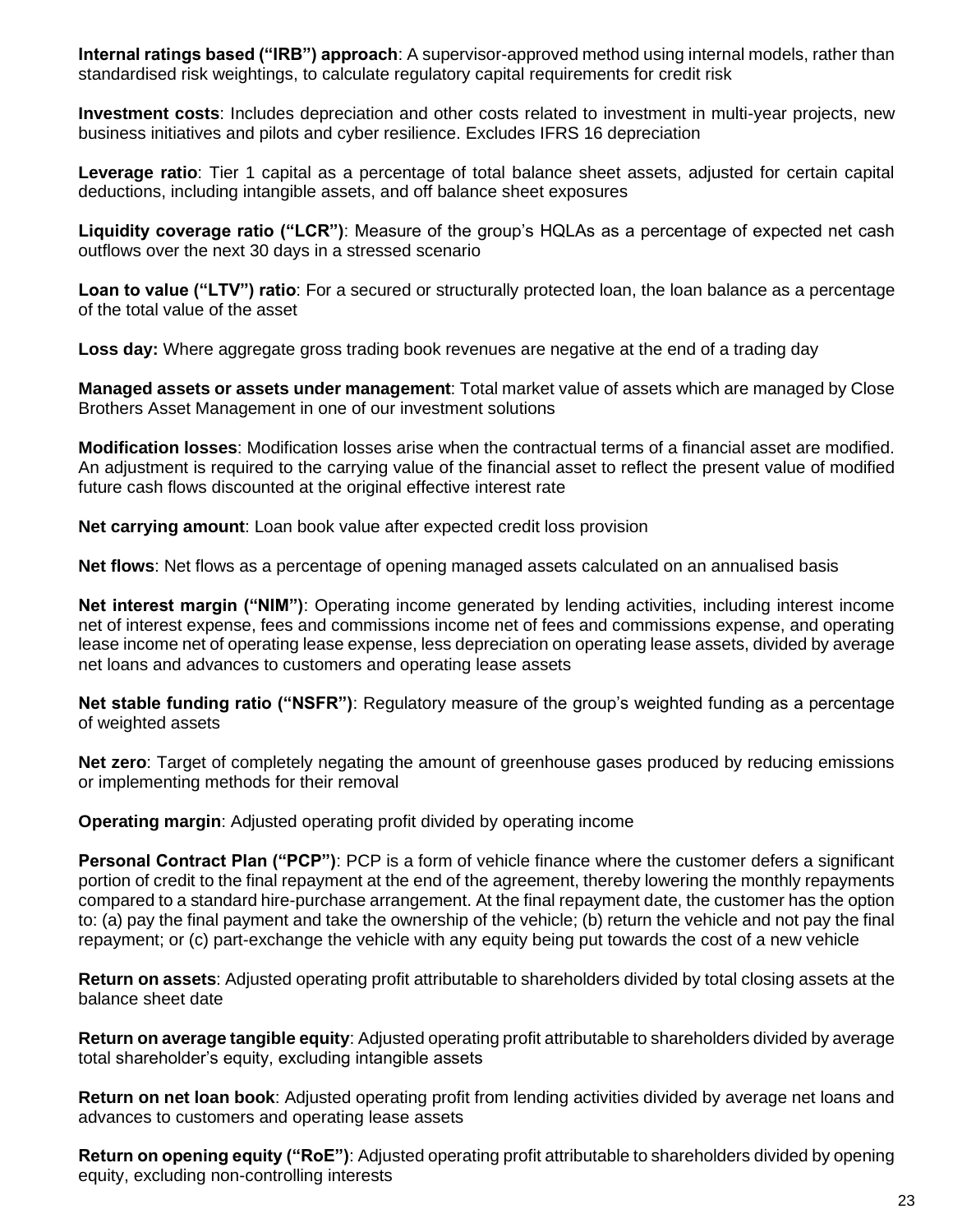**Revenue margin**: Income from advice, investment management and related services divided by average total client assets. Average total client assets calculated as a two-point average

**Risk weighted assets ("RWAs"):** A measure of the amount of a bank's assets, adjusted for risk in line with the CRR. It is used in determining the capital requirement for a financial institution

**Scope 1, 2 and 3 emissions**: Categorisation of greenhouse gas emissions, as defined by the Greenhouse Gas (GHG) Protocol, into direct emissions from owned or controlled sources (Scope 1), indirect emissions from the generation of purchased electricity, heating and cooling consumed by the reporting company (Scope 2), and all other indirect emissions that occur in a company's value chain (Scope 3)

**Term funding**: Funding with a remaining maturity greater than 12 months

**Term Funding Scheme ("TFS")**: The Bank of England's Term Funding Scheme

**Term Funding Scheme for Small and Medium-sized Enterprises ("TFSME")**: The Bank of England's Term Funding Scheme with additional incentives for SMEs

**Total client assets ("TCA")**: Total market value of all client assets including both managed assets and assets under advice and/or administration in the Asset Management division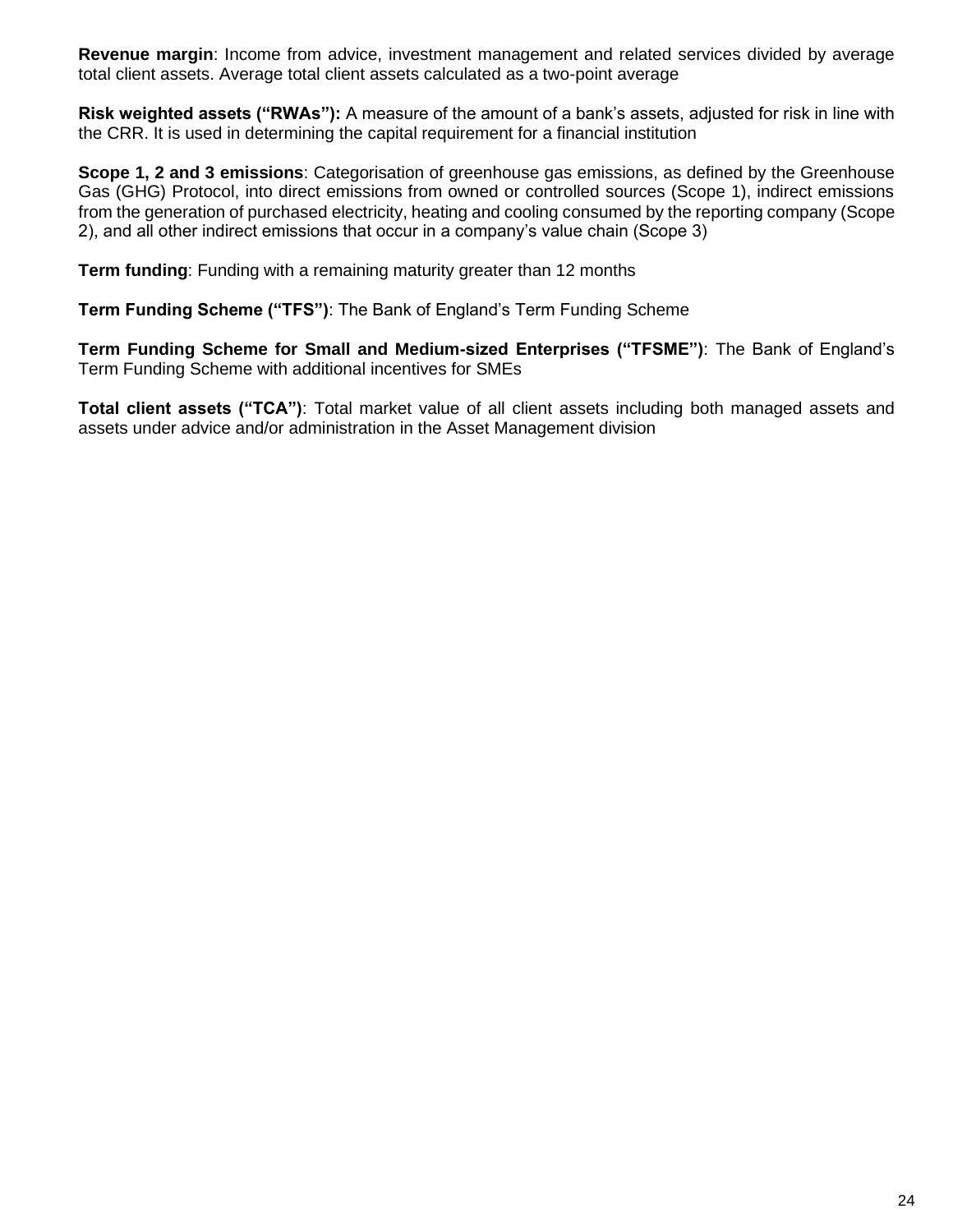# **PRINCIPAL RISKS AND UNCERTAINTIES**

The group faces a number of risks in the normal course of business. To manage these effectively, a consistent approach is adopted based on a set of overarching principles, namely:

- adhering to our established and proven business model;
- implementing an integrated risk management approach based on the concept of "three lines of defence"; and
- setting and operating within clearly defined risk appetites, monitored with defined metrics and set limits.

While there have been no significant changes to our risk management approach in the period, we continue to closely monitor and manage the impacts of the Coronavirus pandemic. This includes both internal and external impacts, as well as wider macroeconomic ramifications, including the risks associated with higher inflation.

The group is also closely monitoring the current conflict in Ukraine, as well as any secondary impacts arising from it. At this time, direct risk exposure is not considered to be material.

The group's principal risks remain unchanged since the year end. A detailed description of each, including an overview of our risk management and mitigation approach, is disclosed on pages 56 to 69 of the 2021 Annual Report. The Annual Report can be accessed via the Investor Relations home page on the group's website at [www.closebrothers.com.](http://www.closebrothers.com/)

A summary of the group's principal risks is included below:

**Business risk** – The group operates in an environment where it is exposed to an array of independent factors. Its profitability is impacted by the broader UK economic climate, changes in technology, regulation and customer behaviour, cost movements and competition from traditional and new participants, varying in both nature and extent across its divisions. Changes in these factors may affect the bank's ability to write loans at its desired risk and return criteria, result in lower new business volumes in Asset Management, impact levels of trading activity at Winterflood or result in additional investment requirements/higher costs of operation.

**Capital risk** – The group is required to hold sufficient regulatory capital (including equity and other lossabsorbing debt instruments) to enable it to operate effectively. This includes meeting minimum regulatory requirements, operating within risk appetites set by the board and supporting its strategic goals.

**Conduct risk** – The group's relationship-focused model amplifies the importance of exhibiting strong behaviours in order to ensure positive outcomes for customers. Failing to treat customers fairly, to safeguard client assets or to provide advice and products which are in clients' best interests, also have the potential to damage our reputation and may lead to legal or regulatory sanctions, litigation or customer redress. This applies to current, past and future business.

**Credit risk** – As a lender to businesses and individuals, the bank is exposed to credit losses if customers are unable to repay loans and outstanding interest and fees. The group also has exposure to counterparties with which it places deposits or trades.

**Funding and liquidity** – The Banking division's access to funding remains key to support our lending activities and the liquidity requirements of the group.

**Market risk** – Market volatility impacting equity and fixed income exposures, and/or changes in interest and exchange rates have the potential to impact the group's performance.

**Operational risk** –The group is exposed to various operational risks through its day-to-day operations, all of which have the potential to result in financial loss or adverse impact. Losses typically crystallise as a result of inadequate or failed internal processes, people, models and systems, or as a result of external factors. Impacts to the business, customers, third parties and the markets in which we operate are considered within a maturing framework for resilient delivery of important business services.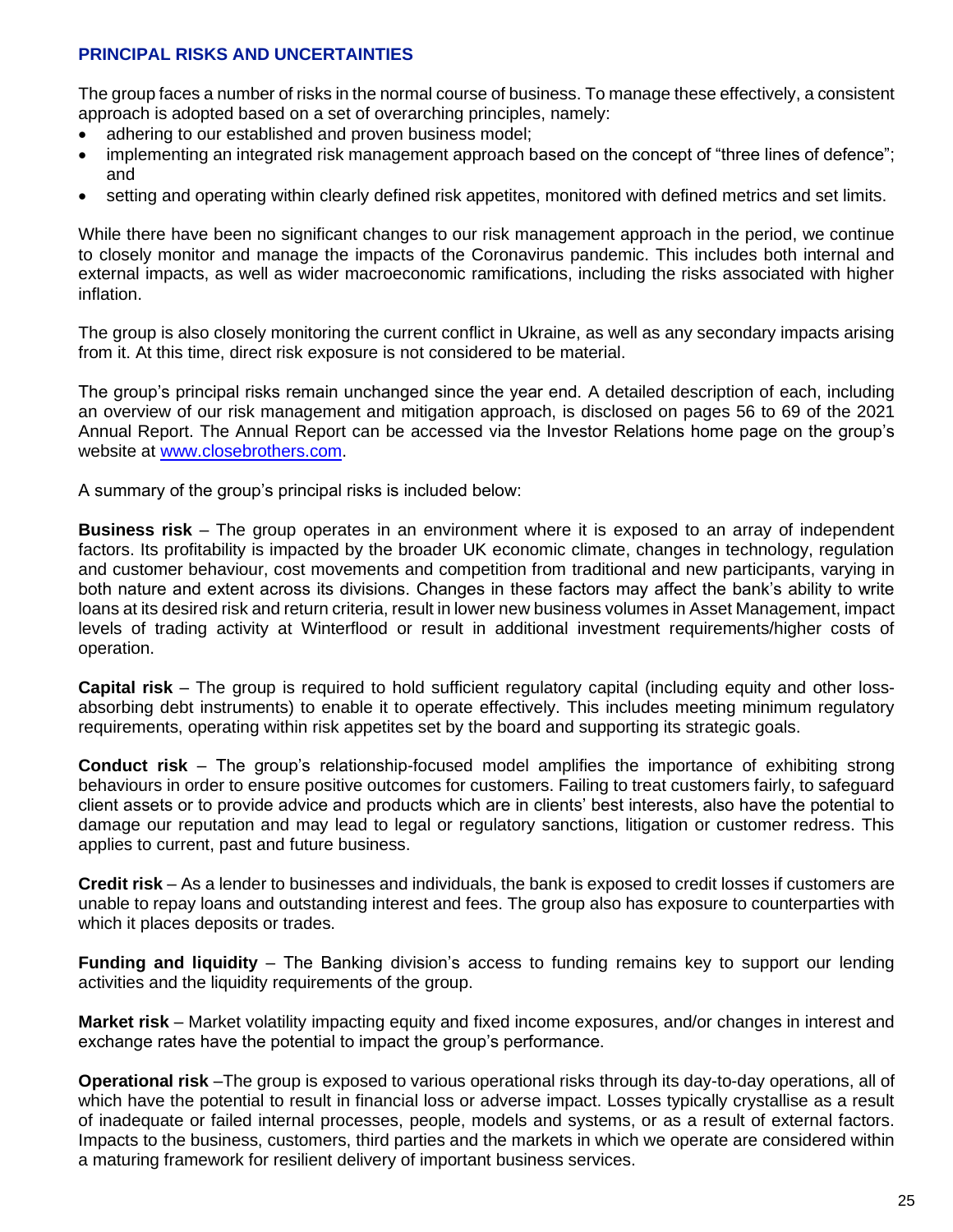Legal and regulatory risks are also considered as part of operational risk. Failure to comply with existing legal or regulatory requirements, or to adapt to changes in these requirements in a timely fashion, may have negative consequences for the group. Similarly, changes to regulation can impact our financial performance, capital, liquidity and the markets in which we operate.

**Reputational risk** – Protection and effective stewardship of the group's reputation are fundamental to its long-term success. Detrimental stakeholder perception could lead to impairment of the group's current business and future goals. This could arise from any action or inaction of the company, its employees or associated third parties.

In addition to day-to-day management of its principal risks, the group utilises an established framework to monitor its portfolio for emerging risks, consider broader market uncertainties, and support its organisational readiness to respond.

Current group level emerging risks include economic and geopolitical uncertainty, the risk of financial loss resulting from the physical or transitional impacts of climate change, legal and regulatory change, the risk of technological change and new business models in response to evolving consumer expectations, evolving working practices and supply chain risks.

Following the successful transition of LIBOR related agreements to SONIA in 2021, the transition from LIBOR is no longer considered an emerging risk.

With regards to climate risk specifically, the group is continuing to enhance its risk management framework to ensure continued alignment with both new regulation and evolving market expectations. As part of this we are currently preparing enhanced climate disclosures in line with the recommendations of the Taskforce for Climate-related Financial Disclosures ("TCFD"), with group-level disclosures to be included as part of the 2022 Annual Report. We continue to closely monitor developments in this area as well as broader ESG themes which remain a key area of focus across the firm.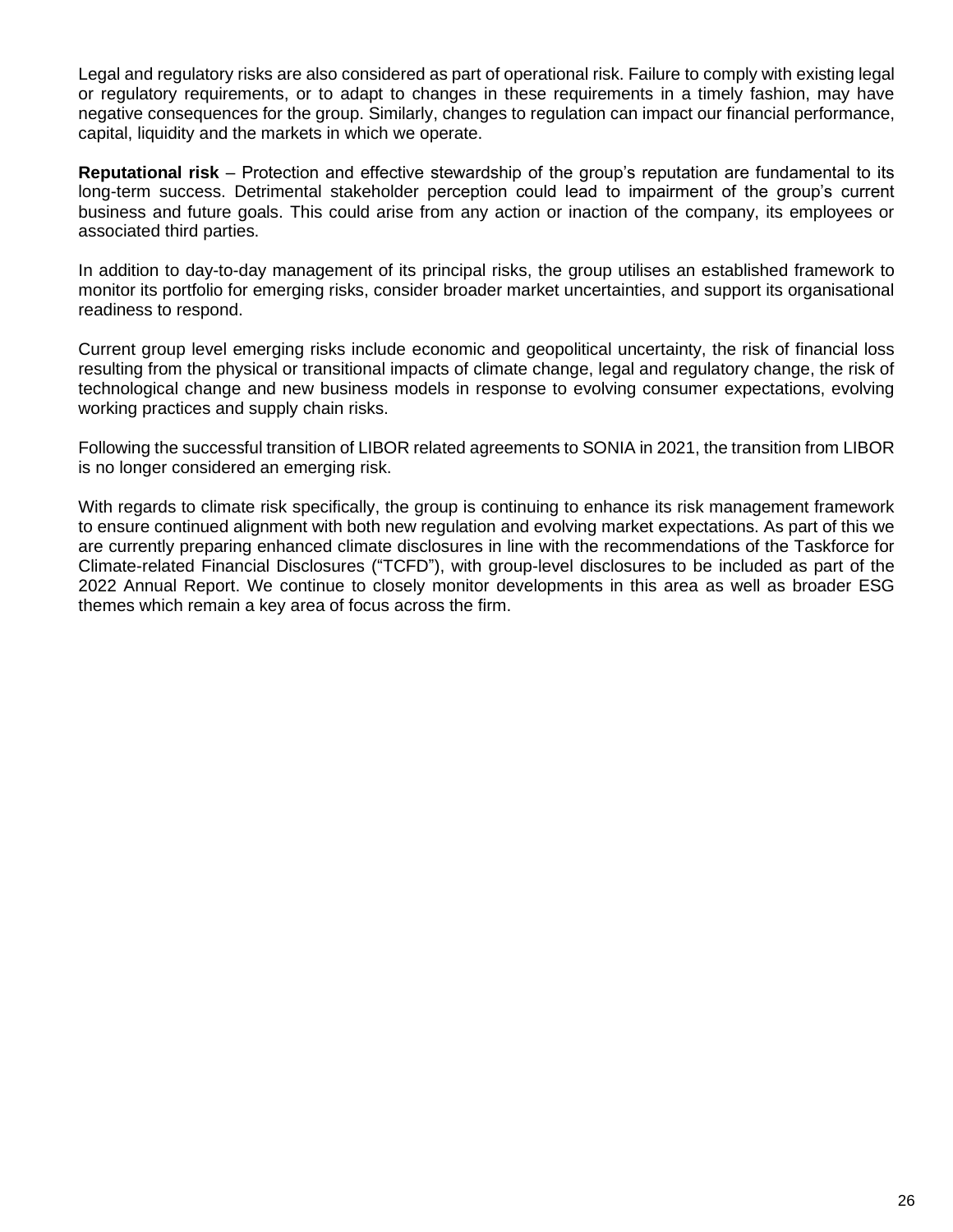# **DIRECTORS' RESPONSIBILITY STATEMENT**

Each of the Directors confirms that, to the best of their knowledge:

- the condensed consolidated interim financial statements ("interim financial statements") have been prepared in accordance with International Accounting Standard 34 "Interim Financial Reporting";
- the half year results include a fair review of the information required by Disclosure and Transparency Rule 4.2.7R (indication of important events during the first six months of the financial year and their impact on the interim financial statements, and a description of principal risks and uncertainties for the remaining six months of the financial year); and
- the half year results include a fair review of the information required by Disclosure and Transparency Rule 4.2.8R (disclosure of related parties transactions that have taken place during the first six months of the current financial year and that have materially affected the financial position or performance of the company, and any changes in the related parties transactions described in the last Annual Report that could do so).

The Directors of Close Brothers Group plc as at the date of this report are as listed on pages 68 and 69 of the company's Annual Report 2021. A list of current Directors is maintained on the company's website [www.closebrothers.com.](http://www.closebrothers.com/)

On behalf of the board

**Michael N. Biggs** Chairman

**Adrian J. Sainsbury** Chief Executive

15 March 2022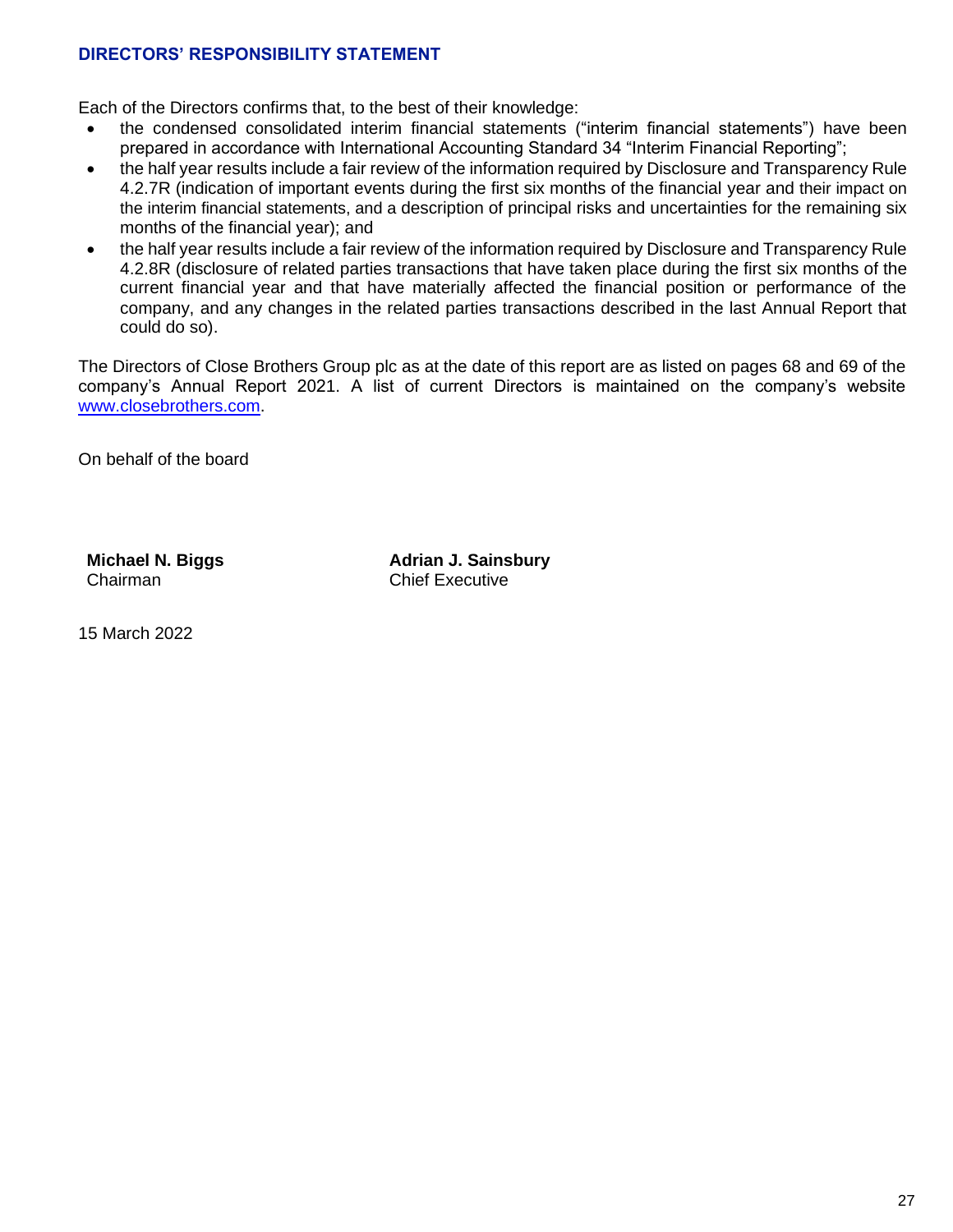# **INDEPENDENT REVIEW REPORT TO CLOSE BROTHERS GROUP PLC**

# **Report on the condensed consolidated interim financial statements**

# **Our conclusion**

We have reviewed Close Brothers Group plc's condensed consolidated interim financial statements (the "interim financial statements") in the Half Year Results of Close Brothers Group plc for the 6 month period ended 31 January 2022 (the "period").

Based on our review, nothing has come to our attention that causes us to believe that the interim financial statements are not prepared, in all material respects, in accordance with UK adopted International Accounting Standard 34, 'Interim Financial Reporting' and the Disclosure Guidance and Transparency Rules sourcebook of the United Kingdom's Financial Conduct Authority.

### **What we have reviewed**

The interim financial statements comprise:

- the consolidated balance sheet as at 31 January 2022;
- the consolidated income statement and consolidated statement of comprehensive income for the period then ended;
- the consolidated cash flow statement for the period then ended;
- the consolidated statement of changes in equity for the period then ended; and
- the explanatory notes to the interim financial statements.

The interim financial statements included in the Half Year Results of Close Brothers Group plc have been prepared in accordance with UK adopted International Accounting Standard 34, 'Interim Financial Reporting' and the Disclosure Guidance and Transparency Rules sourcebook of the United Kingdom's Financial Conduct Authority.

# **Responsibilities for the interim financial statements and the review**

### **Our responsibilities and those of the directors**

The Half Year Results, including the interim financial statements, is the responsibility of, and has been approved by the directors. The directors are responsible for preparing the Half Year Results in accordance with the Disclosure Guidance and Transparency Rules sourcebook of the United Kingdom's Financial Conduct Authority.

Our responsibility is to express a conclusion on the interim financial statements in the Half Year Results based on our review. This report, including the conclusion, has been prepared for and only for the company for the purpose of complying with the Disclosure Guidance and Transparency Rules sourcebook of the United Kingdom's Financial Conduct Authority and for no other purpose. We do not, in giving this conclusion, accept or assume responsibility for any other purpose or to any other person to whom this report is shown or into whose hands it may come save where expressly agreed by our prior consent in writing.

### **What a review of interim financial statements involves**

We conducted our review in accordance with International Standard on Review Engagements (UK and Ireland) 2410, 'Review of Interim Financial Information Performed by the Independent Auditor of the Entity' issued by the Auditing Practices Board for use in the United Kingdom. A review of interim financial information consists of making enquiries, primarily of persons responsible for financial and accounting matters, and applying analytical and other review procedures.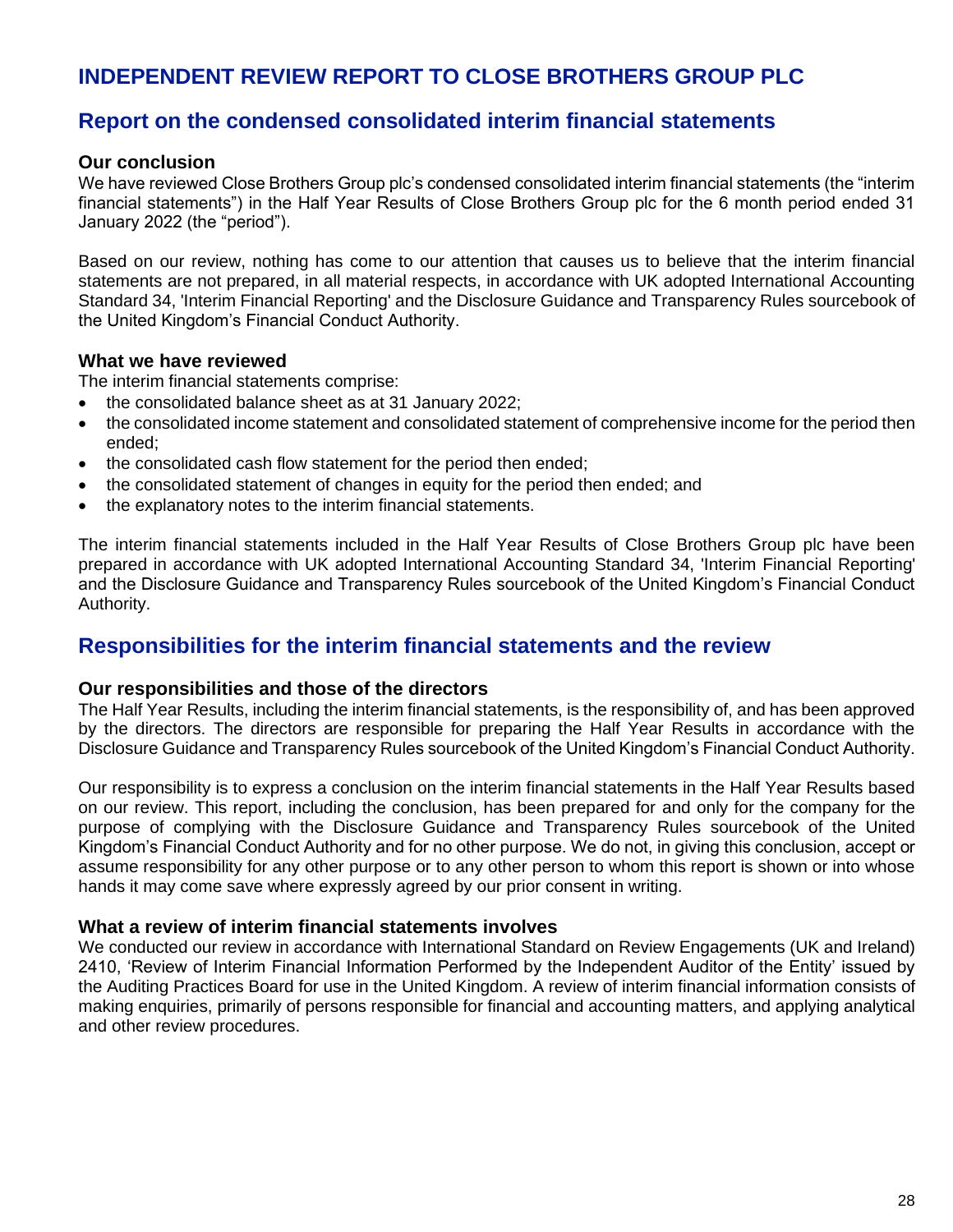A review is substantially less in scope than an audit conducted in accordance with International Standards on Auditing (UK) and, consequently, does not enable us to obtain assurance that we would become aware of all significant matters that might be identified in an audit. Accordingly, we do not express an audit opinion.

We have read the other information contained in the Half Year Results and considered whether it contains any apparent misstatements or material inconsistencies with the information in the interim financial statements.

PricewaterhouseCoopers LLP Chartered Accountants London 15 March 2022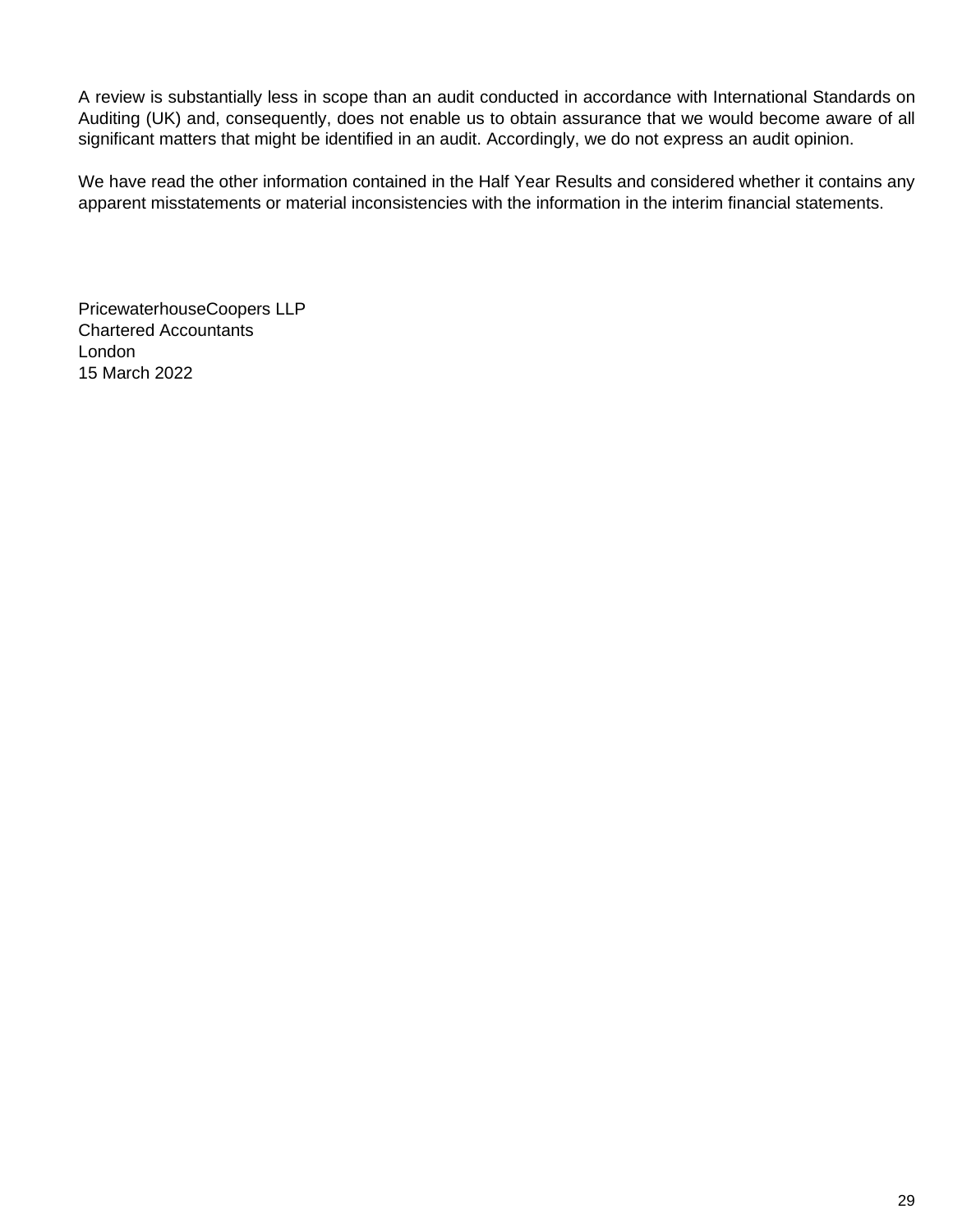# **CONSOLIDATED INCOME STATEMENT**

for the six months ended 31 January 2022

|                                                                               |                | Six months ended           |           | Year ended |
|-------------------------------------------------------------------------------|----------------|----------------------------|-----------|------------|
|                                                                               |                | 31 January                 |           | 31 July    |
|                                                                               |                | 2022                       | 2021      | 2021       |
|                                                                               |                | <b>Unaudited</b> Unaudited |           | Audited    |
|                                                                               | <b>Note</b>    | £ million                  | £ million | £ million  |
| Interest income                                                               |                | 341.1                      | 326.8     | 656.8      |
| Interest expense                                                              |                | (49.3)                     | (61.2)    | (119.3)    |
|                                                                               |                |                            |           |            |
| Net interest income                                                           |                | 291.8                      | 265.6     | 537.5      |
| Fee and commission income                                                     |                | 128.6                      | 117.5     | 246.1      |
| Fee and commission expense                                                    |                | (8.0)                      | (8.6)     | (16.1)     |
| Gains less losses arising from dealing in securities                          |                | 43.3                       | 91.2      | 165.2      |
| Other income                                                                  |                | 51.6                       | 42.9      | 89.4       |
| Depreciation of operating lease assets and other direct costs                 |                | (35.7)                     | (34.6)    | (69.5)     |
|                                                                               |                |                            |           |            |
| Non-interest income                                                           |                | 179.8                      | 208.4     | 415.1      |
| Operating income                                                              | $\overline{2}$ | 471.6                      | 474.0     | 952.6      |
| Administrative expenses                                                       |                | (293.5)                    | (292.7)   | (592.1)    |
| Impairment losses on financial assets                                         | 6              | (48.3)                     | (52.8)    | (89.8)     |
| Total operating expenses before amortisation and impairment of                |                |                            |           |            |
| intangible assets on acquisition, goodwill impairment and                     |                |                            |           |            |
| exceptional item                                                              |                | (341.8)                    | (345.5)   | (681.9)    |
| Operating profit before amortisation and impairment of                        |                |                            |           |            |
| intangible assets on acquisition, goodwill impairment and<br>exceptional item |                | 129.8                      | 128.5     | 270.7      |
| Amortisation and impairment of intangible assets on acquisition               |                | (0.9)                      | (1.5)     | (14.2)     |
| Goodwill impairment                                                           |                |                            |           | (12.1)     |
| Exceptional item: HMRC VAT refund                                             |                |                            |           | 20.8       |
|                                                                               |                |                            |           |            |
| Operating profit before tax                                                   |                | 128.9                      | 127.0     | 265.2      |
| Tax                                                                           | 3              | (33.8)                     | (32.2)    | (63.1)     |
|                                                                               |                |                            |           |            |
| Profit after tax                                                              |                | 95.1                       | 94.8      | 202.1      |
| Profit attributable to shareholders                                           |                | 95.1                       | 94.8      | 202.1      |
| <b>Basic earnings per share</b>                                               | 4              | 63.5p                      | 63.2p     | 134.8p     |
| Diluted earnings per share                                                    | 4              | 63.0p                      | 62.8p     | 133.6p     |
|                                                                               |                |                            |           |            |
| Ordinary dividend per share                                                   | 5              | 22.0p                      | 18.0p     | 60.0p      |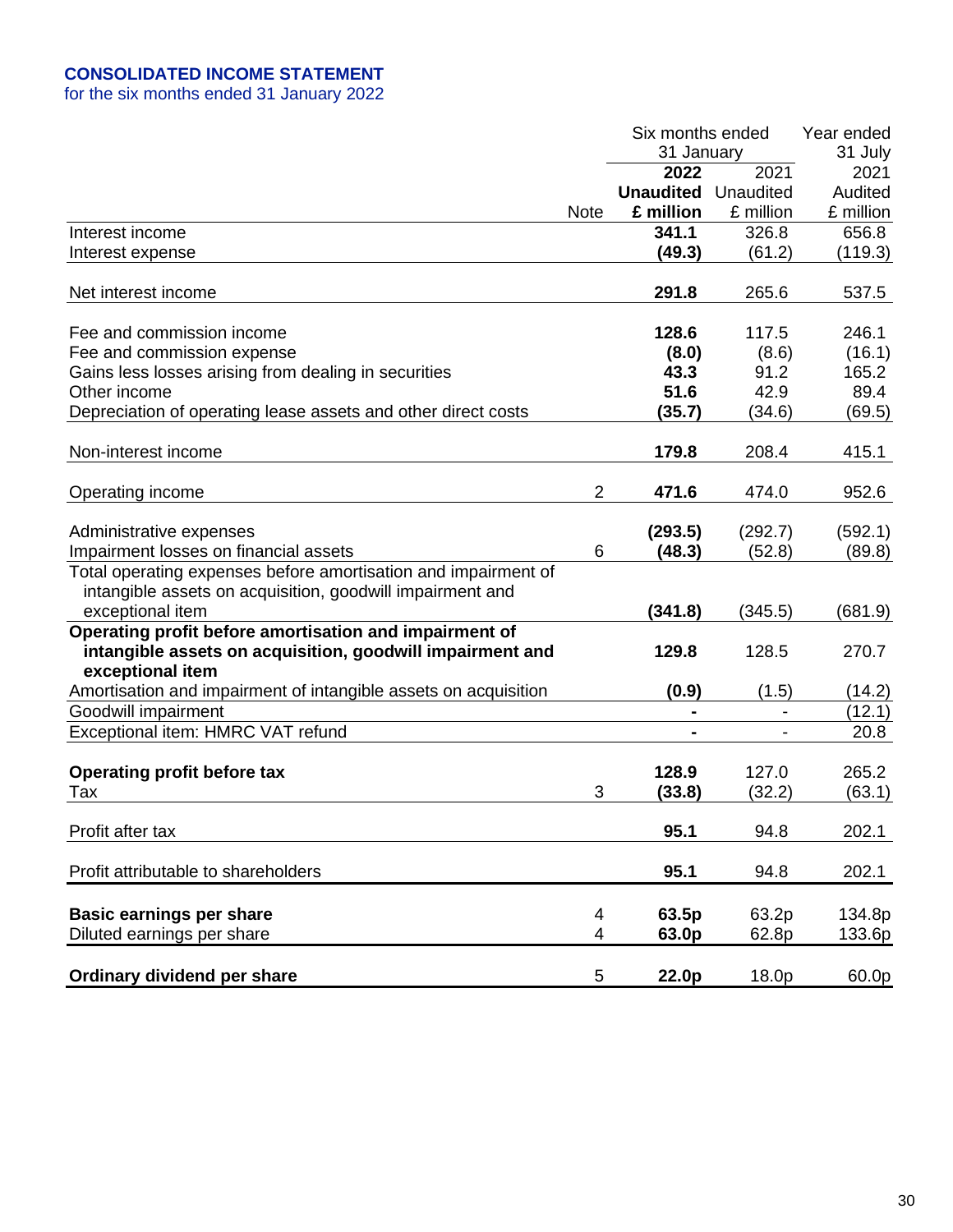# **CONSOLIDATED STATEMENT OF COMPREHENSIVE INCOME**

for the six months ended 31 January 2022

|                                                                          |                                                                                                                                                                                                                                             |           | Year ended |
|--------------------------------------------------------------------------|---------------------------------------------------------------------------------------------------------------------------------------------------------------------------------------------------------------------------------------------|-----------|------------|
|                                                                          |                                                                                                                                                                                                                                             |           | 31 July    |
|                                                                          | 2022                                                                                                                                                                                                                                        | 2021      | 2021       |
|                                                                          |                                                                                                                                                                                                                                             |           | Audited    |
|                                                                          | £ million                                                                                                                                                                                                                                   | £ million | £ million  |
| Profit after tax                                                         | Six months ended<br>31 January<br><b>Unaudited</b> Unaudited<br>95.1<br>94.8<br>(0.6)<br>(0.4)<br>16.4<br>2.4<br>0.3<br>(1.0)<br>(5.1)<br>(0.7)<br>9.7<br>1.6<br>1.9<br>0.5<br>(0.5)<br>(0.1)<br>1.4<br>0.4<br>11.1<br>2.0<br>106.2<br>96.8 | 202.1     |            |
| Items that may be reclassified to income statement                       |                                                                                                                                                                                                                                             |           |            |
| <b>Currency translation losses</b>                                       |                                                                                                                                                                                                                                             |           | (1.1)      |
| Gains on cash flow hedging                                               |                                                                                                                                                                                                                                             |           | 7.4        |
| (Losses)/gains on financial instruments classified at fair value through |                                                                                                                                                                                                                                             |           |            |
| other comprehensive income:                                              |                                                                                                                                                                                                                                             |           |            |
| Sovereign and central bank debt                                          |                                                                                                                                                                                                                                             |           | 0.9        |
| Tax relating to items that may be reclassified                           |                                                                                                                                                                                                                                             |           | (1.2)      |
|                                                                          |                                                                                                                                                                                                                                             |           |            |
|                                                                          |                                                                                                                                                                                                                                             |           | 6.0        |
| Items that will not be reclassified to income statement                  |                                                                                                                                                                                                                                             |           |            |
| Defined benefit pension scheme gains                                     |                                                                                                                                                                                                                                             |           | 0.5        |
| Tax relating to items that will not be reclassified                      |                                                                                                                                                                                                                                             |           | (0.6)      |
|                                                                          |                                                                                                                                                                                                                                             |           |            |
|                                                                          |                                                                                                                                                                                                                                             |           | (0.1)      |
| Other comprehensive income for the period, net of tax                    |                                                                                                                                                                                                                                             |           | 5.9        |
|                                                                          |                                                                                                                                                                                                                                             |           |            |
| <b>Total comprehensive income</b>                                        |                                                                                                                                                                                                                                             |           | 208.0      |
| Attributable to:                                                         |                                                                                                                                                                                                                                             |           |            |
| Shareholders                                                             | 106.2                                                                                                                                                                                                                                       | 96.8      | 208.0      |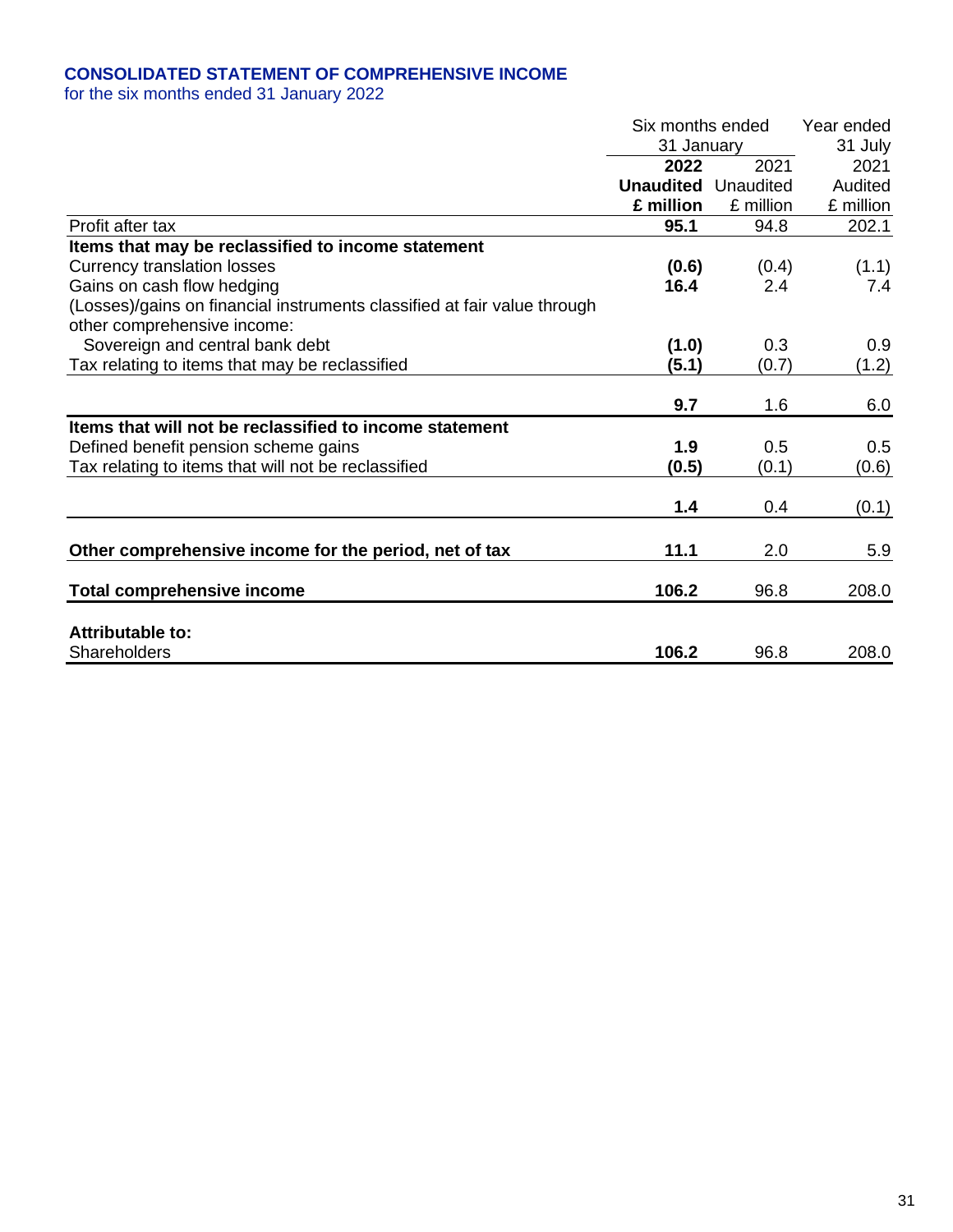# **CONSOLIDATED BALANCE SHEET**

at 31 January 2022

|                                                     |             | 31 January       | 31 July   |
|-----------------------------------------------------|-------------|------------------|-----------|
|                                                     |             | 2022             | 2021      |
|                                                     |             | <b>Unaudited</b> | Audited   |
|                                                     | <b>Note</b> | £ million        | £ million |
| <b>Assets</b><br>Cash and balances at central banks |             | 1,178.2          | 1,331.0   |
| Settlement balances                                 |             | 925.2            | 699.6     |
| Loans and advances to banks                         |             | 330.2            | 136.3     |
| Loans and advances to customers                     | 6           | 8,605.9          | 8,444.5   |
| Debt securities                                     | 7           | 543.4            | 477.3     |
| <b>Equity shares</b>                                | 8           | 35.8             | 31.9      |
| Loans to money brokers against stock advanced       |             | 48.1             | 51.1      |
| Derivative financial instruments                    |             | 31.1             | 18.3      |
| Goodwill and other intangible assets                | 9           | 237.5            | 232.6     |
| Property, plant and equipment                       | 10          | 314.3            | 309.9     |
| <b>Current tax assets</b>                           |             | 40.4             | 36.4      |
| Deferred tax assets                                 |             | 49.0             | 56.0      |
| Prepayments, accrued income and other assets        |             | 200.7            | 209.6     |
|                                                     |             |                  |           |
| <b>Total assets</b>                                 |             | 12,539.8         | 12,034.5  |
|                                                     |             |                  |           |
| <b>Liabilities</b>                                  |             |                  |           |
| Settlement balances and short positions             | 11          | 897.7            | 690.6     |
| Deposits by banks                                   | 12          | 155.5            | 150.6     |
| Deposits by customers                               | 12          | 6,755.4          | 6,634.8   |
| Loans and overdrafts from banks                     | 12          | 672.2            | 512.7     |
| Debt securities in issue                            | 12          | 1,894.4          | 1,865.5   |
| Loans from money brokers against stock advanced     |             | 24.0             |           |
| Derivative financial instruments                    |             | 47.2             | 21.3      |
| Accruals, deferred income and other liabilities     |             | 293.2            | 367.0     |
| Subordinated Ioan capital                           | 12          | 192.0            | 222.7     |
| <b>Total liabilities</b>                            |             | 10,931.6         | 10,465.2  |
|                                                     |             |                  |           |
| <b>Equity</b>                                       |             |                  |           |
| Called up share capital                             |             | 38.0             | 38.0      |
| Retained earnings                                   |             | 1,587.9          | 1,555.5   |
| Other reserves                                      |             | (17.7)           | (23.2)    |
|                                                     |             |                  |           |
| Total shareholders' equity                          |             | 1,608.2          | 1,570.3   |
| <b>Non-controlling interests</b>                    |             |                  | (1.0)     |
|                                                     |             |                  |           |
| <b>Total equity</b>                                 |             | 1,608.2          | 1,569.3   |
| <b>Total liabilities and equity</b>                 |             | 12,539.8         | 12,034.5  |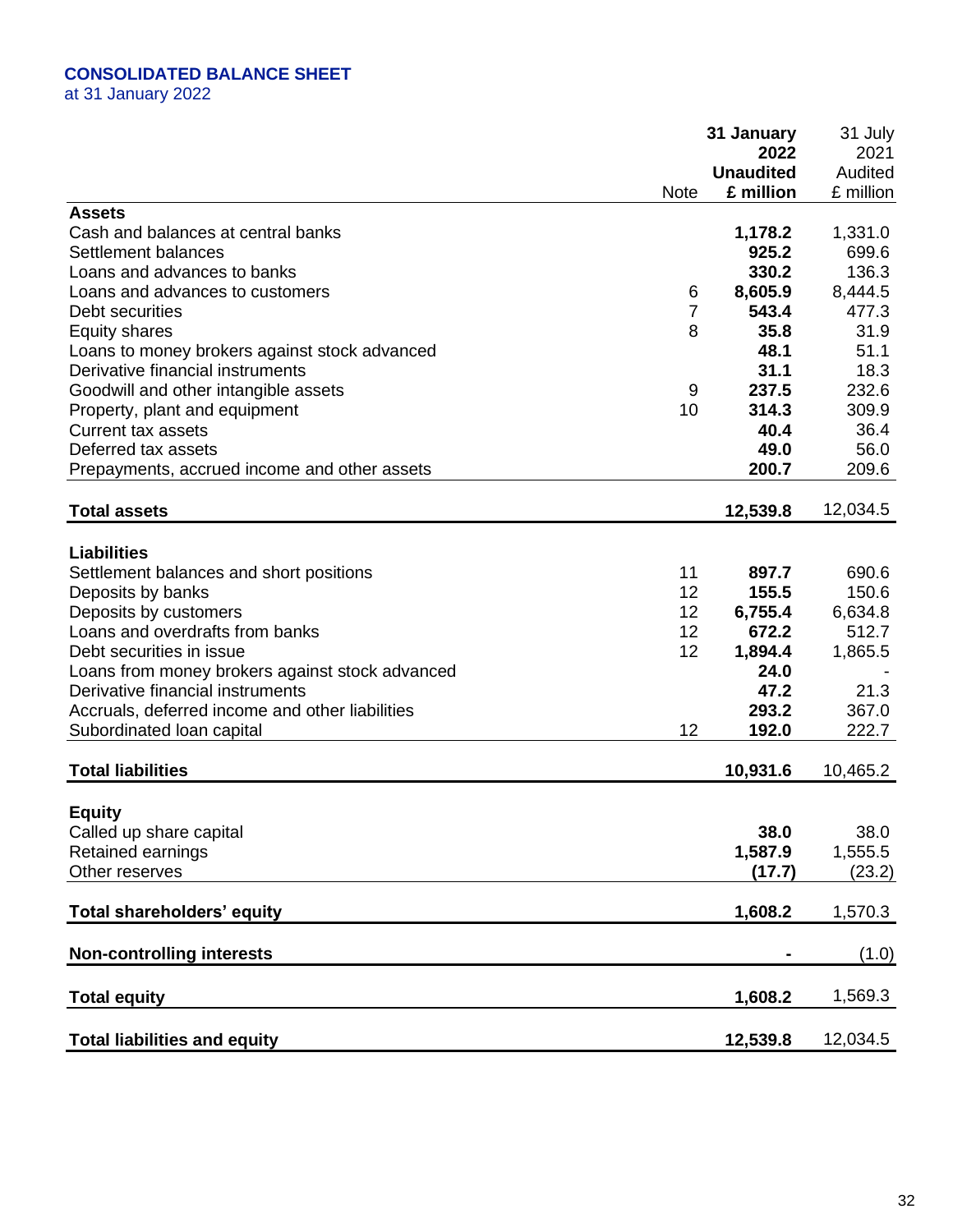# **CONSOLIDATED STATEMENT OF CHANGES IN EQUITY**

for the six months ended 31 January 2022

|                                                                  |                              |           |                          |                          | Other reserves |                |              |             |           |
|------------------------------------------------------------------|------------------------------|-----------|--------------------------|--------------------------|----------------|----------------|--------------|-------------|-----------|
|                                                                  |                              |           |                          | Share-                   |                | Cash           | Total        |             |           |
|                                                                  | Called up                    |           |                          | based                    | Exchange       | flow           | attributable | Non-        |           |
|                                                                  | share                        | Retained  | <b>FVOCI</b>             | payments                 | movements      | hedging        | to equity    | controlling | Total     |
|                                                                  | capital                      | earnings  | reserve                  | reserve                  | reserve        | reserve        | holders      | interests   | equity    |
| At 1 August 2020                                                 | £ million                    | £ million | £ million                | £ million                | £ million      | £ million      | £ million    | £ million   | £ million |
| (audited)                                                        | 38.0                         | 1,435.0   | 0.2                      | (15.6)                   | (1.3)          | (5.7)          | 1,450.6      | (1.0)       | 1,449.6   |
|                                                                  |                              |           |                          |                          |                |                |              |             |           |
| Profit for the period<br>Other comprehensive<br>income/(expense) |                              | 94.8      |                          |                          |                |                | 94.8         |             | 94.8      |
| for the period                                                   | $\qquad \qquad \blacksquare$ | 0.4       | 0.2                      | $\blacksquare$           | (0.4)          | 1.8            | 2.0          |             | 2.0       |
| Total comprehensive<br>income/(expense)                          |                              |           |                          |                          |                |                |              |             |           |
| for the period                                                   |                              | 95.2      | 0.2                      |                          | (0.4)          | 1.8            | 96.8         |             | 96.8      |
| Dividends paid                                                   |                              | (59.8)    |                          |                          |                |                | (59.8)       |             | (59.8)    |
| Shares purchased                                                 |                              |           | $\overline{\phantom{a}}$ | (12.0)                   |                |                | (12.0)       |             | (12.0)    |
| Shares released                                                  |                              |           | $\overline{\phantom{a}}$ | 7.1                      |                |                | 7.1          |             | 7.1       |
| Other movements                                                  |                              | 1.0       | $\overline{\phantom{a}}$ | (2.9)                    |                |                | (1.9)        |             | (1.9)     |
| Income tax                                                       |                              | 0.6       | $\overline{\phantom{a}}$ | $\overline{\phantom{a}}$ |                |                | 0.6          |             | 0.6       |
| At 31 January 2021                                               |                              |           |                          |                          |                |                |              |             |           |
| (unaudited)                                                      | 38.0                         | 1,472.0   | 0.4                      | (23.4)                   | (1.7)          | (3.9)          | 1,481.4      | (1.0)       | 1,480.4   |
| Profit for the period<br>Other comprehensive<br>(expense)/income |                              | 107.3     |                          |                          |                |                | 107.3        |             | 107.3     |
| for the period                                                   | $\overline{\phantom{a}}$     | (0.5)     | 0.4                      | $\overline{\phantom{a}}$ | 0.4            | 3.6            | 3.9          |             | 3.9       |
| Total comprehensive<br>income for the period                     |                              | 106.8     | 0.4                      |                          | 0.4            | 3.6            | 111.2        |             | 111.2     |
| Dividends paid                                                   |                              | (26.8)    | $\blacksquare$           |                          |                |                | (26.8)       |             | (26.8)    |
| Shares purchased                                                 |                              |           | $\overline{\phantom{a}}$ | (0.1)                    |                | $\blacksquare$ | (0.1)        |             | (0.1)     |
| Shares released                                                  |                              |           | $\blacksquare$           | 2.9                      |                |                | 2.9          |             | 2.9       |
| Other movements                                                  |                              | 2.7       | $\overline{\phantom{a}}$ | (1.8)                    |                |                | 0.9          |             | 0.9       |
| Income tax                                                       |                              | 0.8       | ä,                       | ÷,                       |                |                | 0.8          |             | 0.8       |
| At 31 July 2021<br>(audited)                                     | 38.0                         | 1,555.5   | 0.8                      | (22.4)                   | (1.3)          | (0.3)          | 1,570.3      | (1.0)       | 1,569.3   |
| Profit for the period<br>Other comprehensive<br>income/(expense) |                              | 95.1      |                          |                          |                |                | 95.1         |             | 95.1      |
| for the period                                                   |                              | 1.4       | (0.7)                    |                          | (0.6)          | 11.0           | 11.1         |             | 11.1      |
| Total comprehensive<br>income/(expense)                          |                              |           |                          |                          |                |                |              |             |           |
| for the period                                                   |                              | 96.5      | (0.7)                    |                          | (0.6)          | 11.0           | 106.2        |             | 106.2     |
| Dividends paid                                                   |                              | (62.7)    |                          |                          |                |                | (62.7)       |             | (62.7)    |
| Shares purchased                                                 |                              |           | ÷,                       | (9.6)                    |                |                | (9.6)        |             | (9.6)     |
| Shares released                                                  |                              | ÷,        | ÷,                       | 4.0                      |                |                | 4.0          |             | 4.0       |
| Other movements                                                  |                              | (0.9)     | ÷,                       | 1.4                      |                |                | 0.5          | 1.0         | 1.5       |
| Income tax                                                       | $\overline{\phantom{a}}$     | (0.5)     | $\overline{\phantom{0}}$ | $\overline{\phantom{a}}$ |                | -              | (0.5)        |             | (0.5)     |
| At 31 January 2022<br>(unaudited)                                | 38.0                         | 1,587.9   | 0.1                      | (26.6)                   | (1.9)          | 10.7           | 1,608.2      |             | 1,608.2   |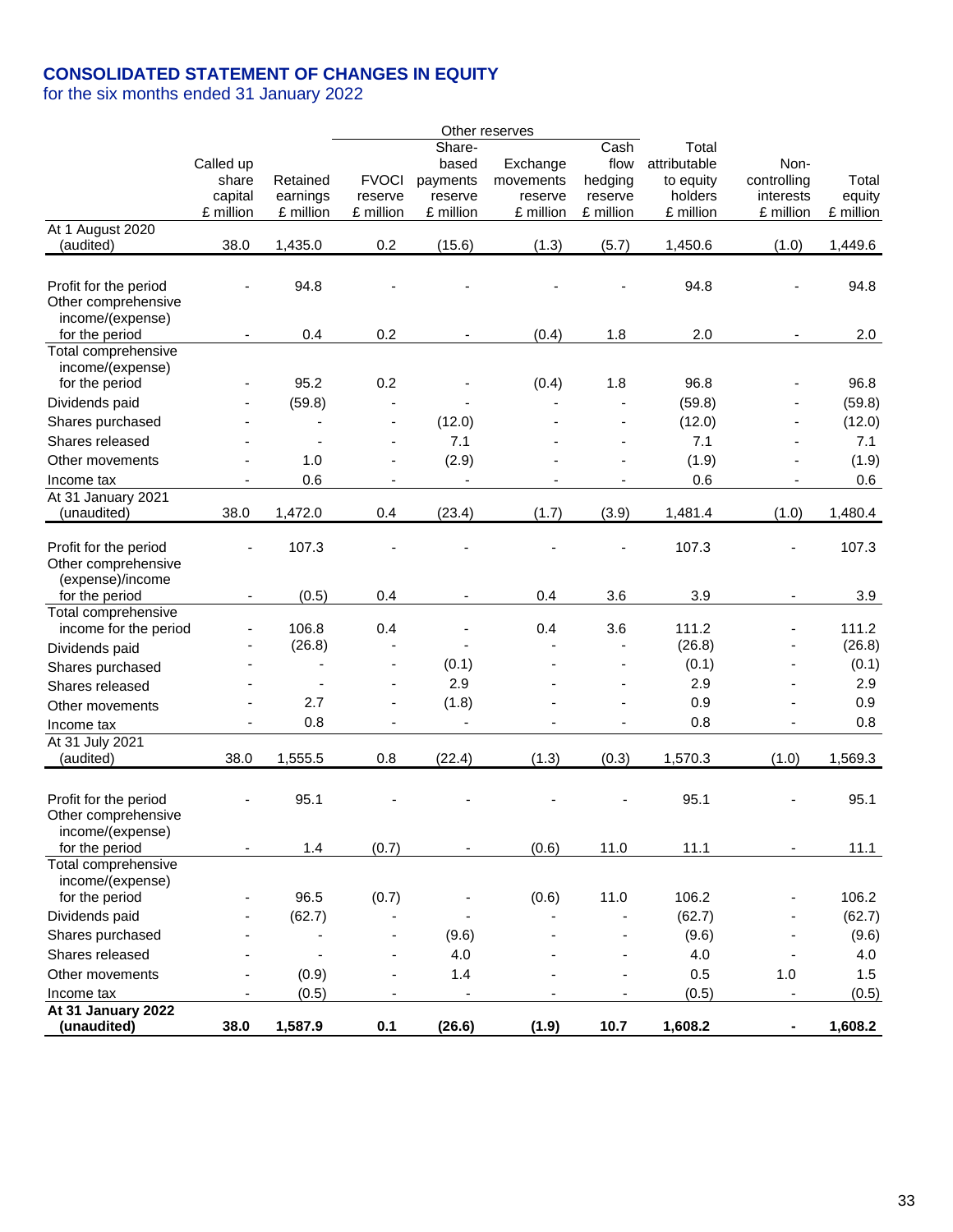# **CONSOLIDATED CASH FLOW STATEMENT**

for the six months ended 31 January 2022

|                                                                     |             | Six months ended           |           | Year ended |
|---------------------------------------------------------------------|-------------|----------------------------|-----------|------------|
|                                                                     |             | 31 January                 |           | 31 July    |
|                                                                     |             | 2022                       | 2021      | 2021       |
|                                                                     |             | <b>Unaudited Unaudited</b> |           | Audited    |
|                                                                     | <b>Note</b> | £ million                  | £ million | £ million  |
| Net cash inflow from operating activities                           | 16(a)       | 170.8                      | 733.2     | 119.1      |
| Net cash (outflow)/inflow from investing activities<br>Purchase of: |             |                            |           |            |
| Property, plant and equipment                                       |             | (3.4)                      | (10.6)    | (8.9)      |
| Intangible assets - software                                        |             | (20.6)                     | (22.2)    | (47.9)     |
| <b>Subsidiaries</b>                                                 | 16(b)       |                            | (0.4)     | (2.9)      |
| Sale of:                                                            |             |                            |           |            |
| <b>Subsidiaries</b>                                                 | 16(c)       | 0.1                        | 2.1       | 2.3        |
|                                                                     |             |                            |           |            |
|                                                                     |             | (23.9)                     | (31.1)    | (57.4)     |
| Net cash inflow before financing activities                         |             | 146.9                      | 702.1     | 61.7       |
| <b>Financing activities</b>                                         |             |                            |           |            |
| Purchase of own shares for employee share award schemes             |             | (9.6)                      | (12.0)    | (12.1)     |
| Equity dividends paid                                               |             | (62.7)                     | (59.8)    | (86.6)     |
| Interest paid on subordinated loan capital and debt financing       |             | (4.9)                      | (7.1)     | (13.6)     |
| Payment of lease liabilities                                        |             | (6.9)                      | (8.4)     | (14.7)     |
| Net (repayment)/issuance of subordinated loan capital               |             | (23.4)                     |           | 40.6       |
| Net increase/(decrease) in cash                                     |             | 39.4                       | 614.8     | (24.7)     |
| Cash and cash equivalents at beginning of period                    |             | 1,436.6                    | 1,461.3   | 1,461.3    |
| Cash and cash equivalents at end of period                          | 16(d)       | 1,476.0                    | 2,076.1   | 1,436.6    |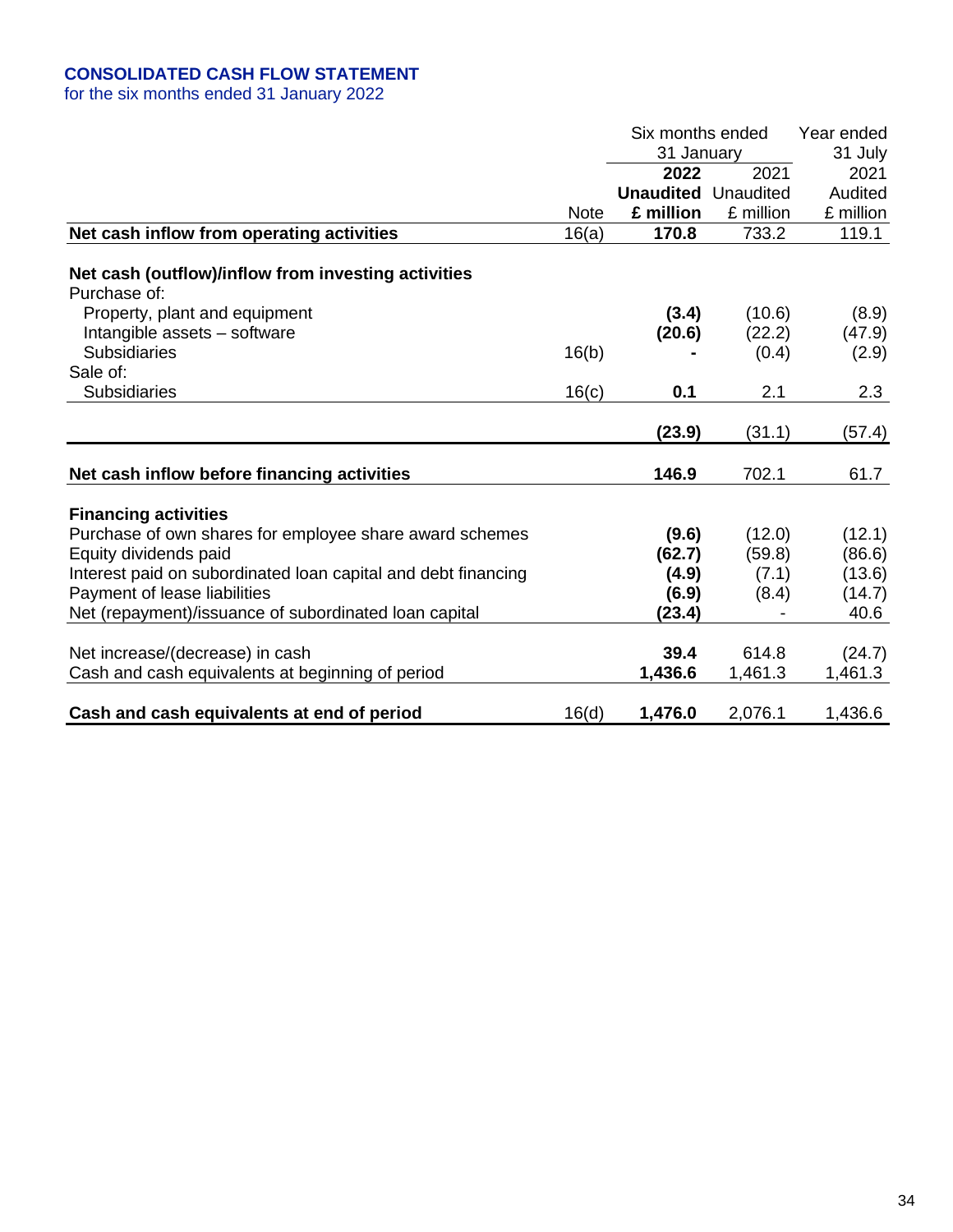# **THE NOTES**

### **1. Basis of preparation and accounting policies**

The half year results have been prepared in accordance with the Disclosure Guidance and Transparency Rules of the Financial Conduct Authority and the condensed consolidated interim financial statements ("interim financial statements") have been prepared in accordance with the International Financial Reporting Standards ("IFRS") in conformity with the requirements of the Companies Act 2006. These include International Accounting Standard ("IAS") 34, Interim Financial Reporting, which specifically addresses the contents of interim financial statements. The interim financial statements incorporate the individual financial statements of Close Brothers Group plc and the entities it controls, using the acquisition method of accounting.

The half year results are unaudited and do not constitute statutory accounts within the meaning of Section 434 of the Companies Act 2006. However, the information has been reviewed by the group's auditor, PricewaterhouseCoopers LLP, and their report appears above.

The financial information for the year ended 31 July 2021 contained within this half year report does not constitute statutory accounts as defined in Section 434 of the Companies Act 2006. A copy of those statutory accounts, which have been prepared in accordance with international accounting standards in conformity with the requirements of the Companies Act 2006 and comply with IFRSs adopted pursuant to Regulation (EC) No 1606/2002 as it applies in the EU, has been delivered to the Registrar of Companies. PricewaterhouseCoopers LLP has reported on those accounts. The report of the auditor on those statutory accounts was unqualified, did not contain an emphasis of matter paragraph and did not contain a statement under Section 498(2) or (3) of the Companies Act 2006.

The directors have a reasonable expectation that the company and the group as a whole have adequate resources to continue in operational existence for the foreseeable future, a period of not less than 12 months from the date of this report. For this reason, they continue to adopt the going concern basis in preparing the condensed consolidated half year financial statements.

The accounting policies applied are consistent with those set out on pages 141 to 145 of the Annual Report 2021.

### **Critical accounting judgements and estimates**

The reported results of the group are sensitive to the accounting policies, assumptions and estimates that underlie the preparation of its financial statements. The group's estimates and assumptions are based on historical experience and expectations of future events and are reviewed on an ongoing basis. The group's critical accounting judgements and estimates, set out below, are fundamentally unchanged from those identified in the Annual Report 2021.

### **Critical accounting judgements**

### *Expected credit losses*

At 31 January 2022, the group's expected credit loss provision was £304.0 million (31 July 2021: £280.4 million). The calculation of the group's expected credit loss provision under IFRS 9 requires the group to make a number of judgements, assumptions and estimates, which have a material impact on the accounts. The most significant judgements are set out below.

### *Significant increase in credit risk*

Assets are transferred from Stage 1 to Stage 2 when there has been a significant increase in credit risk since initial recognition. The assessment, which requires judgement, is unbiased, probability weighted and uses both historical and forward-looking information.

In general, the group assesses whether a significant increase in credit risk has occurred based on a quantitative and qualitative assessment, with a 30 day past due backstop. Due to the diverse nature of the group's lending businesses, the specific indicators of a significant increase in credit risk vary by business, and may include some or all of the following factors: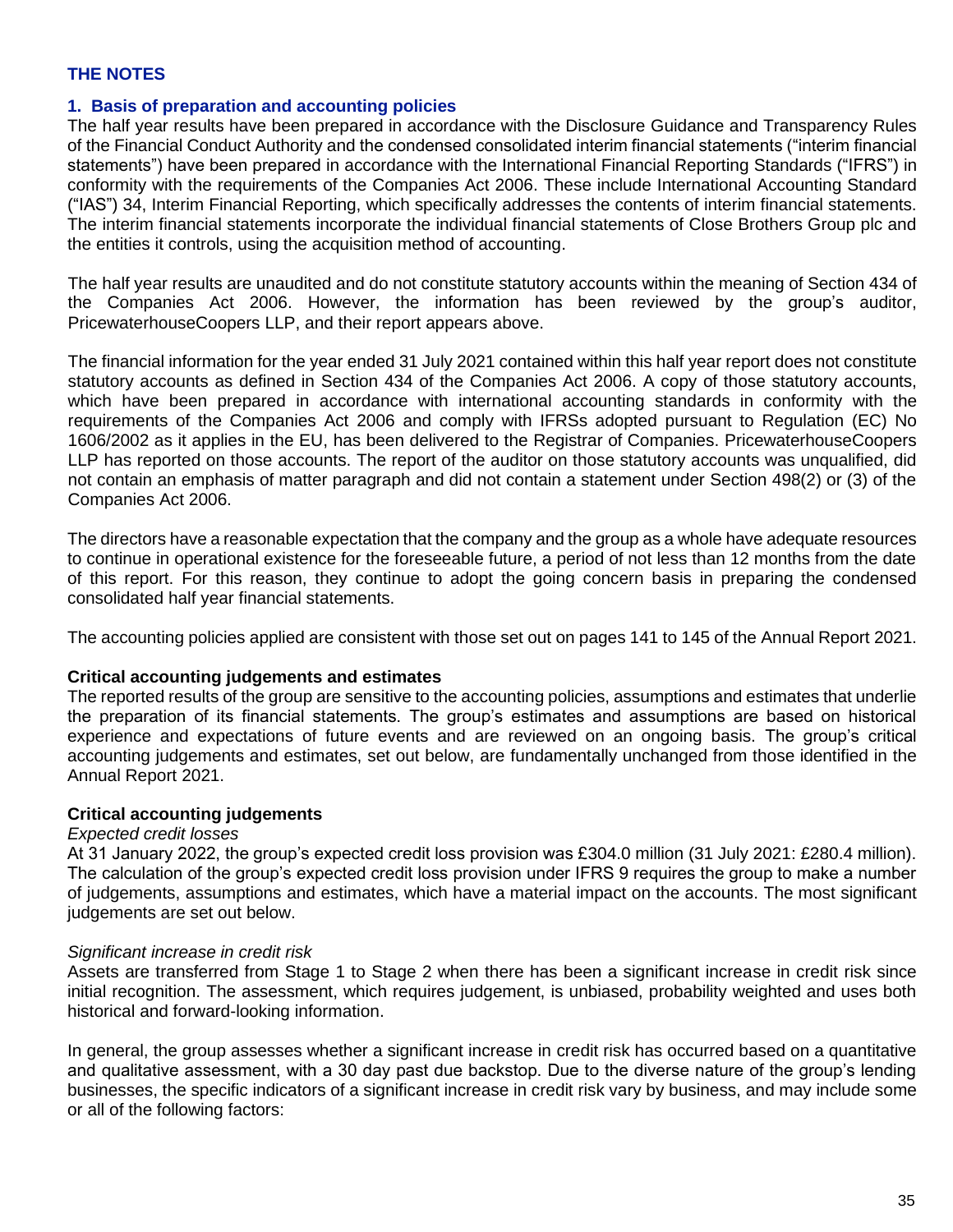• Quantitative assessment: the lifetime PD has increased by more than an agreed threshold relative to the equivalent at origination. Thresholds are based on a fixed number of risk grade movements which are bespoke to the business to ensure that increased risk since origination is appropriately captured;

- Qualitative assessment: events or observed behaviour indicate credit distress. This includes a wide range of information that is reasonably available including individual credit assessments of the financial performance of borrowers as appropriate during routine reviews, forbearance and watch list information, or other factors affecting the trading performance of our borrower; or
- Backstop criteria: the 30 days past due backstop is met.

### *Definition of default*

The definition of default is an important building block for expected credit loss models and is considered a key judgement. A default is considered to have occurred if any unlikeliness to pay criteria are met or when a financial asset meets the 90 days past due backstop. While some criteria are factual (e.g. administration, insolvency, or bankruptcy), others require a judgmental assessment of whether the borrower has financial difficulties which are expected to have a detrimental impact on their ability to meet contractual obligations. A change in the definition of default may have a material impact on the expected credit loss provision.

### **Key sources of estimation uncertainty**

At the balance sheet date, the directors consider that expected credit loss provisions are a key source of estimation uncertainty which, depending on a wide range of factors, could result in a material adjustment to the carrying amounts of assets and liabilities in the next financial year.

The accuracy of the expected credit loss calculation can be impacted by unpredictable effects or unanticipated changes to model estimates. In addition, forecasting errors could also occur due to macroeconomic scenarios or weightings differing from the actual outcomes observed. Regular model monitoring, validations and provision adequacy reviews are key mechanisms to manage estimation uncertainty across model estimates.

A representation of the core drivers of the macroeconomic scenarios that are deployed in our models are outlined in this note. In some instances, expected credit loss models use a range of additional macroeconomic metrics and assumptions which are linked to the underlying characteristics of the business.

### *Model estimates*

Across the Bank, expected credit loss provisions are outputs of models which are based on a number of assumptions. The assumptions applied involve judgement and as a result are regularly assessed.

The two assumptions requiring the most significant judgement relate to case failure rates and recovery rates in Novitas.

Novitas provides funding via intermediaries to individuals who wish to pursue legal cases. Over the course of the first half of this financial year, experience of credit performance has required the group to update a number of assumptions in the calculation of the expected credit loss provision for Novitas. This half year a significant portion of the expected credit loss provision reported in Commercial relates to the Novitas loan book.

The majority of the Novitas portfolio, and therefore provision, relates to civil litigation cases. To help protect customers in the event that their case fails, a standard loan condition is that an individual purchases an insurance policy which covers loan capital and varying levels of interest. Across the portfolio there are insurance policies from a number of well-rated insurers.

The key sources of estimation uncertainty for the portfolio's expected credit loss provision are case failure rates and recovery rates. Case failure rates represent a forward-looking probability assessment of successful case outcomes informed by actual case failure rates. Recovery rates represent the level of interest and capital that is expected to be covered by an insurance policy once a case fails. In addition, an assessment is also undertaken reflecting potential insurer insolvency risk with resultant expected credit losses held for this.

Assumptions are informed by experience of credit performance, with management judgement applied to reflect expected outcomes and uncertainties. In addition, the provision is informed by sensitivity analysis to reflect the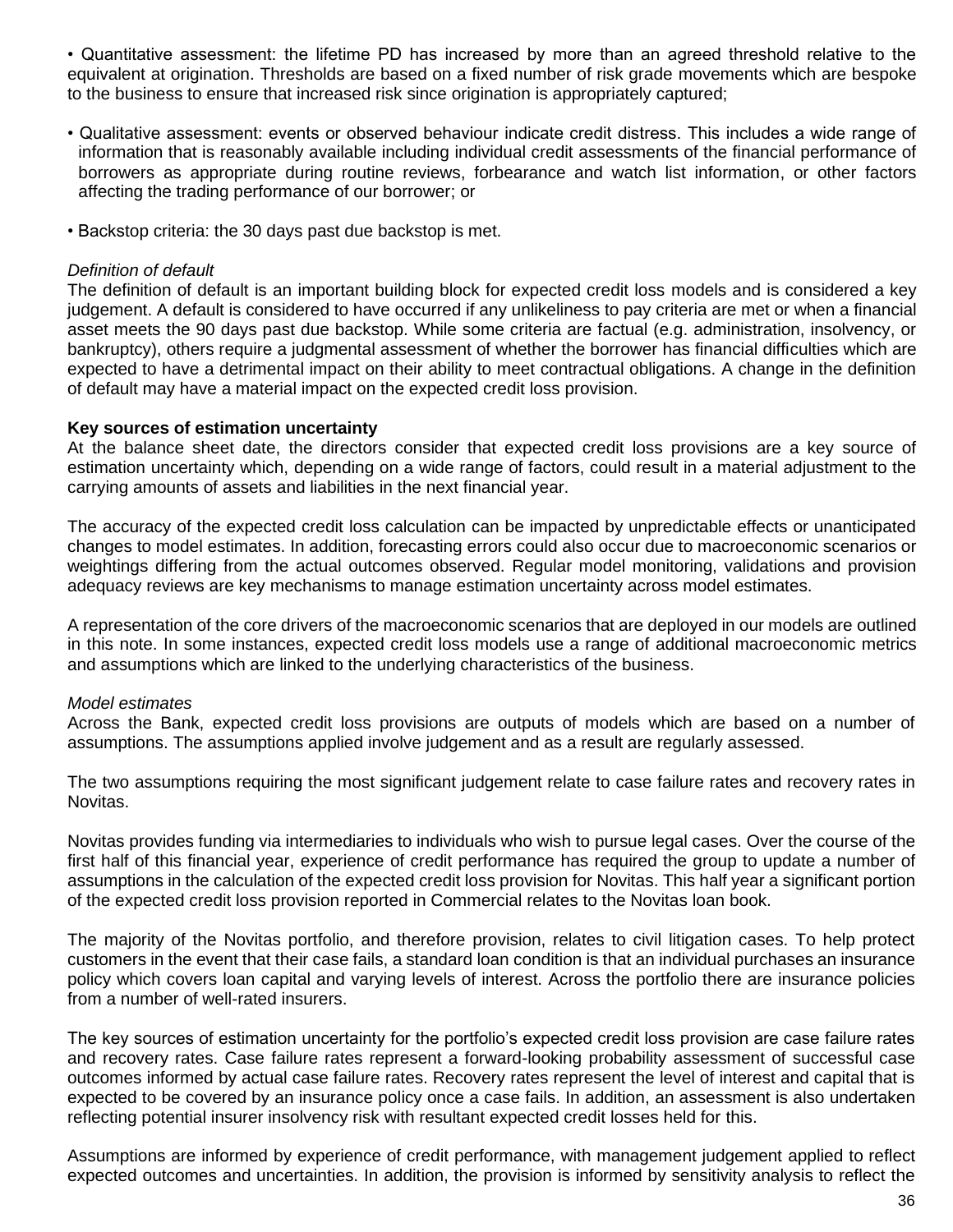level of uncertainty. More detailed credit performance data continues to develop as the portfolio matures, which over time will reduce the level of estimation uncertainty.

Based on this methodology, and using the latest information available, the expected credit loss provision in Commercial has seen a significant uplift, reflecting the latest assumptions on case failure and recovery rates in Novitas. Further details on provisions are included in note 6.

Given these assumptions represent sources of estimation uncertainty, management has assessed and completed sensitivity analysis when compared to the expected credit loss provision for Novitas of £116.7 million. At 31 January 2022, a 5% absolute deterioration or improvement in case failure rates would increase or decrease the expected credit loss provision by £8.7 million. Separately, a 5% absolute deterioration or improvement in recovery rates would increase or decrease the expected credit loss provision by £5.7 million.

### *Forward-looking information*

Determining expected credit losses under IFRS 9 requires the incorporation of forward-looking macroeconomic information that is reasonable and supportable and includes assumptions linked to economic variables that impact losses in each portfolio. The introduction of macroeconomic information introduces additional volatility to provisions. In order to calculate forward-looking provisions, baseline and alternative scenarios are externally sourced from Moody's and are selected by management for use in credit models to project potential credit conditions for each portfolio.

Economic scenarios are assigned a probability weighting using a combination of quantitative analysis and expert judgement. Five different projected economic scenarios are currently considered to cover a range of possible outcomes, reflecting upside and downside relative to the baseline forecast economic conditions. The economic scenarios are generated to capture a range of possible economic outcomes to facilitate the calculation of unbiased expected credit losses.

The impact of probability weighted forward-looking information varies across the group's lending businesses because of the differing sensitivity of each portfolio to specific macroeconomic variables. The modelled impact of macroeconomic scenarios and their respective weightings is overlaid with expert judgement in relation to coverage ratios at the individual and portfolio level, incorporating management's experience and knowledge of customers, the sectors in which they operate, and the assets financed.

The Credit Risk Management Committee ("CRMC") including the group finance director and group chief risk officer meets at least quarterly to review, and if appropriate, agree changes to the economic scenarios and probability weightings assigned thereto.

At 31 July 2021, the scenario weightings reflected the continued economic challenges and uncertainty, with 40% allocated to the baseline scenario, 20% to the upside scenario and 40% across the three downside scenarios.

At 31 January 2022, the level of economic uncertainty associated with Covid-19 continues to reduce following the booster rollout and lifting of Plan B restrictions. The increased optimism was partly tempered by the inflationary environment, and anticipated impact on cost of living. CRMC therefore approved an increase to the upside weighting, with the resulting weightings being 30% upside, 40% baseline, 15% downside (mild), 10% downside (moderate) and 5% downside (protracted).

In line with the approach taken throughout the pandemic, refreshed scenario forecasts have been deployed in the IFRS 9 model suite on a monthly basis. As at 31 January 2022, the latest baseline scenario forecasted GDP growth in 2022 of 5.1%, with unemployment of 4.8%.

The tables below show the key UK economic assumptions within each scenario, and the weighting applied to each at 31 January 2022. The numbers shown are the forecasts for 2022, 2023, and an average over the fiveyear period from 2022 to 2026. The weightings ascribed are the point in time weightings applied to each scenario at 31 January 2022.

These periods have been included as they demonstrate the short-, medium- and long-term outlook for the key macroeconomic indicators which form the fundamental basis of the scenario forecasts. On average, the loan book has a residual maturity of 16 months, with c.98% of loan value having a maturity of five years or less.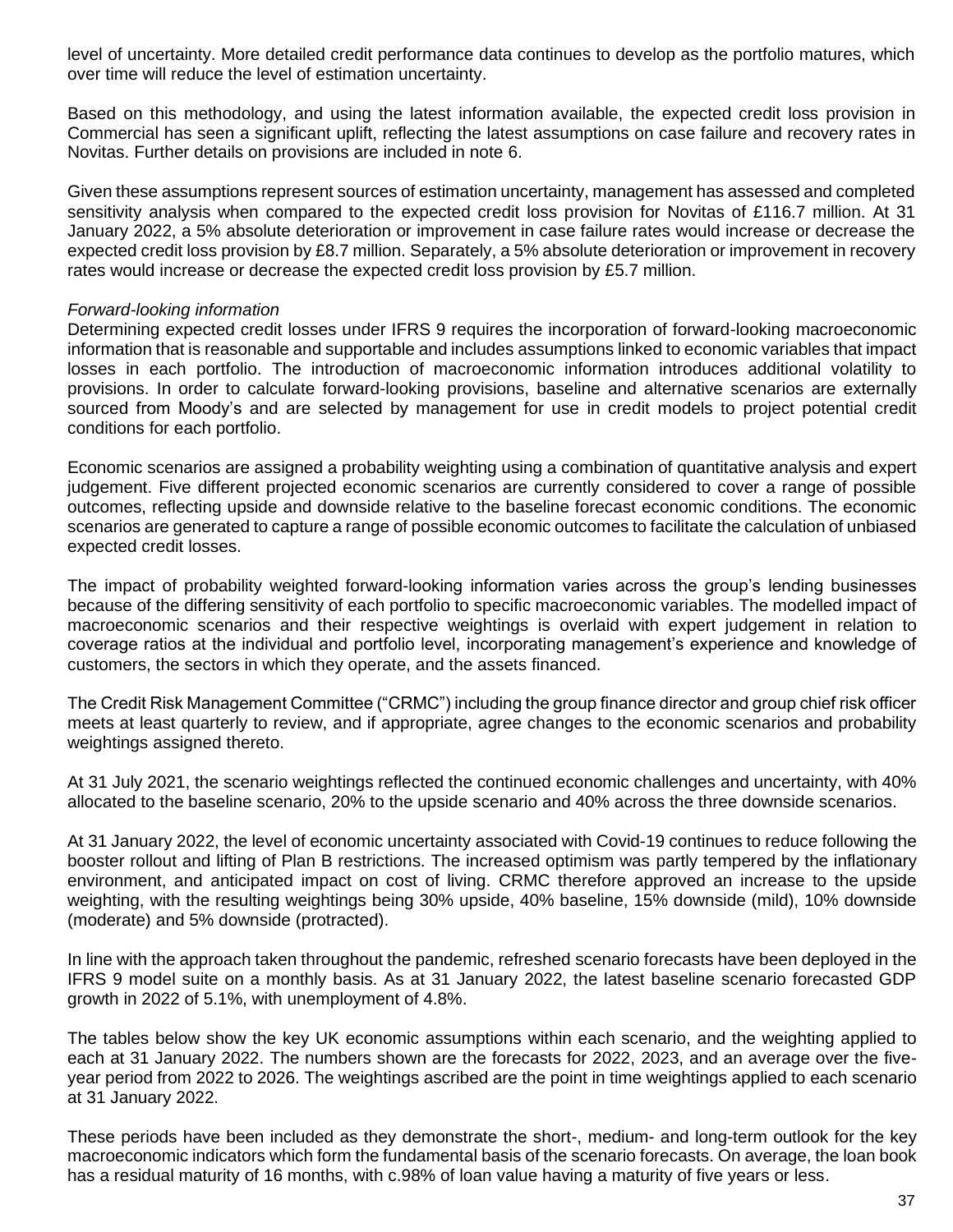|                                                                      | <b>Baseline</b><br>2022 | 2023           | <b>Upside (strong)</b><br>2022 | 2023          | Downside (mild)<br>2022 | 2023                       | Downside (moderate)<br>2022 | 2023               | 2022           | Downside (protracted)<br>2023 |
|----------------------------------------------------------------------|-------------------------|----------------|--------------------------------|---------------|-------------------------|----------------------------|-----------------------------|--------------------|----------------|-------------------------------|
| At 31 January 2022<br><b>UK GDP Growth</b><br><b>UK Unemployment</b> | 5.1%<br>4.8%            | 4.0%<br>4.5%   | 8.4%<br>4.3%                   | 3.4%<br>3.4%  | 2.3%<br>5.4%            | 4.4%<br>5.6%               | 0.3%<br>5.7%                | 4.3%<br>6.6%       | (0.8)%<br>6.2% | 3.6%<br>7.6%                  |
| <b>HPI Growth</b><br><b>BoE Base Rate</b>                            | 2.1%<br>0.3%            | 4.7%<br>0.7%   | 8.7%<br>0.4%                   | 10.8%<br>0.8% | (1.6)%<br>0.3%          | (2.6)%<br>0.3%             | (5.3)%<br>0.3%              | $(10.6)\%$<br>0.3% | (7.7)%<br>0.3% | $(13.2)\%$<br>0.3%            |
| Weighting                                                            |                         | 40%            | 30%                            |               |                         | 15%                        |                             | 10%                |                | 5%                            |
|                                                                      | <b>Baseline</b>         |                | Upside (strong)                |               | Downside (mild)         |                            | Downside (moderate)         |                    |                | Downside (protracted)         |
|                                                                      | 2021                    | 2022           | 2021                           | 2022          | 2021                    | 2022                       | 2021                        | 2022               | 2021           | 2022                          |
| At 31 July 2021                                                      |                         |                |                                |               |                         |                            |                             |                    |                |                               |
| <b>UK GDP Growth</b>                                                 | 6.2%                    | 6.3%<br>6.3%   | 7.4%<br>5.7%                   | 8.7%<br>5.4%  | 5.1%                    | 4.2%<br>7.3%               | 4.6%<br>6.0%                | 2.0%               | 4.1%           | 0.8%                          |
| <b>UK Unemployment</b>                                               | 5.8%                    |                |                                |               | 5.9%                    |                            |                             | 8.0%               | 6.1%           | 8.9%                          |
| <b>HPI Growth</b><br><b>BoE Base Rate</b>                            | 5.3%<br>0.1%            | (1.8)%<br>0.2% | 7.2%<br>0.1%                   | 7.1%<br>0.3%  | 5.0%<br>0.1%            | (5.4)%<br>0.1%             | 4.4%<br>0.1%                | (7.9)%<br>0.1%     | 3.1%<br>0.0%   | $(11.6)\%$<br>(0.1)%          |
|                                                                      |                         |                |                                |               |                         |                            |                             |                    |                |                               |
| Weighting                                                            |                         | 40%            | 20%                            |               |                         | 15%                        |                             | 15%                |                | 10%                           |
|                                                                      |                         |                |                                |               |                         |                            |                             |                    |                |                               |
|                                                                      |                         |                |                                |               |                         | 5 year average (2022-2026) |                             |                    |                |                               |
|                                                                      | <b>Baseline</b>         |                | <b>Upside (strong)</b>         |               | Downside (mild)         |                            | Downside (moderate)         |                    |                | Downside (protracted)         |
| At 31 January 2022<br><b>UK GDP Growth</b>                           | 2.6%                    |                | 3.1%                           |               | 2.4%                    |                            | 2.3%                        |                    | 1.8%           |                               |
| <b>UK Unemployment</b>                                               | 4.5%                    |                | 3.7%                           |               | 5.4%                    |                            | 6.3%                        |                    | 7.0%           |                               |
| <b>HPI Growth</b>                                                    | 4.0%                    |                | 6.0%                           |               | 1.1%                    |                            | $(2.0)\%$                   |                    | (3.4)%         |                               |
| <b>BoE Base Rate</b>                                                 | 1.1%                    |                | 1.4%                           |               | 0.6%                    |                            | 0.3%                        |                    | 0.3%           |                               |
|                                                                      |                         |                |                                |               |                         |                            |                             |                    |                |                               |
| Weighting                                                            | 40%                     |                | 30%                            |               | 15%                     |                            | 10%                         |                    |                | 5%                            |
|                                                                      |                         |                |                                |               |                         | 5 year average (2021-2025) |                             |                    |                |                               |
|                                                                      | <b>Baseline</b>         |                | Upside (strong)                |               | Downside (mild)         |                            | Downside (moderate)         |                    |                | Downside (protracted)         |
| At 31 July 2021                                                      |                         |                |                                |               |                         |                            |                             |                    |                |                               |
| UK GDP Growth                                                        | 3.9%                    |                | 4.4%                           |               | 3.7%                    |                            | 3.5%                        |                    | 3.1%           |                               |
| <b>UK Unemployment</b>                                               | 5.5%                    |                | 4.8%                           |               | 6.3%                    |                            | 7.1%                        |                    | 7.7%           |                               |
| <b>HPI Growth</b>                                                    | 4.0%                    |                | 6.0%                           |               | 2.7%                    |                            | 0.4%                        |                    | (1.3)%         |                               |
| <b>BoE Base Rate</b>                                                 | 0.6%                    |                | 0.8%                           |               | 0.2%                    |                            | 0.1%                        |                    | 0.0%           |                               |
| Weighting                                                            | 40%                     |                | 20%                            |               |                         | 15%                        | 15%                         |                    |                | 10%                           |

trough range of values of the key UK economic variables used within the economic scenarios at 31 January 2022 and 31 July 2021:

|                      | <b>Baseline</b> |         |       | Upside<br>(strong) | <b>Downside</b><br>(mild) |           | <b>Downside</b><br>(moderate) |            |       | <b>Downside</b><br>(protracted) |
|----------------------|-----------------|---------|-------|--------------------|---------------------------|-----------|-------------------------------|------------|-------|---------------------------------|
|                      | Peak            | Trough  | Peak  | Trough             | Peak                      | Trough    | Peak                          | Trough     | Peak  | Trough                          |
| At 31 January 2022   |                 |         |       |                    |                           |           |                               |            |       |                                 |
| UK GDP Growth        | 7.9%            | $0.9\%$ | 9.8%  | $0.9\%$            | $6.9\%$                   | (0.1)%    | 6.6%                          | $(2.8)\%$  | 5.9%  | (3.9)%                          |
| UK Unemployment      | 4.9%            | 4.4%    | 4.6%  | 3.3%               | 5.7%                      | 4.9%      | 6.7%                          | 4.9%       | 7.7%  | 5.1%                            |
| <b>HPI Growth</b>    | 6.5%            | 1.3%    | 13.3% | 0.5%               | 4.5%                      | $(5.0)\%$ | 8.1%                          | $(12.3)\%$ | 7.5%  | $(15.4)\%$                      |
| <b>BoE Base Rate</b> | 2.2%            | 0.3%    | 2.6%  | 0.3%               | 1.5%                      | 0.3%      | 0.6%                          | 0.3%       | 0.3%  | 0.3%                            |
|                      |                 |         |       |                    |                           |           |                               |            |       |                                 |
| Weighting            |                 | 40%     |       | 30%                |                           | 15%       | 10%                           |            |       | 5%                              |
|                      |                 |         |       |                    |                           |           |                               |            |       |                                 |
|                      |                 |         |       | Upside             | Downside                  |           | Downside                      |            |       | Downside                        |
|                      | <b>Baseline</b> |         |       | (strong)           | (mild)                    |           | (moderate)                    |            |       | (protracted)                    |
|                      | Peak            | Trough  | Peak  | Trough             | Peak                      | Trough    | Peak                          | Trough     | Peak  | Trough                          |
| At 31 July 2021      |                 |         |       |                    |                           |           |                               |            |       |                                 |
| UK GDP Growth        | 12.2%           | 0.9%    | 14.3% | 0.9%               | 11.6%                     | 0.4%      | 10.6%                         | (0.9)%     | 10.3% | $(2.1)\%$                       |
| UK Unemployment      | 6.6%            | 4.9%    | 6.3%  | 4.2%               | 7.5%                      | 5.7%      | 8.2%                          | 5.8%       | 9.2%  | 5.9%                            |
| <b>HPI Growth</b>    | 6.9%            | (5.1)%  | 10.2% | 2.6%               | 6.7%                      | (8.0)%    | 6.4%                          | (14.4)%    | 6.5%  | (19.9)%                         |
| <b>BoE Base Rate</b> | 1.4%            | 0.1%    | 1.7%  | 0.1%               | 0.4%                      | 0.1%      | 0.1%                          | 0.1%       | 0.1%  | (0.1)%                          |
| Weighting            |                 | 40%     |       | 20%                |                           | 15%       | 15%                           |            |       | 10%                             |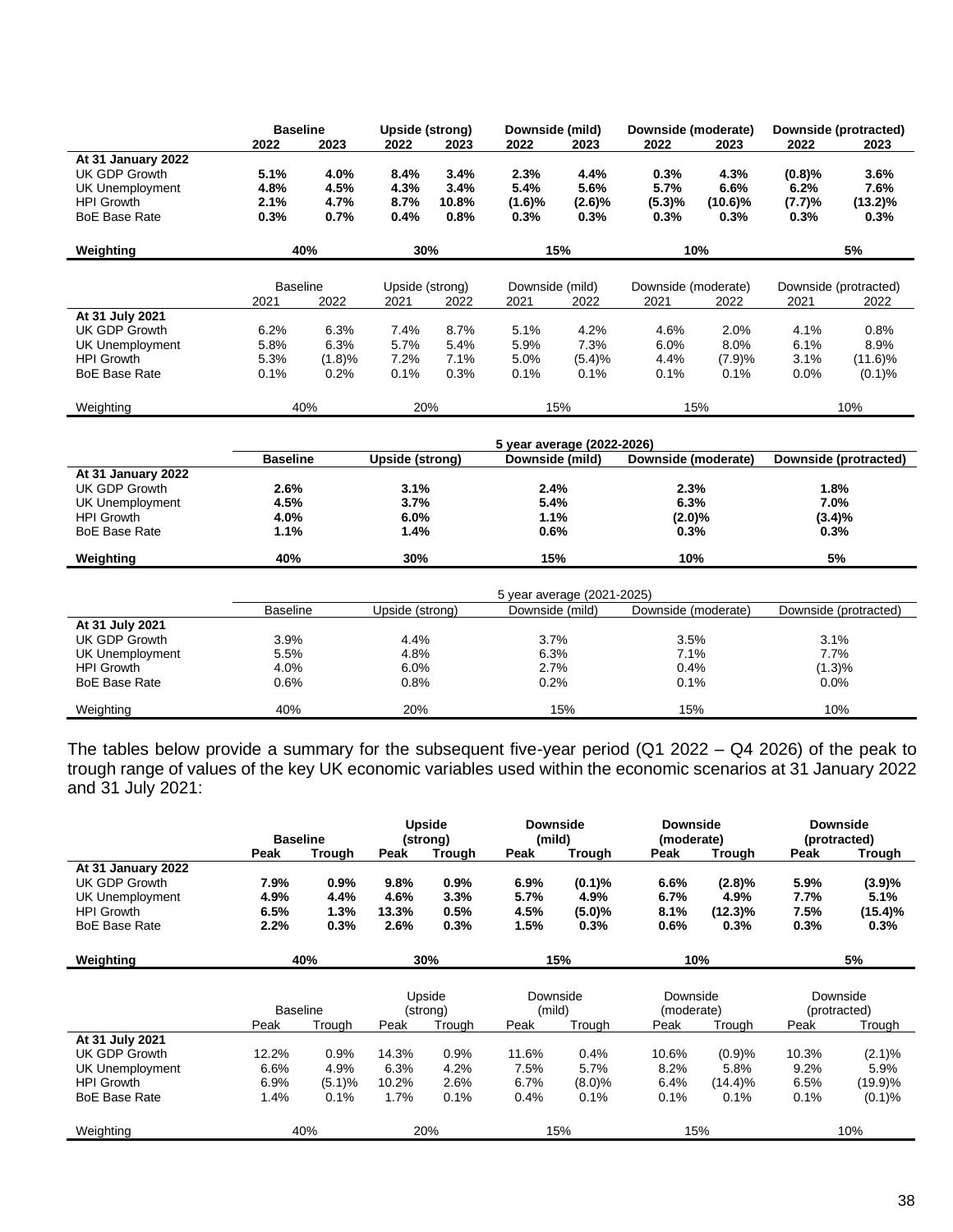The expected credit loss provision is sensitive to judgement and estimations made with regard to the selection and weighting of multiple economic scenarios. As a result, management has assessed and considered the sensitivity of the provision as follows:

- For the majority of our portfolios, the modelled expected credit loss provision has been recalculated under the upside strong and downside protracted scenarios described above, applying a 100% weighting to each scenario in turn. The change in provision requirement is driven by the movement in risk metrics under each scenario and resulting impact on stage allocation.
- Expected credit losses based on a simplified approach, which do not utilise a macroeconomic model and require expert judgement, are excluded from the sensitivity analysis.
- The approach to adjustments has been refined since 31 July 2021, to provide a more comprehensive sensitivity of the total expected credit loss; most adjustments are included in the analysis at 31 January 2022.
- In addition to the above, key considerations for the sensitivity analysis are set out below, by segment:
	- In Commercial, the sensitivity analysis excludes Novitas, which is subject to a separate approach, as it is deemed more sensitive to credit factors than macroeconomic factors.
	- In Retail:
		- ‒ The sensitivity analysis excludes expected credit loss provisions on loans and advances to customers in Stage 3, because the measurement of expected credit losses is considered more sensitive to credit factors specific to the borrower than macroeconomic scenarios.
		- ‒ For some loans, a specific sensitivity approach has been adopted to assess short tenor loans' response to modelled economic forecasts. For these short-tenor loans, PD has been extrapolated from emerging default rates and then proportionally scaled to reflect a sharp recovery in the upside scenario and a slower recovery in a downside scenario.
	- In Property, the sensitivity analysis excludes individually assessed provisions, and certain sub portfolios which are deemed more sensitive to credit factors than the macroeconomic scenarios.

Based on the above analysis, at 31 January 2022, application of 100% weighting to the upside strong scenario would decrease the expected credit loss by £11.1 million whilst application to the downside protracted scenario would increase the expected credit loss by £14.8 million driven by the aforementioned changes in risk metrics and stage allocation of the portfolios.

When performing sensitivity analysis there is a high degree of estimation uncertainty. On this basis, 100% weighted expected credit loss provisions presented for the upside and downside scenarios should not be taken to represent the lower or upper range of possible and actual expected credit loss outcomes. The recalculated expected credit loss provision for each of the scenarios should be read in the context of the sensitivity analysis as a whole and in conjunction with the narrative disclosures provided in note 6. The modelled impact presented is based on gross loans and advances to customers at 31 January 2022; it does not incorporate future changes relating to performance, growth or credit risk. In addition, given the change in the macroeconomic conditions, underlying modelled provisions and methodology, and refined approach to adjustments, comparison between the sensitivity results at 31 January 2022 and 31 July 2021 is not appropriate.

The economic environment remains uncertain and future impairment charges may be subject to further volatility, including from changes to macroeconomic variable forecasts impacted by Covid-19, geopolitical tensions and rising inflation.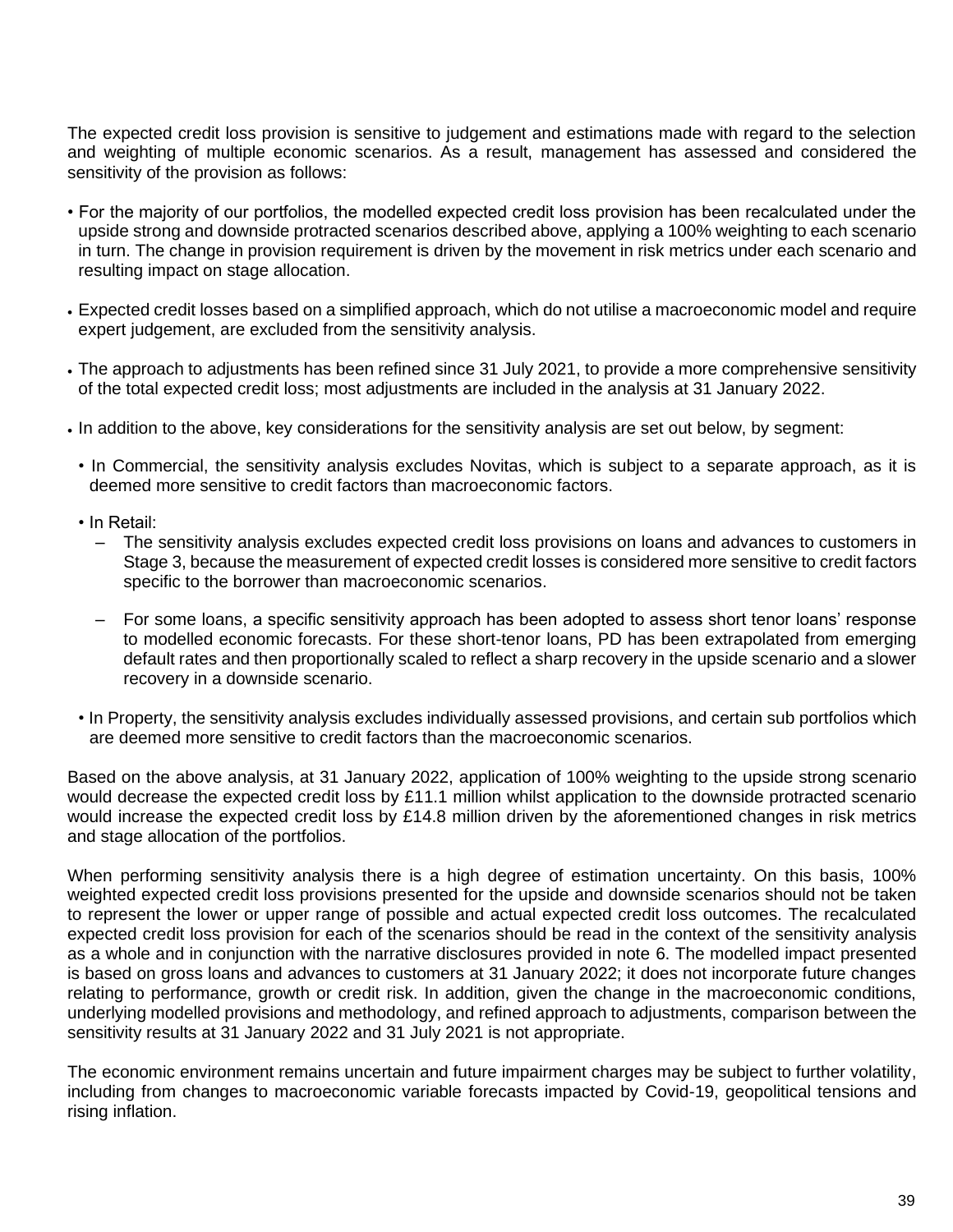# **2. Segmental analysis**

The directors manage the group by class of business and we present the segmental analysis on that basis. The group's activities are presented in five (2021: five) operating segments: Commercial, Retail, Property, Asset Management and Securities (which comprises Winterflood only).

In the segmental reporting information that follows, Group consists of central functions as well as various nontrading head office companies and consolidation adjustments and is presented in order that the information presented reconciles to the consolidated income statement. The Group balance sheet primarily includes treasury assets and liabilities comprising cash and balances at central banks, debt securities, customer deposits and other borrowings.

Divisions continue to charge market prices for the limited services rendered to other parts of the group. Funding charges between segments take into account commercial demands. More than 90% of the group's activities, revenue and assets are located in the UK.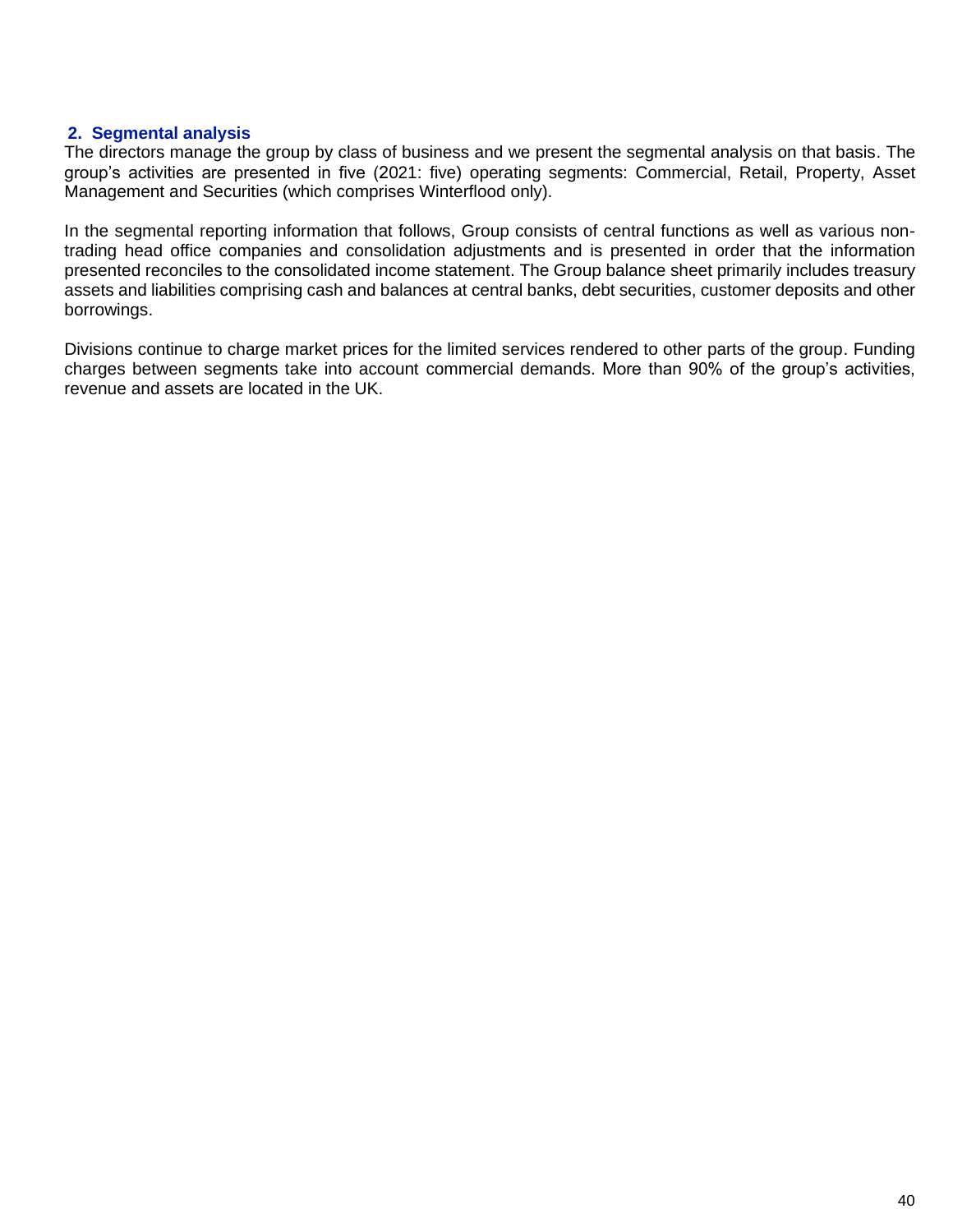**Summary Income Statement for the six months ended 31 January 2022**

|                                  |                                | <b>Banking</b>             |                              |                                                |                                |                    |                           |
|----------------------------------|--------------------------------|----------------------------|------------------------------|------------------------------------------------|--------------------------------|--------------------|---------------------------|
|                                  | <b>Commercial</b><br>£ million | <b>Retail</b><br>£ million | <b>Property</b><br>£ million | <b>Asset</b><br><b>Management</b><br>£ million | <b>Securities</b><br>£ million | Group<br>£ million | <b>Total</b><br>£ million |
| Net interest                     |                                |                            |                              |                                                |                                |                    |                           |
| income/(expense)<br>Non-interest | 127.9                          | 106.9                      | 58.0                         | (0.1)                                          | (0.7)                          | (0.2)              | 291.8                     |
| income                           | 39.9                           | 12.8                       | 0.2                          | 76.7                                           | 50.2                           |                    | 179.8                     |
| Operating income                 | 167.8                          | 119.7                      | 58.2                         | 76.6                                           | 49.5                           | (0.2)              | 471.6                     |
| Administrative                   |                                |                            |                              |                                                |                                |                    |                           |
| expenses                         | (78.0)                         | (61.3)                     | (14.1)                       | (59.8)                                         | (38.7)                         | (12.2)             | (264.1)                   |
| Depreciation and                 |                                |                            |                              |                                                |                                |                    |                           |
| amortisation                     | (11.1)                         | (10.6)                     | (2.1)                        | (2.3)                                          | (2.0)                          | (1.3)              | (29.4)                    |
| Impairment losses                |                                |                            |                              |                                                |                                |                    |                           |
| on financial assets              | (41.0)                         | (5.3)                      | (2.0)                        |                                                |                                |                    | (48.3)                    |
| <b>Total adjusted</b>            |                                |                            |                              |                                                |                                |                    |                           |
| operating                        |                                |                            |                              |                                                |                                |                    |                           |
| expenses <sup>1</sup>            | (130.1)                        | (77.2)                     | (18.2)                       | (62.1)                                         | (40.7)                         | (13.5)             | (341.8)                   |
| <b>Adjusted operating</b>        |                                |                            |                              |                                                |                                |                    |                           |
| profit/(loss) <sup>1</sup>       | 37.7                           | 42.5                       | 40.0                         | 14.5                                           | 8.8                            | (13.7)             | 129.8                     |
| Amortisation and                 |                                |                            |                              |                                                |                                |                    |                           |
| impairment of                    |                                |                            |                              |                                                |                                |                    |                           |
| intangible assets                | (0.1)                          |                            |                              | (0.8)                                          |                                |                    |                           |
| on acquisition                   |                                |                            |                              |                                                |                                |                    | (0.9)                     |
| Goodwill impairment              | $\blacksquare$                 |                            |                              | $\blacksquare$                                 |                                |                    |                           |
| <b>Exceptional item: HMRC</b>    |                                |                            |                              |                                                |                                |                    |                           |
| VAT refund                       |                                |                            |                              |                                                |                                |                    |                           |
| <b>Operating profit/(loss)</b>   |                                |                            |                              |                                                |                                |                    |                           |
| before tax                       | 37.6                           | 42.5                       | 40.0                         | 13.7                                           | 8.8                            | (13.7)             | 128.9                     |
|                                  |                                |                            |                              |                                                |                                |                    |                           |
| <b>External operating</b>        |                                |                            |                              |                                                |                                |                    |                           |
| income/(expense)                 | 190.5                          | 134.5                      | 65.0                         | 76.6                                           | 49.5                           | (44.5)             | 471.6                     |
| Inter segment operating          |                                |                            |                              |                                                |                                |                    |                           |
| (expense)/income                 | (22.7)                         | (14.8)                     | (6.8)                        |                                                |                                | 44.3               |                           |
| Segment operating                |                                |                            |                              |                                                |                                |                    |                           |
| income                           | 167.8                          | 119.7                      | 58.2                         | 76.6                                           | 49.5                           | (0.2)              | 471.6                     |

1 Adjusted operating expenses and adjusted operating profit/(loss) are stated before amortisation and impairment of intangible assets on acquisition, goodwill impairment, exceptional item and tax.

The Commercial operating segment above includes the group's Novitas business. Novitas ceased lending to new customers in July 2021 following a strategic review. In the period ended 31 January 2022, Novitas recorded impairment losses of £39.2 million (six months ended 31 January 2021: £24.0 million; year ended 31 July 2021: £73.2 million).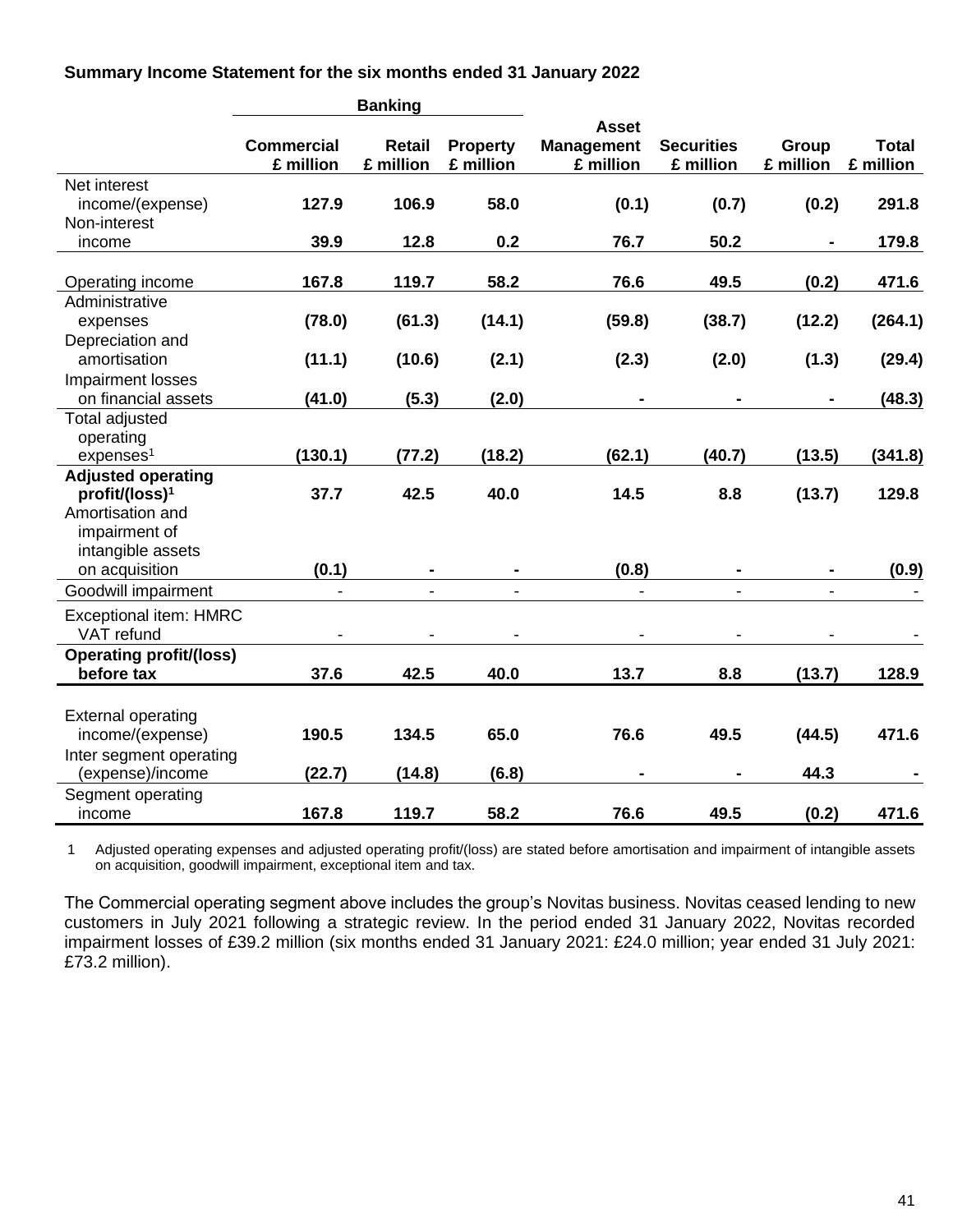# **Balance Sheet Information at 31 January 2022**

|                           |                                | <b>Banking</b>             |                              |                                         |                                |                                 |                    |
|---------------------------|--------------------------------|----------------------------|------------------------------|-----------------------------------------|--------------------------------|---------------------------------|--------------------|
|                           | <b>Commercial</b><br>£ million | <b>Retail</b><br>£ million | <b>Property</b><br>£ million | Asset<br><b>Management</b><br>£ million | <b>Securities</b><br>£ million | Group <sup>2</sup><br>£ million | Total<br>£ million |
| Total assets <sup>1</sup> | 4,358.3                        | 3.026.5                    | 1,451.0                      | 165.3                                   | 1.115.1                        | 2.423.6                         | 12,539.8           |
| <b>Total liabilities</b>  |                                | $\overline{\phantom{a}}$   |                              | 67.9                                    | 1,023.3                        | 9,840.4                         | 10,931.6           |

1 Total assets for the Banking operating segments comprise the loan book and operating lease assets only. The Commercial operating segment includes the net loan book of Novitas, which was £162.1 million at 31 January 2022 (31 July 2021: £181.5 million). See note 6 for more detail on the Novitas loan book and associated impairment provision.

2 Balance sheet includes £2,388.2 million assets and £9,904.1 million liabilities attributable to the Banking division primarily comprising the treasury balances described in the second paragraph of this note.

Equity is allocated across the group as shown below. Banking division equity, which is managed as a whole rather than on a segmental basis, reflects loan book and operating lease assets of £8,835.8 million, in addition to assets and liabilities of £2,388.2 million and £9,904.1 million respectively primarily comprising treasury balances which are included within the Group column above.

|        |           | Asset                        |                         |       |           |
|--------|-----------|------------------------------|-------------------------|-------|-----------|
|        | Banking   | <b>Management Securities</b> |                         | Group | Total     |
|        | £ million | £ million                    | $£$ million $£$ million |       | £ million |
| Equity | 1.319.9   | 97.4                         | 91.8                    | 99.1  | 1,608.2   |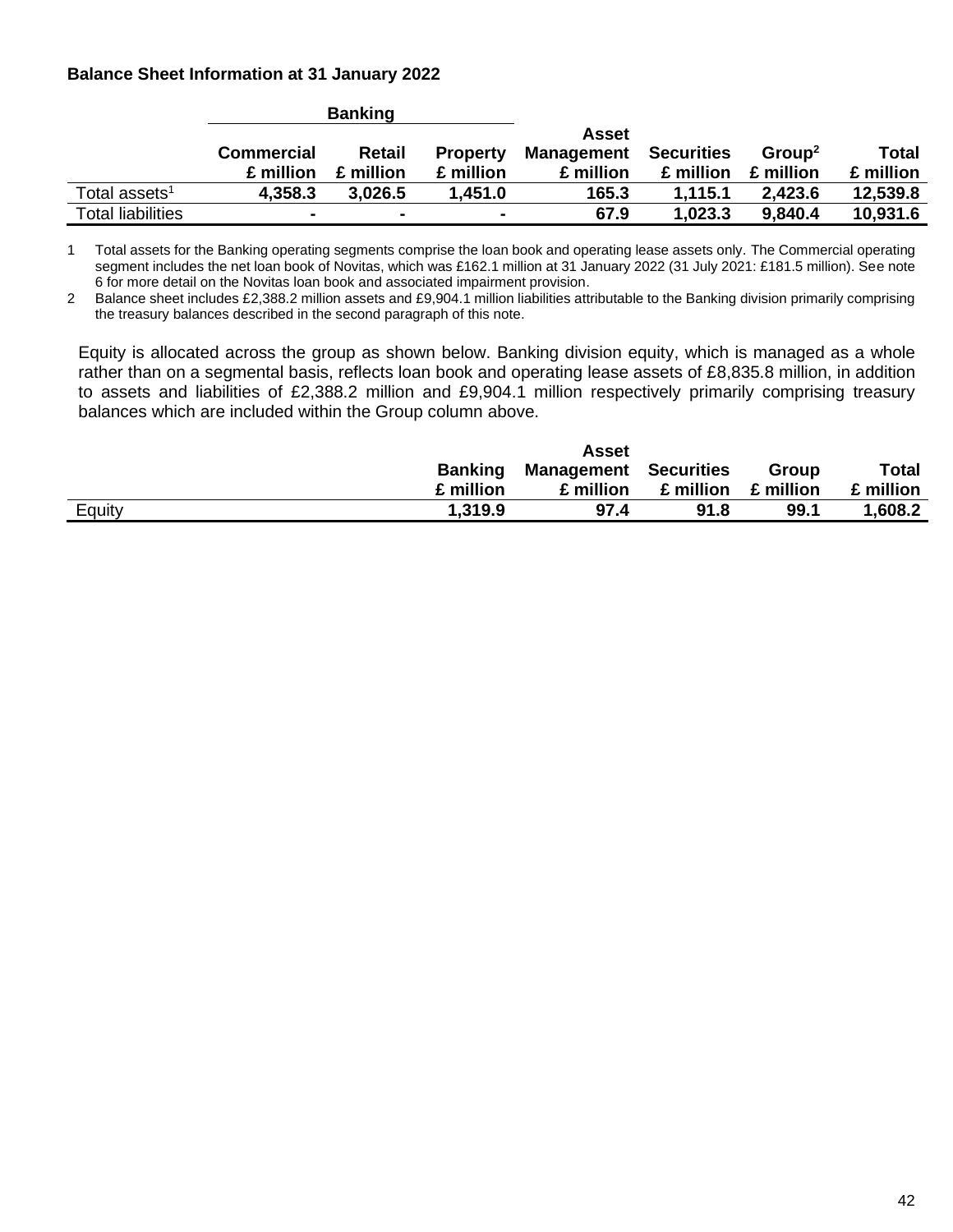Summary Income Statement for the six months ended 31 January 2021

|                                       |            | <b>Banking</b> |           |            |                              |           |           |
|---------------------------------------|------------|----------------|-----------|------------|------------------------------|-----------|-----------|
|                                       |            |                |           | Asset      |                              |           |           |
|                                       | Commercial | Retail         | Property  | Management | <b>Securities</b>            | Group     | Total     |
|                                       | £ million  | £ million      | £ million | £ million  | £ million                    | £ million | £ million |
| Net interest                          |            |                |           |            |                              |           |           |
| income/(expense)                      | 104.0      | 101.8          | 60.5      |            | (0.6)                        | (0.1)     | 265.6     |
| Non-interest                          |            |                |           |            |                              |           |           |
| income/(expense)                      | 32.6       | 10.3           | (0.2)     | 67.1       | 98.6                         |           | 208.4     |
|                                       |            |                |           |            |                              |           |           |
| Operating income                      | 136.6      | 112.1          | 60.3      | 67.1       | 98.0                         | (0.1)     | 474.0     |
| Administrative                        |            |                |           |            |                              |           |           |
| expenses                              | (67.7)     | (58.0)         | (14.8)    | (52.1)     | (62.3)                       | (12.2)    | (267.1)   |
| Depreciation and                      |            |                |           |            |                              |           |           |
| amortisation                          | (8.5)      | (9.8)          | (2.2)     | (2.7)      | (1.6)                        | (0.8)     | (25.6)    |
| Impairment                            |            |                |           |            |                              |           |           |
| (losses)/gains<br>on financial assets |            | (16.4)         |           |            |                              |           |           |
| Total adjusted                        | (33.0)     |                | (3.5)     |            | 0.1                          |           | (52.8)    |
| operating                             |            |                |           |            |                              |           |           |
| expenses <sup>1</sup>                 | (109.2)    | (84.2)         | (20.5)    | (54.8)     | (63.8)                       | (13.0)    | (345.5)   |
| <b>Adjusted operating</b>             |            |                |           |            |                              |           |           |
| profit/(loss) <sup>1</sup>            | 27.4       | 27.9           | 39.8      | 12.3       | 34.2                         | (13.1)    | 128.5     |
| Amortisation and                      |            |                |           |            |                              |           |           |
| impairment of                         |            |                |           |            |                              |           |           |
| intangible assets                     |            |                |           |            |                              |           |           |
| on acquisition                        | (0.9)      | (0.1)          |           | (0.5)      |                              |           | (1.5)     |
| Goodwill impairment                   |            |                |           |            | $\qquad \qquad \blacksquare$ |           |           |
| Exceptional item: HMRC                |            |                |           |            |                              |           |           |
| VAT refund                            |            |                |           |            |                              |           |           |
| <b>Operating profit/(loss)</b>        |            |                |           |            |                              |           |           |
| before tax                            | 26.5       | 27.8           | 39.8      | 11.8       | 34.2                         | (13.1)    | 127.0     |
|                                       |            |                |           |            |                              |           |           |
| <b>External operating</b>             |            |                |           |            |                              |           |           |
| income/(expense)                      | 164.2      | 132.7          | 70.7      | 67.1       | 98.0                         | (58.7)    | 474.0     |
| Inter segment operating               |            |                |           |            |                              |           |           |
| (expense)/income                      | (27.6)     | (20.6)         | (10.4)    |            |                              | 58.6      |           |
| Segment operating                     |            |                |           |            |                              |           |           |
| income                                | 136.6      | 112.1          | 60.3      | 67.1       | 98.0                         | (0.1)     | 474.0     |

1 Adjusted operating expenses and adjusted operating profit/(loss) are stated before amortisation and impairment of intangible assets on acquisition, goodwill impairment, exceptional item and tax.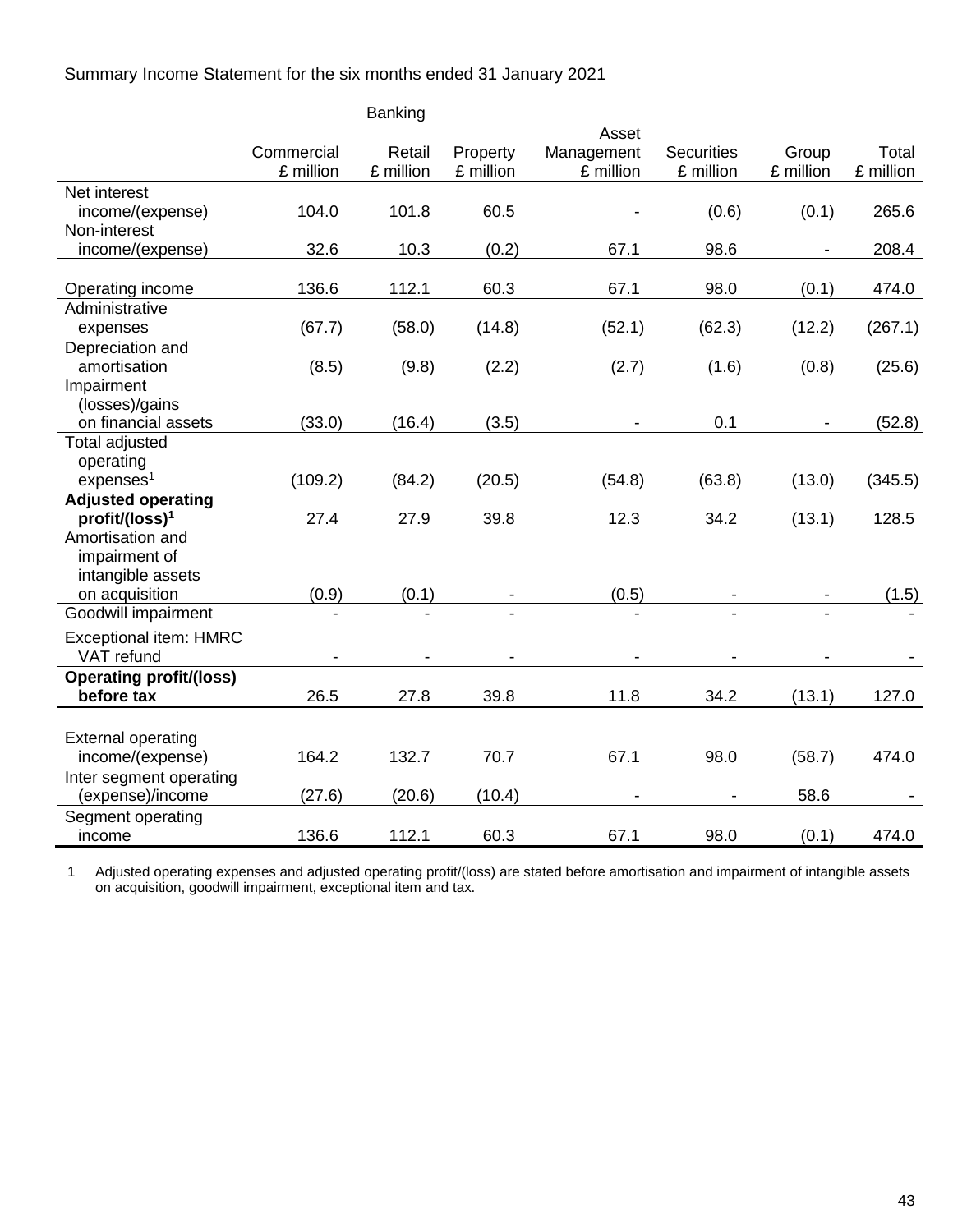Summary Income Statement for the year ended 31 July 2021

|                                | Banking    |                |                       |                         |                          |                          |           |
|--------------------------------|------------|----------------|-----------------------|-------------------------|--------------------------|--------------------------|-----------|
|                                | Commercial | Retail         |                       | Asset                   | <b>Securities</b>        | Group                    | Total     |
|                                | £ million  | £ million      | Property<br>£ million | Management<br>£ million | £ million                | £ million                | £ million |
| Net interest                   |            |                |                       |                         |                          |                          |           |
| income/(expense)               | 218.1      | 198.8          | 122.6                 | (0.1)                   | (1.4)                    | (0.5)                    | 537.5     |
| Non-interest                   |            |                |                       |                         |                          |                          |           |
| income                         | 70.8       | 21.0           | 0.4                   | 139.5                   | 183.4                    |                          | 415.1     |
|                                |            |                |                       |                         |                          |                          |           |
| Operating income               |            |                |                       |                         |                          |                          |           |
|                                | 288.9      | 219.8          | 123.0                 | 139.4                   | 182.0                    | (0.5)                    | 952.6     |
| Administrative                 | (139.1)    | (118.6)        | (29.1)                | (110.8)                 | (118.1)                  | (24.1)                   | (539.8)   |
| expenses                       |            |                |                       |                         |                          |                          |           |
| Depreciation and               |            |                |                       |                         |                          |                          |           |
| amortisation                   | (19.1)     | (19.4)         | (3.8)                 | (5.1)                   | (3.1)                    | (1.8)                    | (52.3)    |
| Impairment                     |            |                |                       |                         |                          |                          |           |
| (losses)/gains                 |            |                |                       |                         |                          |                          |           |
| on financial assets            | (77.9)     | (9.9)          | (2.3)                 | 0.2                     | 0.1                      | $\overline{\phantom{a}}$ | (89.8)    |
| <b>Total adjusted</b>          |            |                |                       |                         |                          |                          |           |
| operating                      | (236.1)    | (147.9)        | (35.2)                | (115.7)                 | (121.1)                  | (25.9)                   | (681.9)   |
| express <sup>1</sup>           |            |                |                       |                         |                          |                          |           |
| <b>Adjusted operating</b>      |            |                |                       |                         |                          |                          |           |
| profit/(loss) <sup>1</sup>     | 52.8       | 71.9           | 87.8                  | 23.7                    | 60.9                     | (26.4)                   | 270.7     |
| Amortisation and               |            |                |                       |                         |                          |                          |           |
| impairment of                  |            |                |                       |                         |                          |                          |           |
| intangible assets on           |            |                |                       |                         |                          |                          |           |
| acquisition                    | (12.2)     | (0.7)          |                       | (1.3)                   |                          |                          | (14.2)    |
| Goodwill impairment            | (12.1)     | $\blacksquare$ | $\blacksquare$        | $\blacksquare$          | $\overline{\phantom{a}}$ | $\blacksquare$           | (12.1)    |
| <b>Exceptional item: HMRC</b>  |            |                |                       |                         |                          |                          |           |
| VAT refund                     | 7.4        | 12.3           |                       |                         |                          | 1.1                      | 20.8      |
| <b>Operating profit/(loss)</b> |            |                |                       |                         |                          |                          |           |
| before tax                     | 35.9       | 83.5           | 87.8                  | 22.4                    | 60.9                     | (25.3)                   | 265.2     |
|                                |            |                |                       |                         |                          |                          |           |
| <b>External operating</b>      |            |                |                       |                         |                          |                          |           |
| income/(expense)               | 343.1      | 258.7          | 142.3                 | 139.4                   | 182.0                    | (112.9)                  | 952.6     |
| Inter segment operating        |            |                |                       |                         |                          |                          |           |
| (expense)/income               | (54.2)     | (38.9)         | (19.3)                |                         | $\blacksquare$           | 112.4                    |           |
| Segment operating              |            |                |                       |                         |                          |                          |           |
| income                         | 288.9      | 219.8          | 123.0                 | 139.4                   | 182.0                    | (0.5)                    | 952.6     |

1 Adjusted operating expenses and adjusted operating profit/(loss) are stated before amortisation and impairment of intangible assets on acquisition, goodwill impairment, exceptional item and tax.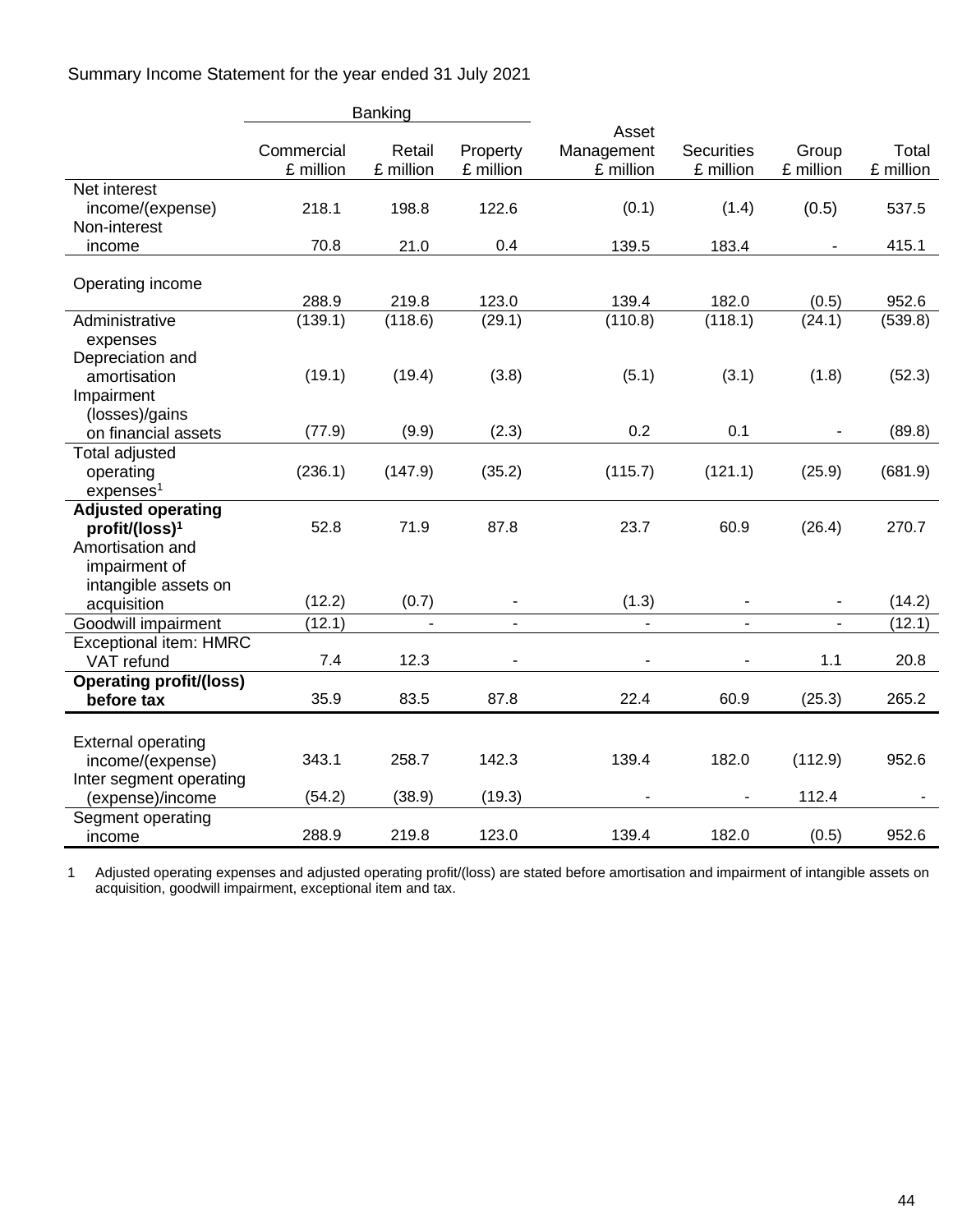# Balance Sheet Information at 31 July 2021

|                          | <b>Banking</b> |                          |                          |            |            |                    |           |
|--------------------------|----------------|--------------------------|--------------------------|------------|------------|--------------------|-----------|
|                          |                |                          |                          | Asset      |            |                    |           |
|                          | Commercial     | Retail                   | Property                 | Management | Securities | Group <sup>2</sup> | Total     |
|                          | £ million      | £ million                | £ million                | £ million  | £ million  | £ million          | £ million |
| Total assets $^{\rm 1}$  | 4,191.0        | 2.974.3                  | 1,502.1                  | 139.7      | 897.9      | 2,329.5            | 12,034.5  |
| <b>Total liabilities</b> | ۰              | $\overline{\phantom{0}}$ | $\overline{\phantom{0}}$ | 78.1       | 806.5      | 9,580.6            | 10,465.2  |

1 Total assets for the Banking operating segments comprise the loan book and operating lease assets only.

2 Balance sheet includes £2,299.0 million assets and £9,677.8 million liabilities attributable to the Banking division primarily comprising the treasury balances described in the second paragraph of this note.

|        | Asset          |            |            |           |           |  |  |
|--------|----------------|------------|------------|-----------|-----------|--|--|
|        | <b>Banking</b> | Management | Securities | Group     | Total     |  |  |
|        | £ million      | £ million  | £ million  | £ million | ∩ million |  |  |
| Equity | 1,288.6        | 61.6       | 91.4       | 127.      | ,569.3    |  |  |

1 Equity of the Banking division reflects loan book and operating lease assets of £8,667.4 million, in addition to assets and liabilities of £2,299.0 million and £9,677.8 million respectively primarily comprising treasury balances which are included within the Group column above.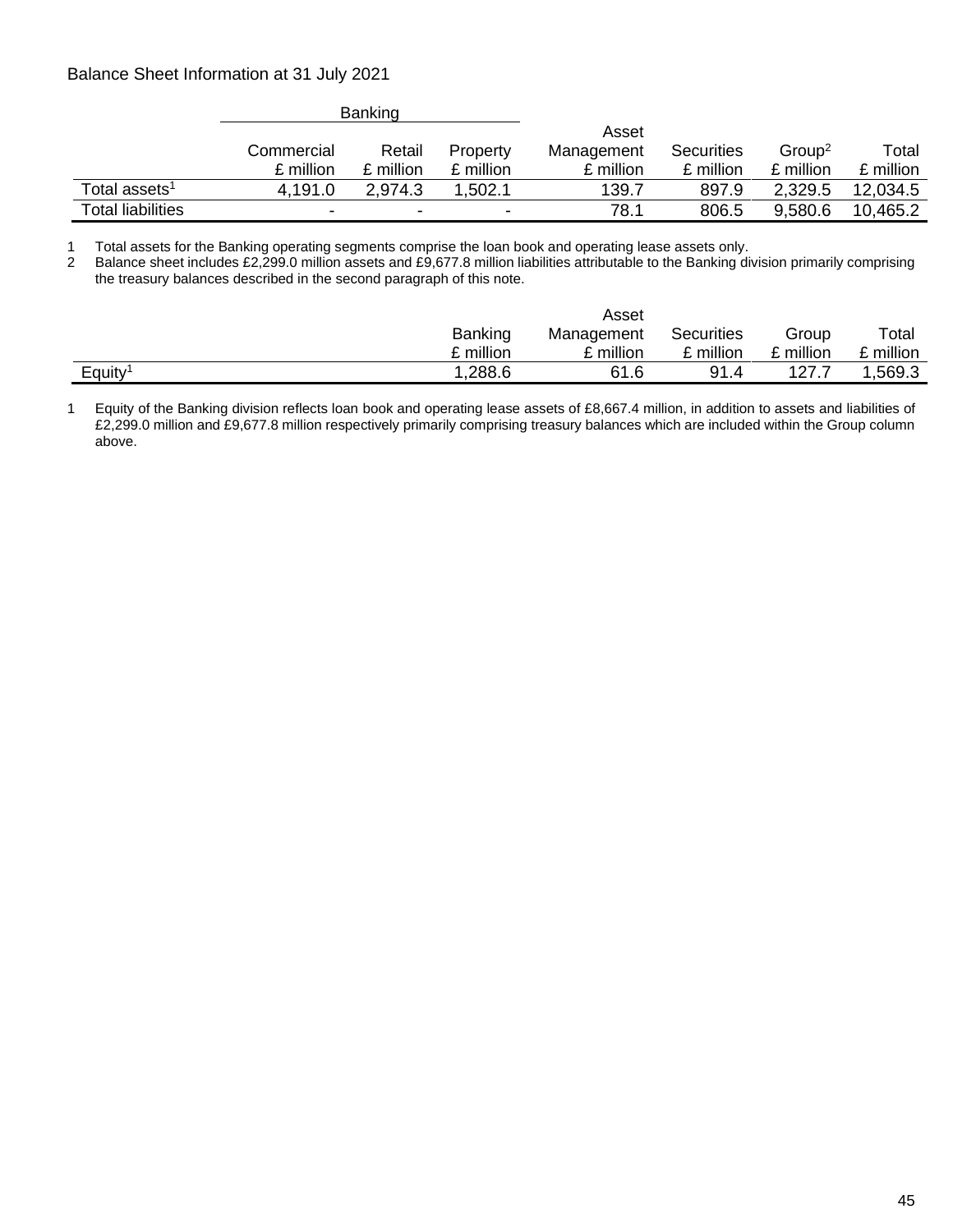|                                                              | Six months ended |                | Year ended |  |
|--------------------------------------------------------------|------------------|----------------|------------|--|
|                                                              | 31 January       | 31 July        |            |  |
|                                                              | 2022             | 2021           | 2021       |  |
|                                                              | £ million        | £ million      | £ million  |  |
| Tax charged/(credited) to the income statement               |                  |                |            |  |
| Current tax:                                                 |                  |                |            |  |
| UK corporation tax                                           | 32.1             | 32.7           | 75.1       |  |
| Foreign tax                                                  | 0.8              | 0.6            | 1.5        |  |
| Adjustments in respect of previous periods                   | 0.1              | 0.4            | (3.4)      |  |
|                                                              | 33.0             | 33.7           | 73.2       |  |
| Deferred tax:                                                |                  |                |            |  |
| Deferred tax charge for the current period                   | 0.9              | (1.1)          | (13.6)     |  |
| Adjustments in respect of previous periods                   | (0.1)            | (0.4)          | 3.5        |  |
|                                                              |                  |                |            |  |
|                                                              | 33.8             | 32.2           | 63.1       |  |
|                                                              |                  |                |            |  |
| Tax on items not (credited)/charged to the income statement  |                  |                |            |  |
| Current tax relating to:                                     |                  |                |            |  |
| Share-based payments                                         | (0.1)            |                |            |  |
| Deferred tax relating to:                                    |                  |                |            |  |
| Cash flow hedging                                            | 5.4              | 0.6            | 2.0        |  |
| Defined benefit pension scheme                               | 0.5              | 0.1            | 0.6        |  |
| Financial instruments classified at fair value through other |                  |                |            |  |
| comprehensive income                                         | (0.3)            | 0.1            | 0.3        |  |
| Share-based payments                                         | 0.6              | (0.6)          | (1.4)      |  |
| <b>Currency translation losses</b>                           |                  |                | (1.1)      |  |
| Acquisitions                                                 |                  |                | 1.0        |  |
|                                                              | 6.1              | 0.2            | 1.4        |  |
|                                                              |                  |                |            |  |
| <b>Reconciliation to tax expense</b>                         |                  |                |            |  |
| UK corporation tax for the period at 19.0% (six months ended |                  |                |            |  |
| 31 January 2021: 19.0%; year ended 31 July 2021: 19.0%)      |                  |                |            |  |
| on operating profit                                          | 24.5             | 24.1           | 50.4       |  |
| Effect of different tax rates in other jurisdictions         | (0.2)            | (0.2)          | (0.3)      |  |
| Disallowable items and other permanent differences           | 0.6              | 0.5            | 2.9        |  |
| Banking surcharge                                            | 8.8              | 7.8            | 19.8       |  |
| Deferred tax impact of increased tax rates                   | 0.1              | $\blacksquare$ | (9.8)      |  |
| Prior year tax provision                                     |                  |                | 0.1        |  |
|                                                              |                  |                |            |  |
|                                                              | 33.8             | 32.2           | 63.1       |  |

The effective tax rate for the period is 26.2% (six months ended 31 January 2021: 25.4%; year ended 31 July 2021: 23.8%).

The standard UK corporation tax rate for the financial year is 19.0% (six months ended 31 January 2021: 19.0%; year ended 31 July 2021: 19.0%). However, an additional 8% surcharge applies to the profits of banking companies as defined in legislation. The effective tax rate is above the UK corporation tax rate primarily due to the surcharge applying to the majority of the group's profits.

The UK Government's October 2021 budget announced its intention to decrease the rate of banking surcharge from 8% to 3% with effect from 1 April 2023. This rate change was substantively enacted on 2 February 2022 and its impact is therefore not included in these half year results. Had this change been enacted before 31 January 2022, the group's deferred tax asset balance at 31 January 2022 would have decreased by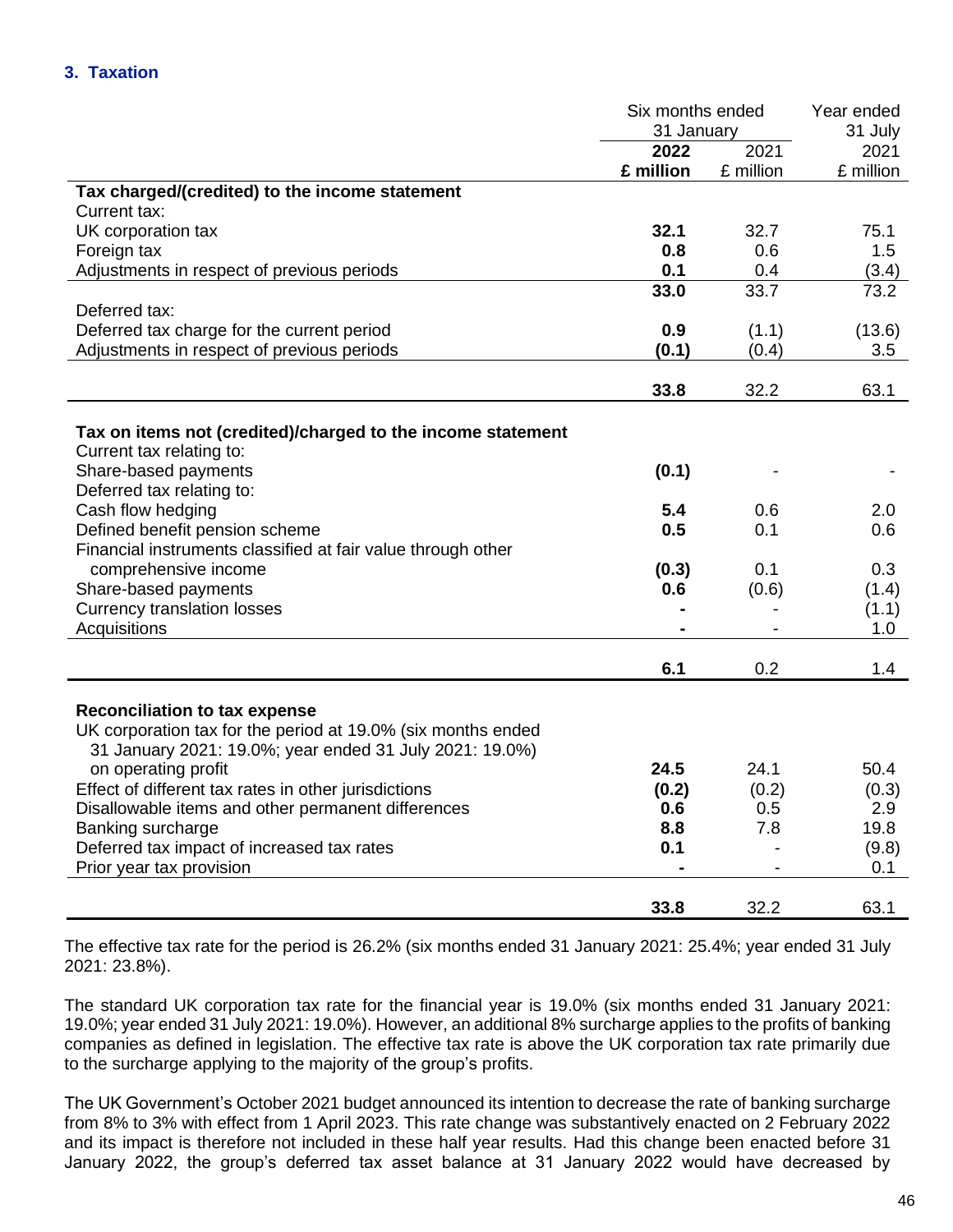approximately £6 million, with a corresponding tax expense recognised in the income statement, net of a smaller credit to other comprehensive income.

### **4. Earnings per share**

The calculation of basic earnings per share is based on the profit attributable to shareholders and the number of basic weighted average shares. When calculating the diluted earnings per share, the weighted average number of shares in issue is adjusted for the effects of all dilutive share options and awards.

|                               | Six months ended<br>31 January | Year ended<br>31 July |
|-------------------------------|--------------------------------|-----------------------|
|                               | 2021<br>2022                   | 2021                  |
| <b>Basic</b>                  | 63.2p<br>63.5p                 | 134.8p                |
| <b>Diluted</b>                | 63.0p<br>62.8p                 | 133.6p                |
| Adjusted basic <sup>1</sup>   | 64.0 <sub>p</sub><br>64.0p     | 140.4p                |
| Adjusted diluted <sup>1</sup> | 63.5p<br>63.6p                 | 139.1p                |

1 Excludes amortisation of intangible assets on acquisition, goodwill impairment, exceptional item and their tax effects.

|                                                                         | Six months ended<br>31 January |                   | Year ended<br>31 July |  |
|-------------------------------------------------------------------------|--------------------------------|-------------------|-----------------------|--|
|                                                                         | 2022<br>£ million              | 2021<br>£ million | 2021<br>£ million     |  |
| <b>Profit attributable to shareholders</b><br>Adjustments:              | 95.1                           | 94.8              | 202.1                 |  |
| Amortisation of intangible assets on acquisition<br>Goodwill impairment | 0.9                            | 1.5<br>۰          | 14.2<br>12.1          |  |
| Exceptional item: HMRC VAT refund                                       |                                | -                 | (20.8)                |  |
| Tax effect of adjustment                                                | (0.2)                          | (0.3)             | 2.9                   |  |
| Adjusted profit attributable to shareholders                            | 95.8                           | 96.0              | 210.5                 |  |

|                                             | Six months ended<br>31 January |         | Year ended<br>31 July |  |
|---------------------------------------------|--------------------------------|---------|-----------------------|--|
|                                             | 2022                           | 2021    | 2021                  |  |
|                                             | million                        | million | million               |  |
| Average number of shares                    |                                |         |                       |  |
| <b>Basic weighted</b>                       | 149.7                          | 150.1   | 149.9                 |  |
| Effect of dilutive share options and awards | 1.2                            | 0.8     | 1.4                   |  |
| <b>Diluted weighted</b>                     | 150.9                          | 150.9   | 151.3                 |  |

### **5. Dividends**

|                                                                         | Six months ended |           | Year ended |  |
|-------------------------------------------------------------------------|------------------|-----------|------------|--|
|                                                                         | 31 January       |           | 31 July    |  |
|                                                                         | 2022             | 2021      | 2021       |  |
|                                                                         | £ million        | £ million | £ million  |  |
| For each ordinary share                                                 |                  |           |            |  |
| Interim dividend for previous financial year paid in April 2021: 18.0p  |                  |           |            |  |
| (April 2020: £nil)                                                      |                  |           | 26.8       |  |
| Final dividend for previous financial year paid in November 2021: 42.0p |                  |           |            |  |
| (November 2020: 40.0p)                                                  | 62.7             | 59.8      | 59.8       |  |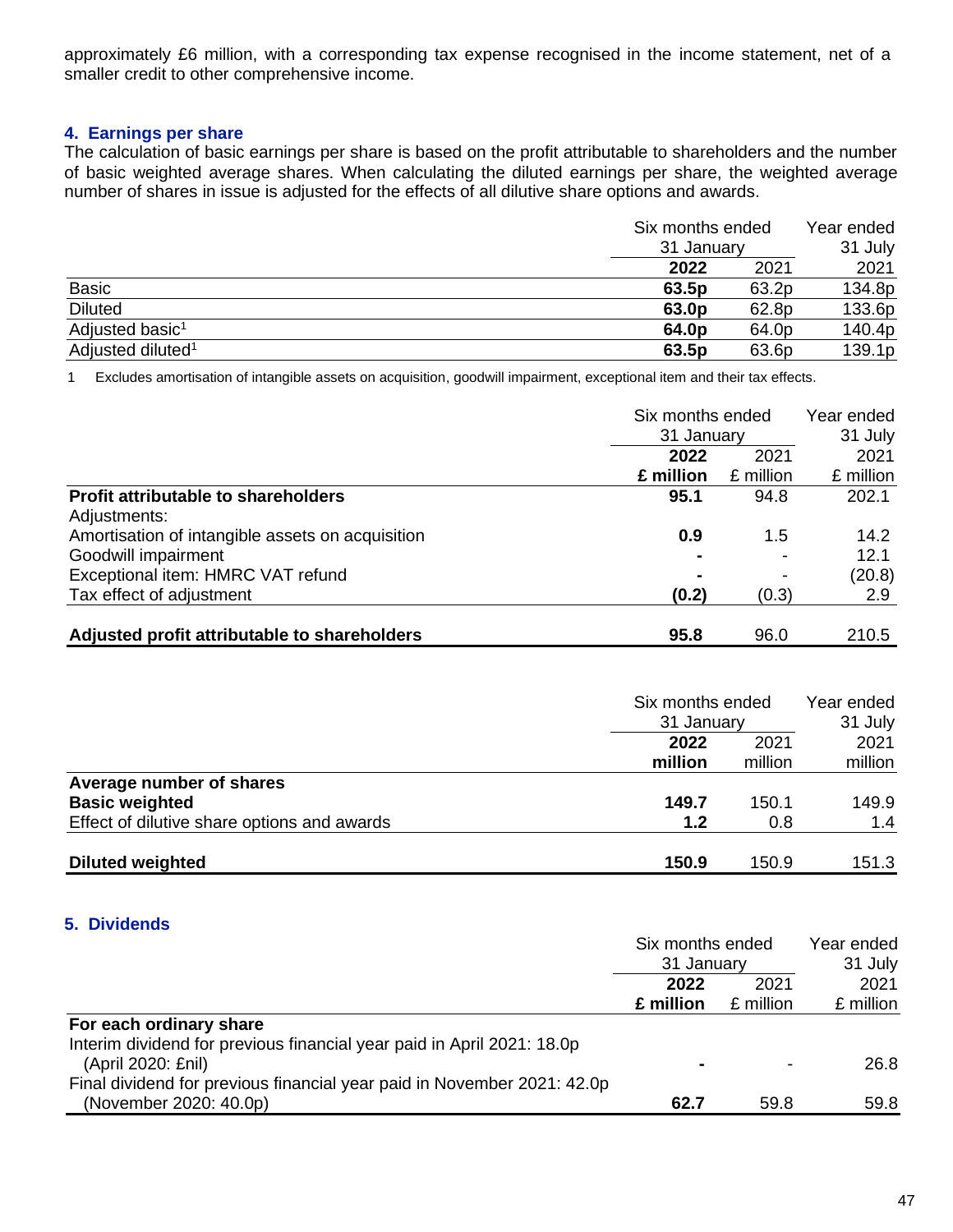An interim dividend relating to the six months ended 31 January 2022 of 22.0p, amounting to an estimated £32.8 million, is declared. This interim dividend, which is due to be paid on 27 April 2022 to shareholders on the register at 25 March 2022, is not reflected in these condensed half year financial statements.

### **6. Loans and advances to customers**

The following table sets out the maturity analysis of gross loans and advances to customers. At 31 January 2022 loans and advances to customers with a maturity of two years or less was £6,518.5 million (31 July 2021: £6,326.6 million) representing 73.2% (31 July 2021: 72.5%) of total loans and advances to customers:

|                    |           |           | <b>Between</b> |                |                |           |             |            |             |
|--------------------|-----------|-----------|----------------|----------------|----------------|-----------|-------------|------------|-------------|
|                    |           |           | three          |                |                | After     | Total gross |            | Total net   |
|                    |           | Within    | months         | <b>Between</b> | <b>Between</b> | more      | loans and   |            | loans and   |
|                    | On        | three     | and one        | one and        | two and        | than five | advances to | Impairment | advances to |
|                    | demand    | months    | year           | two years      | five years     | vears     | customers   | provisions | customers   |
|                    | £ million | £ million | £ million      | £ million      | £ million      | £ million | £ million   | £ million  | £ million   |
| At 31 January 2022 | 81.4      | 2.317.0   | 2,368.0        | 1.752.1        | 2.221.6        | 169.8     | 8.909.9     | (304.0)    | 8,605.9     |
| At 31 July 2021    | 71.8      | 2.276.6   | 2,289.1        | .689.1         | 2.242.8        | 155.5     | 8.724.9     | (280.4)    | 8,444.5     |

### **(a) Loans and advances to customers and impairment provisions by stage**

Gross loans and advances to customers by stage and the corresponding impairment provisions and provision coverage ratios are set out below:

|                              |           |           | Stage 2             |              |           |               |
|------------------------------|-----------|-----------|---------------------|--------------|-----------|---------------|
|                              |           | Less than | <b>Greater than</b> |              |           |               |
|                              |           | 30 days   | or equal to 30      |              |           |               |
|                              | Stage 1   | past due  | days past due       | <b>Total</b> | Stage 3   | <b>Total</b>  |
| At 31 January 2022           | £ million | £ million | £ million           | £ million    | £ million | £ million     |
| <b>Gross loans and</b>       |           |           |                     |              |           |               |
| advances to customers        |           |           |                     |              |           |               |
| Commercial                   | 3,557.6   | 493.9     | 98.8                | 592.7        | 173.5     | 4,323.8       |
| Of which: Novitas            | 117.3     | 21.5      | 78.4                | 99.9         | 61.6      | 278.8         |
| Retail                       | 2,883.4   | 147.7     | 8.0                 | 155.7        | 54.3      | 3,093.4       |
| Property                     | 1,222.9   | 49.4      | 39.5                | 88.9         | 180.9     | 1,492.7       |
| <b>Total</b>                 | 7,663.9   | 691.0     | 146.3               | 837.3        | 408.7     | 8,909.9       |
|                              |           |           |                     |              |           |               |
| <b>Impairment provisions</b> |           |           |                     |              |           |               |
| Commercial                   | 31.7      | 28.0      | 46.8                | 74.8         | 88.9      | 195.4         |
| Of which: Novitas            | 12.6      | 10.9      | 43.8                | 54.7         | 49.4      | 116.7         |
| Retail                       | 19.1      | 8.3       | 2.0                 | 10.3         | 37.5      | 66.9          |
| Property                     | 1.6       | 4.8       | 0.1                 | 4.9          | 35.2      | 41.7          |
| <b>Total</b>                 | 52.4      | 41.1      | 48.9                | 90.0         | 161.6     | 304.0         |
|                              |           |           |                     |              |           |               |
|                              | %         | %         | $\%$                | $\%$         | %         | $\frac{0}{0}$ |
| Provision coverage ratio     |           |           |                     |              |           |               |
| Commercial                   | 0.9%      | 5.7%      | 47.4%               | 12.6%        | 51.2%     | 4.5%          |
| Within which: Novitas        | 10.7%     | 50.7%     | 55.9%               | 54.8%        | 80.2%     | 41.9%         |
| Retail                       | 0.7%      | 5.6%      | 25.0%               | 6.6%         | 69.1%     | 2.2%          |
| Property                     | 0.1%      | 9.7%      | 0.3%                | 5.5%         | 19.5%     | 2.8%          |
| <b>Total</b>                 | 0.7%      | 5.9%      | 33.4%               | 10.7%        | 39.5%     | 3.4%          |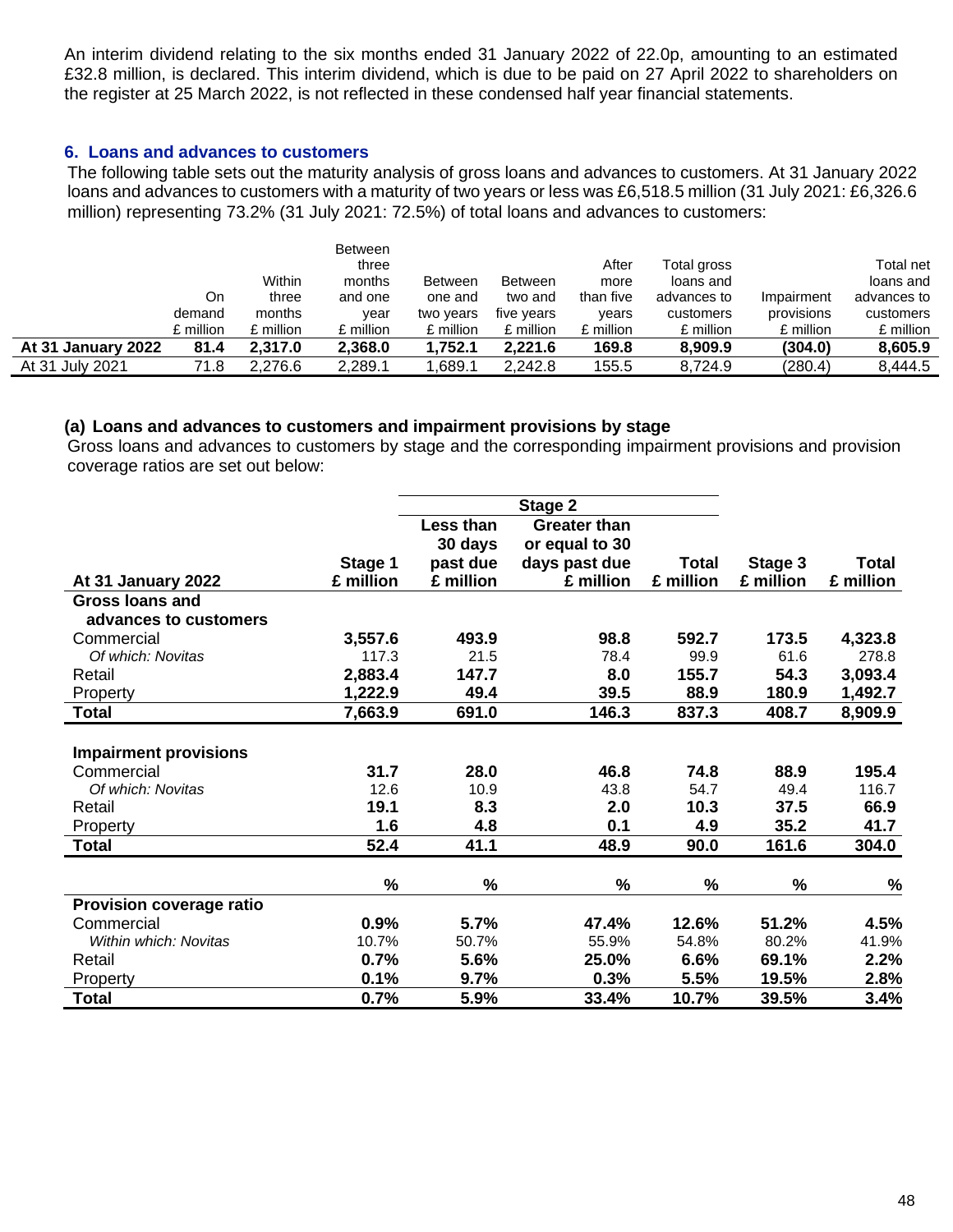|                              |               |           | Stage 2        |           |           |           |
|------------------------------|---------------|-----------|----------------|-----------|-----------|-----------|
|                              |               | Less than | Greater than   |           |           |           |
|                              |               | 30 days   | or equal to 30 |           |           |           |
|                              | Stage 1       | past due  | days past due  | Total     | Stage 3   | Total     |
| At 31 July 2021              | £ million     | £ million | £ million      | £ million | £ million | £ million |
| <b>Gross loans and</b>       |               |           |                |           |           |           |
| advances to customers        |               |           |                |           |           |           |
| Commercial                   | 3,417.2       | 549.4     | 74.0           | 623.4     | 99.9      | 4,140.5   |
| Of which: Novitas            | 185.8         | 3.6       | 55.8           | 59.4      | 25.6      | 270.8     |
| Retail                       | 2,817.0       | 175.3     | 6.4            | 181.7     | 43.2      | 3,041.9   |
| Property                     | 1,200.1       | 100.5     | 54.6           | 155.1     | 187.3     | 1,542.5   |
| <b>Total</b>                 | 7,434.3       | 825.2     | 135.0          | 960.2     | 330.4     | 8,724.9   |
|                              |               |           |                |           |           |           |
| <b>Impairment provisions</b> |               |           |                |           |           |           |
| Commercial                   | 55.6          | 30.3      | 33.6           | 63.9      | 52.9      | 172.4     |
| Of which: Novitas            | 31.4          | 2.1       | 30.6           | 32.7      | 25.2      | 89.3      |
| Retail                       | 22.1          | 13.3      | 1.9            | 15.2      | 30.3      | 67.6      |
| Property                     | 2.3           | 5.0       | 0.1            | 5.1       | 33.0      | 40.4      |
| <b>Total</b>                 | 80.0          | 48.6      | 35.6           | 84.2      | 116.2     | 280.4     |
|                              |               |           |                |           |           |           |
|                              | $\frac{0}{0}$ | $\%$      | %              | $\%$      | $\%$      | %         |
| Provision coverage ratio     |               |           |                |           |           |           |
| Commercial                   | 1.6%          | 5.5%      | 45.4%          | 10.3%     | 53.0%     | 4.2%      |
| Within which: Novitas        | 16.9%         | 58.3%     | 54.8%          | 55.1%     | 98.4%     | 33.0%     |
| Retail                       | 0.8%          | 7.6%      | 29.7%          | 8.4%      | 70.1%     | 2.2%      |
| Property                     | 0.2%          | 5.0%      | 0.2%           | 3.3%      | 17.6%     | 2.6%      |
| <b>Total</b>                 | 1.1%          | 5.9%      | 26.4%          | 8.8%      | 35.2%     | 3.2%      |

Stage allocations of loans and advances to customers were applied in line with the definitions set out on page 142 of the Annual Report 2021, with adjustments made based on management judgement.

Over the course of the first half of this financial year, the staging profile of loans and advances to customers has remained broadly static, with no material movement in stage allocation. At 31 January 2022, 86.0% (31 July 2021: 85.2%) of loans and advances to customers were Stage 1, with the increase primarily due to a combination of new business growth, and continued curing of forborne loans. As a result, Stage 2 loans and advances to customers decreased to 9.4% (31 July 2021: 11.0%), reflecting the ongoing repayment and settlement of Covid-19 forbearance. The remaining 4.6% (31 July 2021: 3.8%) of loans and advances to customers was deemed to be credit impaired and classified as Stage 3.

Overall impairment provisions increased to £304.0 million (31 July 2021: £280.4 million), following regular reviews of staging and provision coverage for individual loans and portfolios. The movement in impairment provision was driven by Novitas, following updated assumptions on case failure and recovery rates. The increase was partially offset by reduced forborne balances and improved macroeconomic scenarios and weightings.

As a result, there has been a marginal increase in provision coverage to 3.4% (31 July 2021: 3.2%).

### **Provision Coverage Analysis by Business**

In Commercial, the provision coverage ratio increased to 4.5% (31 July 2021: 4.2%), primarily driven by increased provision levels in Novitas.

In Commercial excluding Novitas, the provision coverage ratio decreased to 1.9% (31 July 2021: 2.1%) primarily reflecting provision releases, driven by reduced forborne loan balances, and improved macroeconomic scenarios and weightings.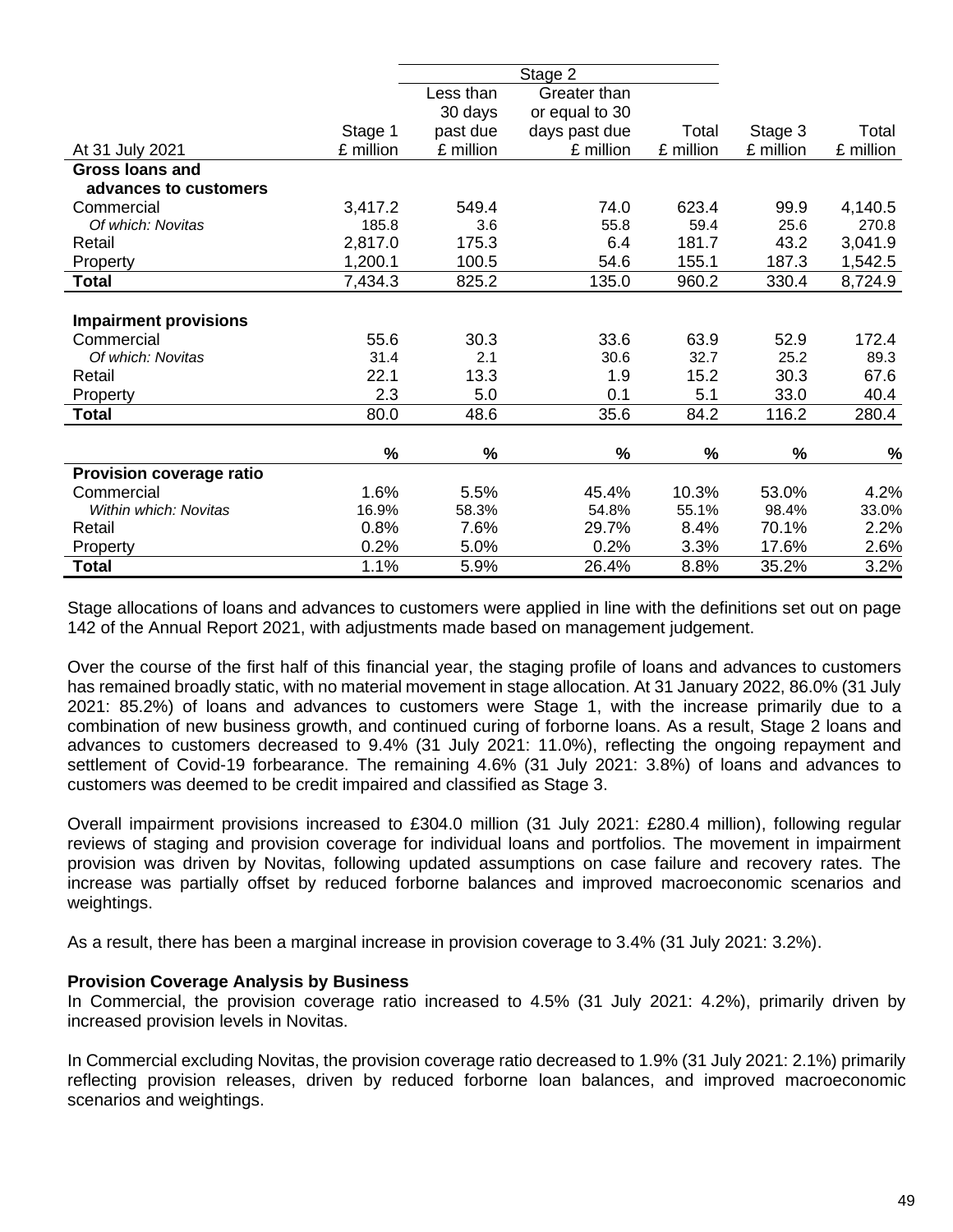In Novitas, the provision coverage ratio increased to 41.9% (31 July 2021: 33.0%), while the loan book remained broadly flat, with impairment provisions increasing following the updated assumptions on case failure and recovery rates.

In Retail, the provision coverage ratio remained stable at 2.2% (31 July 2021: 2.2%) reflecting the stable performance across the portfolios.

In Property, the provision coverage ratio increased slightly to 2.8% (31 July 2021: 2.6%) reflecting increased individually assessed provisions on Stage 3 loans, partially offset by the favourable impact of changes in the macroeconomic forecasts.

### **(b) Adjustments**

By their nature, limitations in the group's expected credit loss models or input data may be identified through ongoing model monitoring and validation of models. In certain circumstances, management make appropriate adjustments to model-calculated expected credit losses. These adjustments are based on management judgements or quantitative back-testing to ensure expected credit loss provisions adequately reflect all known information. These adjustments are generally determined by considering the attributes or risks of a financial asset which are not captured by existing expected credit loss model outputs. Management adjustments are actively monitored, reviewed, and incorporated into future model development where applicable.

At 31 January 2022, £12.5 million of the expected credit loss provision was attributable to adjustments (31 July 2021: £38.9 million), which can be broadly segmented into three categories:

- Covid-19: Applied either to cases where the model does not take into account the change in risk profile of forborne loans, or at portfolio level, where the model does not factor in the pandemic environment, necessitating the need for expert judgement overlay;
- Government lending schemes: Applied where the model does not include the benefit of the government guarantee into the expected credit loss calculation; and
- Non-Covid-19: Adjustments held whilst model limitations are addressed.

The level of adjustments has reduced during the first half as Covid-19 forborne loans continue to be repaid and the economic outlook stabilises, reducing uncertainty in macroeconomic forecasts.

This approach has incorporated our experience, knowledge of our customers, the sectors in which they operate, and the assets which we finance. We will continue to monitor the use of, or need for, adjustments as new information emerges.

### **(c) Reconciliation of loans and advances to customers and impairment provisions**

Reconciliations of gross loans and advances to customers and associated impairment provisions are set out below.

New loans originate in Stage 1 only, and the amount presented represents the value at origination.

Subsequently, a loan may transfer between stages, and the presentation of such transfers is based on a comparison of the loan at the beginning of the period (or at origination if this occurred during the period) and the end of the period (or just prior to final repayment or write off).

Repayments relating to loans which transferred between stages during the period are presented within the 'transfers between stages' lines. All other repayments are presented in a separate line.

ECL model methodologies may be updated or enhanced from time to time and the impacts of such changes are presented on a separate line. Enhancements to our model suite during the course of the financial year are a contributory factor to ECL movements and such factors, when known, have been taken into consideration when assessing any required adjustments to modelled output and ensuring appropriate provision coverage levels.

A loan is written off when there is no reasonable expectation of further recovery following realisation of all associated collateral and available recovery actions against the customer.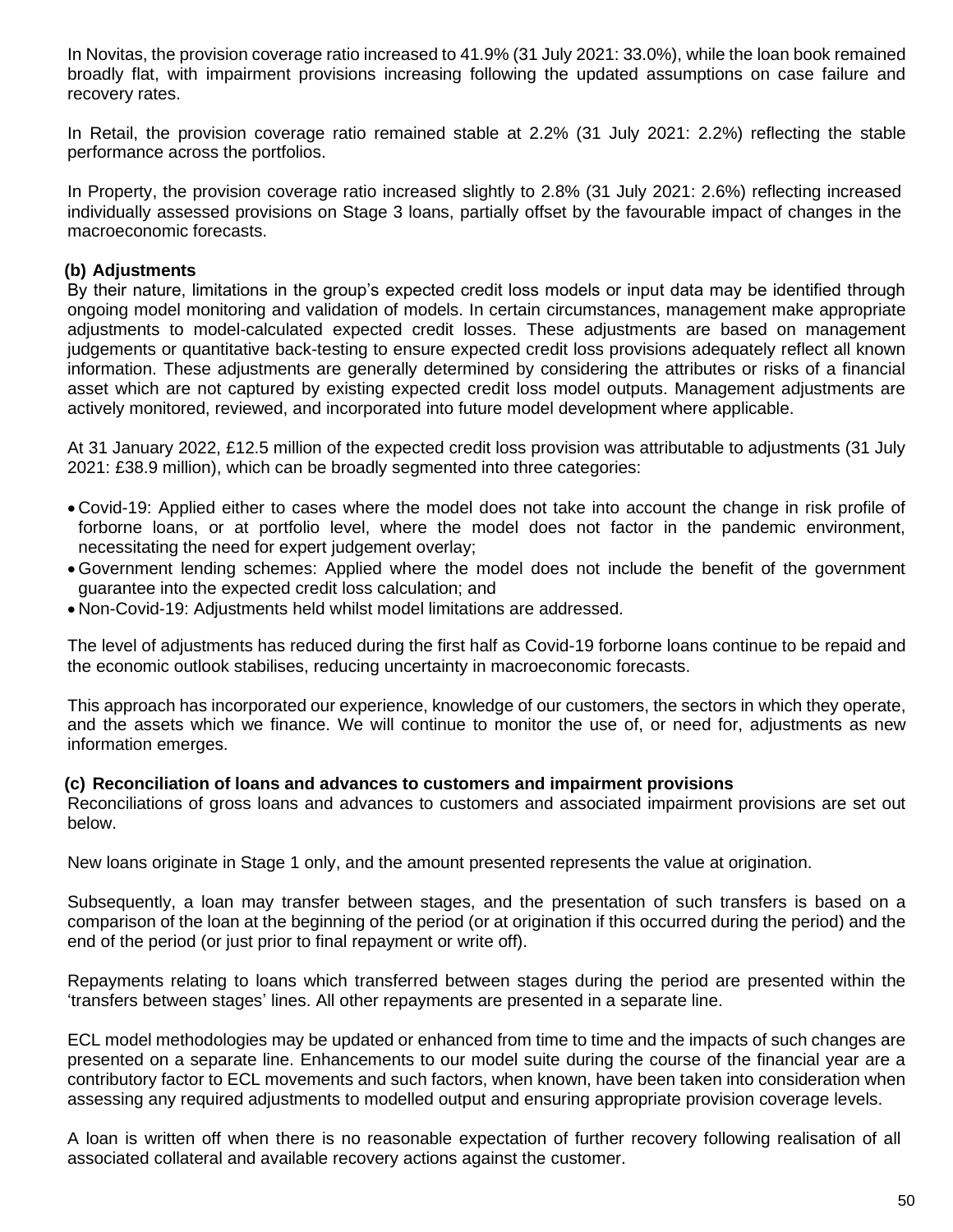|                                                                                                     | Stage 1<br>£ million | Stage 2<br>£ million | Stage 3<br>£ million | Total<br>£ million |
|-----------------------------------------------------------------------------------------------------|----------------------|----------------------|----------------------|--------------------|
| Gross loans and advances to customers<br>At 1 August 2021<br>New financial assets originated        | 7,434.3<br>3,237.6   | 960.2                | 330.4                | 8,724.9<br>3,237.6 |
| <b>Transfers to Stage 1</b>                                                                         | 234.3                | (271.1)              | (3.2)                | (40.0)             |
| Transfers to Stage 2<br>Transfers to Stage 3                                                        | (494.1)<br>(94.1)    | 473.2<br>(98.6)      | (18.1)<br>173.8      | (39.0)<br>(18.9)   |
| Net transfers between stages and repayments <sup>1</sup><br>Repayments while stage remain unchanged | (353.9)              | 103.5                | 152.5                | (97.9)             |
| and final repayments<br>Changes to model methodologies                                              | (2,620.0)<br>(33.3)  | (250.7)<br>31.6      | (63.5)<br>1.8        | (2,934.2)<br>0.1   |
| Write offs                                                                                          | (0.8)                | (7.3)                | (12.5)               | (20.6)             |
| At 31 January 2022                                                                                  | 7,663.9              | 837.3                | 408.7                | 8,909.9            |
|                                                                                                     |                      |                      |                      |                    |
|                                                                                                     | Stage 1<br>£ million | Stage 2<br>£ million | Stage 3<br>£ million | Total<br>£ million |
| Gross loans and advances to customers                                                               |                      |                      |                      |                    |
| At 1 August 2020<br>New financial assets originated                                                 | 5,906.6<br>6,980.2   | 1,574.2              | 374.6                | 7,855.4<br>6,980.2 |
| Transfers to Stage 1                                                                                | 640.0                | (639.6)              | (11.2)               | (10.8)             |
| Transfers to Stage 2<br>Transfers to Stage 3                                                        | (1,054.5)<br>(133.3) | 912.4<br>(113.4)     | (15.0)<br>178.6      | (157.1)<br>(68.1)  |
| Net transfers between stages and repayments <sup>1</sup><br>Repayments while stage remain unchanged | (547.8)              | 159.4                | 152.4                | (236.0)            |
| and final repayments                                                                                | (4,907.6)            | (781.4)              | (106.5)              | (5,795.5)          |
| Changes to model methodologies<br>Write offs                                                        | 6.3<br>(3.4)         | 9.8<br>(1.8)         | (16.0)<br>(74.1)     | 0.1<br>(79.3)      |
| At 31 July 2021                                                                                     | 7,434.3              | 960.2                | 330.4                | 8,724.9            |

1 Repayments relate only to financial assets which transferred between stages during the year. Other repayments are shown in the line below.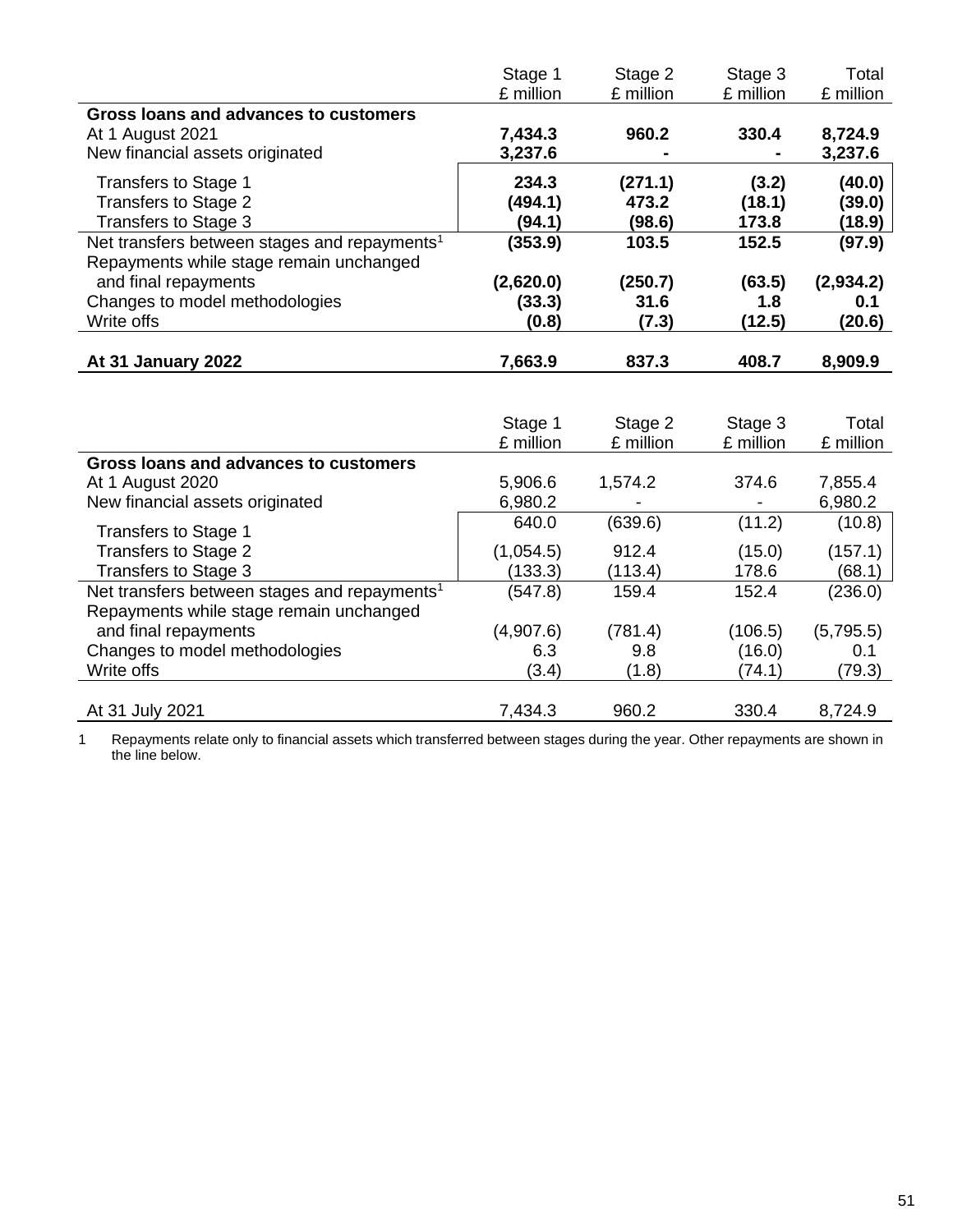|                                             | Stage 1   | Stage 2   | Stage 3   | Total     |
|---------------------------------------------|-----------|-----------|-----------|-----------|
|                                             | £ million | £ million | £ million | £ million |
| Impairment provisions on loans and          |           |           |           |           |
| advances to customers                       |           |           |           |           |
| At 1 August 2021                            | 80.0      | 84.2      | 116.2     | 280.4     |
| New financial assets originated             | 18.7      |           |           | 18.7      |
| Transfers to Stage 1                        | 1.6       | (12.7)    | (1.2)     | (12.3)    |
| Transfers to Stage 2                        | (14.7)    | 49.3      | (9.3)     | 25.3      |
| Transfers to Stage 3                        | (4.5)     | (20.0)    | 72.7      | 48.2      |
| Net remeasurement of expected credit losses |           |           |           |           |
| arising from transfers between stages and   |           |           |           |           |
| repayments <sup>1</sup>                     | (17.6)    | 16.6      | 62.2      | 61.2      |
| Repayments and ECL movements while stage    |           |           |           |           |
| remained unchanged and final repayments     | (25.5)    | (8.5)     | (8.1)     | (42.1)    |
| Changes to model methodologies              | (2.2)     | (1.1)     | 1.9       | (1.4)     |
| Charge to the income statement              | (26.6)    | 7.0       | 56.0      | 36.4      |
| Write offs                                  | (1.0)     | (1.2)     | (10.6)    | (12.8)    |
|                                             |           |           |           |           |
| At 31 January 2022                          | 52.4      | 90.0      | 161.6     | 304.0     |

|                                             | Stage 1<br>£ million | Stage 2<br>£ million | Stage 3<br>£ million | Total<br>£ million |
|---------------------------------------------|----------------------|----------------------|----------------------|--------------------|
| Impairment provisions on loans and          |                      |                      |                      |                    |
| advances to customers                       |                      |                      |                      |                    |
| At 1 August 2020                            | 57.6                 | 87.3                 | 93.8                 | 238.7              |
| New financial assets originated             | 45.0                 |                      |                      | 45.0               |
| Transfers to Stage 1                        | 4.0                  | (15.7)               | (1.0)                | (12.7)             |
| Transfers to Stage 2                        | (15.7)               | 63.4                 | (2.4)                | 45.3               |
| Transfers to Stage 3                        | (2.2)                | (13.3)               | 67.6                 | 52.1               |
| Net remeasurement of expected credit losses |                      |                      |                      |                    |
| arising from transfers between stages and   |                      |                      |                      |                    |
| repayments <sup>1</sup>                     | (13.9)               | 34.4                 | 64.2                 | 84.7               |
| Repayments and ECL movements while stage    |                      |                      |                      |                    |
| remained unchanged and final repayments     | (9.0)                | (35.9)               | (5.0)                | (49.9)             |
| Changes to model methodologies              | 0.9                  | (0.2)                | (2.8)                | (2.1)              |
| Charge to the income statement              | 23.0                 | (1.7)                | 56.4                 | 77.7               |
| Write offs                                  | (0.6)                | (1.4)                | (34.0)               | (36.0)             |
|                                             |                      |                      |                      |                    |
| At 31 July 2021                             | 80.0                 | 84.2                 | 116.2                | 280.4              |

1 Repayments relate only to financial assets which transferred between stages during the year. Other repayments are shown in the line below.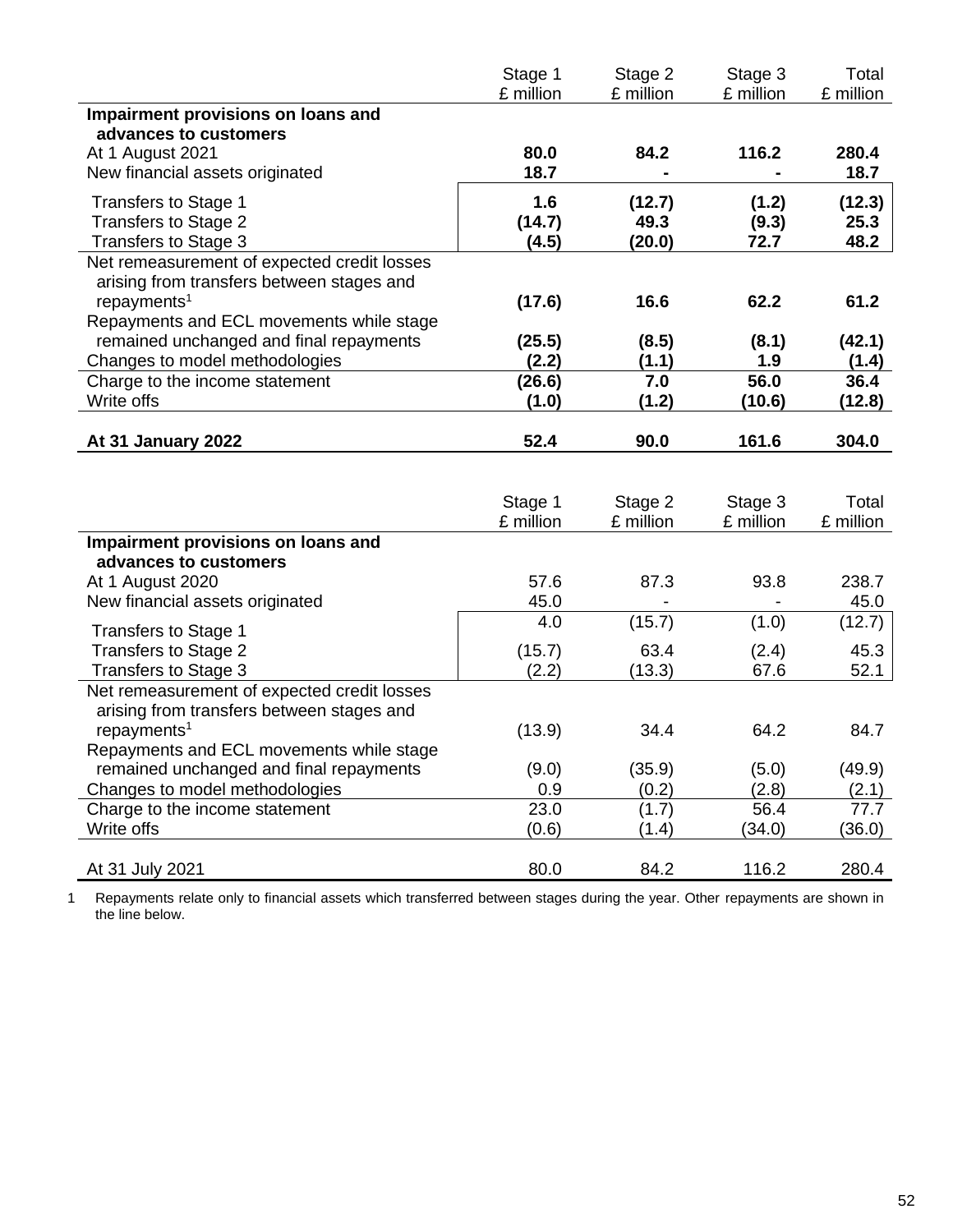|                                                                     | Six months ended 31 |           | Year ended |  |
|---------------------------------------------------------------------|---------------------|-----------|------------|--|
|                                                                     | Januarv             |           | 31 July    |  |
|                                                                     | 2022                | 2021      | 2021       |  |
|                                                                     | £ million           | £ million | £ million  |  |
| Impairment losses relating to loans and advances to customers:      |                     |           |            |  |
| Charge to income statement arising from movement in impairment      |                     |           |            |  |
| provisions                                                          | 36.4                | 51.7      | 77.7       |  |
| Amounts written off directly to income statement, net of recoveries |                     |           |            |  |
| and other costs                                                     | 10.7                | 0.2       | 10.2       |  |
|                                                                     | 47.1                | 51.9      | 87.9       |  |
| Impairment losses relating to other financial assets                | 1.2                 | 0.9       | 1.9        |  |
|                                                                     |                     |           |            |  |
| Impairment losses on financial assets recognised in income          |                     |           |            |  |
| statement                                                           | 48.3                | 52.8      | 89.8       |  |

Impairment losses on financial assets of £48.3 million include £39.2 million in relation to Novitas (six months ended 31 January 2021: £24.0 million; year ended 31 July 2021: £73.2 million).

# **7. Debt securities**

|                                           | <b>Fair value</b><br>through<br>profit or loss<br>£ million | <b>Fair value</b><br>through other<br>comprehensive<br>income<br>£ million | <b>Amortised</b><br>cost<br>£ million | Total<br>£ million |
|-------------------------------------------|-------------------------------------------------------------|----------------------------------------------------------------------------|---------------------------------------|--------------------|
| Long trading positions in debt securities | 16.2                                                        |                                                                            |                                       | 16.2               |
| Certificates of deposit                   |                                                             |                                                                            | 299.6                                 | 299.6              |
| Sovereign and central bank debt           | $\blacksquare$                                              | 227.6                                                                      | ۰                                     | 227.6              |
| At 31 January 2022                        | 16.2                                                        | 227.6                                                                      | 299.6                                 | 543.4              |
|                                           | Fair value<br>through<br>profit or loss                     | Fair value<br>through other<br>comprehensive<br>income                     | Amortised<br>cost                     | Total              |

|                                           | profit or loss | <b>Income</b>            | cost                     | l otal    |
|-------------------------------------------|----------------|--------------------------|--------------------------|-----------|
|                                           | £ million      | £ million                | £ million                | £ million |
| Long trading positions in debt securities | 20.1           | $\overline{\phantom{0}}$ |                          | 20.1      |
| Certificates of deposit                   |                | $\overline{\phantom{0}}$ | 264.7                    | 264.7     |
| Sovereign and central bank debt           |                | 192.5                    | $\overline{\phantom{a}}$ | 192.5     |
| At 31 July 2021                           | 20.1           | 192.5                    | 264.7                    | 477.3     |

Movements in the book value of sovereign and central bank debt comprise:

|                                                        | <b>Six months</b> |            |
|--------------------------------------------------------|-------------------|------------|
|                                                        | ended             | Year ended |
|                                                        | 31 January        | 31 July    |
|                                                        | 2022              | 2021       |
|                                                        | £ million         | £ million  |
| Sovereign and central bank debt at beginning of period | 192.5             | 72.2       |
| Additions                                              | 60.5              | 313.7      |
| Redemptions                                            | (10.0)            | (191.0)    |
| Currency translation difference                        | (2.0)             | (5.2)      |
| Changes in fair value                                  | (13.4)            | 2.8        |
| Sovereign and central bank debt at end of period       | 227.6             | 192.5      |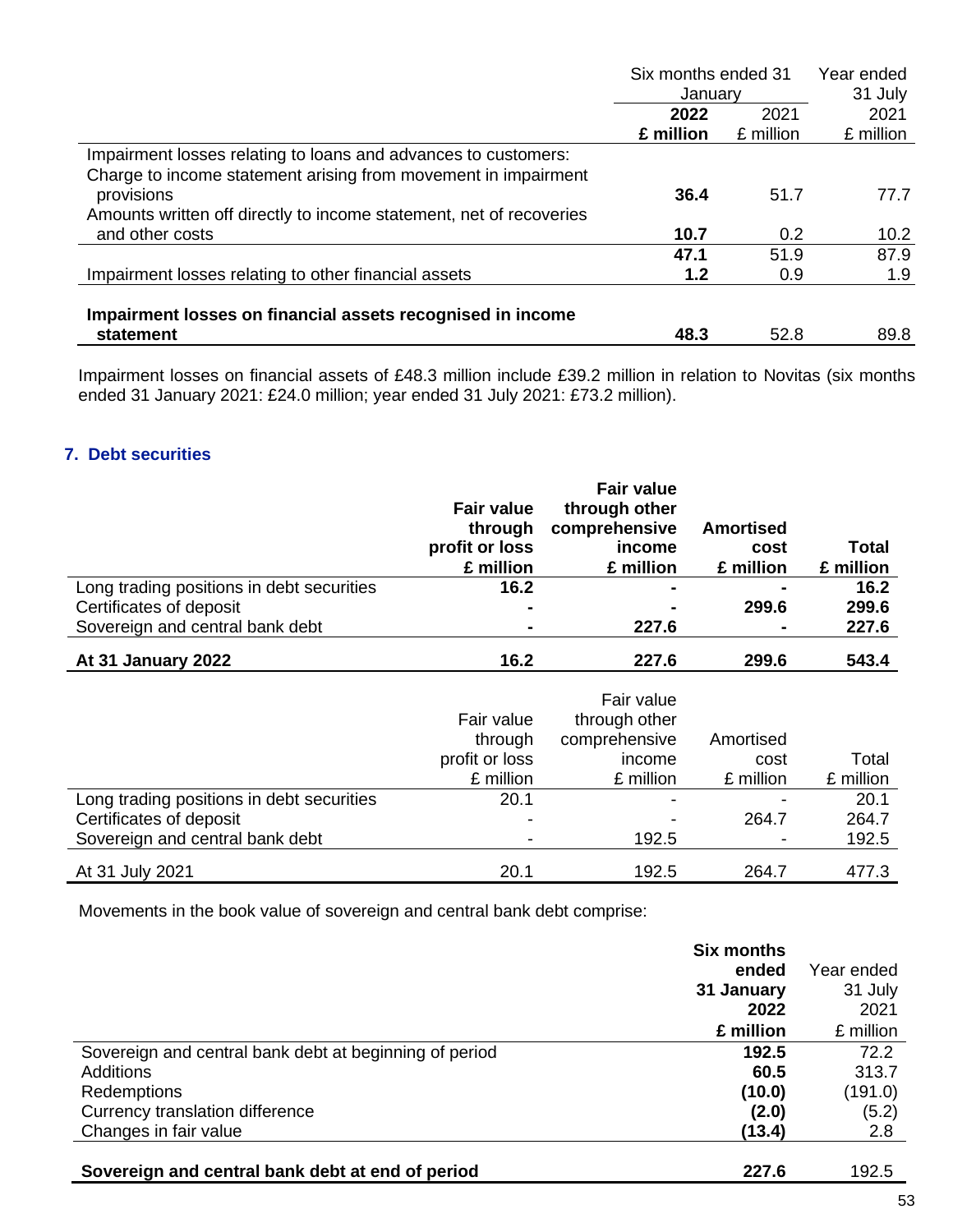# **8. Equity shares**

|                        | 31 January | 31 July   |
|------------------------|------------|-----------|
|                        | 2022       | 2021      |
|                        | £ million  | £ million |
| Long trading positions | 34.5       | 30.8      |
| Other equity shares    | 1.3        | 1.1       |
|                        | 35.8       | 31.9      |

# **9. Goodwill and other intangible assets**

|                                                       |                       |                       | Intangible<br>assets on  |                    |
|-------------------------------------------------------|-----------------------|-----------------------|--------------------------|--------------------|
|                                                       | Goodwill<br>£ million | Software<br>£ million | acquisition<br>£ million | Total<br>£ million |
| <b>Cost</b>                                           |                       |                       |                          |                    |
| At 1 August 2020                                      | 153.0                 | 233.3                 | 67.5                     | 453.8              |
| Additions                                             |                       | 20.6                  |                          | 20.6               |
| Disposals and write offs                              |                       | (0.6)                 |                          | (0.6)              |
| At 31 January 2021                                    | 153.0                 | 253.3                 | 67.5                     | 473.8              |
| <b>Additions</b>                                      | 2.0                   | 25.6                  | 4.2                      | 31.8               |
| Disposals and write offs                              | (12.1)                | (6.1)                 | (20.7)                   | (38.9)             |
|                                                       |                       |                       |                          |                    |
| At 31 July 2021<br><b>Additions</b>                   | 142.9                 | 272.8<br>24.2         | 51.0                     | 466.7<br>24.2      |
| Disposals and write offs                              | (0.1)                 | (4.2)                 |                          | (4.3)              |
|                                                       |                       |                       |                          |                    |
| At 31 January 2022                                    | 142.8                 | 292.8                 | 51.0                     | 486.6              |
|                                                       |                       |                       |                          |                    |
| <b>Amortisation and impairment</b>                    |                       |                       |                          |                    |
| At 1 August 2020                                      | 47.9                  | 115.5                 | 50.3                     | 213.7              |
| Amortisation charge for the period                    |                       | 13.7                  | 1.5                      | 15.2               |
| Disposals and write offs                              |                       |                       |                          |                    |
| At 31 January 2021                                    | 47.9                  | 129.2                 | 51.8                     | 228.9              |
| Amortisation charge for the period                    |                       | 15.7                  | 1.5                      | 17.2               |
| Impairment charge for the period                      | 12.1                  |                       | 11.2                     | 23.3               |
| Disposals and write offs                              | (12.1)                | (2.5)                 | (20.7)                   | (35.3)             |
|                                                       |                       |                       |                          |                    |
| At 31 July 2021<br>Amortisation charge for the period | 47.9                  | 142.4<br>18.3         | 43.8<br>0.9              | 234.1<br>19.2      |
| Disposals and write offs                              |                       | (4.2)                 |                          | (4.2)              |
|                                                       |                       |                       |                          |                    |
| At 31 January 2022                                    | 47.9                  | 156.5                 | 44.7                     | 249.1              |
| Net book value at 31 January 2022                     | 94.9                  | 136.3                 | 6.3                      | 237.5              |
|                                                       |                       |                       |                          |                    |
| Net book value at 31 July 2021                        | 95.0                  | 130.4                 | 7.2                      | 232.6              |
| Net book value at 31 January 2021                     | 105.1                 | 124.1                 | 15.7                     | 244.9              |
| Net book value at 1 August 2020                       | 105.1                 | 117.8                 | 17.2                     | 240.1              |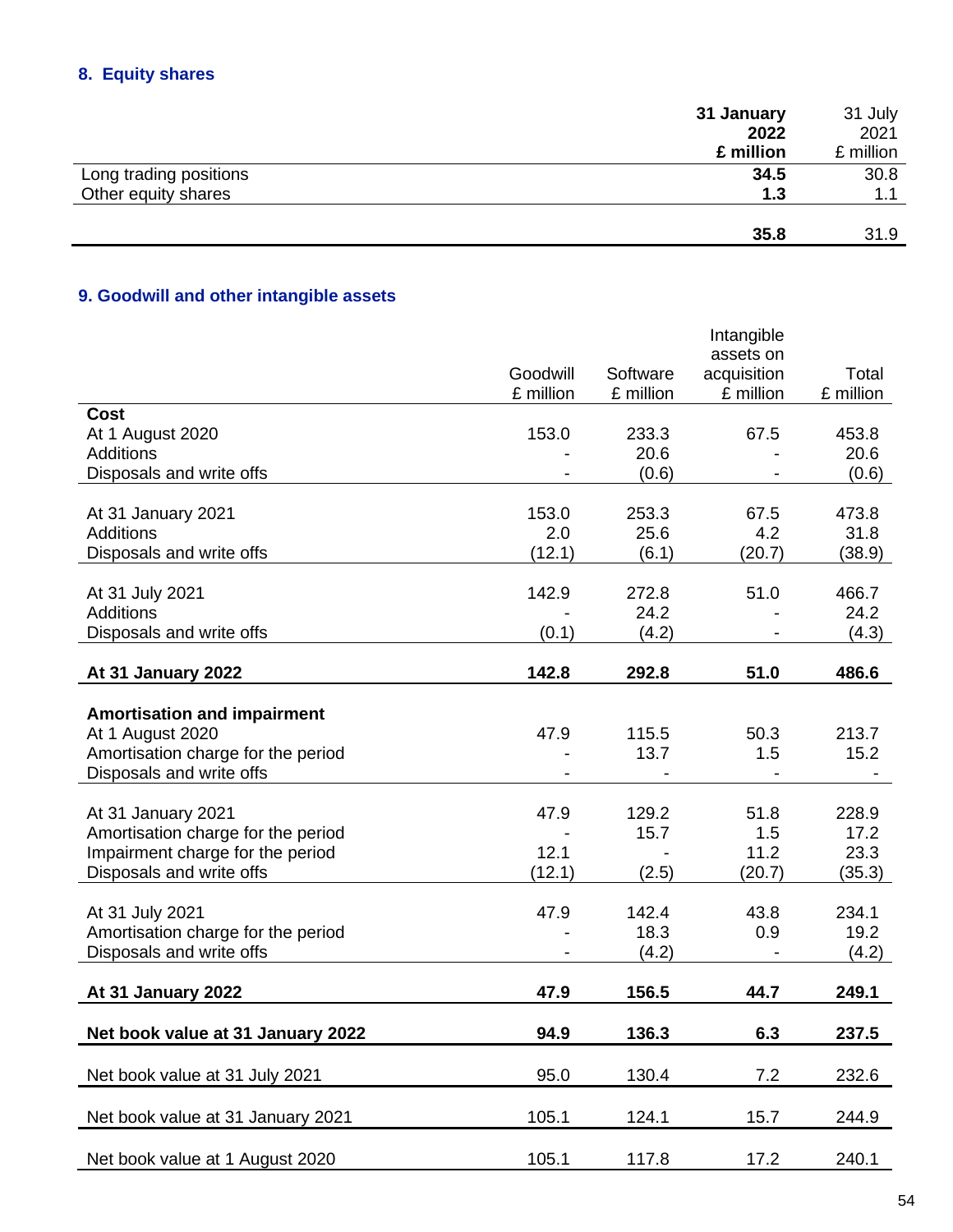Intangible assets on acquisition relate to broker and customer relationships and are amortised over a period of eight to 20 years.

In the six months ended 31 January 2022, £0.9 million (six months ended 31 January 2021: £1.5 million; year ended 31 July 2021: £3.0 million) of the amortisation charge is included in amortisation of intangible assets on acquisition and £18.3 million (six months ended 31 January 2021: £13.7 million; year ended 31 July 2021: £29.4 million) of the amortisation charge is included in administrative expenses shown in the consolidated income statement.

### **10. Property, plant and equipment**

|                                    |           |           | <b>Assets</b> |                          |           |           |
|------------------------------------|-----------|-----------|---------------|--------------------------|-----------|-----------|
|                                    |           | Fixtures, | held          |                          |           |           |
|                                    |           | fittings  | under         |                          | Right     |           |
|                                    | Leasehold | and       | operating     | Motor                    | of use    |           |
|                                    | property  | equipment | leases        | vehicles                 | assets    | Total     |
|                                    | £ million | £ million | £ million     | £ million                | £ million | £ million |
| <b>Cost</b>                        |           |           |               |                          |           |           |
| At 1 August 2020                   | 25.5      | 60.1      | 341.4         | 0.1                      | 60.4      | 487.5     |
| <b>Additions</b>                   | 0.7       | 11.8      | 24.1          | 0.2                      | 8.8       | 45.6      |
| Disposals and write offs           |           | (0.1)     | (17.9)        |                          | (2.5)     | (20.5)    |
| At 31 January 2021                 | 26.2      | 71.8      | 347.6         | 0.3                      | 66.7      | 512.6     |
| <b>Additions</b>                   | 0.4       | 5.4       | 36.5          | (0.1)                    | 8.8       | 51.0      |
| Disposals and write offs           | (1.4)     | (2.4)     | (23.4)        | $\overline{\phantom{a}}$ | (3.8)     | (31.0)    |
|                                    |           |           |               |                          |           |           |
| At 31 July 2021                    | 25.2      | 74.8      | 360.7         | 0.2                      | 71.7      | 532.6     |
| <b>Additions</b>                   | 0.7       | 2.9       | 33.7          |                          | 6.4       | 43.7      |
| Disposals and write offs           | (3.9)     | (4.3)     | (12.2)        |                          | (5.2)     | (25.6)    |
|                                    |           |           |               |                          |           |           |
| At 31 January 2022                 | 22.0      | 73.4      | 382.2         | 0.2                      | 72.9      | 550.7     |
|                                    |           |           |               |                          |           |           |
| <b>Depreciation</b>                |           |           |               |                          |           |           |
| At 1 August 2020                   | 14.8      | 42.9      | 119.5         | 0.1                      | 13.0      | 190.3     |
| Depreciation charge for the period | 1.1       | 3.3       | 22.9          |                          | 7.5       | 34.8      |
| Disposals and write offs           |           | (0.3)     | (12.4)        |                          | (1.8)     | (14.5)    |
|                                    |           |           |               |                          |           |           |
| At 31 January 2021                 | 15.9      | 45.9      | 130.0         | 0.1                      | 18.7      | 210.6     |
| Depreciation charge for the period | 1.2       | 3.5       | 21.9          |                          | 6.3       | 32.9      |
| Disposals and write offs           | (1.4)     | (1.9)     | (14.1)        |                          | (3.4)     | (20.8)    |
|                                    |           |           |               |                          |           |           |
| At 31 July 2021                    | 15.7      | 47.5      | 137.8         | 0.1                      | 21.6      | 222.7     |
| Depreciation charge for the period | 1.1       | 3.6       | 20.6          | 0.1                      | 6.3       | 31.7      |
| Disposals and write offs           | (3.8)     | (4.1)     | (6.1)         |                          | (4.0)     | (18.0)    |
|                                    |           |           |               |                          |           |           |
| At 31 January 2022                 | 13.0      | 47.0      | 152.3         | 0.2                      | 23.9      | 236.4     |
|                                    |           |           |               |                          |           |           |
| Net book value at 31 January 2022  | 9.0       | 26.4      | 229.9         |                          | 49.0      | 314.3     |
|                                    |           |           |               |                          |           |           |
| Net book value at 31 July 2021     | 9.5       | 27.3      | 222.9         | 0.1                      | 50.1      | 309.9     |
| Net book value at 31 January 2021  |           |           |               |                          | 48.0      | 302.0     |
|                                    | 10.3      | 25.9      | 217.6         | 0.2                      |           |           |
| Net book value at 1 August 2020    | 10.7      | 17.2      | 221.9         | ۰.                       | 47.4      | 297.2     |
|                                    |           |           |               |                          |           |           |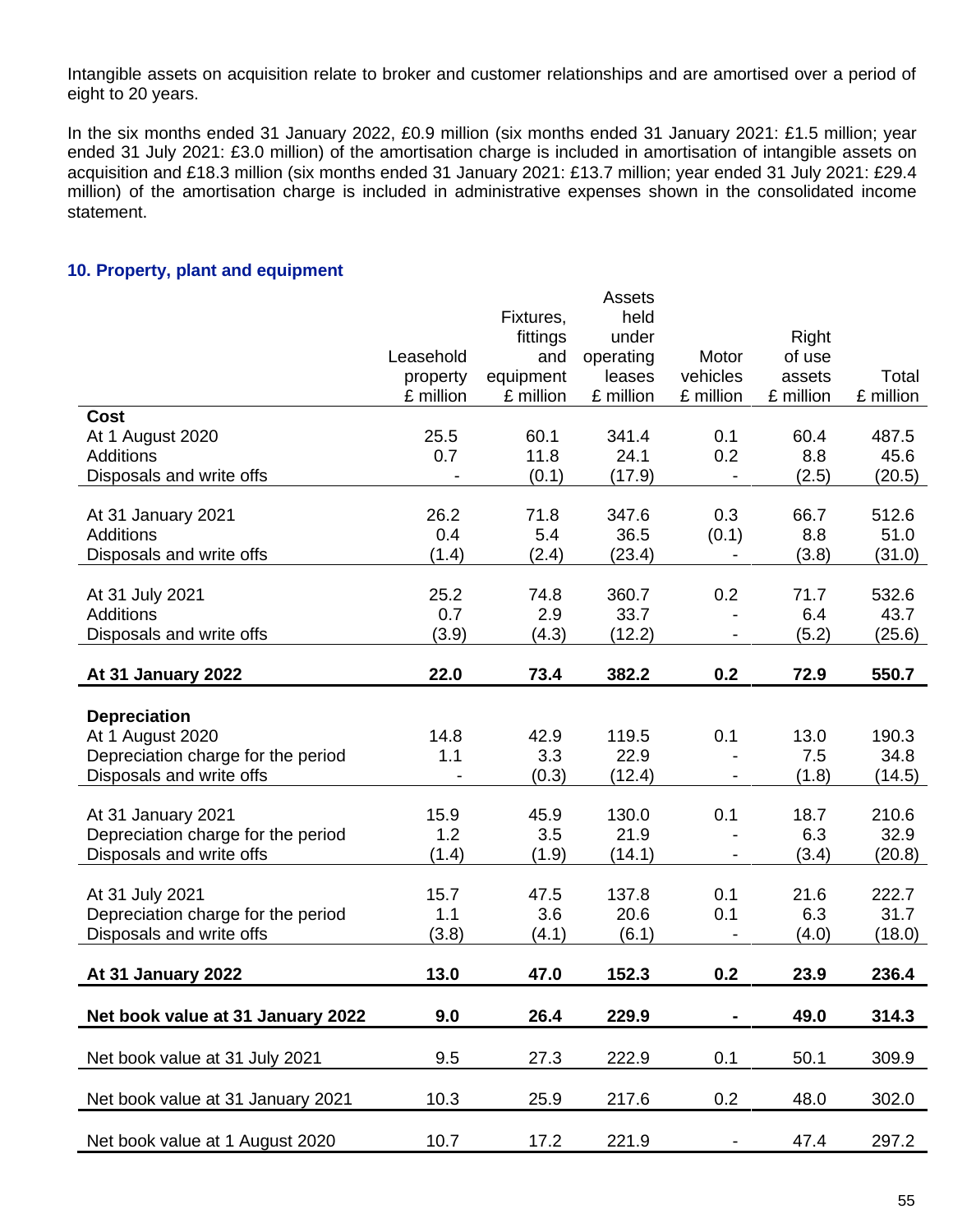# **11. Settlement balances and short positions**

|                                   | 31 January | 31 July   |
|-----------------------------------|------------|-----------|
|                                   | 2022       | 2021      |
|                                   | £ million  | £ million |
| Settlement balances               | 880.1      | 674.2     |
| Short positions held for trading: |            |           |
| Debt securities                   | 6.7        | 7.0       |
| <b>Equity shares</b>              | 10.9       | 9.4       |
|                                   | 17.6       | 16.4      |
|                                   | 897.7      | 690.6     |

### **12. Financial liabilities**

The contractual maturity of financial liabilities, which largely relate to treasury funding balances, is set out below.

|                                                  | On<br>demand<br>£ million | Within<br>three<br>months<br>£ million | <b>Between</b><br>three months<br>and one year<br>£ million | <b>Between</b><br>one and<br>two years<br>£ million | <b>Between</b><br>two and<br>five years<br>£ million | After<br>more than<br>five years<br>£ million | <b>Total</b><br>£ million |
|--------------------------------------------------|---------------------------|----------------------------------------|-------------------------------------------------------------|-----------------------------------------------------|------------------------------------------------------|-----------------------------------------------|---------------------------|
| Deposits by banks                                | 1.5                       | 50.0                                   | 104.0                                                       | $\blacksquare$                                      | $\blacksquare$                                       | $\blacksquare$                                | 155.5                     |
| Deposits by customers                            | 126.6                     | 1,623.9                                | 3,497.0                                                     | 1,165.9                                             | 342.0                                                |                                               | 6,755.4                   |
| Loans and overdrafts<br>from banks               | 57.1                      | 15.1                                   |                                                             | $\blacksquare$                                      | 600.0                                                |                                               | 672.2                     |
| Debt securities in<br>issue<br>Subordinated Ioan | 0.2                       | 31.5                                   | 286.6                                                       | 614.0                                               | 577.4                                                | 384.7                                         | 1,894.4                   |
| capital <sup>1</sup>                             | ۰.                        | 1.6                                    | $\blacksquare$                                              | $\blacksquare$                                      | $\blacksquare$                                       | 190.4                                         | 192.0                     |
| At 31 January 2022                               | 185.4                     | 1,722.1                                | 3,887.6                                                     | 1,779.9                                             | 1,519.4                                              | 575.1                                         | 9,669.5                   |

1 Comprises issuances of £200.0 million with contractual maturity date of 2031 and optional prepayment date of 2026.

|                                           |           | Within    | <b>Between</b> | <b>Between</b> | <b>Between</b>           | After                    |           |
|-------------------------------------------|-----------|-----------|----------------|----------------|--------------------------|--------------------------|-----------|
|                                           | On        | three     | three months   | one and        | two and                  | more than                |           |
|                                           | demand    | months    | and one year   | two years      | five years               | five years               | Total     |
|                                           | £ million | £ million | £ million      | £ million      | £ million                | £ million                | £ million |
| Deposits by banks                         | 2.1       | 37.7      | 110.8          |                |                          | $\overline{\phantom{a}}$ | 150.6     |
| Deposits by customers                     | 576.3     | 1,547.9   | 3,343.6        | 729.8          | 437.2                    | ۰.                       | 6,634.8   |
| Loans and overdrafts                      |           |           |                |                |                          |                          |           |
| from banks                                | 22.7      |           |                |                | 490.0                    |                          | 512.7     |
| Debt securities in<br>is sue <sup>1</sup> | (0.6)     | 57.0      | 161.2          | 655.2          | 327.5                    | 665.2                    | 1,865.5   |
| Subordinated Ioan                         |           |           |                |                |                          |                          |           |
| capital <sup>2</sup>                      | 0.8       | 0.6       |                |                | $\overline{\phantom{a}}$ | 221.3                    | 222.7     |
|                                           |           |           |                |                |                          |                          |           |
| At 31 July 2021                           | 601.3     | 1,643.2   | 3,615.6        | 1,385.0        | 1,254.7                  | 886.5                    | 9,386.3   |

1 Debt securities in issue of £(0.6) million due on demand include an adjustment relating to the group's fair value hedges.

2 Comprises issuances of £175.0 million and £45.0 million with contractual maturity dates of 2027 and 2026 and optional prepayment dates of 2022 and 2021 respectively.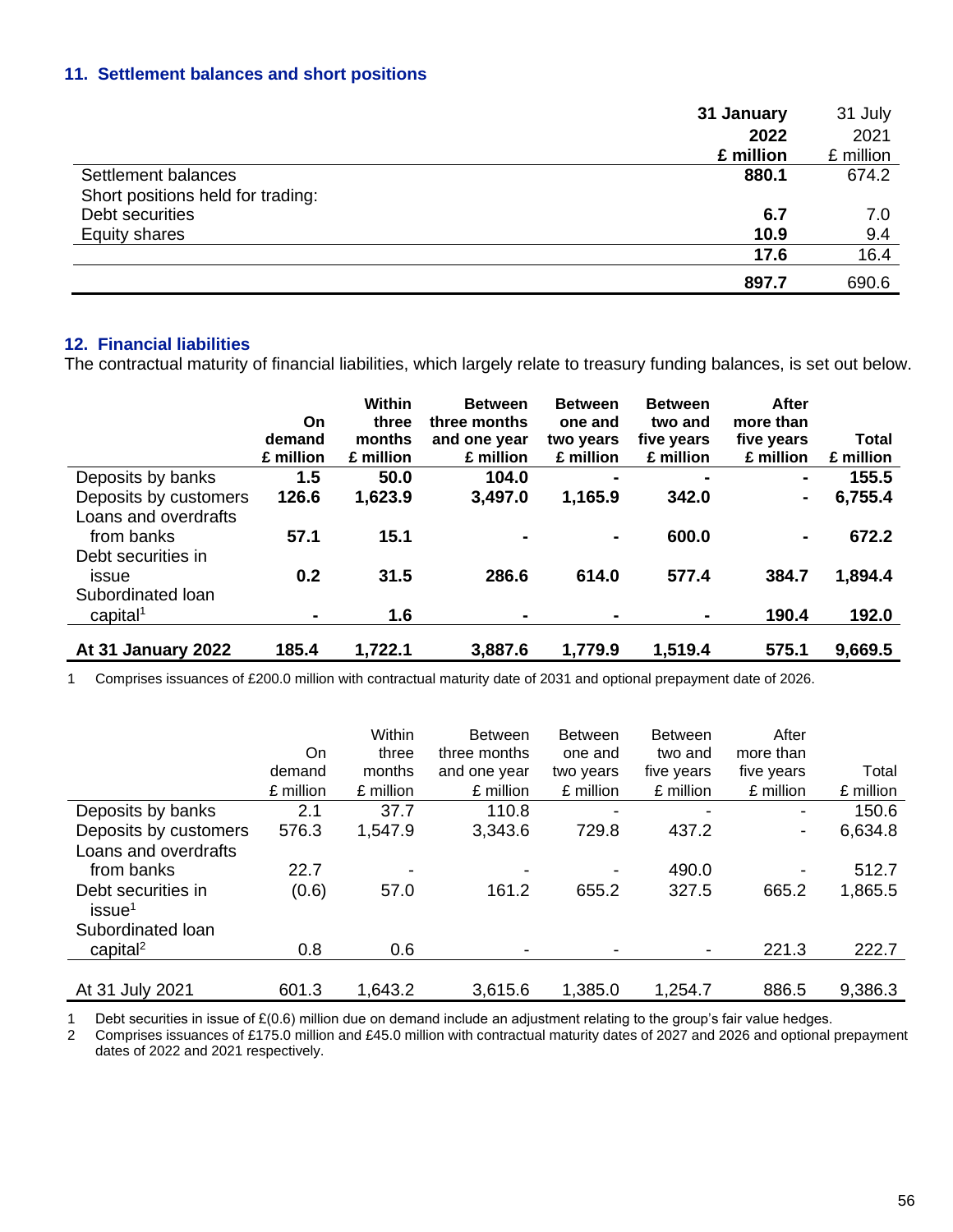### **Assets pledged and received as collateral**

The group pledges assets for repurchase agreements and securities borrowing agreements which are generally conducted under terms that are customary to standard borrowing contracts.

The group is a participant of the Bank of England's Term Funding Scheme with Additional Incentives for SMEs ("TFSME"). Under these schemes, asset finance loan receivables of £563.1 million (31 July 2021: £571.3 million), UK gilts with a market value of £290.7 million (31 July 2021: £90.2 million) and retained notes relating to Motor Finance loan receivables of £45.6 million (31 July 2021: £72.1 million) were positioned as collateral with the Bank of England, against which £600.0 million of cash was drawn (31 July 2021: £490.0 million).

The term of these transactions is four years from the date of each draw down but the group may choose to repay earlier at its discretion. The risks and rewards of the loan receivables remain with the group and continue to be recognised in loans and advances to customers on the consolidated balance sheet.

The group has securitised without recourse and restrictions £1,313.1 million (31 July 2021: £1,386.0 million) of its insurance premium and motor loan receivables in return for cash and asset-backed securities in issue of £886.6 million (31 July 2021: £915.7 million). This includes the £45.6 million (31 July 2021: £72.1 million) retained notes positioned as collateral with the Bank of England. As the group has retained exposure to substantially all the credit risk and rewards of the residual benefit of the underlying assets it continues to recognise these assets in loans and advances to customers in its consolidated balance sheet.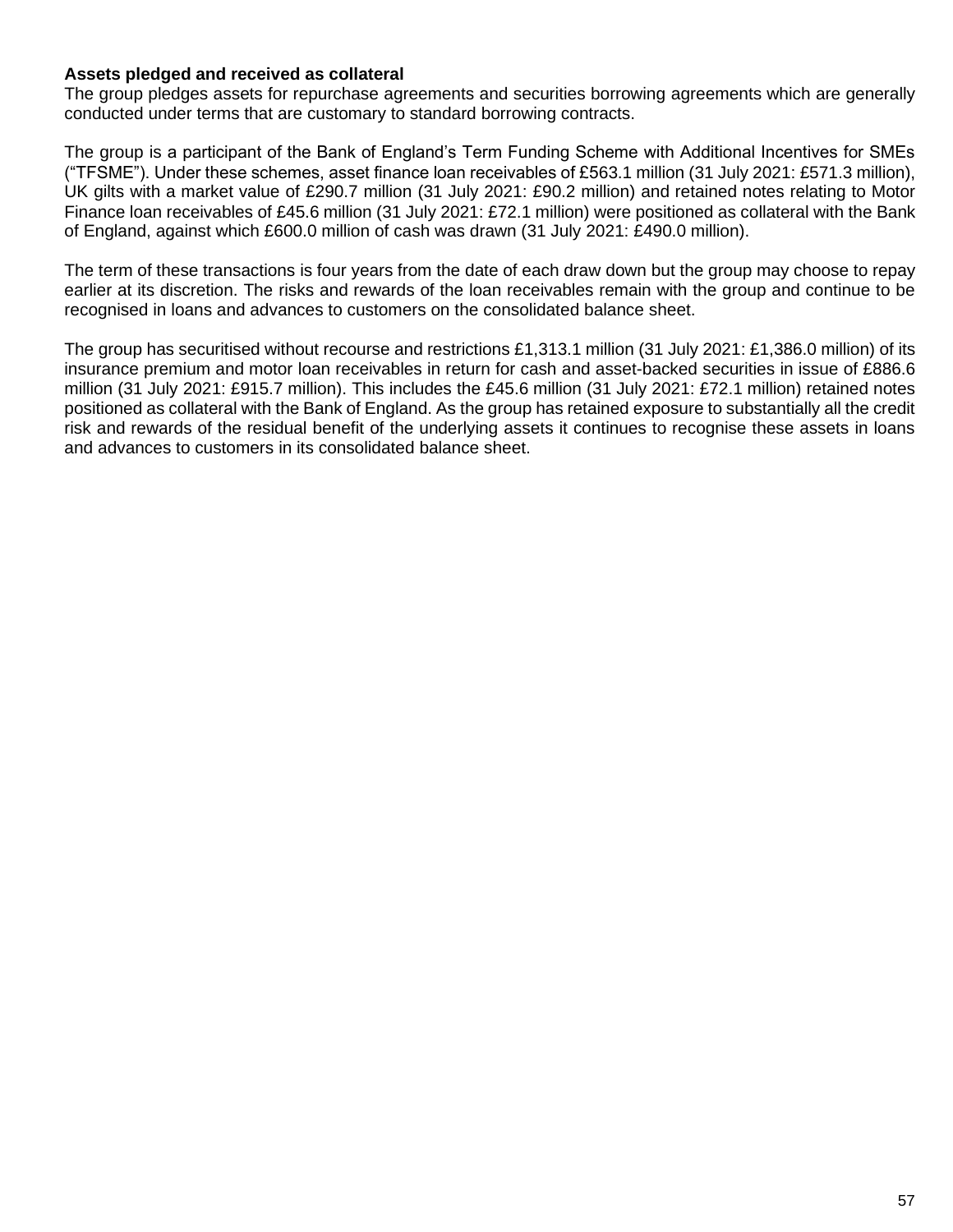# **13. Capital**

The table below summarises the composition of regulatory capital and Pillar 1 risk weighted assets at those financial period ends. The information presented in this note is outside the scope of the independent review performed by PricewaterhouseCoopers LLP.

|                                                                            | 31 January | 31 July   |
|----------------------------------------------------------------------------|------------|-----------|
|                                                                            | 2022       | 2021      |
|                                                                            | £ million  | £ million |
| Common equity tier 1 ("CET1") capital                                      |            |           |
| Called up share capital                                                    | 38.0       | 38.0      |
| Retained earnings <sup>1</sup>                                             | 1,587.9    | 1,555.5   |
| Other reserves recognised for CET1 capital                                 | 13.1       | 13.1      |
| <b>Regulatory adjustments to CET1 capital</b>                              |            |           |
| Intangible assets, net of associated deferred tax liabilities <sup>2</sup> | (236.0)    | (180.7)   |
| Foreseeable dividend <sup>3</sup>                                          | (46.2)     | (62.7)    |
| Investment in own shares                                                   | (41.5)     | (36.0)    |
| Pension asset, net of associated deferred tax liabilities                  | (6.6)      | (5.4)     |
| Prudent valuation adjustment                                               | (0.3)      | (0.3)     |
| IFRS 9 transitional arrangements <sup>4</sup>                              | 97.3       | 117.8     |
|                                                                            |            |           |
| <b>CET1</b> capital                                                        | 1,405.7    | 1,439.3   |
| Tier 2 capital – subordinated debt                                         | 200.0      | 223.4     |
|                                                                            |            |           |
| Total regulatory capital <sup>5</sup>                                      | 1,605.7    | 1,662.7   |
|                                                                            |            |           |
| Risk weighted assets (notional) <sup>5</sup>                               |            |           |
| Credit and counterparty risk                                               | 8,132.8    | 7,945.8   |
| Operational risk <sup>6</sup>                                              | 1,038.5    | 1,038.5   |
| Market risk <sup>6</sup>                                                   | 135.0      | 121.0     |
|                                                                            |            |           |
|                                                                            | 9,306.3    | 9,105.3   |
|                                                                            |            |           |
| CET1 capital ratio <sup>5</sup>                                            | 15.1%      | 15.8%     |
| Total capital ratio <sup>5</sup>                                           | 17.3%      | 18.3%     |

1 Retained earnings for the period ended 31 January 2022 include all profits (both verified and unverified) for the six month period.

2 In line with the amended Capital Requirements Regulation ("CRR II"), effective on 23 December 2020, both the CET1 capital ratio and total capital ratio at 31 July 2021 included a c.50bps benefit related to software assets exempt from the deduction requirement for intangible assets from CET1. This benefit has been reversed with a corresponding reduction of the CET1 and total capital ratio upon implementation of PS17/21 on 1 January 2022.

3 Under the Regulatory Technical Standard on own funds, a deduction has been recognised for a foreseeable dividend. In accordance with this standard, for 31 January 2022 a foreseeable dividend has been determined based on the average payout ratio over the previous three years applied to the retained earnings for the period. For 31 July 2021 a foreseeable dividend was determined as the proposed final dividend.

4 The group has elected to apply IFRS 9 transitional arrangements, which allow the capital impact of expected credit losses to be phased in over the transitional period.

5 Shown after applying IFRS 9 transitional arrangements and the CRR transitional and qualifying own funds arrangements. At 31 January 2022 the fully loaded CET1 capital ratio is 14.2% (31 July 2021: 14.2% excluding the benefit from the treatment of software assets) and total capital ratio is 16.4% (31 July 2021: 16.7% excluding the benefit from the treatment of software assets).

6 Operational and market risks include a notional adjustment at 8% in order to determine notional risk weighted assets.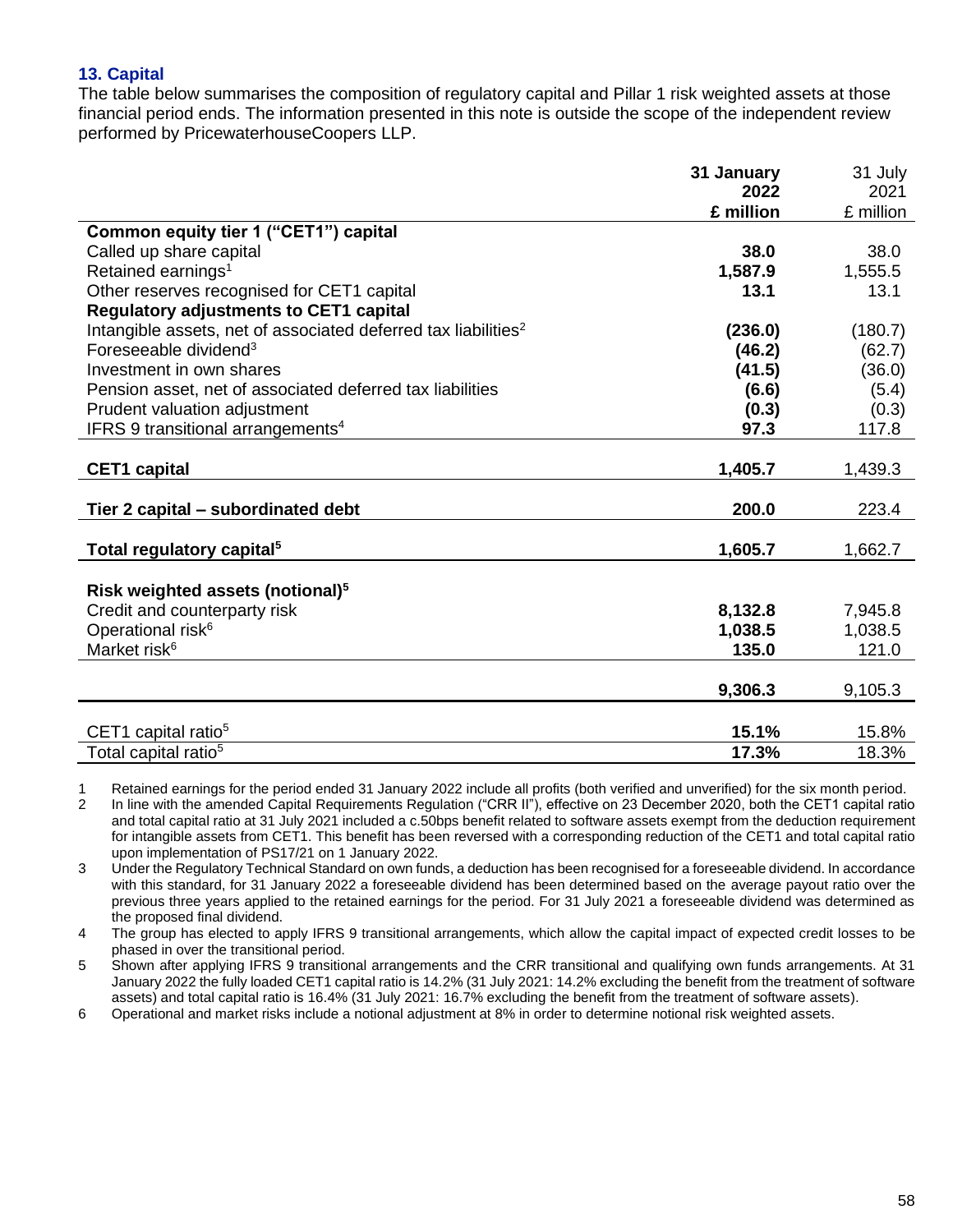The following table shows a reconciliation between equity and CET1 capital after deductions:

|                                                               | 31 January | 31 July   |
|---------------------------------------------------------------|------------|-----------|
|                                                               | 2022       | 2021      |
|                                                               | £ million  | £ million |
| Equity                                                        | 1,608.2    | 1,569.3   |
| Regulatory adjustments to CET1 capital:                       |            |           |
| Intangible assets, net of associated deferred tax liabilities | (236.0)    | (180.7)   |
| Foreseeable dividend <sup>1</sup>                             | (46.2)     | (62.7)    |
| <b>IFRS 9 transitional arrangements</b>                       | 97.3       | 117.8     |
| Pension asset, net of associated deferred tax liabilities     | (6.6)      | (5.4)     |
| Prudent valuation adjustment                                  | (0.3)      | (0.3)     |
| Other reserves not recognised for CET1 capital:               |            |           |
| Cash flow hedging reserve                                     | (10.7)     | 0.3       |
| Non-controlling interests                                     |            | 1.0       |
|                                                               |            |           |
| <b>CET1</b> capital                                           | 1,405.7    | 1,439.3   |

1 Under the Regulatory Technical Standard on own funds, a deduction has been recognised for a foreseeable dividend. In accordance with this standard, for 31 January 2022 a foreseeable dividend has been determined based on the payout ratio for the previous year applied to the retained earnings for the period. For 31 July 2021 a foreseeable dividend was determined as the proposed final dividend.

The following table shows the movement in CET1 capital during the period:

|                                                   |                  |           | Year      |
|---------------------------------------------------|------------------|-----------|-----------|
|                                                   | Six months ended |           | ended     |
|                                                   | 31 January       |           | 31 July   |
|                                                   | 2022             | 2021      | 2021      |
|                                                   | £ million        | £ million | £ million |
| CET1 capital at beginning of period               | 1,439.3          | 1,254.0   | 1,254.0   |
| Profit in the period attributable to shareholders | 95.1             | 94.8      | 202.1     |
| Dividends paid and foreseen                       | (46.2)           | (51.2)    | (89.5)    |
| Change in software assets treatment <sup>1</sup>  | (50.2)           | 45.1      | 50.2      |
| <b>IFRS 9 transitional arrangements</b>           | (20.5)           | 18.8      | 17.5      |
| (Increase)/decrease in intangible assets, net of  |                  |           |           |
| associated deferred tax liabilities               | (5.0)            | (5.0)     | 6.0       |
| Other movements in reserves recognised for CET1   |                  |           |           |
| capital                                           |                  | (1.2)     | 0.9       |
| Other movements in adjustments to CET1 capital    | (6.8)            | (5.1)     | (1.9)     |
|                                                   |                  |           |           |
| CET1 capital at end of period                     | 1,405.7          | 1,350.2   | 1,439.3   |

1 In line with the amended CRR ("CRR II"), effective on 23 December 2020, both the CET1 capital ratio and total capital ratio at 31 July 2021 included a c.50bps benefit related to software assets exempt from the deduction requirement for intangible assets from CET1. This benefit has been reversed with a corresponding reduction of the CET1 and total capital ratio upon implementation of PS17/21 on 1 January 2022.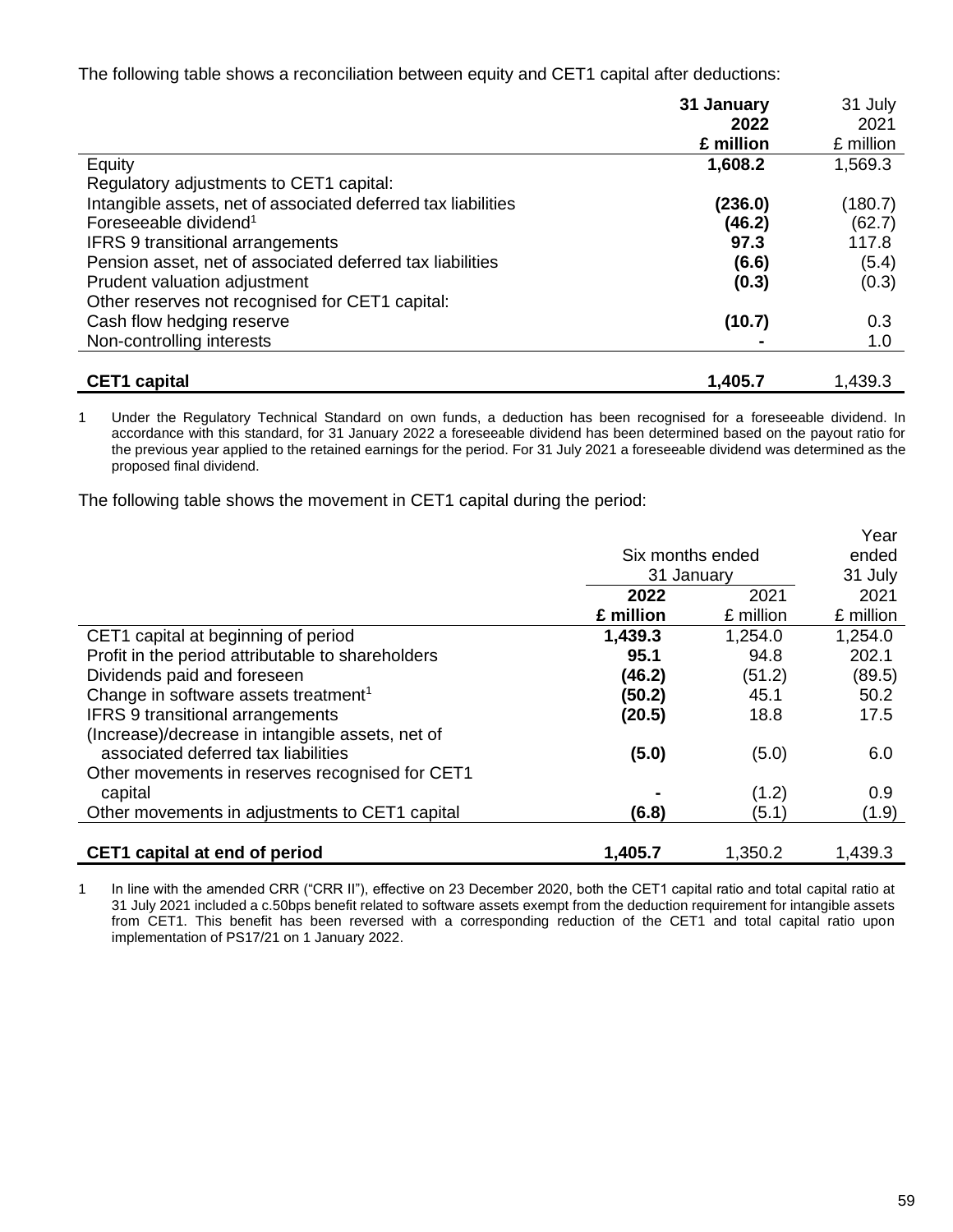### **14. Contingent liabilities**

### *Financial Services Compensation Scheme ("FSCS")*

As disclosed in note 23 of the Annual Report 2021, the group is exposed to the FSCS which provides compensation to customers of financial institutions in the event that an institution is unable, or is likely to be unable, to pay claims against it.

Compensation has previously been paid out by the FSCS funded by loan facilities provided by HM Treasury to FSCS in support of the FSCS's obligations to the depositors of banks declared in default. The facilities are repaid from recoveries from the failed deposit-takers. In the event of a shortfall, the FSCS will recover the shortfall by raising levies on the industry. The amount of future levies payable by the group depends on a number of factors including the potential recoveries of assets by the FSCS, the group's participation in the deposit-taking market at 31 December, the level of protected deposits and the population of FSCS members.

### **15. Related party transactions**

Related party transactions, including salary and benefits provided to directors and key management, did not have a material effect on the financial position or performance of the group during the period. There were no changes to the type and nature of the related party transactions disclosed in the Annual Report 2021 that could have a material effect on the financial position and performance of the group in the six months to 31 January 2022.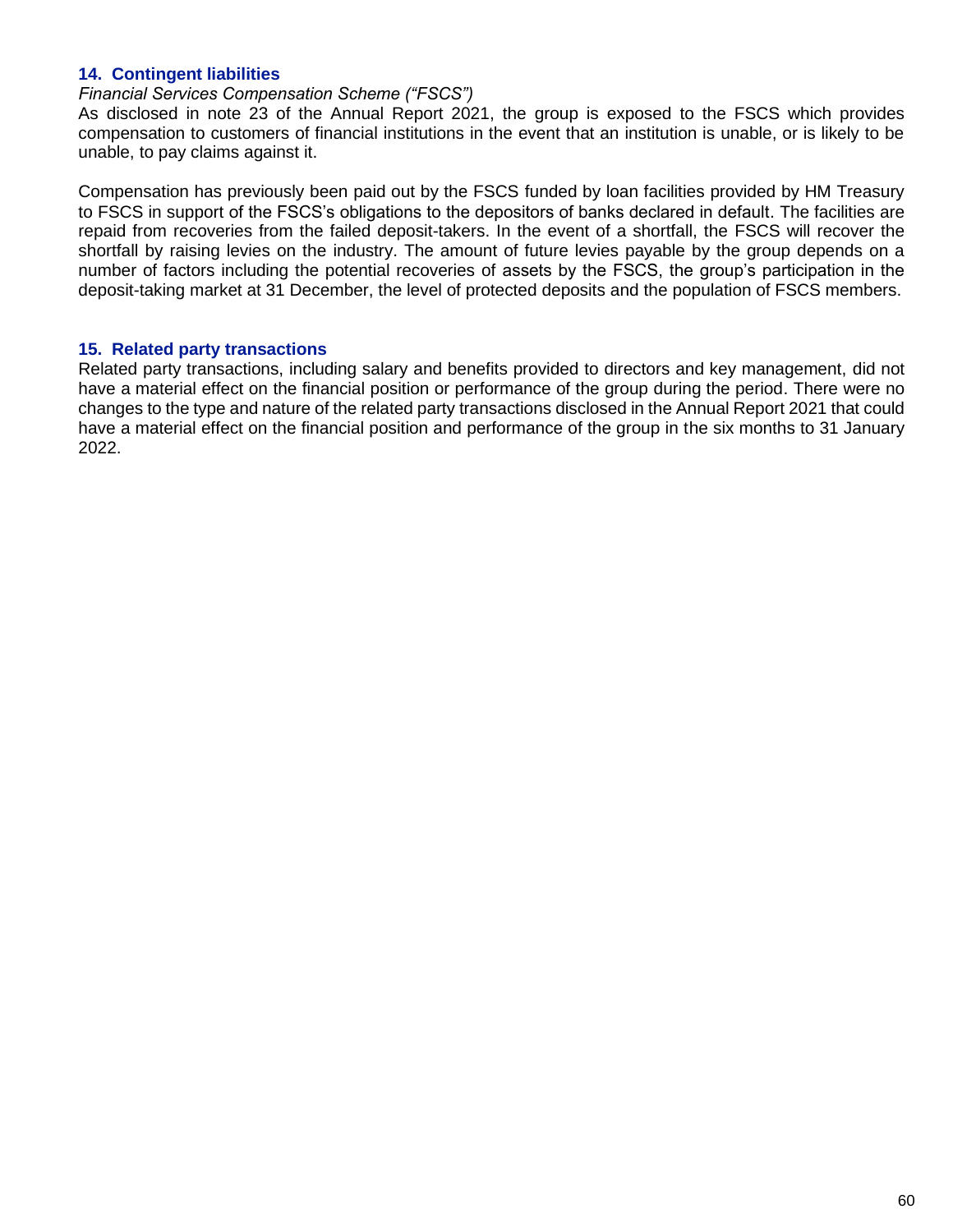# **16. Consolidated cash flow statement reconciliation**

|                                                                |                  |           | Year      |
|----------------------------------------------------------------|------------------|-----------|-----------|
|                                                                | Six months ended |           | ended     |
|                                                                | 31 January       |           | 31 July   |
|                                                                | 2022             | 2021      | 2021      |
|                                                                | £ million        | £ million | £ million |
| (a) Reconciliation of operating profit before tax to net cash  |                  |           |           |
| inflow from operating activities                               |                  |           |           |
| Operating profit before tax                                    | 128.9            | 127.0     | 265.2     |
| Tax paid                                                       | (38.2)           | (24.0)    | (69.7)    |
| Depreciation and amortisation                                  | 50.9             | 50.0      | 123.4     |
| (Increase)/decrease in:                                        |                  |           |           |
| Interest receivable and prepaid expenses                       | 1.5              | (1.1)     | 4.6       |
| Net settlement balances and trading positions                  | (18.3)           | (36.2)    | 8.5       |
| Net loans to/from money broker against stock advanced          | 27.0             | 31.6      | (23.2)    |
| (Decrease)/increase in interest payable and accrued expenses   | (62.5)           | (12.2)    | 27.2      |
| Net cash inflow from trading activities                        | 89.3             | 135.1     | 336.0     |
| (Increase)/decrease in:                                        |                  |           |           |
| Loans and advances to banks not repayable on demand            | (1.8)            | 1.7       | 9.6       |
| Loans and advances to customers                                | (199.6)          | (385.2)   | (906.6)   |
| Assets held under operating leases                             | (26.0)           | (18.1)    | (43.9)    |
| Certificates of deposit                                        | (34.9)           | 106.4     | 21.2      |
| Sovereign and central bank debt                                | (52.5)           | (23.7)    | (126.6)   |
| Other assets less other liabilities                            | 25.2             | 32.7      | 74.8      |
| (Decrease)/increase in:                                        |                  |           |           |
| Deposits by banks                                              | 8.2              | (9.4)     | 3.9       |
| Deposits by customers                                          | 132.1            | 537.1     | 745.1     |
| Loans and overdrafts from banks                                | 159.5            | 38.8      | 14.8      |
| Issuance/(redemption) of debt securities                       | 71.3             | 317.8     | (9.2)     |
|                                                                |                  |           |           |
| Net cash inflow/(outflow) from operating activities            | 170.8            | 733.2     | 119.1     |
| (b) Analysis of net cash outflow in respect of the purchase of |                  |           |           |
| subsidiaries and equity shares held for investment             |                  |           |           |
| Cash consideration paid                                        |                  | (0.4)     | (2.9)     |
|                                                                |                  |           |           |
| (c) Analysis of net cash inflow in respect of the sale of      |                  |           |           |
| subsidiaries and discontinued operations                       |                  |           |           |
| Cash consideration received                                    | 0.1              | 2.1       | 2.3       |
|                                                                |                  |           |           |
|                                                                | 31 January       |           | 31 July   |
|                                                                | 2022             | 2021      | 2021      |
|                                                                | £ million        | £ million | £ million |
| (d) Analysis of cash and cash equivalents <sup>1</sup>         |                  |           |           |
| Cash and balances at central banks                             | 1,160.2          | 1,894.6   | 1,314.7   |
| Loans and advances to banks repayable on demand                | 315.8            | 181.5     | 121.9     |
|                                                                |                  |           |           |
|                                                                | 1,476.0          | 2,076.1   | 1,436.6   |

1 Excludes Bank of England cash reserve account and amounts held as collateral.

During the period ended 31 January 2022, the non-cash changes on debt financing amounted to £3.8 million (31 January 2021: £6.5 million; 31 July 2021: £18.2 million) arising from interest accretion and fair value hedging movements.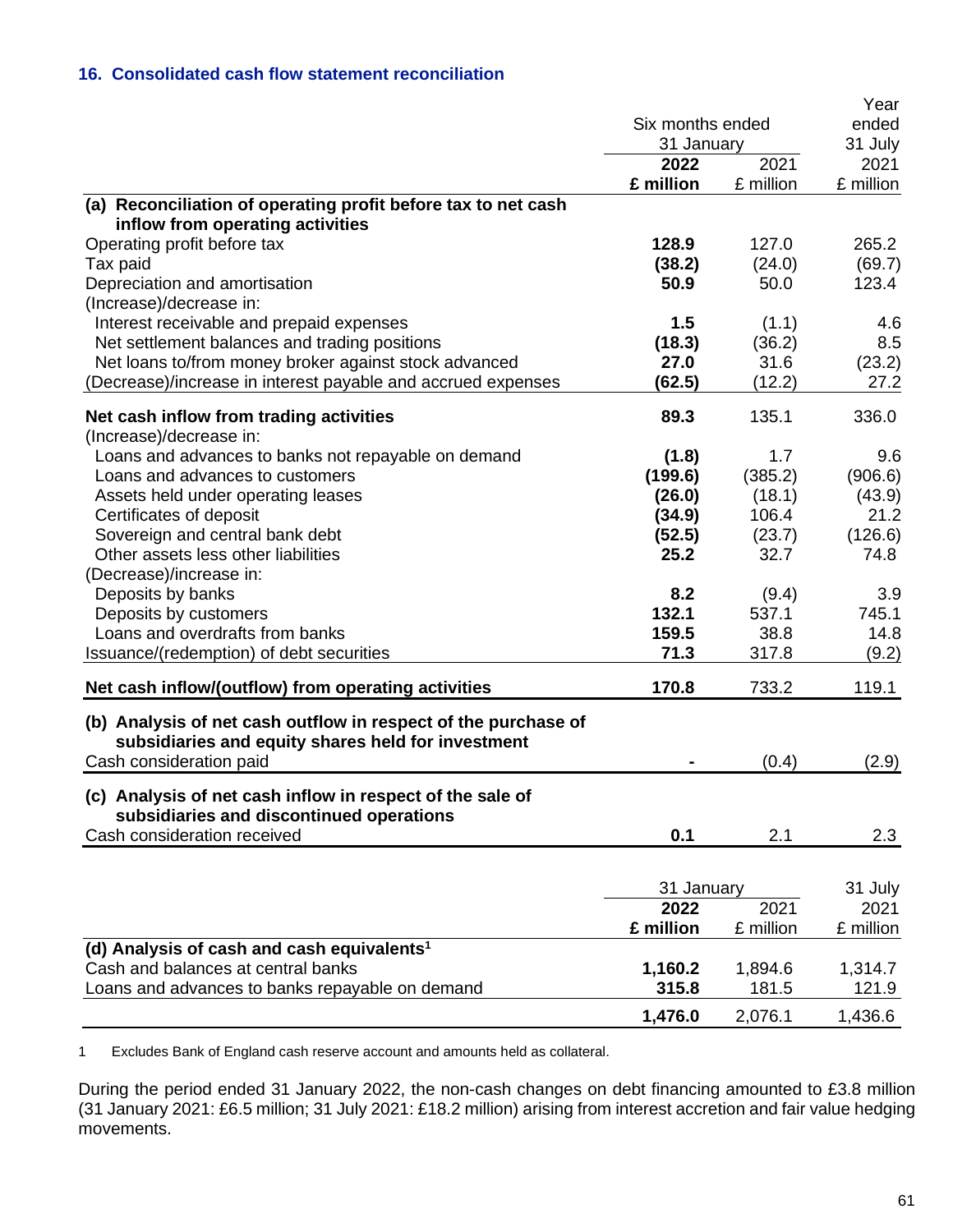### **17. Fair value of financial assets and liabilities**

The fair values of the group's financial assets and liabilities are not materially different from their carrying values. The main differences are as follows.

|                           | 31 January 2022 |           | 31 July 2021 |           |
|---------------------------|-----------------|-----------|--------------|-----------|
|                           | Fair            | Carrying  | Fair         | Carrying  |
|                           | value           | value     | value        | value     |
|                           | £ million       | £ million | £ million    | £ million |
| Subordinated Ioan capital | 194.1           | 192.0     | 226.5        | 222.7     |
| Debt securities in issue  | 1.879.1         | 1,894.4   | 1,908.9      | 1,865.5   |

The group holds financial instruments that are measured at fair value subsequent to initial recognition. Each instrument has been categorised within one of three levels using a fair value hierarchy that reflects the significance of the inputs used in making the measurements. These levels are based on the degree to which the fair value is observable and are defined in note 28 "Financial risk management" of the Annual Report 2021. The table below shows the classification of financial instruments held at fair value into the valuation hierarchy:

|                                           | Level 1<br>£ million | Level 2<br>£ million | Level 3<br>£ million | Total<br>£ million |
|-------------------------------------------|----------------------|----------------------|----------------------|--------------------|
| At 31 January 2022                        |                      |                      |                      |                    |
| <b>Assets</b>                             |                      |                      |                      |                    |
| Debt securities:                          |                      |                      |                      |                    |
| Long trading positions in debt securities | 14.5                 | 1.7                  |                      | 16.2               |
| Sovereign and central bank debt           | 227.6                |                      |                      | 227.6              |
| Equity shares                             | 8.0                  | 27.5                 | 0.3                  | 35.8               |
| Derivative financial instruments          | -                    | 31.1                 |                      | 31.1               |
| Contingent consideration                  | $\blacksquare$       |                      | $\blacksquare$       |                    |
|                                           | 250.1                | 60.3                 | 0.3                  | 310.7              |
| <b>Liabilities</b>                        |                      |                      |                      |                    |
| Short positions:                          |                      |                      |                      |                    |
| Debt securities                           | 5.8                  | 0.9                  |                      | 6.7                |
| Equity shares                             | 4.9                  | 5.9                  | 0.1                  | 10.9               |
| Derivative financial instruments          | $\blacksquare$       | 47.2                 |                      | 47.2               |
| Contingent consideration                  | $\blacksquare$       |                      | 2.9                  | 2.9                |
|                                           | 10.7                 | 54.0                 | 3.0                  | 67.7               |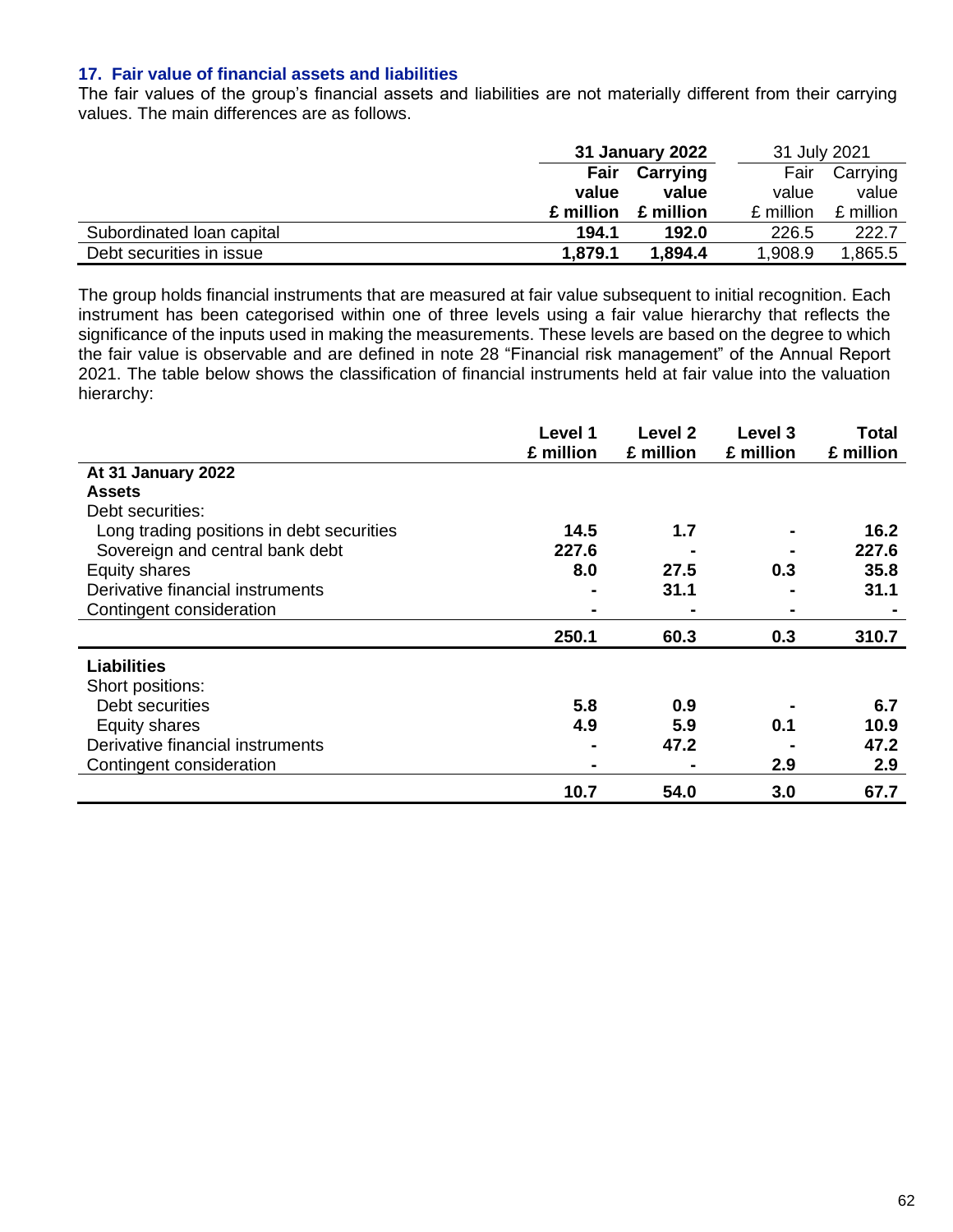|                                           | Level 1   | Level <sub>2</sub> | Level 3   | Total     |
|-------------------------------------------|-----------|--------------------|-----------|-----------|
|                                           | £ million | £ million          | £ million | £ million |
| At 31 July 2021                           |           |                    |           |           |
| <b>Assets</b>                             |           |                    |           |           |
| Debt securities:                          |           |                    |           |           |
| Long trading positions in debt securities | 19.0      | 1.1                |           | 20.1      |
| Sovereign and central bank debt           | 192.5     |                    |           | 192.5     |
| Equity shares                             | 6.2       | 25.4               | 0.3       | 31.9      |
| Derivative financial instruments          |           | 18.3               |           | 18.3      |
| Contingent consideration                  |           |                    | 0.1       | 0.1       |
|                                           |           |                    |           |           |
|                                           | 217.7     | 44.8               | 0.4       | 262.9     |
| <b>Liabilities</b>                        |           |                    |           |           |
| Short positions:                          |           |                    |           |           |
| Debt securities                           | 5.7       | 1.3                |           | 7.0       |
|                                           | 3.2       | 6.2                |           |           |
| Equity shares                             |           |                    |           | 9.4       |
| Derivative financial instruments          |           | 21.3               |           | 21.3      |
| Contingent consideration                  |           |                    | 3.0       | 3.0       |
|                                           |           |                    |           |           |
|                                           | 8.9       | 28.8               | 3.0       | 40.7      |

There is no significant change to the valuation methodologies relating to Level 2 and 3 financial instruments disclosed in note 28 "Financial risk management" of the Annual Report 2021.

Financial instruments classified as Level 3 predominantly comprise contingent consideration payable and receivable in relation to the acquisitions and disposal of subsidiaries. The valuation of contingent consideration is determined on a discounted expected cash flow basis. The group believes that there is no reasonably possible change to the technique or inputs used in the valuation of these positions which would have a material effect on the group's consolidated income statement.

There were no significant transfers between Level 1, 2 and 3 during the six months ended 31 January 2022 (six months ended 31 January 2021: none).

There were no significant movements in financial instruments categorised as Level 3 during the six months ended 31 January 2022 (six months ended 31 January 2021: none).

There were no gains or losses recognised in the consolidated income statement relating to Level 3 financial instruments held at 31 January 2022 (31 January 2021: £0.5 million loss; 31 July 2021: £0.1 million loss).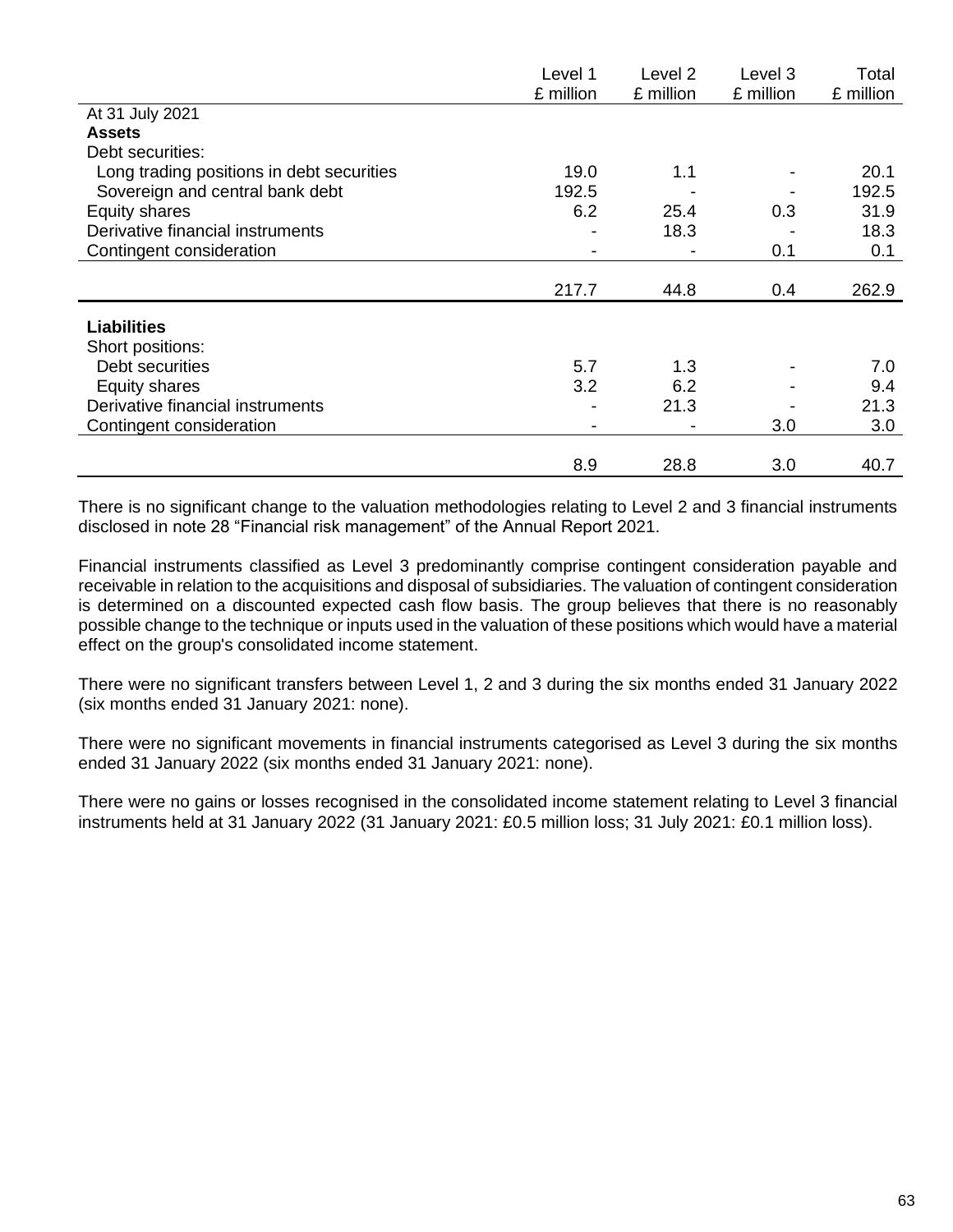### **18. Additional support for customers**

#### **Forbearance**

Forbearance occurs when a customer is experiencing difficulty in meeting their financial commitments and a concession is granted, by changing the terms of the financial arrangement, which would not otherwise be considered. This arrangement can be temporary or permanent depending on the customer's circumstances.

### **Covid-19 related forbearance**

Since the onset of the global pandemic the resulting impact on our customers led to the granting of support by way of concessions classified as Covid-19-related. Such concessions took varying forms across our lending businesses, for example payment holidays and fee concessions. In these circumstances the granting of such a concession did not in itself constitute a significant increase in credit risk and expert judgement was applied to our typical staging criteria, with an approach tailored to each of our lending businesses accordingly.

The cure periods and approach associated with these concessions remain consistent with those set out on page 181 of the Annual Report 2021.

### **Non-Covid-19 forbearance**

The Bank has historically offered a range of concessions to support customers which vary depending on the product and the customer's status. Such concessions include an extension outside terms (for example a higher loan to value or overpayments) and refinancing, which may incorporate an extension of the loan tenor and capitalisation of arrears. Furthermore, other forms of forbearance such as a moratorium, covenant waivers, and rate concessions are also offered.

Loans are classified as forborne at the time a customer in financial difficulty is granted a concession and the loan will remain treated and recorded as forborne until exit conditions are met.

The forbearance approach, including cure periods and exit conditions remain consistent with those set out on page 181 of the Annual Report 2021.

### **Forbearance analysis**

At 31 January 2022, the gross carrying amount of loans with forbearance measures decreased by £266.6 million to £348.4 million (31 July 2021: £615.0 million) driven by continued repayment, curing, and settlement of Covid-19 forborne loans. The Covid-19 population has reduced to £179.8 million (31 July 2021: £454.8 million), with Covid-19 concessions no longer offered, except for a small number of Property loans that drew before or during the first national lockdown and may have been subject to construction delays.

Covid-19 forbearance continues to account for the majority of overall forbearance (31 January 2022: 51.6% of the forborne book; 31 July 2021: 74.0%). The reduction reflects the continued performance of this cohort, alongside new forbearance requests being classified as non-Covid-19.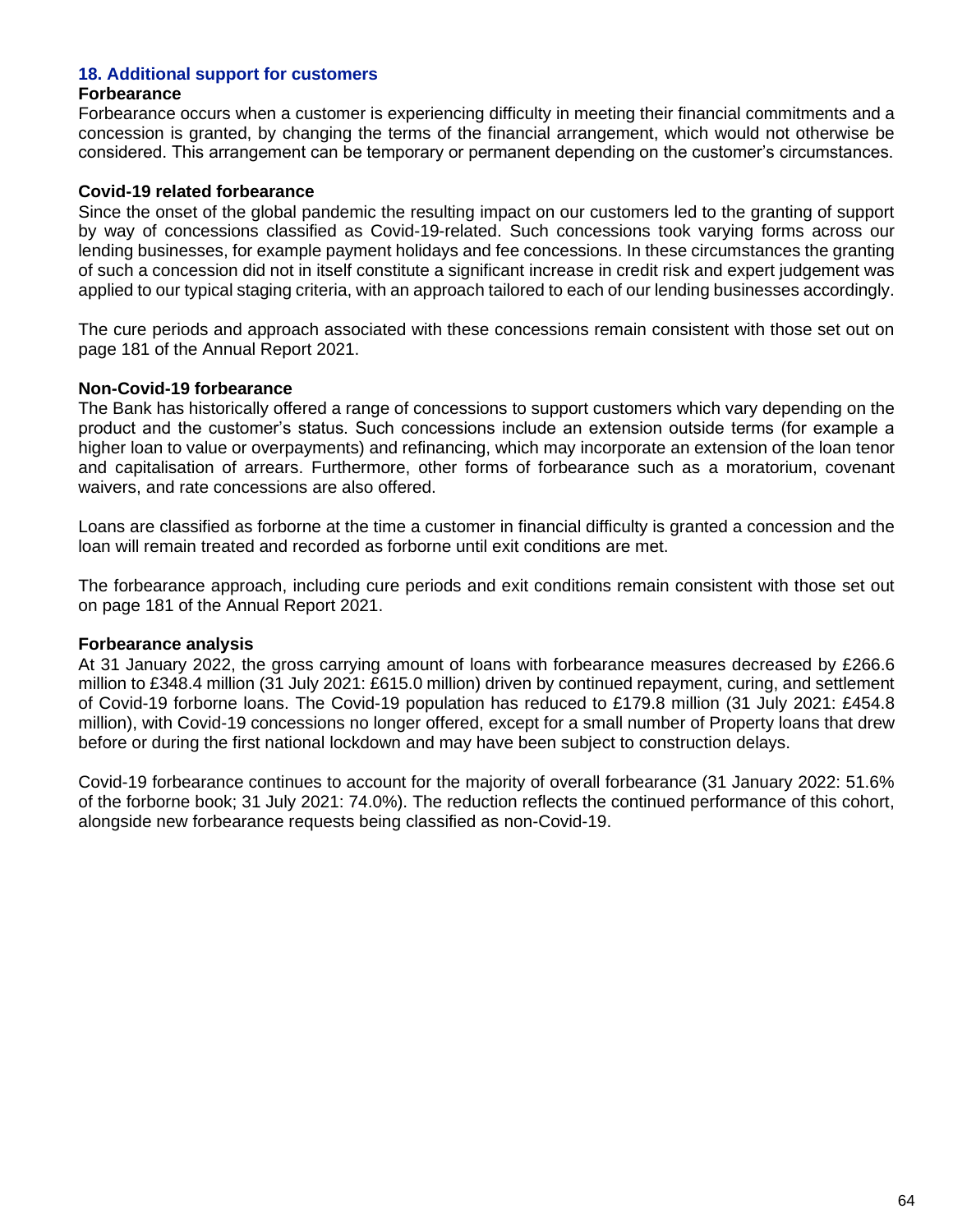An analysis of forborne loans as at 31 January 2022 is shown in the table below:

|                          | Gross Ioans<br>and advances<br>to customers<br>£ million | <b>Forborne</b><br>loans<br>£ million | <b>Forborne</b><br>loans as a<br>percentage of<br>gross loans<br>and advances<br>to customers<br>% | <b>Provision on</b><br>forborne<br><b>loans</b><br>£ million | Number of<br>customers<br>supported |
|--------------------------|----------------------------------------------------------|---------------------------------------|----------------------------------------------------------------------------------------------------|--------------------------------------------------------------|-------------------------------------|
| <b>31 January 2022</b>   | 8,909.9                                                  |                                       |                                                                                                    |                                                              |                                     |
| Covid-19 forbearance     |                                                          | 179.8                                 | 2.0%                                                                                               | 23.1                                                         | 4,897                               |
| Non-Covid-19 forbearance |                                                          | 168.6                                 | 1.9%                                                                                               | 44.5                                                         | 15,522                              |
|                          | 8,909.9                                                  | 348.4                                 | 3.9%                                                                                               | 67.6                                                         | 20,419                              |
| 31 July 2021             | 8,724.9                                                  |                                       |                                                                                                    |                                                              |                                     |
| Covid-19 forbearance     |                                                          | 454.8                                 | 5.2%                                                                                               | 47.3                                                         | 17,674                              |
| Non-Covid-19 forbearance |                                                          | 160.2                                 | 1.8%                                                                                               | 35.5                                                         | 12,679                              |
|                          | 8,724.9                                                  | 615.0                                 | 7.0%                                                                                               | 82.8                                                         | 30,353                              |

The following is a breakdown of forborne loans by segment split by those driven by Covid-19 compared to concessions that have arisen in the normal course of business:

|            |           | 31 January 2022 |              | 31 July 2021 |           |           |
|------------|-----------|-----------------|--------------|--------------|-----------|-----------|
|            |           |                 | Total        |              |           | Total     |
|            |           | Non-            | forborne     |              | Non-      | forborne  |
|            | Covid-19  | Covid-19        | <b>loans</b> | Covid-19     | Covid-19  | loans     |
|            | £ million | £ million       | £ million    | £ million    | £ million | £ million |
| Commercial | 86.0      | 17.4            | 103.4        | 287.4        | 19.8      | 307.2     |
| Retail     | 18.8      | 17.5            | 36.3         | 49.2         | 9.2       | 58.4      |
| Property   | 75.0      | 133.7           | 208.7        | 118.2        | 131.2     | 249.4     |
|            | 179.8     | 168.6           | 348.4        | 454.8        | 160.2     | 615.0     |

The following is a breakdown of the number of customers supported by segment:

|            |          | 31 January 2022 |              | 31 July 2021 |          |           |
|------------|----------|-----------------|--------------|--------------|----------|-----------|
|            |          |                 | <b>Total</b> |              |          | Total     |
|            |          |                 | number of    |              |          | number of |
|            |          | Non-            | customers    |              | Non-     | customers |
|            | Covid-19 | Covid-19        | supported    | Covid-19     | Covid-19 | supported |
| Commercial | 876      | 116             | 992          | 2,291        | 136      | 2,427     |
| Retail     | 4,001    | 15,344          | 19,345       | 15,333       | 12,485   | 27,818    |
| Property   | 20       | 62              | 82           | 50           | 58       | 108       |
|            | 4,897    | 15,522          | 20,419       | 17,674       | 12,679   | 30,353    |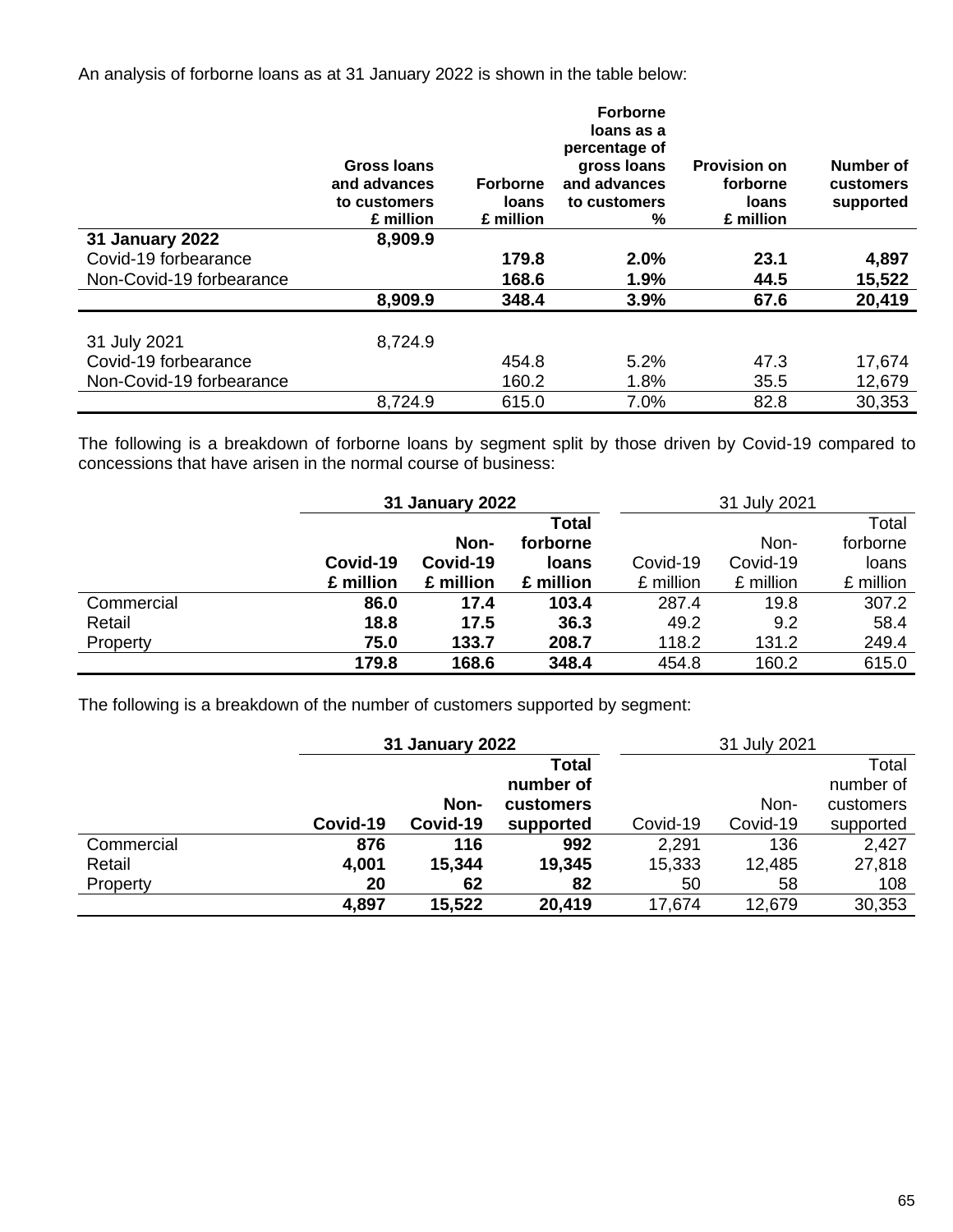The following is a breakdown of forborne loans by concession type split by those driven by Covid-19 compared to concessions that have arisen in the normal course of business:

|                         | <b>31 January 2022</b> |          | 31 July 2021 |          |          |          |
|-------------------------|------------------------|----------|--------------|----------|----------|----------|
|                         |                        |          | Total        |          |          | Total    |
|                         |                        | Non-     | forborne     |          | Non-     | forborne |
|                         | Covid-19               | Covid-19 | loans        | Covid-19 | Covid-19 | loans    |
| Extension outside terms | 75.6                   | 117.3    | 192.9        | 123.5    | 121.9    | 245.4    |
| Refinancing             | 0.3                    | 4.6      | 4.9          | 1.2      | 5.3      | 6.5      |
| Moratorium              | 103.9                  | 26.2     | 130.1        | 329.7    | 16.1     | 345.8    |
| Other modifications     | $\blacksquare$         | 20.5     | 20.5         | 0.4      | 16.9     | 17.3     |
|                         | 179.8                  | 168.6    | 348.4        | 454.8    | 160.2    | 615.0    |

### **Government lending schemes**

In addition to the Covid-19 specific forbearance measures covered in this note, as an accredited lender, we offered many of our customers facilities under the UK government-introduced Coronavirus Business Interruption Loan Scheme ("CBILS"), the Coronavirus Large Business Interruption Loan Scheme ("CLBILS") and a small number of facilities under the Bounce Back Loan Scheme ("BBLS"), thereby enabling us to maximise our support for small businesses. We saw strong demand for these loans with 6,449 loans totalling £1,278.4 million approved. As at 31 January 2022, there are 5,648 remaining facilities, with balances of £911.0 million.

We also have accreditation to offer products under the Recovery Loan Scheme ("RLS"), and schemes in the Republic of Ireland. To date, 234 applications totalling £115.1 million are live, with a further 92 applications totalling £56.4 million received and approved.

We maintain a regular reporting cycle of these facilities to monitor performance. To date, a small number of claims have been made under the government guarantee.

### **19. Interest rate risk**

The group's exposure to interest rate risk arises in the Banking division, which this note accordingly relates to. Interest rate risk in the group's other divisions is considered to be immaterial. The group has a simple and transparent balance sheet and a low appetite for interest rate risk which is limited to that required to operate efficiently.

The group's governance, policy and approach in relation to interest rate risk remains unchanged from that described on page 186 of the Annual Report 2021.

The table below sets out the assessed impact on our base case (no stress) Earnings at Risk ("EaR") due to a parallel shift in interest rates:

|               | 31 January | 31 July   |
|---------------|------------|-----------|
|               | 2022       | 2021      |
|               | £ million  | £ million |
| 0.5% increase | (9.1)      | (11.6)    |
| 0.5% decrease | 10.8       | 8.3       |